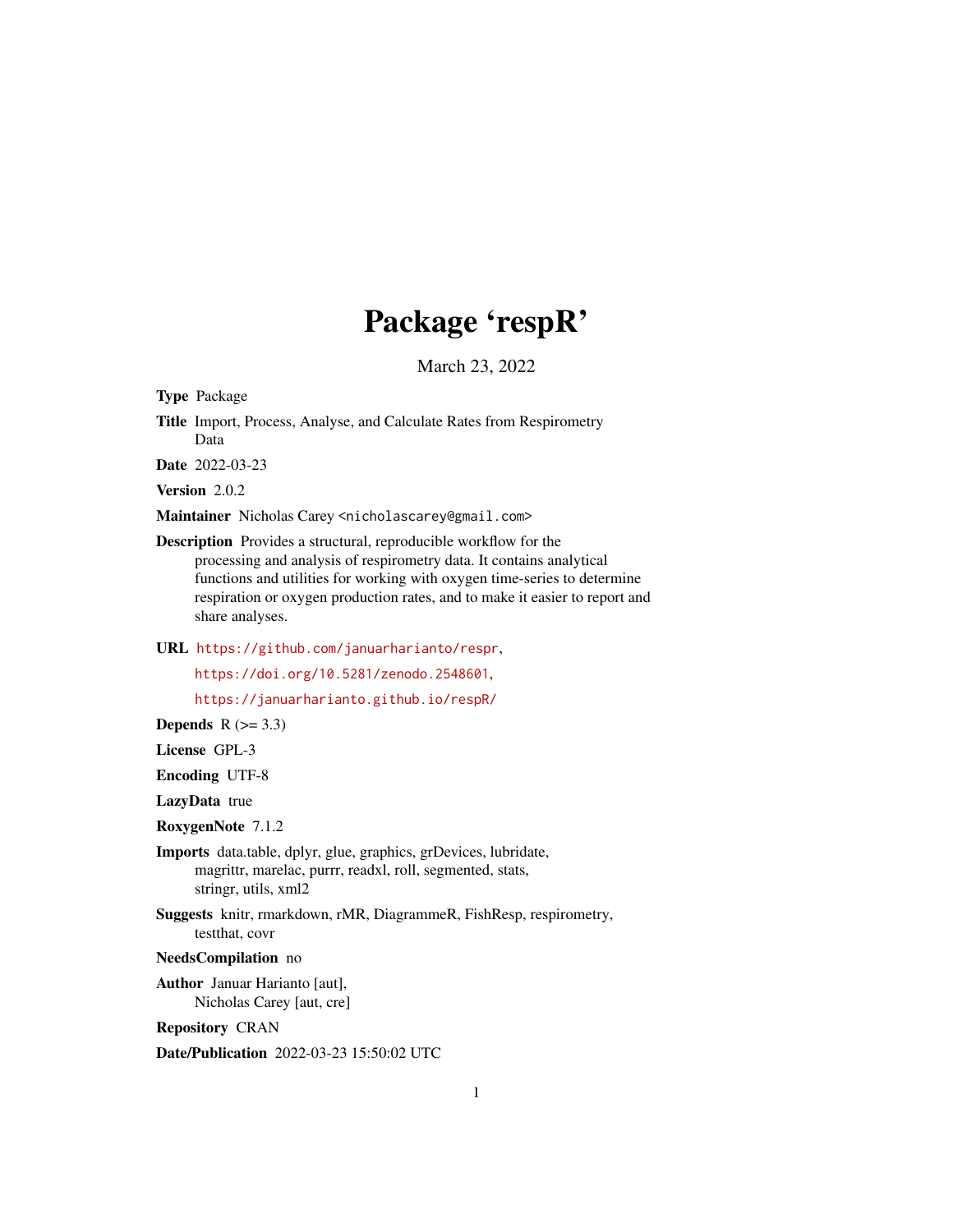# R topics documented:

|                                                                                                                                                                                                                                               | 3    |
|-----------------------------------------------------------------------------------------------------------------------------------------------------------------------------------------------------------------------------------------------|------|
|                                                                                                                                                                                                                                               | 8    |
|                                                                                                                                                                                                                                               | 11   |
|                                                                                                                                                                                                                                               | 12   |
|                                                                                                                                                                                                                                               | 16   |
|                                                                                                                                                                                                                                               | 16   |
|                                                                                                                                                                                                                                               | 17   |
|                                                                                                                                                                                                                                               | 18   |
|                                                                                                                                                                                                                                               | 20   |
|                                                                                                                                                                                                                                               | 22   |
|                                                                                                                                                                                                                                               | 26   |
|                                                                                                                                                                                                                                               | 28   |
|                                                                                                                                                                                                                                               | 31   |
|                                                                                                                                                                                                                                               | 34   |
|                                                                                                                                                                                                                                               |      |
|                                                                                                                                                                                                                                               |      |
|                                                                                                                                                                                                                                               |      |
|                                                                                                                                                                                                                                               |      |
|                                                                                                                                                                                                                                               | -41  |
|                                                                                                                                                                                                                                               | 43   |
|                                                                                                                                                                                                                                               | 47   |
|                                                                                                                                                                                                                                               | 52   |
|                                                                                                                                                                                                                                               | 53   |
|                                                                                                                                                                                                                                               | 54   |
|                                                                                                                                                                                                                                               | 54   |
|                                                                                                                                                                                                                                               | 55   |
|                                                                                                                                                                                                                                               | 55   |
|                                                                                                                                                                                                                                               | 56   |
|                                                                                                                                                                                                                                               | 56   |
|                                                                                                                                                                                                                                               | 57   |
| mean.convert_rate.ft $\dots \dots \dots \dots \dots \dots \dots \dots \dots \dots \dots \dots \dots \dots \dots \dots \dots$                                                                                                                  | 57   |
|                                                                                                                                                                                                                                               | 58   |
|                                                                                                                                                                                                                                               | 58   |
|                                                                                                                                                                                                                                               | 59   |
|                                                                                                                                                                                                                                               | - 59 |
|                                                                                                                                                                                                                                               | 63   |
|                                                                                                                                                                                                                                               | 64   |
|                                                                                                                                                                                                                                               | 64   |
| plot.calc_rate                                                                                                                                                                                                                                | 65   |
|                                                                                                                                                                                                                                               | 66   |
|                                                                                                                                                                                                                                               | 66   |
|                                                                                                                                                                                                                                               | 67   |
| plot.convert rate                                                                                                                                                                                                                             | 67   |
| $plot.convert\_rate.ff \dots \dots \dots \dots \dots \dots \dots \dots \dots \dots \dots \dots \dots \dots \dots$                                                                                                                             | 68   |
| plot.inspect<br>and a constitution of the construction of the constitution of the construction of the construction of the construction of the construction of the construction of the construction of the construction of the construction of | 68   |
|                                                                                                                                                                                                                                               | 69   |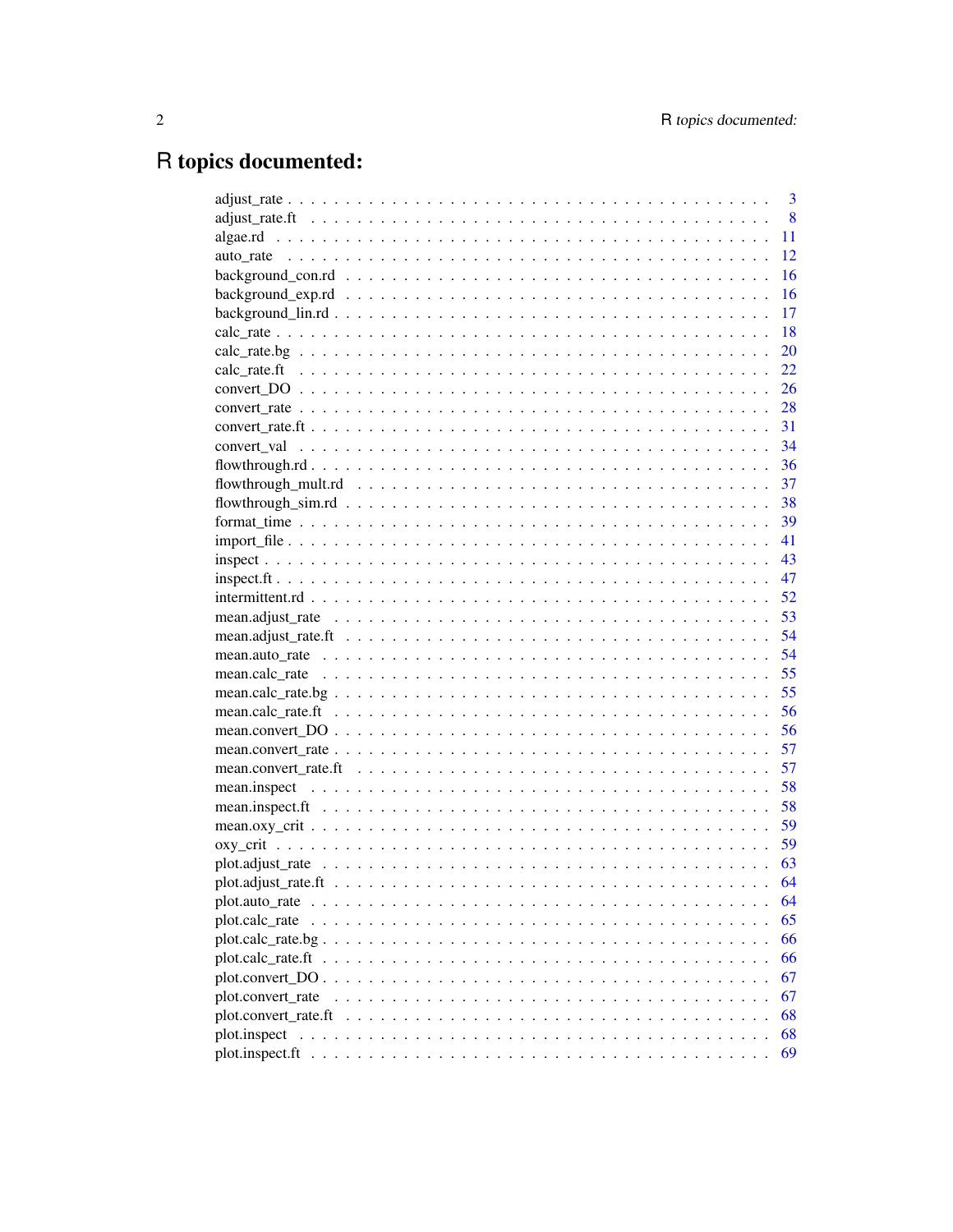<span id="page-2-0"></span>

| 70                                                                                                                  |    |
|---------------------------------------------------------------------------------------------------------------------|----|
|                                                                                                                     |    |
|                                                                                                                     | 71 |
|                                                                                                                     | 72 |
|                                                                                                                     | 72 |
|                                                                                                                     | 73 |
|                                                                                                                     | 73 |
|                                                                                                                     | 74 |
| print.convert $DO \dots \dots \dots \dots \dots \dots \dots \dots \dots \dots \dots \dots \dots \dots \dots$        | 74 |
|                                                                                                                     | 75 |
|                                                                                                                     | 75 |
|                                                                                                                     | 76 |
|                                                                                                                     | 76 |
|                                                                                                                     | 77 |
|                                                                                                                     | 77 |
|                                                                                                                     | 78 |
|                                                                                                                     | 79 |
|                                                                                                                     | 80 |
| subset rate                                                                                                         | 82 |
| summary.adjust rate $\ldots \ldots \ldots \ldots \ldots \ldots \ldots \ldots \ldots \ldots \ldots \ldots \ldots$    | 87 |
|                                                                                                                     | 88 |
|                                                                                                                     | 88 |
|                                                                                                                     | 89 |
|                                                                                                                     | 89 |
|                                                                                                                     | 90 |
| summary.convert $DO \dots \dots \dots \dots \dots \dots \dots \dots \dots \dots \dots \dots \dots \dots$            | 90 |
|                                                                                                                     | 91 |
|                                                                                                                     | 91 |
|                                                                                                                     | 92 |
|                                                                                                                     | 92 |
|                                                                                                                     | 93 |
|                                                                                                                     | 93 |
| unit args                                                                                                           | 94 |
|                                                                                                                     | 95 |
| $zeb_$ intermittent.rd $\ldots \ldots \ldots \ldots \ldots \ldots \ldots \ldots \ldots \ldots \ldots \ldots \ldots$ | 96 |
| Index                                                                                                               | 98 |

<span id="page-2-1"></span>adjust\_rate *Adjust rates to account for background respiration or oxygen flux.*

# Description

The adjust\_rate function adjusts an oxygen uptake or production rate (for example, as determined in [calc\\_rate\(\)](#page-17-1) or [auto\\_rate\(\)](#page-11-1)) for background oxygen use by microbial organisms, or for other removal or input of oxygen during a respirometry experiment. The function accepts numeric values, as well as regular respR objects, and data frames. See [calc\\_rate.bg\(\)](#page-19-1) for determining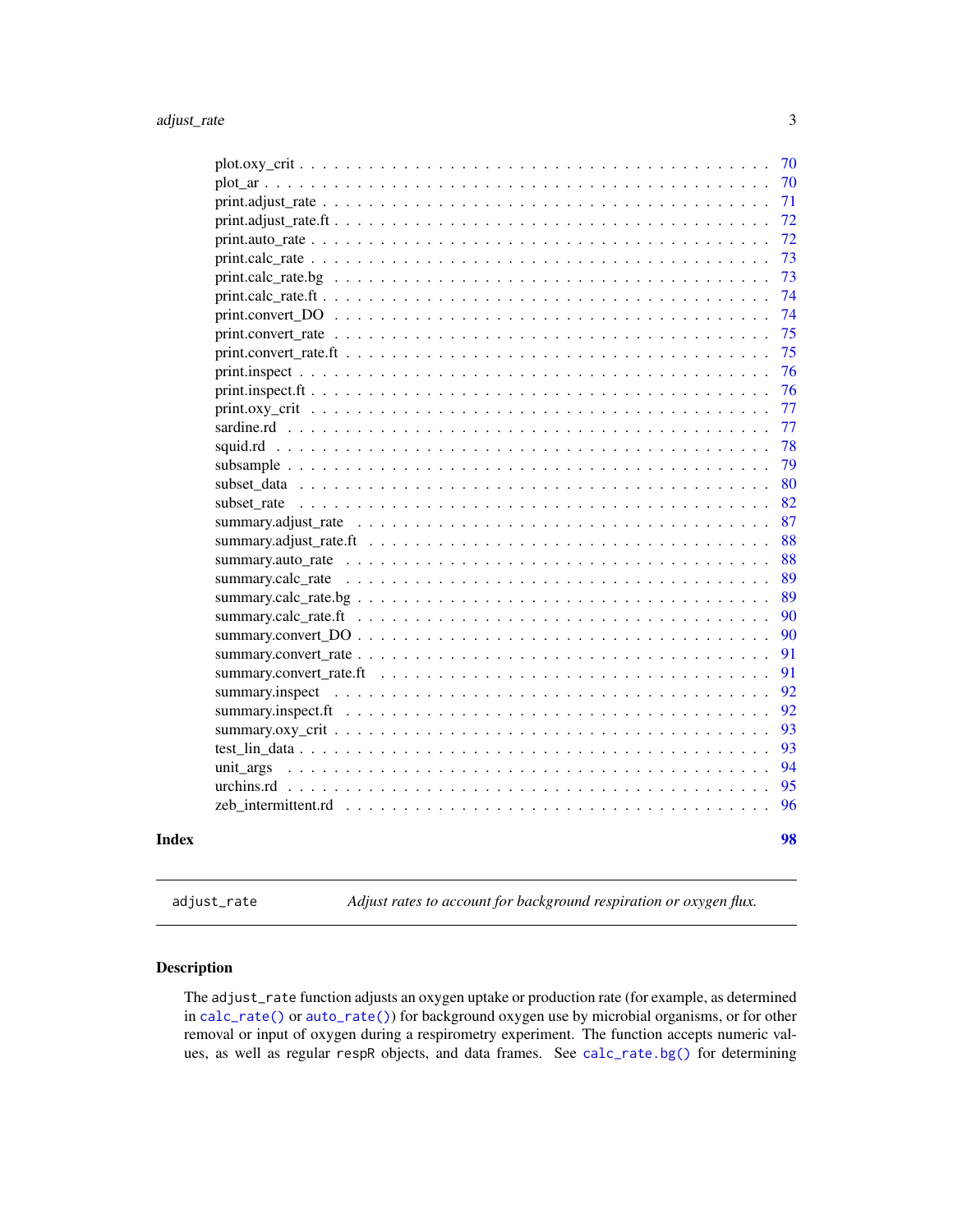background rates, which is the recommended way of passing background rates to adjust\_rate. Rates determined in calc\_rate are also accepted as background rates.

# Usage

```
adjust_rate(
 x,
 by,
 method = NULL,
 by2 = NULL,time_x = NULL,time_by = NULL,
  time_by2 = NULL\mathcal{E}
```
# Arguments

| $\times$ | numeric. A single numeric value, numeric vector, or object of class calc_rate<br>or $auto_rate$ . This contains the experimental rate value(s) to be adjusted.                                                                                                                                                       |
|----------|----------------------------------------------------------------------------------------------------------------------------------------------------------------------------------------------------------------------------------------------------------------------------------------------------------------------|
| by       | numeric. A single numeric value, numeric vector, or object of class calc_rate.bg<br>or calc_rate. This is the background rate(s) used to perform the adjustment to<br>x. Can also be a data. frame or inspect object for "concurrent", "linear"<br>or "exponential" adjustments. See Details.                        |
| method   | string. Method of background adjustment. Defaults to "mean". Other inputs are:<br>"value", "paired", "concurrent", "linear", "exponential". See Details.                                                                                                                                                             |
| by2      | numeric. Either a single numeric value, a calc_rate.bg or calc_rate ob-<br>ject, a data. frame, or inspect object. This is the source of the second back-<br>ground adjustment rate, and used only for dynamic adjustments ("linear" or<br>"exponential"). See Details.                                              |
| $time_x$ | numeric. The timestamp(s) for the rate(s) in $x$ , if it was entered as a numeric<br>(otherwise it is extracted from the x input object). Generally this is the midpoint<br>of the time range over which each x rate was calculated. Used only in dynamic<br>adjustments ("linear" or "exponential"). See Details.   |
| time_by  | numeric. The timestamp of the background correction rate in by, if it was en-<br>tered as a numeric (otherwise it is extracted from the by input object). Generally<br>the midpoint of the time range over which it was calculated. Used only in dy-<br>namic adjustments ("linear" or "exponential"). See Details.  |
| time_by2 | numeric. The timestamp of the background correction rate in by 2, if it was<br>entered as a numeric (otherwise it is extracted from the by2 input object). Gen-<br>erally the midpoint of the time range over which it was calculated. Used only in<br>dynamic adjustments ("linear" or "exponential"). See Details. |

# Details

adjust\_rate allows the rate, or multiple rates, in x to be adjusted in a number of ways, as detailed below. Note that for those methods which accept them, by and by2 inputs of class calc\_rate, calc\_rate.bg, data.frame or inspect can contain multiple columns of background oxygen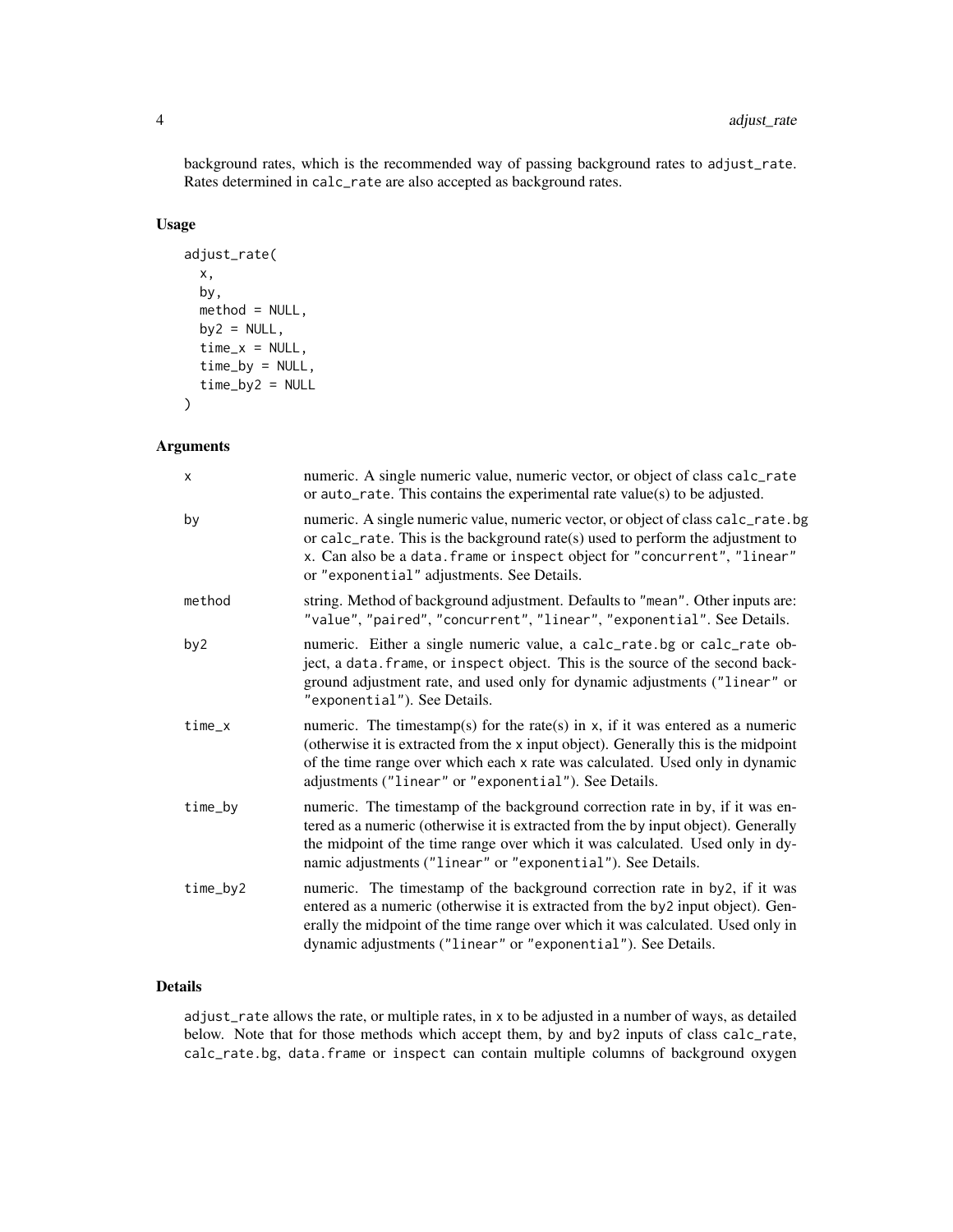#### adjust\_rate 5

data, as long as they share the same numeric time data in column 1. In this case, the mean of all rates calculated for all oxygen columns is used to perform adjustments (see [inspect\(\)](#page-42-1) and [calc\\_rate.bg\(\)](#page-19-1) to coerce data to this form). The exception to this is the "paired" method, where each rate in by (i.e. rate in each oxygen column) is paired with the rate at the same position in x and used to adjust it.

Note: take special care with the *sign* of the rate used for adjustments. In respR oxygen uptake rates are negative, as they represent a negative slope of oxygen against time. Background rates will normally also be a negative value, while any input of oxygen would be positive. See Examples.

# **Methods**

There are six methods of adjustment, briefly summarised here, with more detail below:

"value" - All experimental rates in x are adjusted by a single background rate value in by.

"mean" - This is the default method. All experimental rates in x are adjusted by the mean of all background rate values in by.

"paired" - Experimental rates in x are adjusted by the background rate value at the same position in by. Therefore requires x and by to have the same number of rates.

"concurrent" - Experimental rates in x are adjusted by a background rate calculated over the same time window in the data in by. Therefore requires x and by to share the same time data and length (broadly speaking).

"linear" - The time values for experimental rates in x are used to calculate an adjustment value based on a background rate that changes *linearly* with respect to time over the course of an experiment. Requires two background recordings or values (by, by2), and that all data share the same time data or scale.

"exponential" - The time values for experimental rates in x are used to calculate an adjustment value based on a background rate that changes *exponentially* with respect to time over the course of an experiment. Requires two background recordings or values (by, by2), and that all data share the same time data or scale.

# More Detail

"value" - For experiments in which the rate from a single background experiment (or any single background value) is being used to adjust one or more specimen rates. Each rate in x is adjusted by the subtracting the single value in by. x can be a numeric value, numeric vector, auto\_rate, or calc\_rate object. by can be a single numeric value, a calc\_rate.bg object containing a single \$rate.bg (i.e. calculated from a 2-column data frame of time~oxygen), or a calc\_rate object containing a single \$rate. All other inputs should be NULL.

"mean" - For experiments in which the mean rate from multiple background experiments is being used to adjust one or more specimen rates. Each rate in x is adjusted by subtracting the *mean* of all background rates in by. x can be a numeric value, numeric vector, auto\_rate, or calc\_rate object. by can be a numeric value, numeric vector, calc\_rate.bg object containing multiple \$rate.bg, or a calc\_rate object containing multiple \$rate. All other inputs should be NULL. If by is a single value, this will obviously have the same output as the "value" method.

"paired" - For experiments where multiple specimen experiments are being adjusted by multiple different background rates. This is a vectorised adjustment operation: rates in x are adjusted by the background rates at the same position in by. That is, the first x adjusted by the first by, second x by second by, etc. x can be a numeric value, numeric vector, auto\_rate, or calc\_rate object. by can be a numeric vector *of the same length*, a calc\_rate.bg or calc\_rate object where the \$rate.bg or \$rate element is the *same length* as the rates in x to be adjusted. All other inputs should be NULL.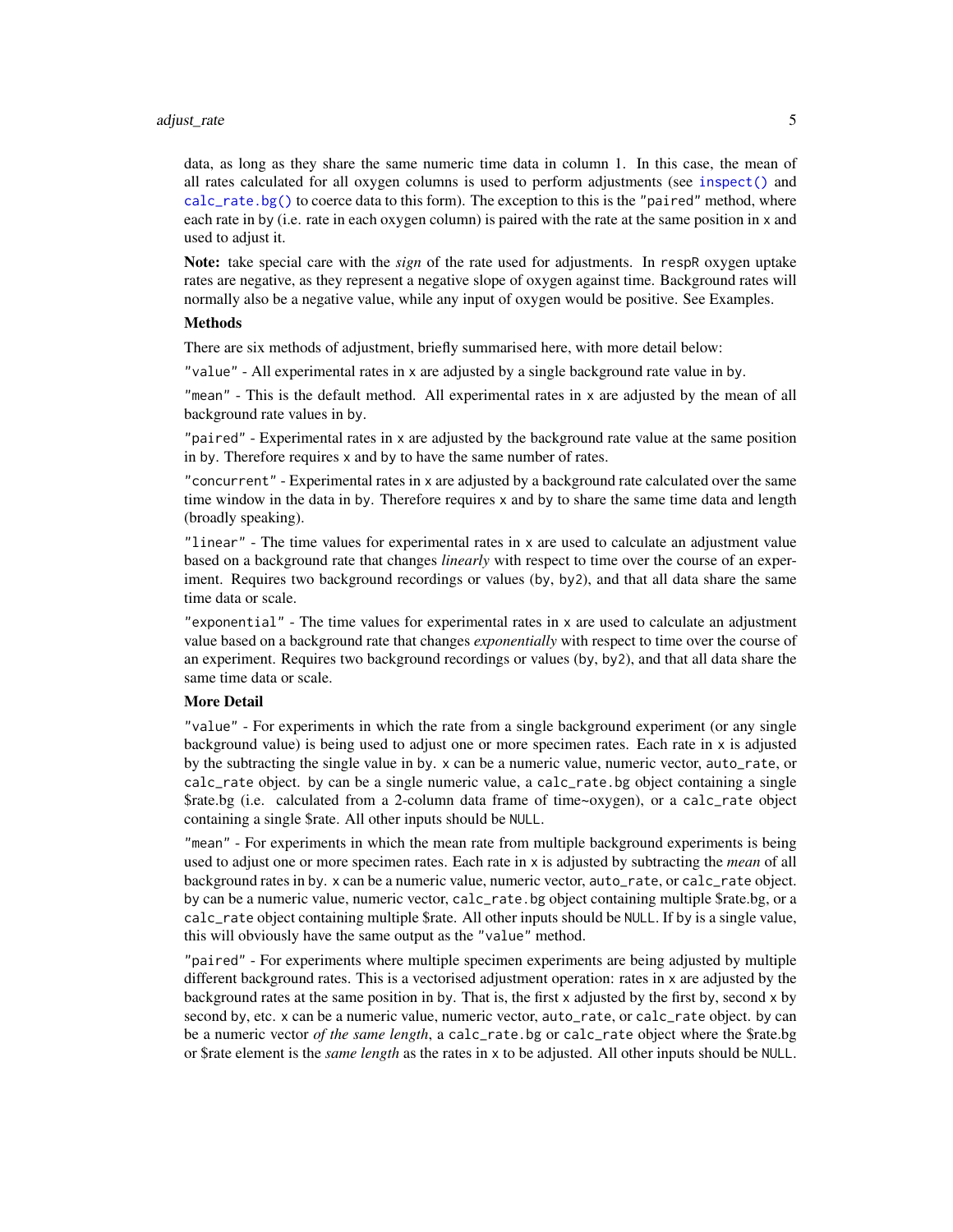"concurrent" - For experiments in which one or more concurrent "blanks" or background experiments are run alongside specimen experiments. Rates in x are adjusted by a background rate calculated over the same time window in the data in by. That is, the start and end time of each x rate is used to fit a linear regression and calculate a background rate in the \$dataframe in by. x must be an auto\_rate, or calc\_rate object. by must be a data.frame, inspect, calc\_rate.bg, or calc\_rate object containing time~oxygen data. If there are multiple columns of background oxygen the mean rate across the same time window in all columns is used. In calc\_rate.bg and calc\_rate objects the \$rate.bg or \$rate element is not used, only the \$dataframe. The x and by data must share (broadly) the *same time data or scale in the same units*. If the x and by data differ in length by more than 5% or some time values are not shared between the two datasets, a warning is given, but the adjustment is nevertheless performed using the available data, by using the closest matching time window in the background data.

"linear" - This is a dynamic adjustment, intended for experiments in which the background oxygen rate *changes* over the course of the experiment *linearly* with respect to time. This is typical of long duration respirometry experiments in high temperatures, where a "blank" is conducted at the start of the experiment before the specimen is put in, and again at the end after it is taken out. It requires therefore two background recordings sharing the same numeric *time data* or *time scale*, in the same units as the experiment to be adjusted. These can also be entered as two rate *values* with associated *timestamps*, which again must share the same time scale and units as the rate to be adjusted. This method can also be used in experiments in which a concurrent blank experiment is conducted alongside specimen experiments (as described in the concurrent method above), but in which the background data is deemed too noisy to fit reliable regressions over the short timescales specimen rates are determined. In this case, *any* two reliable segments of the background data of any duration can be used to determine how the background rate changes over the course of the experiment, and then this used to adjust specimen rates using the appropriate rate timestamps. The *time~background rate* linear relationship is calculated using the midpoint of the time range of the by and by2 rate regressions (or values plus timestamps). The adjustments to x rates are calculated by taking the midpoint of the time range over which it was determined and applying it to the by~by2 linear relationship. The x input can be a numeric value, numeric vector, or a calc\_rate or auto\_rate object containing single or multiple rates. The by input is the first background recording or rate value, and by2 the second background recording or rate value.

While it is typical, the x rates do not necessarily need to be at intermediate timepoints to the by/by2 times. these are used only to establish a *time~background rate* linear relationship, which can be extrapolated before or after the time values used to calculate it. The by and by2 inputs can be a data.frame, inspect or calc\_rate.bg object containing background time~oxygen data. Alternatively, the rate x, and background rates by and by2 can be entered as values, in which case the associated timepoints at which these were determined (generally the midpoint of the time range over which the linear regression was fit) must be entered as  $time_x$ ,  $time_by$ , and  $time_by$ ? (these timepoints are otherwise automatically extracted from the input objects). Multiple x rates with multiple time\_x timepoints can be entered and adjusted, but only one linear background rate relationship applied, that is by, by 2, time\_by, and time\_by2 must be single numeric values in the correct units.

"exponential" - This is a dynamic adjustment, intended for experiments in which the background oxygen rate *changes* over the course of the experiment *exponentially* with respect to time. This is typical of long duration respirometry experiments in high temperatures, where a "blank" is conducted at the start of the experiment before the specimen is put in, and again at the end after it is taken out, and the background rate is found to increase exponentially. This is identical to the "linear" method (see above for requirements), except the adjustment is calculated as an exponential relationship of the form -  $lm(log(c(by,by2)) \sim c(time_by,time_by2)).$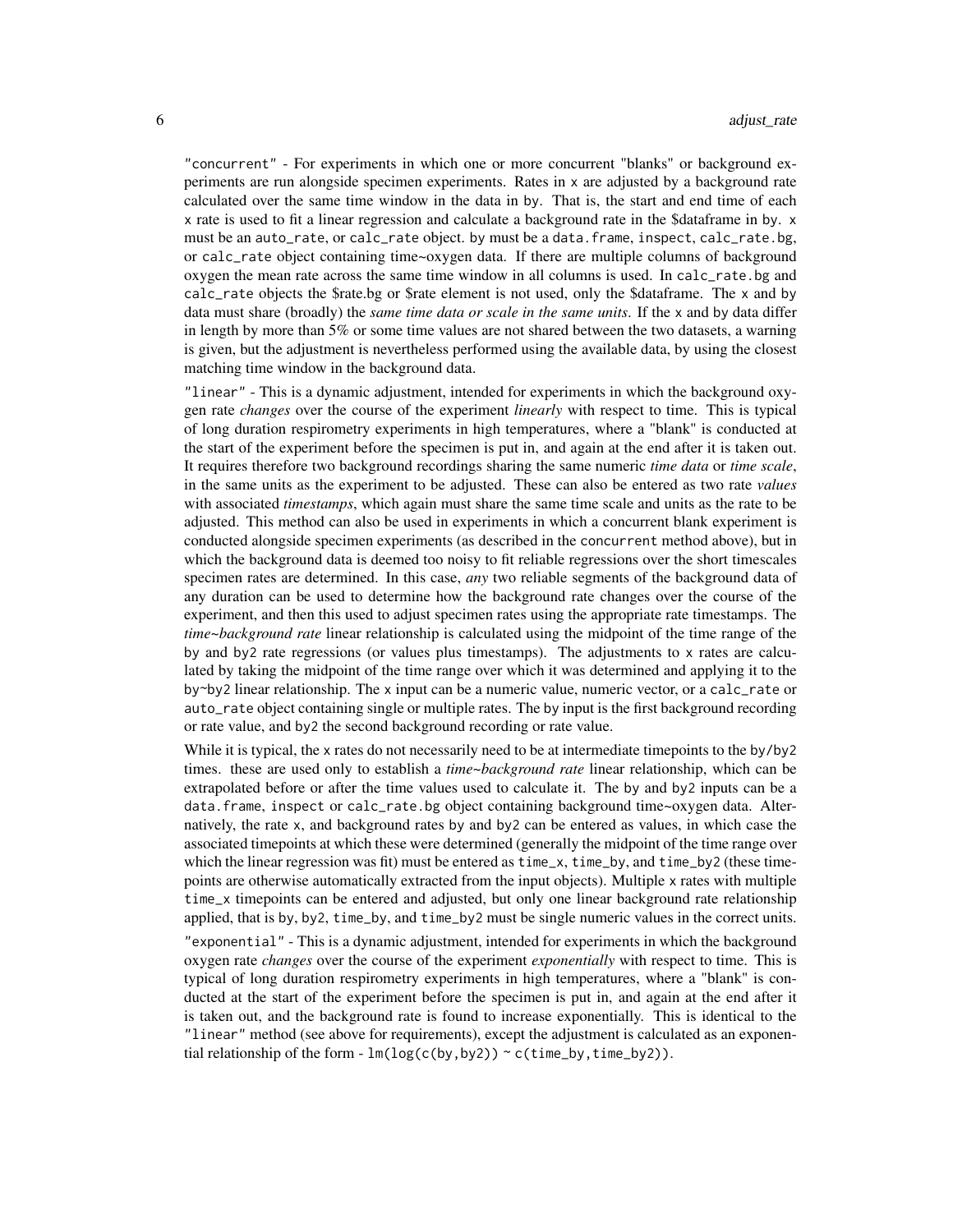#### adjust\_rate 7

# S3 Generic Functions:

Saved output objects can be used in the generic S3 functions print(), summary(), and mean().

- print(): prints a single result, by default the first adjusted rate. Others can be printed by passing the pos input. e.g.  $print(x, pos = 2)$
- summary(): prints summary table of all results and metadata, or those specified by the pos input. e.g. summary $(x, pos = 1:5)$ . The summary can be exported as a separate dataframe by passing export = TRUE.
- mean(): calculates the mean of all adjusted rates, or those specified by the pos input. e.g. mean(x,  $pos = 1:5$ ) The mean can be exported as a separate value by passing export = TRUE.

#### More:

For additional help, documentation, vignettes, and more visit the respR website at [https://](https://januarharianto.github.io/respR/) [januarharianto.github.io/respR/](https://januarharianto.github.io/respR/)

# Value

Output is a list object of class adjust\_rate containing all inputs, input rates, adjustment values, adjustment method and model (if relevant), and the primary output of interest \$rate.adjusted.

```
# Note that oxygen uptake rates are negative in respR since they represent a
# decrease in dissolved oxygen and negative slope. Typically both
# specimen rate and background rate values are negative.
# Simple background adjustment to a single rate
# This is (-7.44) - (-0.04) = -7.40adjust_rate(x = -7.44, by = -0.04, method = "value")# Oxygen input adjustment
# This is (-7.44) - (0.1) = -7.54adjust_rate(x = -7.44, by = 0.1, method = "value")# Mean background respiration correction to a single rate.
adjust_rate(x = -7.44, by = c(-0.04, -0.05, -0.06),method = "mean")
# Mean background respiration correction to multiple rates.
out \leq adjust_rate(x = c(-7.44, -7.20, -7.67),
                  by = c(-0.04, -0.05, -0.06),
                  method = "mean")summary(out)
# Paired background respiration correction to multiple rates.
out \leq adjust_rate(x = c(-7.44, -7.20, -7.67),
                  by = c(-0.04, -0.05, -0.06),
                  method = "paired")
summary(out)
# Dynamic linear adjustment
# With a linear relationship between the 'by' and 'by2' rates,
```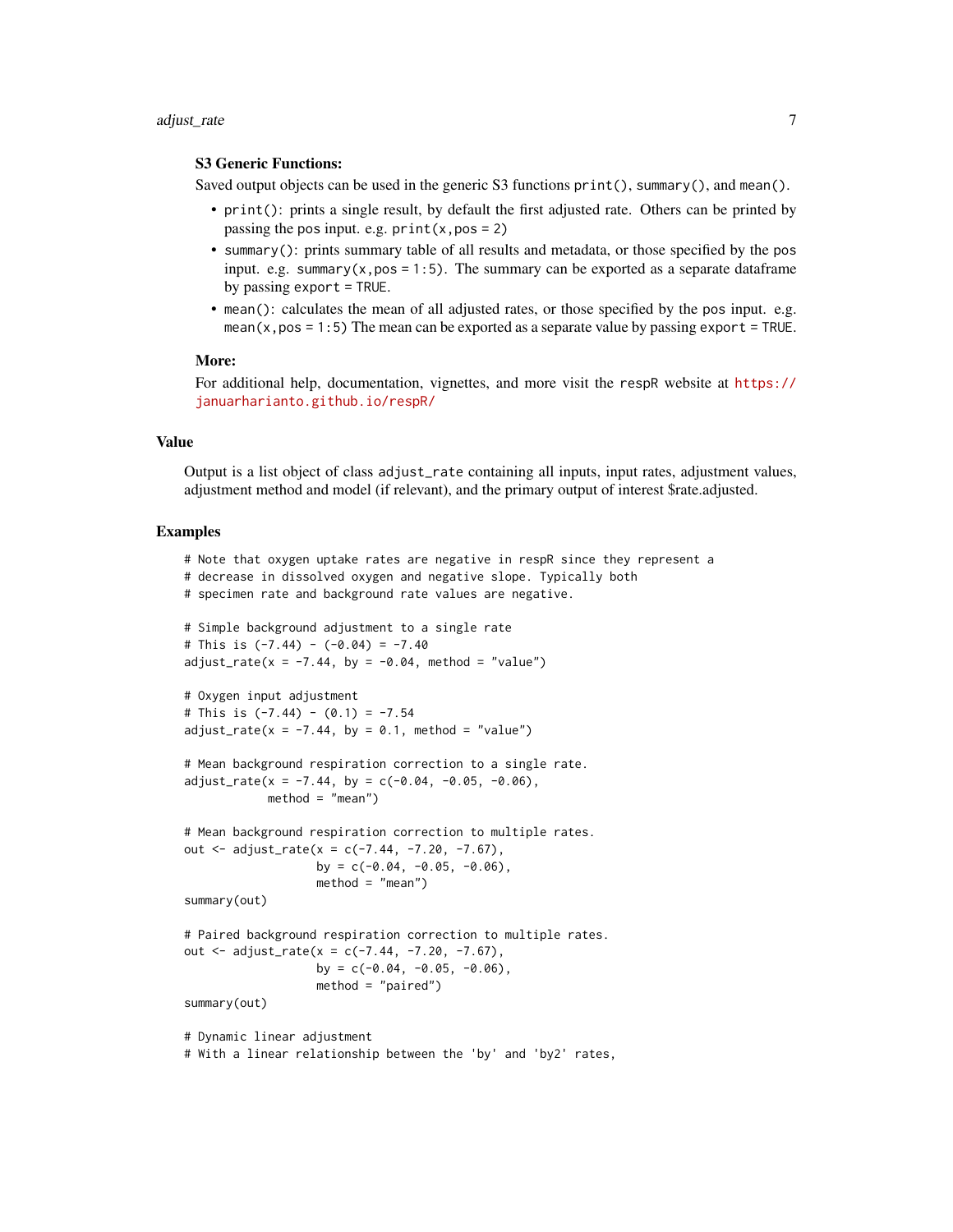```
# at the midpoint time value the adjustment to 'x' should be -0.5
adjust_rate(x = -10,time_x = 500,
            by = 0, by2 = -1,time_by = 0, time_by2 = 1000,
            method = "linear")
# Same operation to multiple rates
out \leq adjust_rate(x = c(-10, -11, -12),
                   time_x = c(500, 600, 700),
                   by = 0, by2 = -1,time_by = 0, time_by2 = 1000,
                   method = "linear")
summary(out)
# A complete workflow using objects instead of values.
# Extract a single replicate from the middle of the zebrafish data
# and calculate rates
zeb_rate <- subset_data(zeb_intermittent.rd,
                        from = 38300,to = 38720,
                        by = "time") %>%
 inspect() %>%
 auto_rate()
# Calculate background rate at start of experiment
bg_start <- subset_data(zeb_intermittent.rd, 1, 4999, "time") %>%
 inspect() %>%
 calc_rate.bg() %>%
 print()
# Calculate background rate at end of experiment
bg_end <- subset_data(zeb_intermittent.rd, 75140, 79251, "time") %>%
 inspect() %>%
 calc_rate.bg() %>%
 print()
# Perform a dynamic linear adjustment
adjust_rate(zeb_rate, by = bg-start, by2 = bg-end,method = "linear") %>%
 summary()
# Note the adjustment values applied are somewhere between the
# start and end background rate values
```
<span id="page-7-1"></span>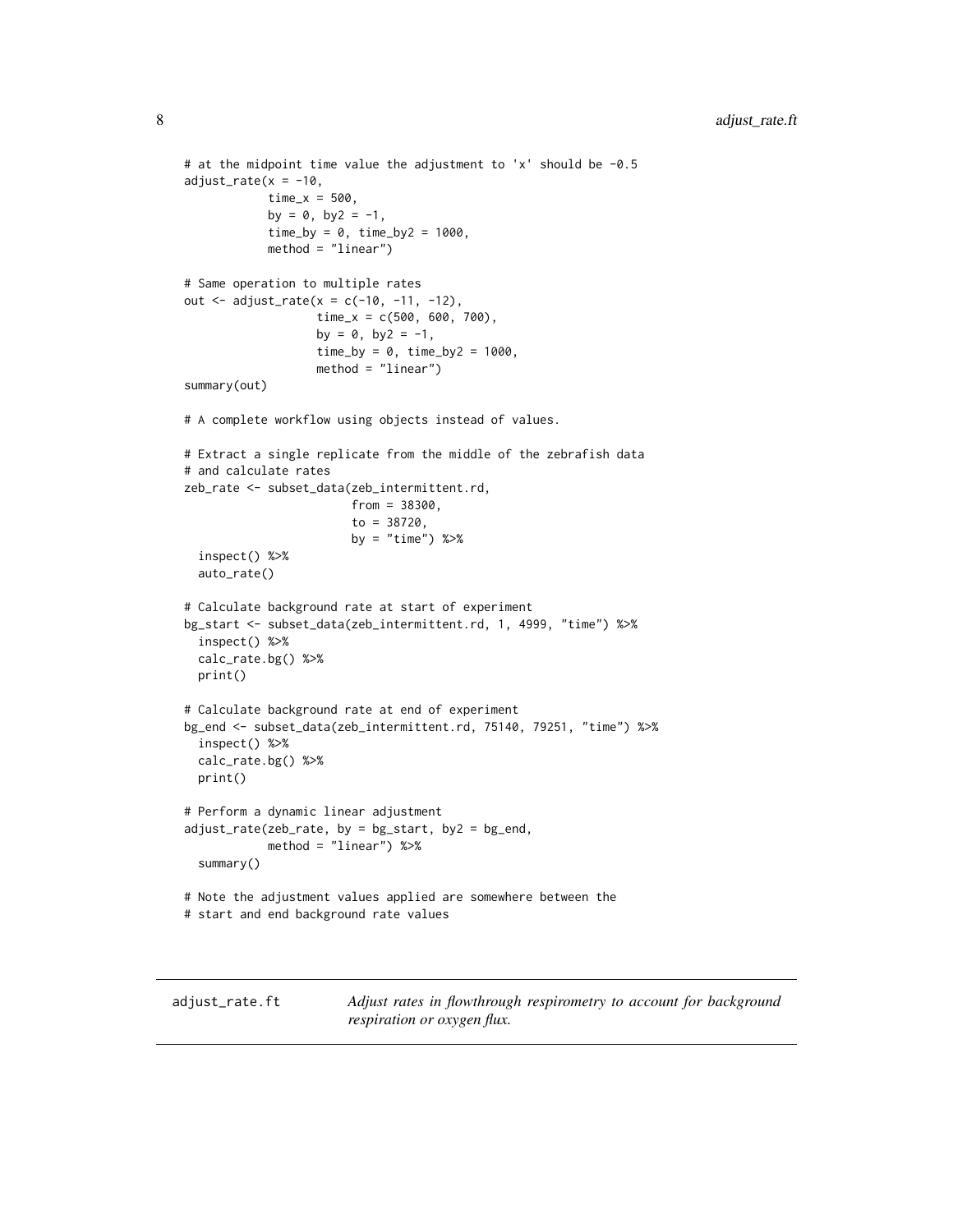# adjust\_rate.ft 9

#### Description

The adjust\_rate.ft function adjusts an oxygen uptake or production rate (for example, as determined in [calc\\_rate.ft\(\)](#page-21-1)) for background oxygen use by microbial organisms, or other removal or input of oxygen during *flowthrough* respirometry experiments. The function accepts numeric values, as well as calc\_rate.ft objects. Numeric x and by inputs should be rates calculated as the **oxygen delta \* flowrate.** Units will be specified in convert\_rate.  $ft()$  when rates are converted to specific output units.

#### Usage

adjust\_rate.ft(x, by)

# Arguments

| x  | numeric. A single numeric value, numeric vector, or object of class calc_rate. ft.<br>This is the experimental rate value(s) to be adjusted.                                                                                                                                          |
|----|---------------------------------------------------------------------------------------------------------------------------------------------------------------------------------------------------------------------------------------------------------------------------------------|
| by | numeric. A numeric value, numeric vector, or object of class calc_rate.ft.<br>This contains the background rate used to perform the adjustment to x. If the<br>vector or calc_rate. ft object contains multiple rates, they will be averaged to<br>produce a single adjustment value. |

## Details

adjust\_rate.ft allows the rate, or multiple rates, in x to be adjusted by the background rate in by. There are several ways of determining the background rate, or performing background corrections depending on the setup of the experiment.

For experiments in which an empty "blank" experiment has been run, and the background rate generally does not change over the course of the experiment (that is, the oxygen delta between inflow and outflow concentrations remains consistent), it is recommended the rate be determined and saved via the [inspect.ft\(\)](#page-46-1) and [calc\\_rate.ft\(\)](#page-21-1) functions and then entered as the by input as either a value or the saved calc\_rate.ft object. In this case, the \$rate element of the calc\_rate.ft object is used to adjust all rates in x. If there are multiple background rates in \$rate, the mean value is used. In this way, a single blank experiment can be applied to several specimen experiments. Alternatively, the rate from several blank experiments can be averaged to provide a single adjustment value, and this entered via by as a numeric value.

For experiments in which an empty "blank" experiment has been run alongside actual experiments in parallel, and background rate may increase or decrease over time (or there may be other variations for example in the inflow oxygen concentrations), it is recommended you *NOT* use this function. Instead, the paired blank oxygen concentration data should be used in [inspect.ft](#page-46-1) as the in.oxy input. In this way, the calculated specimen delta oxygen values take account of whatever background or other variation in oxygen is occurring in the blank chamber with respect to time. See examples in the vignettes on the website.

For adjustments, all rates in x, whether entered as values or as a calc\_rate.ft object, are adjusted by subtracting the mean of all background rates in by.

Note: take special care with the *sign* of the rate used for adjustments. In respR oxygen uptake rates are negative, as they represent a negative slope of oxygen against time. Background rates will normally also be a negative value (though not always). See Examples.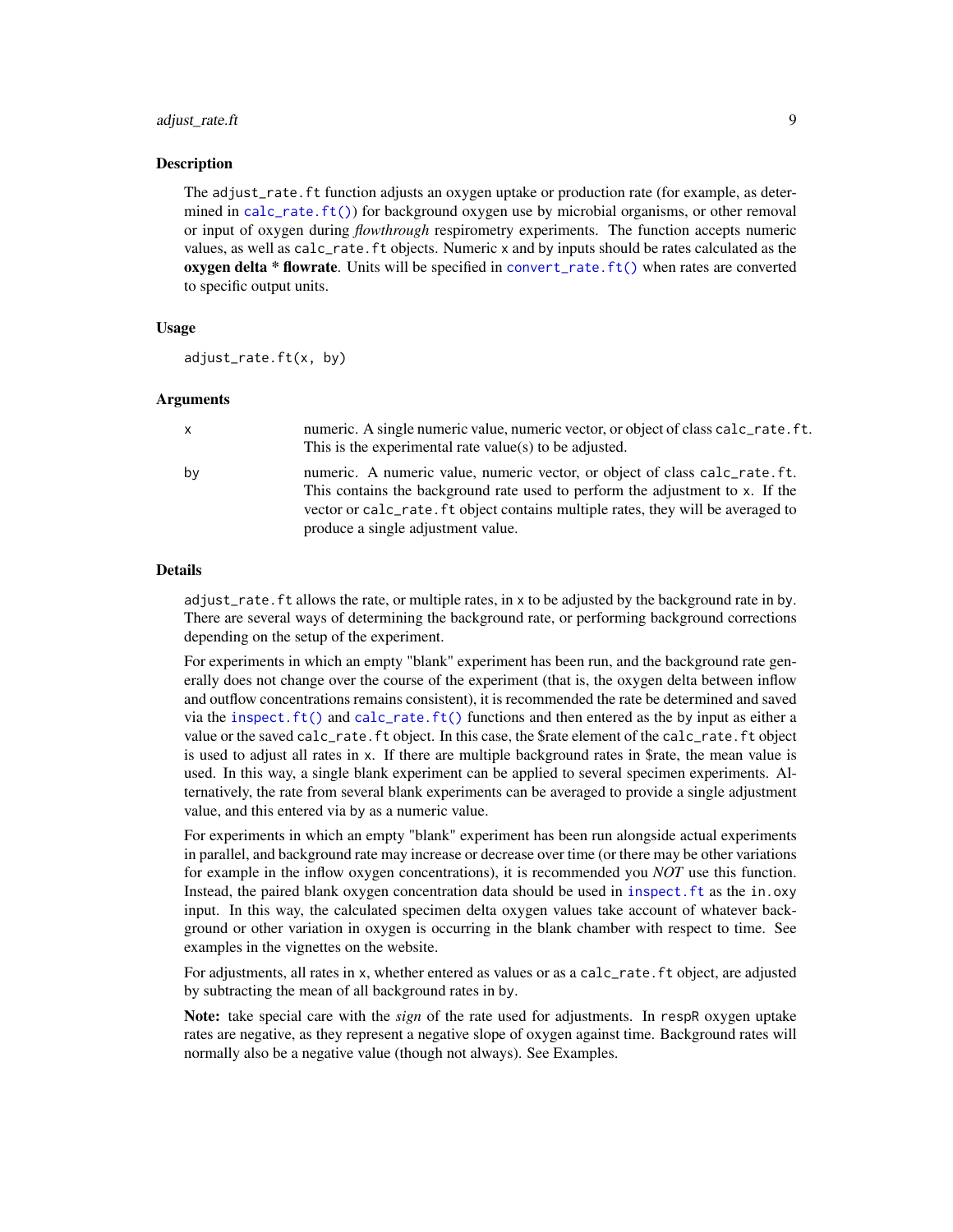# S3 Generic Functions:

Saved output objects can be used in the generic S3 functions print(), summary(), and mean().

- print(): prints a single result, by default the first adjusted rate. Others can be printed by passing the pos input. e.g.  $print(x, pos = 2)$
- summary(): prints summary table of all results and metadata, or those specified by the pos input. e.g. summary $(x, pos = 1:5)$ . The summary can be exported as a separate dataframe by passing export = TRUE.
- mean(): calculates the mean of all adjusted rates, or those specified by the pos input. e.g. mean( $x, pos = 1:5$ ) The mean can be exported as a separate value by passing export = TRUE.

#### More:

For additional help, documentation, vignettes, and more visit the respR website at [https://](https://januarharianto.github.io/respR/) [januarharianto.github.io/respR/](https://januarharianto.github.io/respR/)

# Value

Output: If the x input is a calc\_rate.ft object, the output will be identical in structure, but of class adjust\_rate.ft and containing the additional elements \$adjustment and \$rate.adjusted, with these also added to \$summary metadata.

If x is a numeric value or vector, the output is a list object of class adjust\_rate.ft containing four elements: a \$summary table, \$rate, \$adjustment, and \$rate.adjusted.

For all outputs, the \$rate.adjusted element will be the one converted when the object is passed to convert\_rate.ft.

#### Examples

# Note that oxygen uptake rates are negative in respR # since they represent a decrease in dissolved oxygen # and negative slope. Typically both specimen rate and # background rate values are negative. # ---------------------------------------------------- # Simple background respiration correction to a single # rate. # Note, 'x' and 'by' should both be rates calculated as # the delta oxygen value, the difference between inflow # and outflow oxygen, multiplied by the flowrate. # This is (-0.98) - (-0.04) = -0.94  $adjust_rate.ft(x = -0.98, by = -0.04)$ # ---------------------------------------------------- # Mean background adjustment to a single rate.  $adjust_rate.ft(x = -0.98, by = c(-0.04, -0.05, -0.06))$ # ---------------------------------------------------- # Mean background adjustment to multiple rates. out  $\le$  adjust\_rate.ft(x = c(-0.98, -0.87, -0.91), by =  $c(-0.04, -0.05, -0.06)$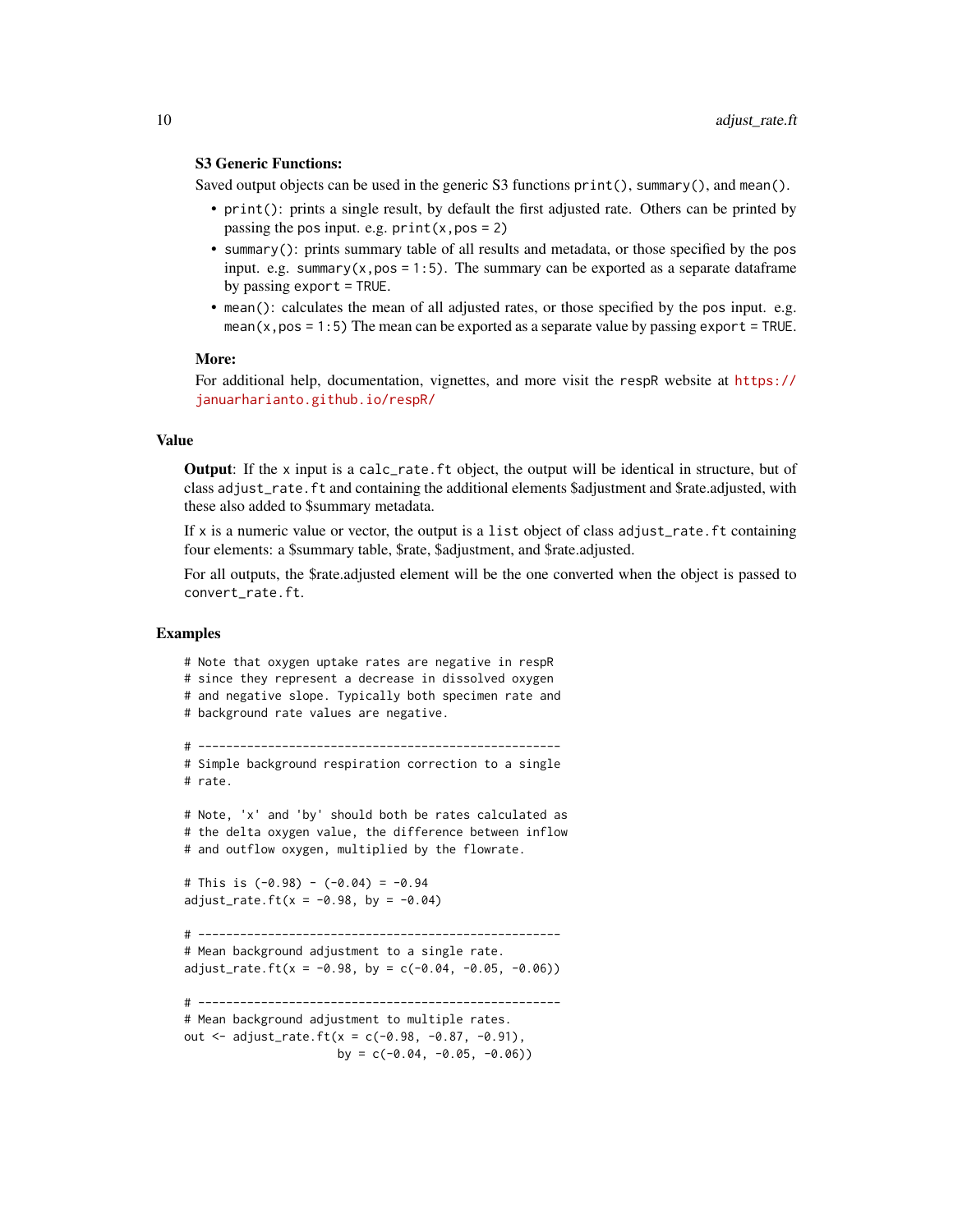#### <span id="page-10-0"></span>algae.rd 11

# summary(out)

```
# ----------------------------------------------------
# Adjustment using calc_rate.ft objects
# Specimen rate
sp_rate <- flowthrough_mult.rd %>%
 inspect.ft(time = 1, out.oxy = 2, in.oxy = 6) %>%
 calc_rate.ft(from = 30, flowrate = 0.1)
# Background rate
bg_rate <- flowthrough_mult.rd %>%
 inspect.ft(time = 1, out.oxy = 5, in.oxy = 9) %>%
 calc_rate.ft(flowrate = 0.1)# Perform adjustment
adj_rate <- adjust_rate.ft(sp_rate, by = bg_rate)
print(adj_rate)
summary(adj_rate)
# ----------------------------------------------------
```
algae.rd *Oxygen production respirometry data*

#### Description

Data from a respirometry experiment on algae which shows oxygen production over time.

### Usage

algae.rd

# Format

A data frame object consisting of 1200 rows (20 h of data),and 2 columns: \$Time in hours, \$Oxygen in % air saturation.

# Details

- Dissolved oxygen units: % Air Saturation
- Time units: hours
- Respirometer volume (L): 0.1
- Temperature (°C): 12
- Salinity: 30

#### Author(s)

Nicholas Carey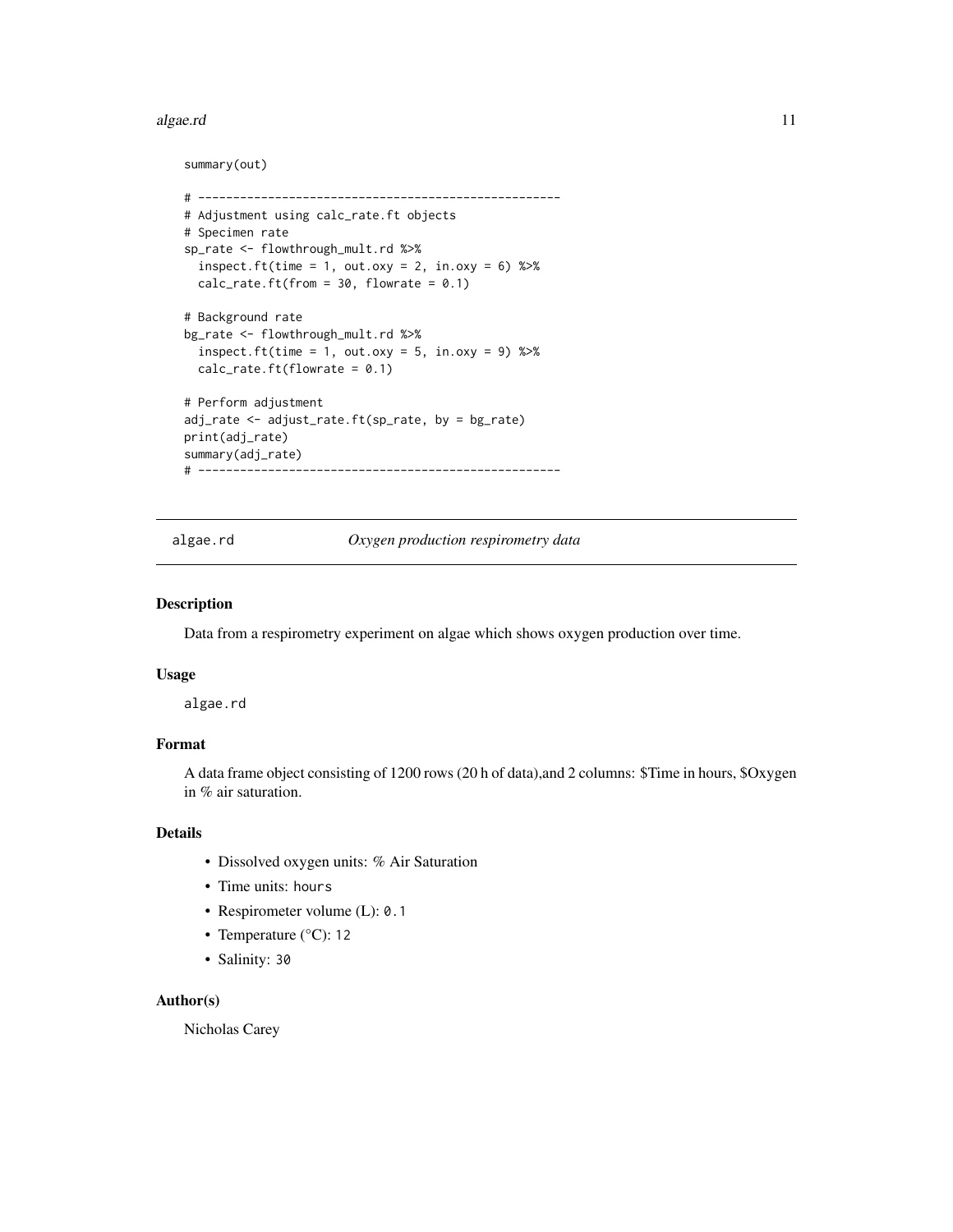<span id="page-11-1"></span><span id="page-11-0"></span>auto\_rate *Automatically determine most linear, highest, lowest and rolling oxygen uptake or production rates*

# Description

auto\_rate performs rolling regressions on a dataset to determine the *most linear, highest, lowest, maximum, minimum, rolling*, and *interval* rates of change in oxygen against time. A rolling regression of the specified width is performed on the entire dataset, then based on the "method" input, the resulting regressions are ranked or ordered, and the output summarised.

#### Usage

```
auto_rate(x, method = "linear", width = NULL, by = "row", plot = TRUE, ...)
```
#### Arguments

| $\mathsf{x}$ | data frame, or object of class inspect containing oxygen~time data.                                                                                                                                                                                                                                                                                                                  |
|--------------|--------------------------------------------------------------------------------------------------------------------------------------------------------------------------------------------------------------------------------------------------------------------------------------------------------------------------------------------------------------------------------------|
| method       | string. "linear", "highest", "lowest", "maximum", "minimum", "rolling"<br>or "interval". Defaults to "linear". See Details.                                                                                                                                                                                                                                                          |
| width        | numeric. Width of the rolling regression. For by = "row", either a value be-<br>tween 0 and 1 representing a proportion of the data length, or an integer of 2<br>or greater representing an exact number of rows. If by $=$ "time" it represents a<br>time window in the units of the time data. If NULL, it defaults to 0.2 or a window<br>of 20% of the data length. See Details. |
| by           | string. "row" or "time". Defaults to "row". Metric by which to apply the width<br>input if it is above 1.                                                                                                                                                                                                                                                                            |
| plot         | logical. Defaults to TRUE. Plot the results.                                                                                                                                                                                                                                                                                                                                         |
| .            | Allows additional plotting controls to be passed, such as pos, panel, and quiet<br>$=$ TRUE.                                                                                                                                                                                                                                                                                         |

#### Details

#### Ranking and ordering algorithms:

Currently, auto\_rate contains seven ranking and ordering algorithms that can be applied using the method input:

• linear: Uses kernel density estimation (KDE) to learn the shape of the entire dataset and *automatically identify* the most linear regions of the timeseries. This is achieved by using the smoothing bandwidth of the KDE to re-sample the "peaks" in the KDE to determine linear regions of the data. The summary output will contain only the regressions identified as coming from linear regions of the data, ranked by order of the KDE density analysis. This is present in the \$summary component of the output as \$density. Under this method, the width input is used as a starting seed value, but the resulting regressions may be of any width. See [here](https://januarharianto.github.io/respR/articles/auto_rate) for full details.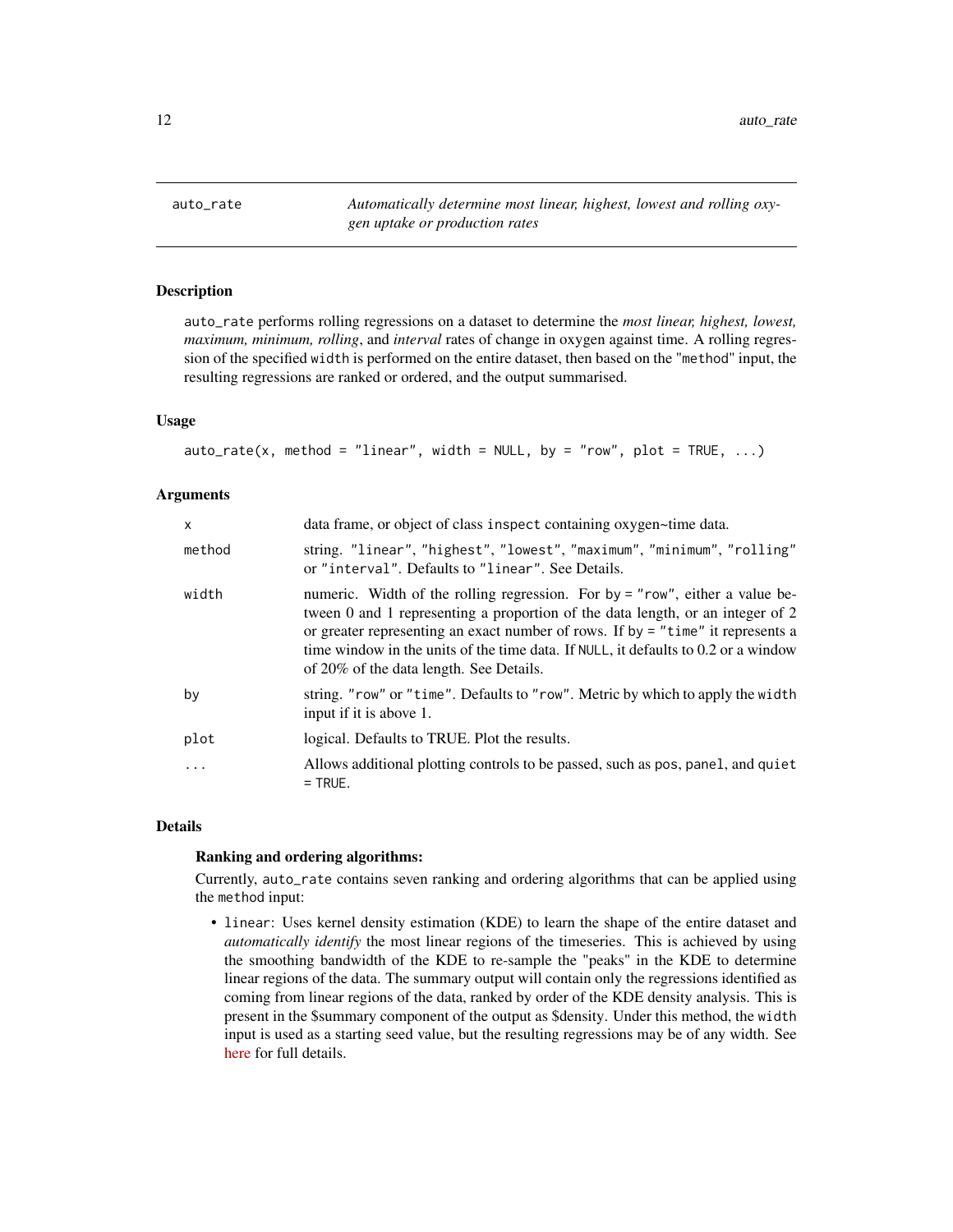- highest: Every regression of the specified width across the entire timeseries is calculated, then ordered using absolute rate values from highest to lowest. Essentially, this option ignores the sign of the rate, and can only be used when rates all have the same sign. Rates will be ordered from highest to lowest in the \$summary table regardless of if they are oxygen uptake or oxygen production rates.
- lowest: Every regression of the specified width across the entire timeseries is calculated, then ordered using absolute rate values from lowest to highest. Essentially, this option ignores the sign of the rate, and can only be used when rates all have the same sign. Rates will be ordered from lowest to highest in the \$summary table regardless of if they are oxygen uptake or oxygen production rates.
- maximum: Every regression of the specified width across the entire timeseries is calculated, then ordered using numerical rate values from maximum to minimum. Takes full account of the sign of the rate. Therefore, oxygen uptake rates, which in respR are negative, would be ordered from lowest (least negative), to highest (most negative) in the summary table in numerical order. Therefore, generally this method should only be used when rates are a mix of oxygen consumption and production rates, such as when positive rates may result from regressions fit over flush periods in intermittent-flow respirometry. Generally, for most analyses where maximum or minimum rates are of interest the "highest" or "lowest" methods should be used.
- minimum: Every regression of the specified width across the entire timeseries is calculated, then ordered using numerical rate values from minimum to maximum. Takes full account of the sign of the rate. Therefore, oxygen uptake rates, which in respR are negative, would be ordered from highest (most negative) to lowest (least negative) in the summary table in numerical order. Therefore, generally this method should only be used when rates are a mix of oxygen consumption and production rates, such as when positive rates may result from regressions fit over flush periods in intermittent-flow respirometry. Generally, for most analyses where maximum or minimum rates are of interest the "highest" or "lowest" methods should be used.
- rolling: A rolling regression of the specified width is performed across the entire timeseries. No reordering of results is performed.
- interval: multiple, successive, non-overlapping regressions of the specified width are extracted from the rolling regressions, ordered by time.
- NOTE: max, min: These methods were used in previous versions of respR but have been deprecated. They were intended to order oxygen uptake (negative) rates by magnitude, but this resulted in incorrect ordering of oxygen production (positive) rates. They have been retained for code compatibility, but will be removed in a future version of respR, and so *should not be used*.

#### Further selection and filtering of results:

For further selection or subsetting of auto\_rate results, see the dedicated [subset\\_rate\(\)](#page-81-1) function, which allows subsetting of rates by various criteria, including r-squared, data region, percentiles, and more.

# Units:

There are no units involved in auto\_rate. This is a deliberate decision. The units of oxygen concentration and time will be specified later in [convert\\_rate\(\)](#page-27-1) when rates are converted to specific output units.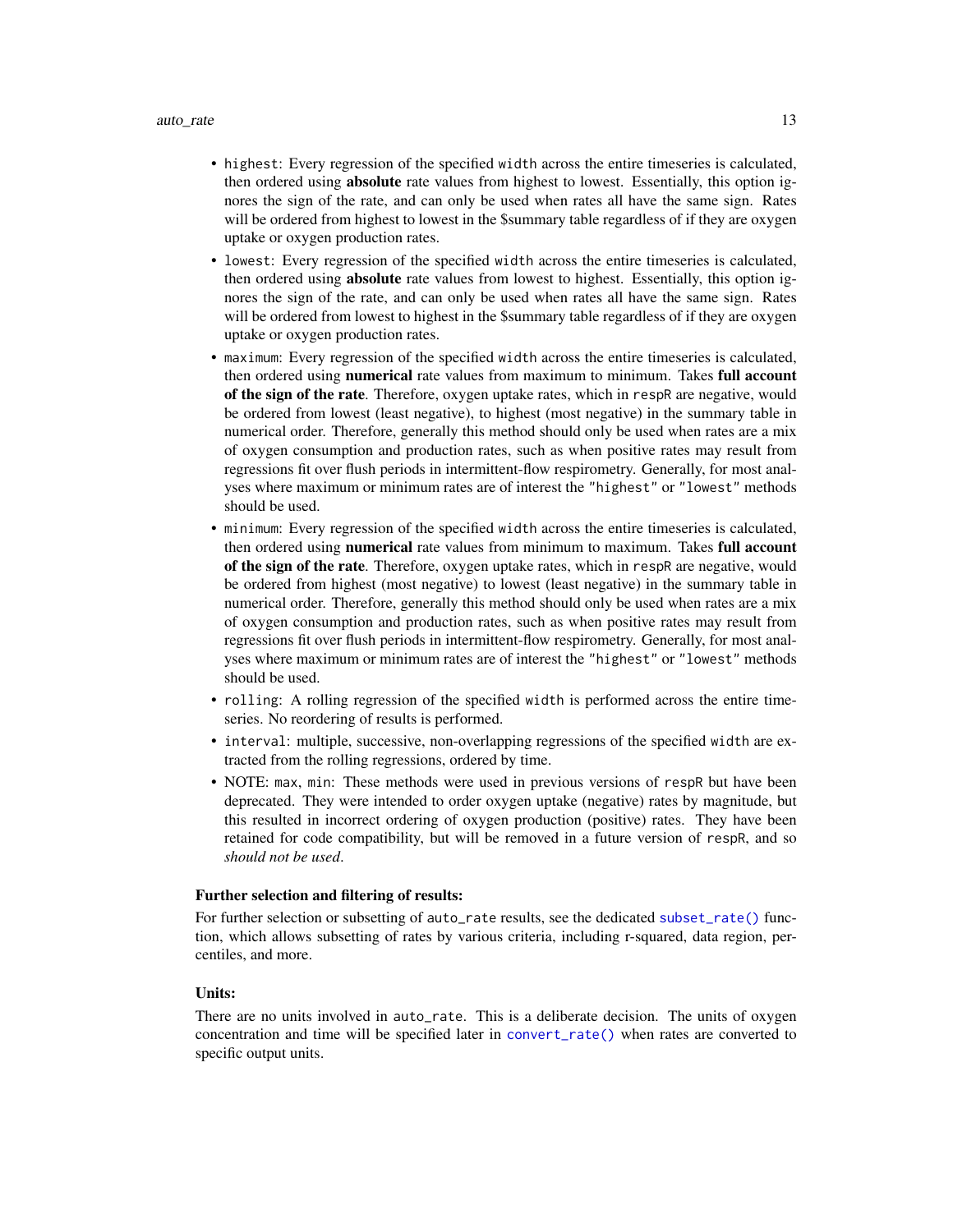#### The width and by inputs:

If by = "time", the width input represents a time window in the units of the time data.

If by = "row" and between 0 and 1, width represents a proportion of the total data length, as in the equation floor(width \* number of data rows). For example, 0.2 represents a rolling window of 20% of the data width. Otherwise, if entered as an integer of 2 or greater, the width represents the number of rows.

For both by inputs, if left as width = NULL it defaults to 0.2 or a window of 20% of the data length. In most cases, by should be left as the default "row", and the width chosen with this in mind, as it is considerably more computationally efficient. Changing to "time" causes the function to perform checks for irregular time intervals at every iteration of the rolling regression, which adds to computation time. This is to ensure the specified width input is honoured in the time units and rates correctly calculated, even if the data is unevenly spaced or has gaps.

#### Plot:

A plot is produced (provided plot = TRUE) showing the original data timeseries of oxygen against time (bottom blue axis) and row index (top red axis), with the rate result region highlighted. Second panel is a close-up of the rate region with linear model coefficients. Third panel is a rolling rate plot (note the reversed y-axis so that higher oxygen uptake rates are plotted higher), of a rolling rate of the input width across the whole dataset. Each rate is plotted against the middle of the time and row range used to calculate it. The dashed line indicates the value of the current rate result plotted in panels 1 and 2. The fourth and fifth panels are summary plots of fit and residuals, and for the linear method the sisth panel the results of the kernel density analysis, with the dashed line again indicating the value of the current rate result plotted in panels 1 and 2.

# Additional plotting options:

If multiple rates have been calculated, by default the first  $(pos = 1)$  is plotted. Others can be plotted by changing the pos input either in the main function call, or by plotting the output, e.g. plot(object,pos = 2). In addition, each sub-panel can be examined individually by using the panel input, e.g. plot(object,panel = 2).

Console output messages can be suppressed using quiet = TRUE. If axis labels or other text boxes obscure parts of the plot they can be suppressed using legend = FALSE. The rate in the rolling rate plot can be plotted *not* reversed by passing rate.rev = FALSE, for instance when examining oxygen production rates so that higher production rates appear higher. If axis labels (particularly y-axis) are difficult to read, las = 2 can be passed to make axis labels horizontal, and oma (outer margins, default oma =  $c(0.4,1,1.5,0.4)$ ), and mai (inner margins, default mai =  $c(0.3, 0.15, 0.35, 0.15)$  used to adjust plot margins.

# S3 Generic Functions:

Saved output objects can be used in the generic S3 functions print(), summary(), and mean().

- print(): prints a single result, by default the first rate. Others can be printed by passing the pos input. e.g. print(x,pos = 2)
- summary(): prints summary table of all results and metadata, or those specified by the pos input. e.g. summary $(x, pos = 1:5)$ . The summary can be exported as a separate data frame by passing export = TRUE.
- mean(): calculates the mean of all rates, or those specified by the pos input. e.g. mean( $x, pos$ = 1:5) The mean can be exported as a separate value by passing export = TRUE.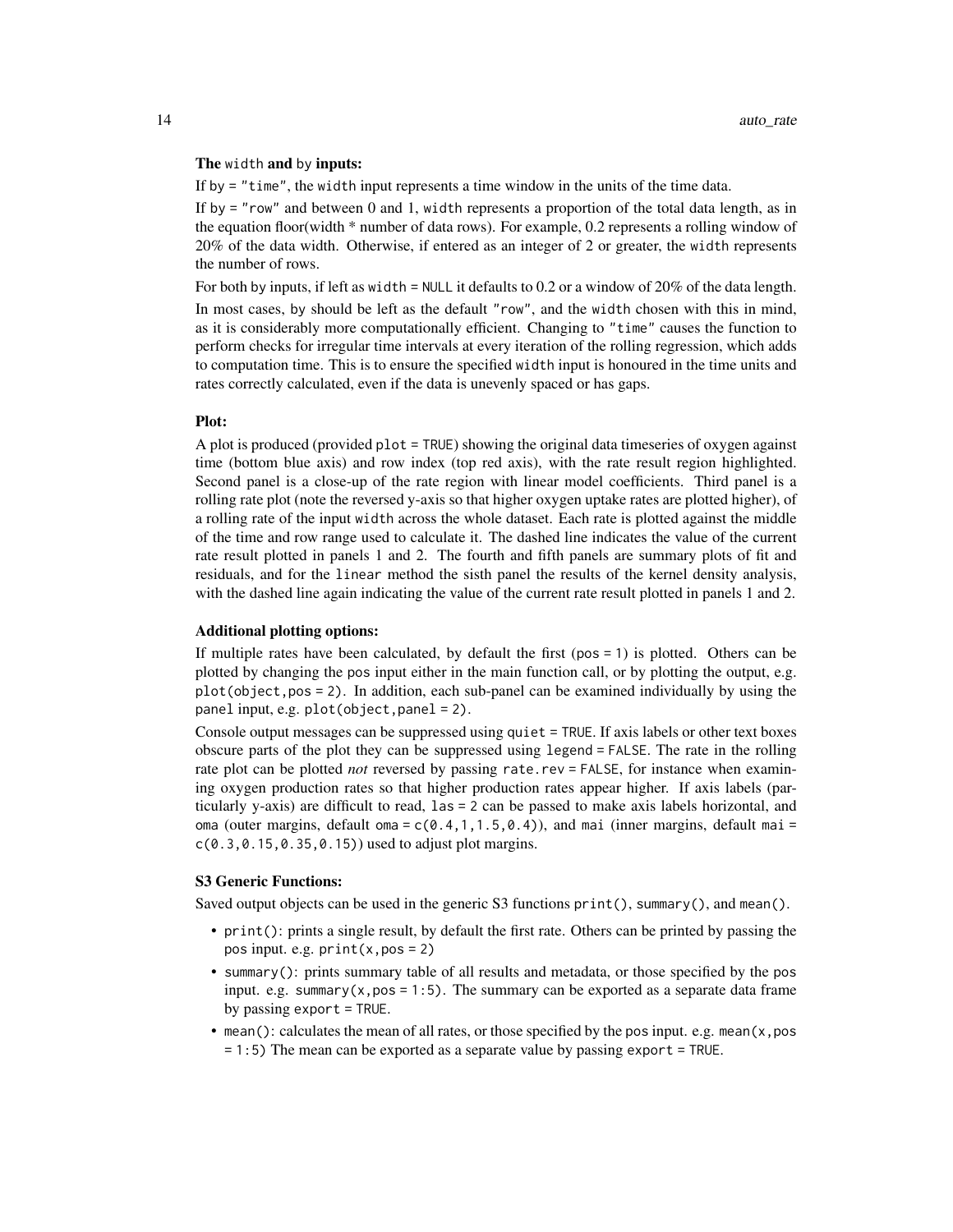# More:

For additional help, documentation, vignettes, and more visit the respR website at [https://](https://januarharianto.github.io/respR/) [januarharianto.github.io/respR/](https://januarharianto.github.io/respR/)

# Value

Output is a list object of class auto\_rate containing input parameters and data, various summary data, metadata, linear models, and the primary output of interest \$rate, which can be background adjusted in [adjust\\_rate](#page-2-1) or converted to units in [convert\\_rate](#page-27-1).

```
# Most linear section of an entire dataset
inspect(sardine.rd, time = 1, oxygen =2) %>%
auto_rate()
# What is the lowest oxygen consumption rate over a 10 minute (600s) period?
inspect(sardine.rd, time = 1, oxygen =2) %>%
auto_rate(method = "lowest", width = 600, by = "time") %>%
summary()
# What is the highest oxygen consumption rate over a 10 minute (600s) period?
inspect(sardine.rd, time = 1, oxygen =2) %>%
auto_rate(method = "highest", width = 600, by = "time") %>%
summary()
# What is the NUMERICAL minimum oxygen consumption rate over a 5 minute (300s)
# period in intermittent-flow respirometry data?
# NOTE: because uptake rates are negative, this would actually be
# the HIGHEST uptake rate.
auto_rate(intermittent.rd, method = "minimum", width = 300, by = "time") %>%
summary()
# What is the NUMERICAL maximum oxygen consumption rate over a 20 minute
# (1200 rows) period in respirometry data in which oxygen is declining?
# NOTE: because uptake rates are negative, this would actually be
# the LOWEST uptake rate.
sardine.rd |>inspect() |>
 auto_rate(method = "maximum", width = 1200, by = "row") |>
 summary()
# Perform a rolling regression of 10 minutes width across the entire dataset.
# Results are not ordered under this method.
sardine.rd |>
 inspect() |>
 auto_rate(method = "rolling", width = 600, by = "time") |>
 summary()
```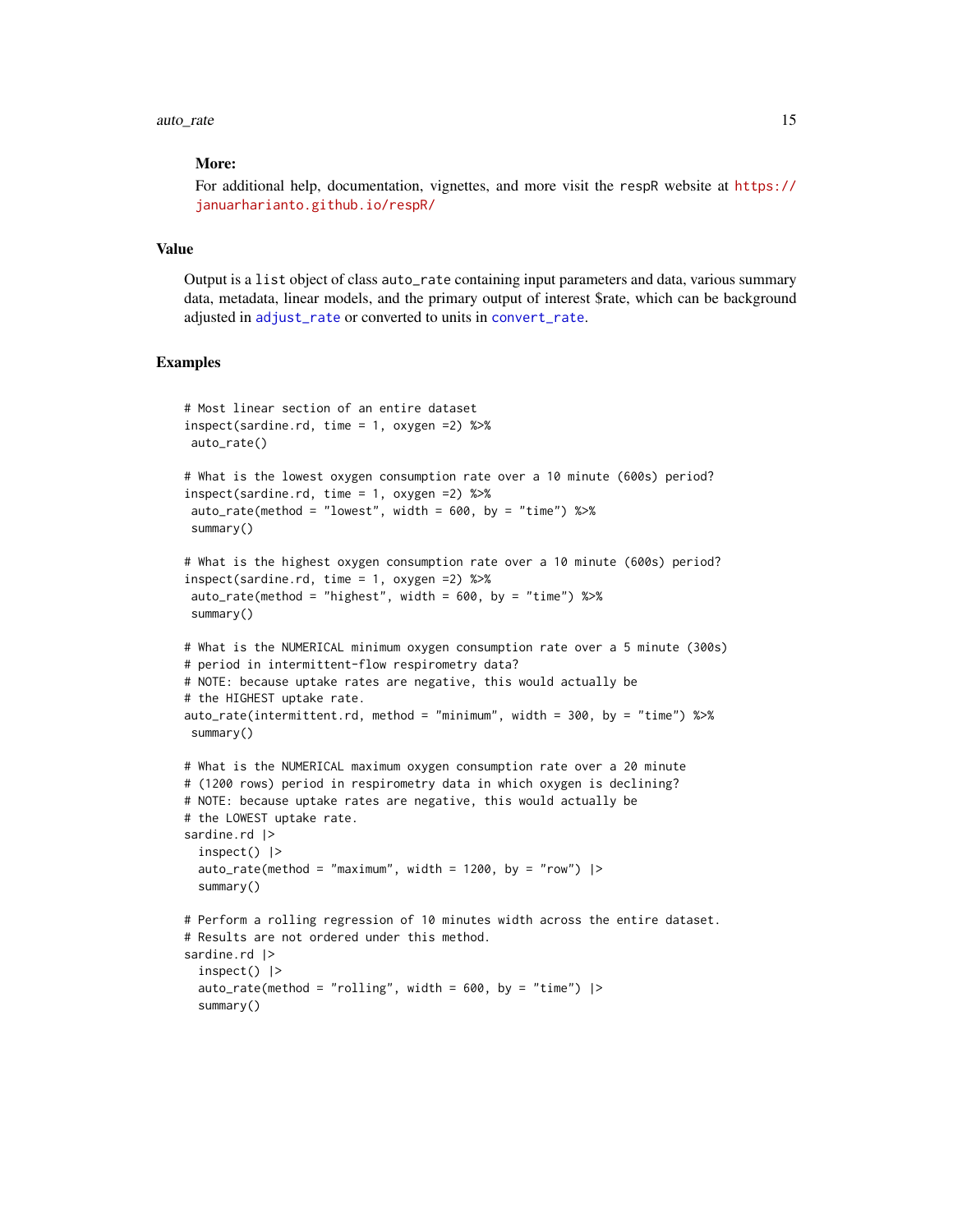<span id="page-15-0"></span>

# Description

Background oxygen consumption data. After the initial 30 minutes, data shows a generally constant background rate. Taken from a Loligo swim tunnel background recording. Oxygen recorded via a Witrox sensor in % air saturation over nearly 6 hours at 1 second intervals. Data is from a real experiment.

#### Usage

background\_con.rd

#### Format

A data frame object consisting of 20664 rows (approx 6 h of data),and 2 columns: \$Time in seconds, \$Oxygen in % air saturation.

# Details

- Dissolved oxygen units: % Air Saturation
- Time units: seconds
- Swim tunnel volume (L): 12.3
- Temperature (°C): 14.5
- Salinity: 34
- Atm. Pressure (bar): 1.013253

# Author(s)

Nicholas Carey

background\_exp.rd *Background respirometry data (exponential)*

# Description

Background oxygen consumption data. Data shows a background rate which increases exponentially with respect to time. Taken from a Loligo swim tunnel background recording. Oxygen recorded via a Witrox sensor in % air saturation over nearly 6 hours at 1 second intervals. Data is from a real experiment, but oxygen decrease curve has been exaggerated to impose an exponential increase in background consumption for testing purposes.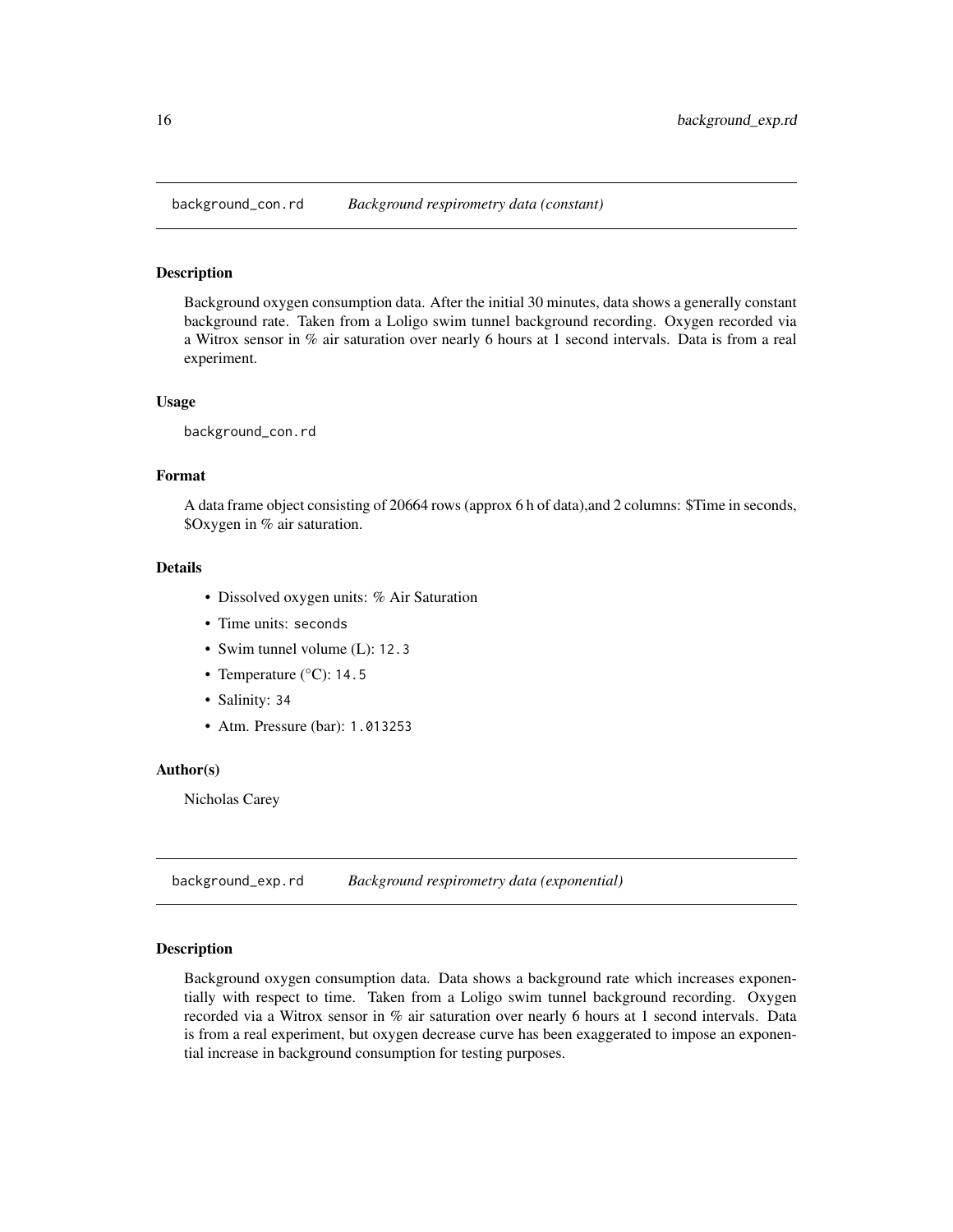# <span id="page-16-0"></span>background\_lin.rd 17

# Usage

background\_exp.rd

# Format

A data frame object consisting of 20664 rows (approx 6 h of data),and 2 columns: \$Time in seconds, \$Oxygen in % air saturation.

# Details

- Dissolved oxygen units: % Air Saturation
- Time units: seconds
- Swim tunnel volume (L): 12.3
- Temperature (°C): 14.5
- Salinity: 34
- Atm. Pressure (bar): 1.013253

# Author(s)

Nicholas Carey

background\_lin.rd *Background respirometry data (linear)*

# Description

Background oxygen consumption data. After initial 30 minutes, data shows a background rate which increases linearly with respect to time. Taken from a Loligo swim tunnel background recording. Oxygen recorded via a Witrox sensor in % air saturation over nearly 6 hours at 1 second intervals. Data is from a real experiment, but has been manipulated to show a linear increase in background rate for testing purposes.

# Usage

background\_lin.rd

# Format

A data frame object consisting of 20664 rows (approx 6 h of data),and 2 columns: \$Time in seconds, \$Oxygen in % air saturation.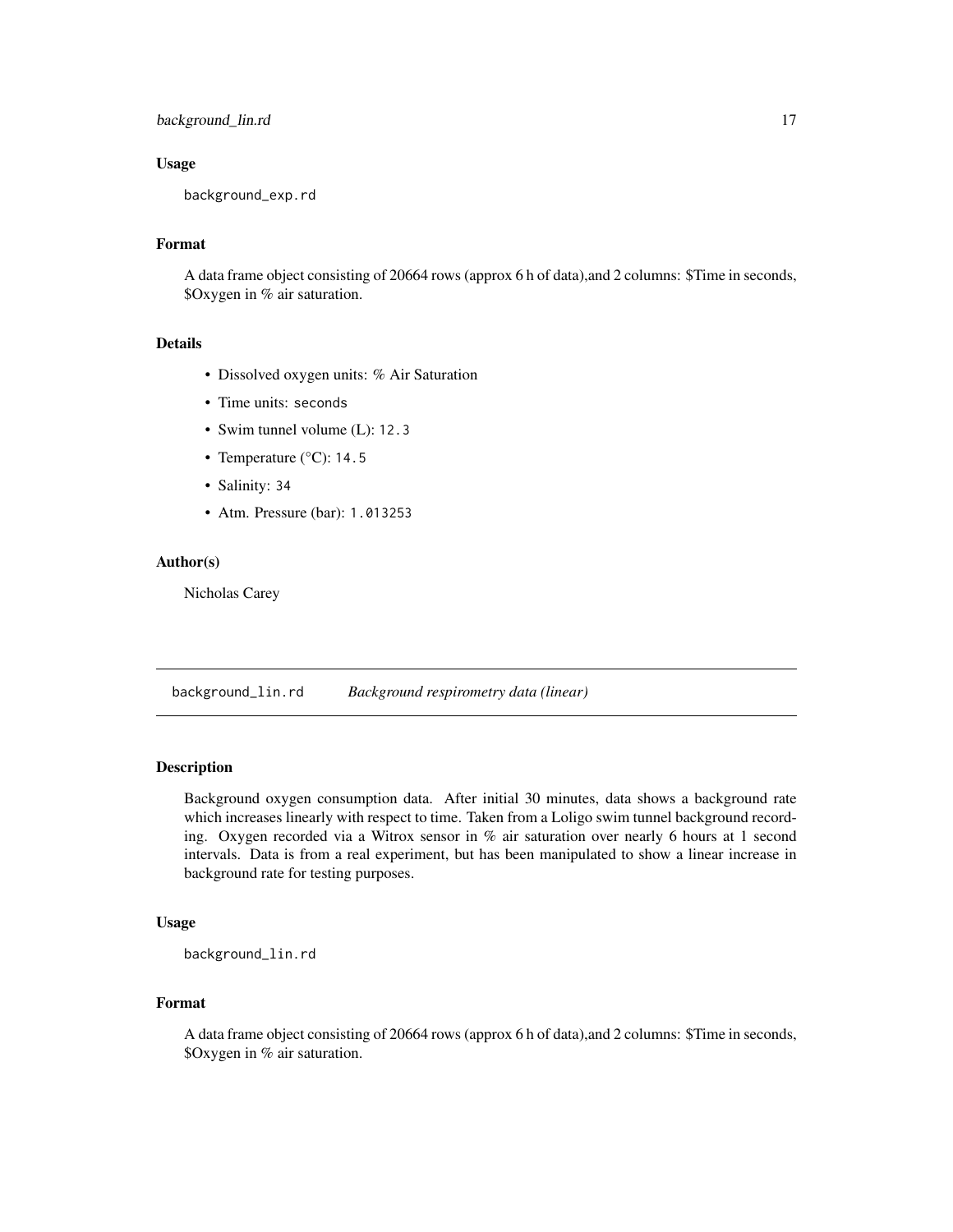# <span id="page-17-0"></span>Details

- Dissolved oxygen units: % Air Saturation
- Time units: seconds
- Swim tunnel volume (L): 12.3
- Temperature (°C): 14.5
- Salinity: 34
- Atm. Pressure (bar): 1.013253

# Author(s)

Nicholas Carey

<span id="page-17-1"></span>calc\_rate *Calculate rate of change in oxygen over time*

# Description

Calculates rate of oxygen uptake or production from respirometry data. A rate can be determined over the whole dataset, or on subsets of the data using the from and to inputs to specify data regions in terms of oxygen or time units, row numbers of the input data, or over a proportion of the total oxygen used or produced (note, this last option works poorly with noisy or fluctuating data). Multiple rates can be extracted from the same dataset by using these inputs to enter vectors of paired values in the appropriate metric. See Examples.

## Usage

 $calc_rate(x, from = NULL, to = NULL, by = "time", plot = TRUE, ...)$ 

# Arguments

| $\mathsf{x}$ | object of class inspect or data. frame. This is the timeseries of paired values<br>of oxygen against time from which to calculate rates.                                                                    |
|--------------|-------------------------------------------------------------------------------------------------------------------------------------------------------------------------------------------------------------|
| from         | numeric value or vector. Defaults to NULL. The start of the region(s) over which<br>you want to calculate the rate in the units specified in by. If a vector, each value<br>must have a paired value in to. |
| to           | numeric value or vector. Defaults to NULL. The end of the region(s) over which<br>you want to calculate the rate in the units specified in by. If a vector, each value<br>must have a paired value in from. |
| by           | string. "time", "row", "oxygen" or "proportion" Defaults to "time". This is<br>the method used to subset the data region between from and to.                                                               |
| plot         | logical. Defaults to TRUE. Plot the results.                                                                                                                                                                |
| .            | Allows additional plotting controls to be passed, such as pos, panel, and quiet<br>$=$ TRUE.                                                                                                                |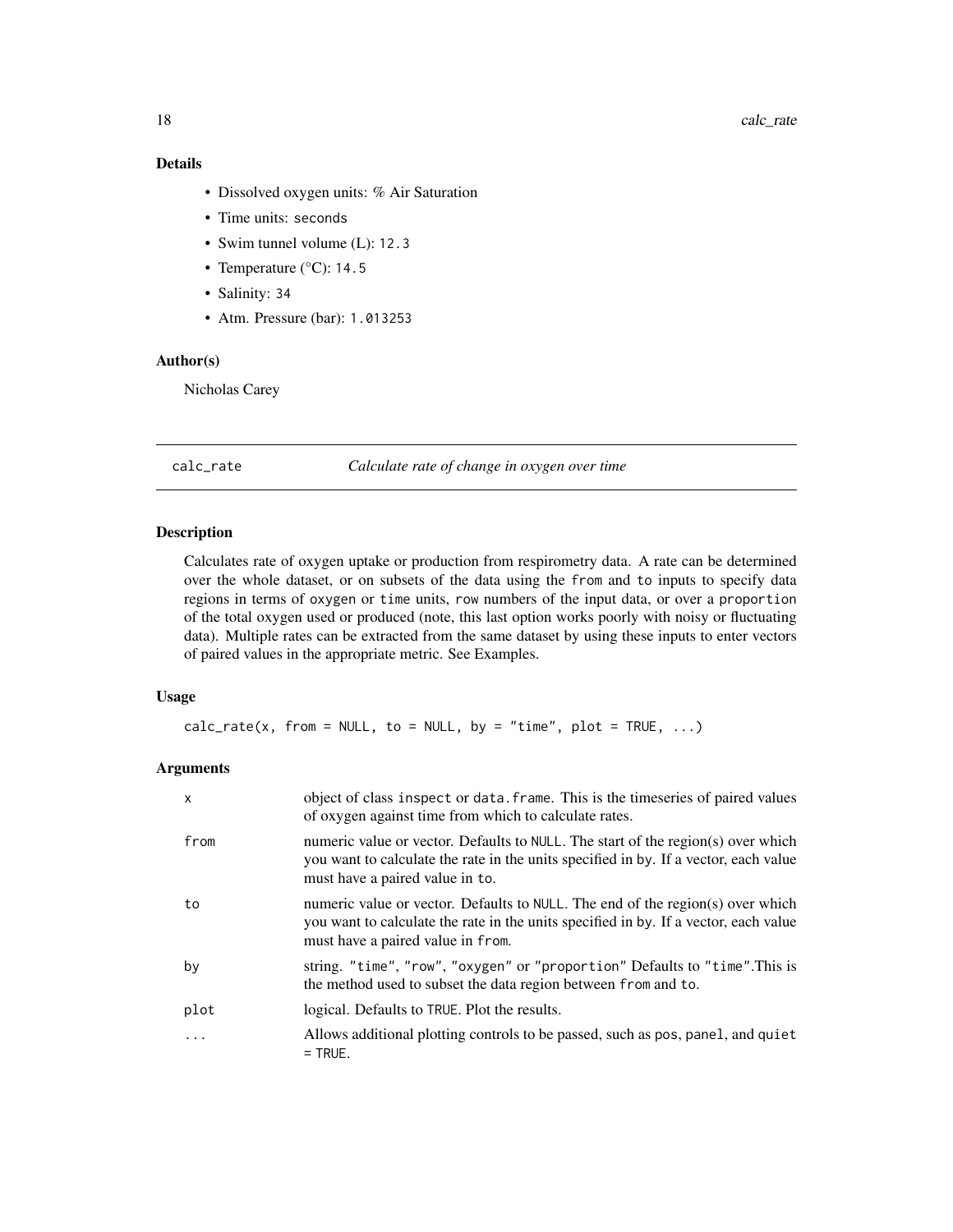#### calc\_rate 19

#### Details

The function calculates rates by fitting a linear model of oxygen against time, with the slope of this regression being the rate. There are no units involved in calc\_rate. This is a deliberate decision. The units of oxygen concentration and time will be specified later in [convert\\_rate\(\)](#page-27-1) when rates are converted to specific output units.

For continuous data recordings, it is recommended a data.frame containing the data be prepared via [inspect\(\)](#page-42-1), and entered as the x input. For data not prepared like this,  $x$  can be a 2-column data.frame containing numeric values of time (col 1) and oxygen (col 2). If multiple columns are found in either an inspect or data frame input, only the first two columns are used.

### Specifying regions:

For calculating rates over specific regions of the data, the from and to inputs in the by units of "time" (the default), "oxygen", "row", or "proportion" can be used. The from and to inputs do not need to be precise; the function will use the closest values found.

Multiple regions can be examined within the same dataset by entering from and to as vectors of paired values to specify different regions. In this case, \$rate in the output will be a vector of multiple rates with each result corresponding to the position of the paired from and to inputs. If from and to are NULL (the default), the rate is determined over the entire dataset.

#### Plot:

A plot is produced (provided plot = TRUE) showing the original data timeseries of oxygen against time (bottom blue axis) and row index (top red axis), with the region specified via the from and to inputs highlighted. Second panel is a close-up of the rate region with linear model coefficients. Third and fourth panels are summary plots of fit and residuals.

# Additional plotting options:

If multiple rates have been calculated, by default the first (pos = 1) is plotted. Others can be plotted by changing the pos input either in the main function call, or by plotting the output, e.g. plot(object,pos = 2). In addition, each sub-panel can be examined individually by using the panel input, e.g. plot(object,panel = 2).

Console output messages can be suppressed using quiet = TRUE. If axis labels (particularly yaxis) are difficult to read, las = 2 can be passed to make axis labels horizontal, and oma (outer margins, default oma =  $c(0.4, 1, 1.5, 0.4)$ , and mai (inner margins, default mai =  $c(0.3, 0.15, 0.35, 0.15)$ ) used to adjust plot margins.

# S3 Generic Functions:

Saved output objects can be used in the generic S3 functions print(), summary(), and mean().

- print(): prints a single result, by default the first rate. Others can be printed by passing the pos input. e.g.  $print(x, pos = 2)$
- summary(): prints summary table of all results and metadata, or those specified by the pos input. e.g. summary $(x, pos = 1:5)$ . The summary can be exported as a separate dataframe by passing export = TRUE.
- mean(): calculates the mean of all rates, or those specified by the pos input. e.g. mean(x,pos = 1:5) The mean can be exported as a separate value by passing export = TRUE.

#### More:

For additional help, documentation, vignettes, and more visit the respR website at [https://](https://januarharianto.github.io/respR/) [januarharianto.github.io/respR/](https://januarharianto.github.io/respR/)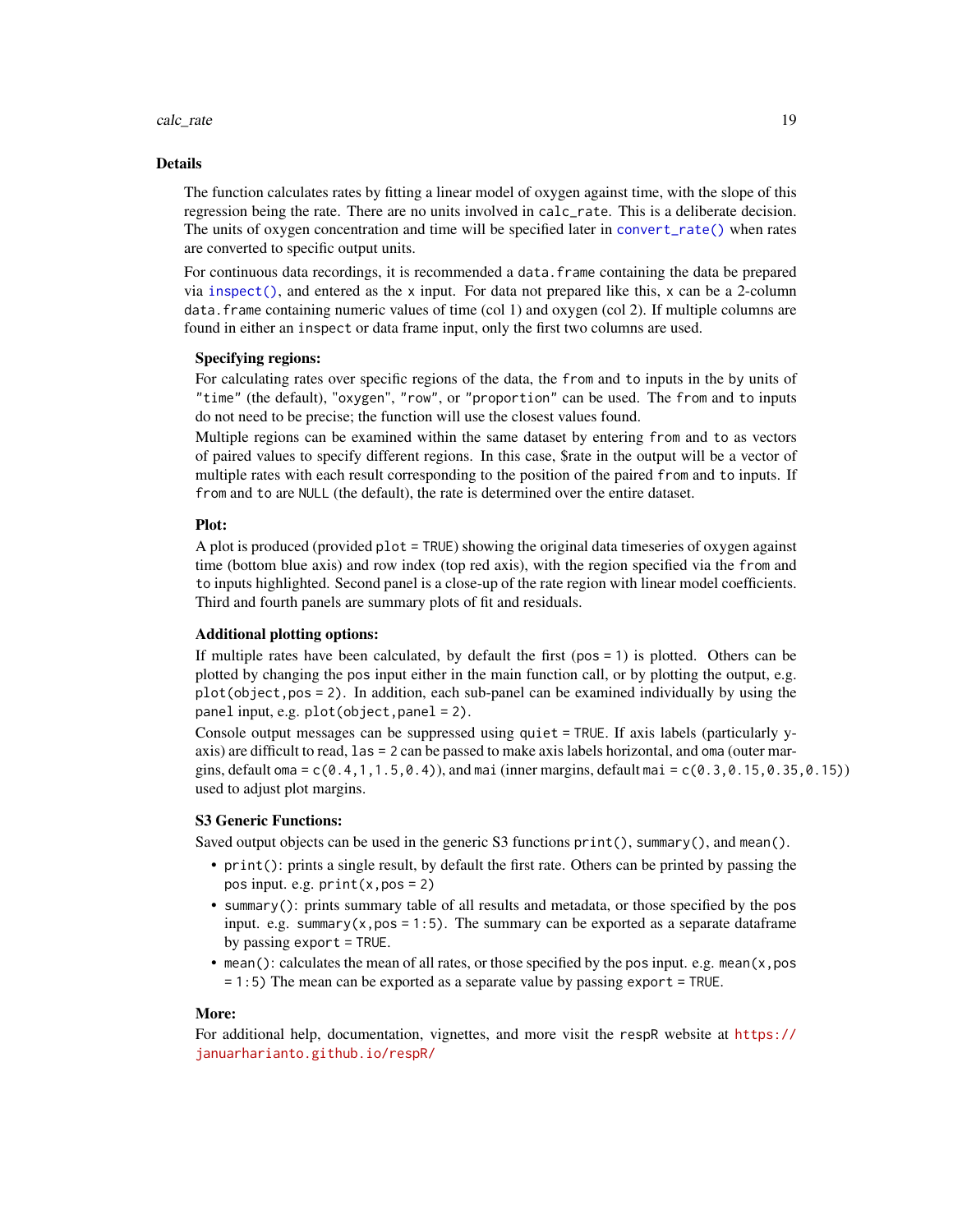#### <span id="page-19-0"></span>Value

Output is a list object of class calc\_rate containing input parameters and data, various summary data, metadata, linear models, and the primary output of interest \$rate, which can be background adjusted in [adjust\\_rate](#page-2-1) or converted to units in [convert\\_rate](#page-27-1).

### Examples

```
# Subset by 'time' (the default)
inspect(sardine.rd, time = 1, oxygen = 2, plot = FALSE) %>%
 calc_rate(from = 200, to = 1800)# Subset by oxygen
inspect(sardine.rd, time = 1, oxygen = 2, plot = FALSE) %>%
 calc_rate(94, 91, by = "oxygen")# Subset by row
inspect(sardine.rd, time = 1, oxygen = 2, plot = FALSE) %>%
 calc_rate(1000, 2000, by = "row")
# Use a data frame input, and calculate rate from multiple regions by
# using a vector in the 'from' and 'to' inputs
x <- calc_rate(intermittent.rd,
               from = c(200, 2300, 4100),
               to = c(1800,3200,4600),
              by = 'time',
              plot = FALSE)
# Print and summary of results
print(x)
summary(x)
# Plot the third of these results
plot(x, pos = 3)# Plot only the timeseries plot and hide the legend
plot(x, pos = 3, panel = 1, legend = FALSE)
```
<span id="page-19-1"></span>calc\_rate.bg *Calculate background oxygen uptake or input rates*

#### Description

This function calculates the rate of change of oxygen over time from "blank" or control respirometry experiments, to allow for background adjustments of experimental data. It accepts background oxygen~time data as data frames and inspect objects. The data must be in the same time and oxygen units as the data from which the rate which will be adjusted was extracted. Multiple columns of background oxygen measurements can be entered as long as they share the same time data. In this case the function returns rates for all columns, and also calculates a mean rate.

#### Usage

```
calc_rate.bg(x, time = NULL, oxygen = NULL, plot = TRUE, ...)
```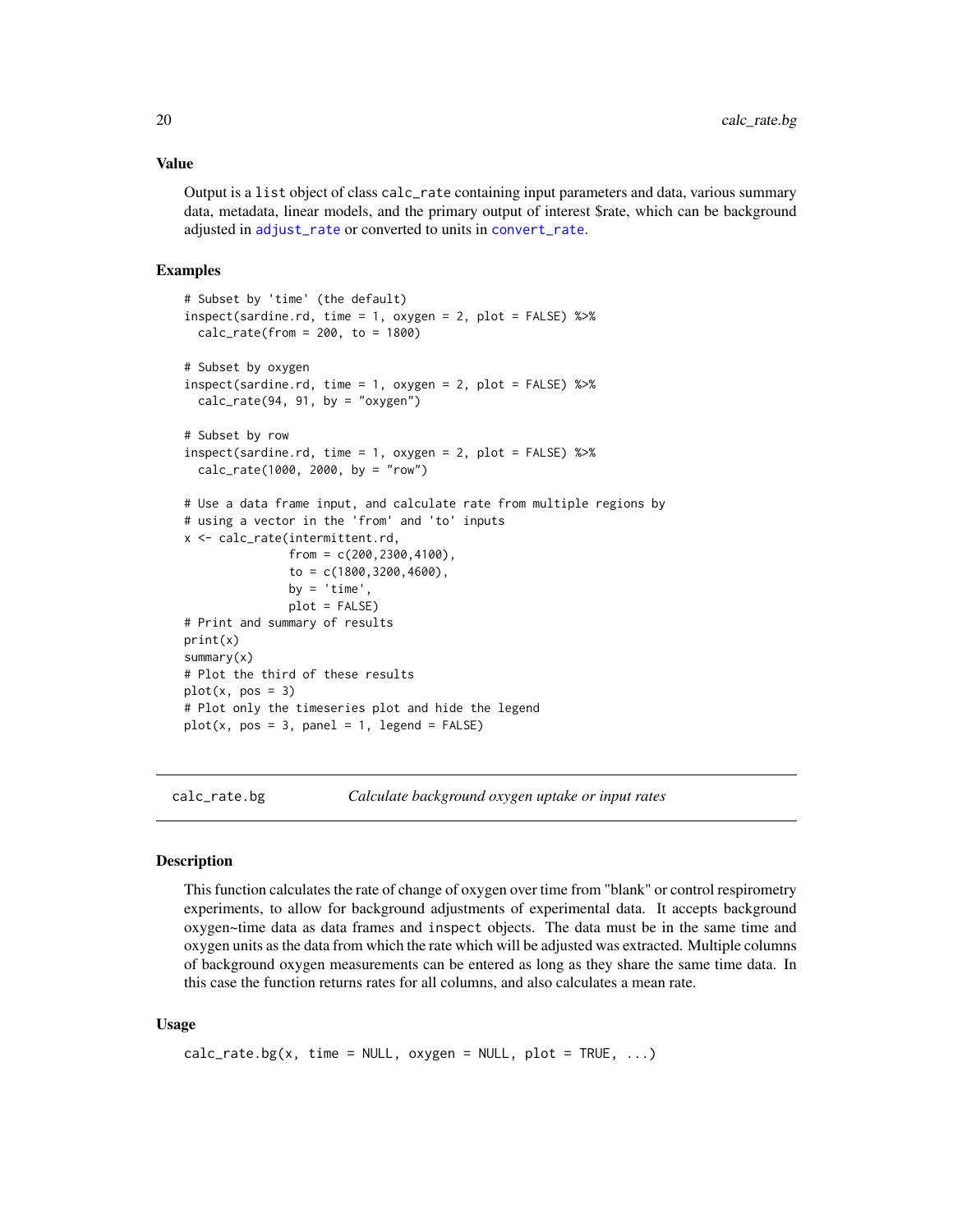# calc\_rate.bg 21

# **Arguments**

| $\times$ | $data$ . frame or inspect object. This is the data to extract background rate(s)<br>from.                                                                                                                                                       |
|----------|-------------------------------------------------------------------------------------------------------------------------------------------------------------------------------------------------------------------------------------------------|
| time     | integer. Defaults to 1. This specifies the column number of the time data.                                                                                                                                                                      |
| oxygen   | integer value or vector. This specifies the column number(s) of the oxygen data.<br>Multiple columns of oxygen can be specified. If NULL, function assumes oxy-<br>gen data are in <i>all</i> columns of the data frame except the time column. |
| plot     | logical. Defaults to TRUE. Plots the data. See Details.                                                                                                                                                                                         |
| .        | Allows additional plotting controls to be passed, such as pos, legend = FALSE,<br>and $quiet = TRUE$ .                                                                                                                                          |

# Details

The main difference between calc\_rate.bg and calc\_rate, is that this function allows a rate to be determined from the same region of multiple oxygen data columns, whereas calc\_rate allows multiple rates to be determined from different regions of a single dataset.

# Units:

There are no units involved in calc\_rate.bg. This is a deliberate decision. The units of oxygen concentration and time will be specified later in [convert\\_rate\(\)](#page-27-1) when rates are converted to specific output units. It is important however, the background time~oxygen data is in the same time and oxygen units as the data used to determine the rate which will be adjusted.

# Subsetting data regions:

calc\_rate.bg does not have internal subsetting of data regions. If you need to subset the data to specific regions you don't want to use, see [subset\\_data\(\)](#page-79-1), which allows for easy passing (or piping) of subsets to calc\_rate.bg.

# Background respiration vs background input of oxygen:

Most users will be using this function to account for background oxygen consumption rates from microbial activity that need to be quantified and their effects removed from experimental specimen rates. However, there are some experiments where oxygen *input* rates may be of interest, for example in open tank or open arena respirometry where the input of oxygen from the water surface has been calculated or quantified. There are also cases in closed respirometry where there may be an input of oxygen via leaks or oxygen production from photosynthesis which need to be quantified. calc\_rate.bg is readily capable of quantifying production rates as well as consumption, and these can also be used for adjustments in [adjust\\_rate\(\)](#page-2-1).

# Plot:

A plot is produced (provided plot = TRUE) showing all examined columns of oxygen against time (bottom blue axis) and row index (top red axis), with the rate and linear model coefficients. Single rates can be plotted by changing the pos input either in the main function call, or by plotting the output, e.g.  $plot(objject, pos = 2)$ . Console output messages can be suppressed using quiet = TRUE. If equations obscure the plot they can be suppressed using legend = FALSE.

# S3 Generic Functions:

Saved output objects can be used in the generic S3 functions print(), summary(), and mean().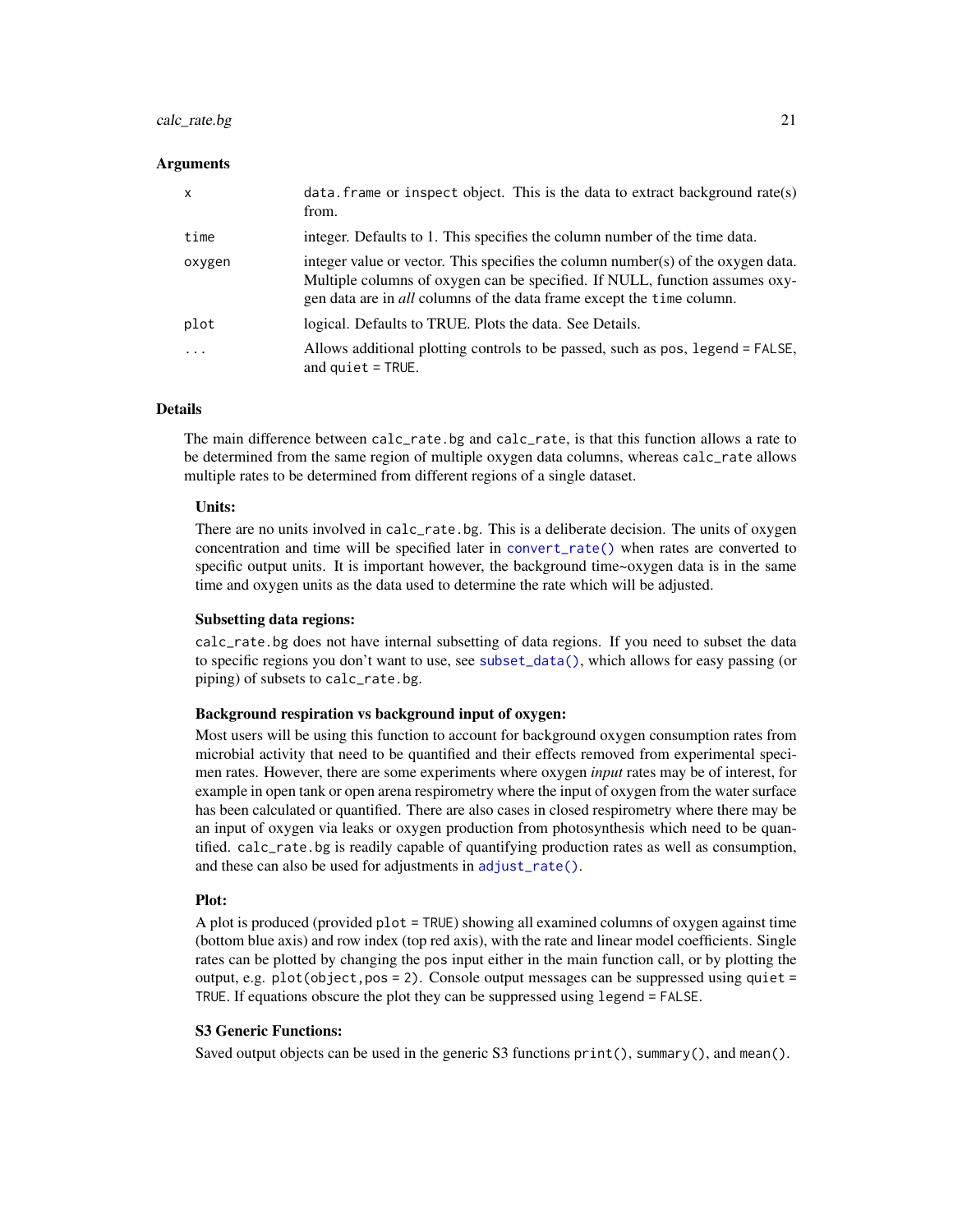- <span id="page-21-0"></span>• print(): prints all background rates, plus the mean background rate.
- summary(): prints summary table of all results and metadata, or those specified by the pos input. e.g. summary $(x, pos = 1:5)$ . The summary can be exported as a separate dataframe by passing export = TRUE.
- mean(): calculates the mean of all rates, or those specified by the pos input. e.g. mean(x,pos = 1:5) The mean can be exported as a separate value by passing export = TRUE.

# More:

For additional help, documentation, vignettes, and more visit the respR website at [https://](https://januarharianto.github.io/respR/) [januarharianto.github.io/respR/](https://januarharianto.github.io/respR/)

# Value

Output is a list object of class calc\_rate.bg containing original data, linear models, summary information, and the primary output of interest \$rate.bg, which contains a rate for each oxygen column present in the input data. There is also \$rate.bg.mean containing the mean of all background rates. Note, this is not used in adjust\_rate, where the method input there determines how \$rate.bg is applied, but can easily be extracted and applied as an adjustment value if desired.

```
# Inspect and calculate background rate from two columns
inspect(urchins.rd, time = 1, oxygen = 18:19) %>%
 calc_rate.bg()
# Same example but enter as a data frame, save as an object and use
# in adjust_rate
bg_rate <- calc_rate.bg(urchins.rd,
                       time = 1,
                       oxygen = 18:19,
                       plot = FALSE)
inspect(urchins.rd, 1, 2, plot = FALSE) %>%
 calc_rate(from = 10, to = 30, by = "time", plot = FALSE) %adjust_rate(by = bg_rate)
# Subset single column data first before calculating background rate
subset_data(background_con.rd, from = 5000, to = 20000, by = "time") %>%
 calc_rate.bg()
```
<span id="page-21-1"></span>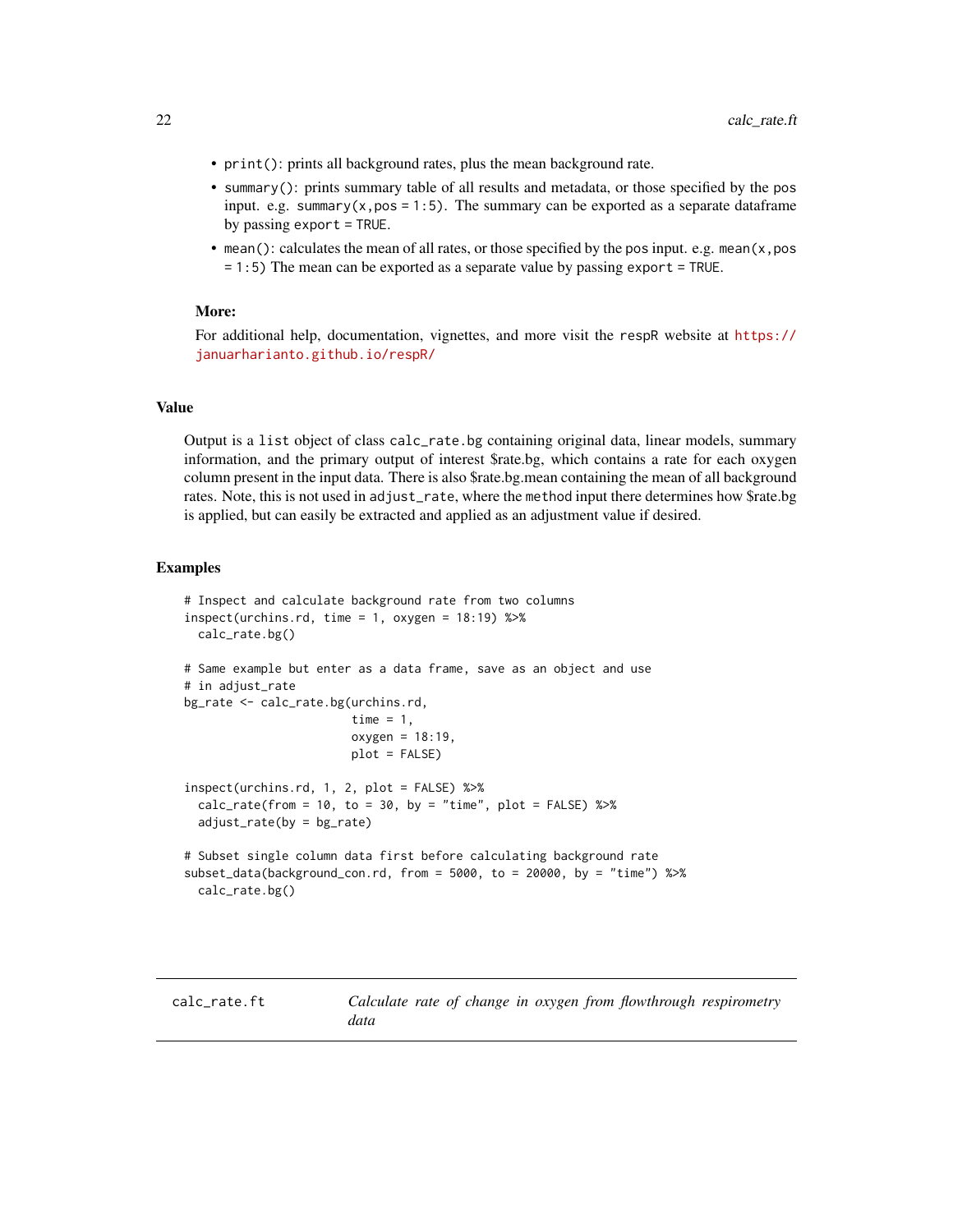calc\_rate.ft 23

#### Description

Calculates rate of oxygen uptake or production in flowthrough respirometry data given a flowrate and delta oxygen values, which can either be directly entered, or be calculated from inflow and outflow oxygen. The function returns a single rate value from the whole dataset or a subset of it, by averaging delta oxygen values. Alternatively, multiple rate values can be returned from different regions of continuous data, or a rolling rate of a specific window size performed across the whole dataset.

### Usage

```
calc_rate.ft(
  x = NULL,flowrate = NULL,
  from = NULL,to = NULL,
  by = NULL,
 width = NULL,
 plot = TRUE,
  ...
)
```
#### Arguments

| X        | numeric value or vector of delta oxygen values, a 2-column data. frame of out-<br>flow (col 1) and inflow (col 2) oxygen values, or an object of class inspect. ft.                                                                              |
|----------|--------------------------------------------------------------------------------------------------------------------------------------------------------------------------------------------------------------------------------------------------|
| flowrate | numeric value. The flow rate through the respirometer in volume (ul,ml,L) per<br>unit time $(s,m,h,d)$ . The units are not necessary here, but will be specified in<br>convert_rate.ft.                                                          |
| from     | numeric value or vector. Defaults to NULL. The start of the region(s) over which<br>you want to calculate the rate in either time or row units. If a vector, each value<br>must have a paired value in to. For use with inspect. ft inputs only. |
| to       | numeric value or vector. Defaults to NULL. The end of the region(s) over which<br>you want to calculate the rate in either time or row units. If a vector, each value<br>must have a paired value in from. For use with inspect. ft inputs only. |
| by       | "time" or "row". Defaults to "time". Specifies the units of the from and by, or<br>width value. For use with inspect. ft inputs only.                                                                                                            |
| width    | numeric. Calculates a rolling rate across the whole dataset of the specified width<br>in the units specified in by. For use with inspect. ft inputs only.                                                                                        |
| plot     | logical. Defaults to TRUE. Plots the data.                                                                                                                                                                                                       |
| $\cdots$ | Allows additional plotting controls to be passed such as pos, quiet = TRUE,<br>legend = FALSE, and rate.rev = FALSE.                                                                                                                             |

# Details

calc\_rate.ft calculates rates by averaging delta oxygen values across the whole dataset, or from specified subsets of the data. The flowrate is then used to convert these average delta values to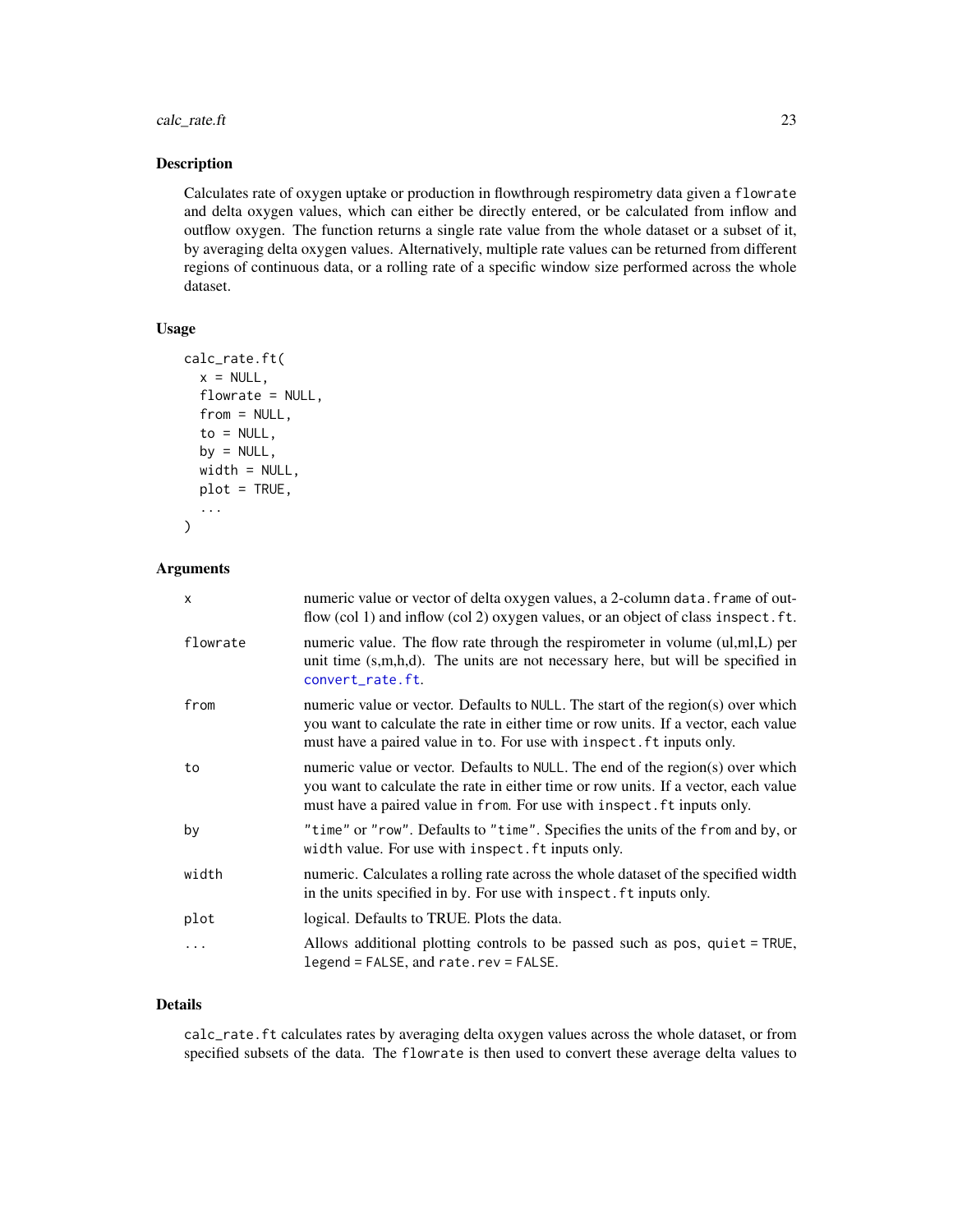rates. There are no units involved in calc\_rate.ft. This is a deliberate decision. The units of oxygen concentration and flowrate will be specified later in [convert\\_rate.ft\(\)](#page-30-1) when rates are converted to specific output units.

For continuous data recordings, it is recommended a data.frame containing the data be prepared via  $\text{insect.ft}()$ , and entered as the x input.

For data not prepared like this,  $x$  can be a 2-column data. frame containing numeric values of outflow (col 1) and inflow (col 2) oxygen concentrations in that order. Alternatively, if  $x$  is a numeric value or vector it is treated as delta oxygen values (outflow oxygen concentration minus inflow oxygen concentration in the same units). In both these cases, the from, to, and by inputs are are ignored, and all delta oxygen values whether as entered or calculated from the inflow and outflow oxygen columns are converted to rates.

# Specifying regions:

For calculating rates over specific regions of the data, the from and to inputs in the by units of "time" (the default) or "row" can be used for [inspect.ft\(\)](#page-46-1) inputs. All delta oxygen values within this region are converted to rates, and averaged to produce a overall rate for the region (\$rate in the output). Multiple regions can be examined within the same dataset by entering from and to as vectors of paired values to specify different regions. In this case, \$rate in the output will be a vector of multiple rates with each result corresponding to the position of the paired from and to inputs. If from and to are NULL (the default), the rate is determined over the entire dataset.

Alternatively a width input can be specified, in which case a rolling rate is calculated using this window size (in the relevant by units) across the entire dataset, and returned as a vector of rate values in \$rate.

# Flowrate:

In order to convert delta oxygen values to a oxygen uptake or production rate, the flowrate input is required. This must be in a volume  $(L, ml, or ul)$  per unit time  $(s,m,h,d)$ , for example in  $L/s$ . The units are not required to be entered here; they will be specified in [convert\_rate.ft()] to convert rates to specific units of oxygen uptake or production.

#### Plot:

For rates calculated from inspect. ft inputs, a plot is produced (provided plot = TRUE) showing the original data timeseries of inflow and outflow oxygen (if present, top plot), oxygen delta values (middle or top plot) with the region specified via the from and to inputs highlighted in orange, and a close-up of this region with calculated rate value (bottom plot). If multiple rates have been calculated, by default the first is plotted. Others can be plotted by changing the pos input, e.g. plot(object,pos = 2).

Important: Since respR is primarily used to examine oxygen consumption, the delta oxygen and rate plots are by default plotted on a reverse y-axis. In respR oxygen uptake rates are negative since they represent a negative slope of oxygen against time. In these plots the axis is reversed so that higher uptake rates (i.e. more negative rates) will be higher on these plots. If you are interested instead in oxygen production rates, which are positive, the rate.rev = FALSE input can be passed in either the inspect.ft call, or when using plot() on the output object. In this case, the delta and rate values will be plotted numerically, with higher oxygen *production* rates higher on the plot.

#### Additional plotting options: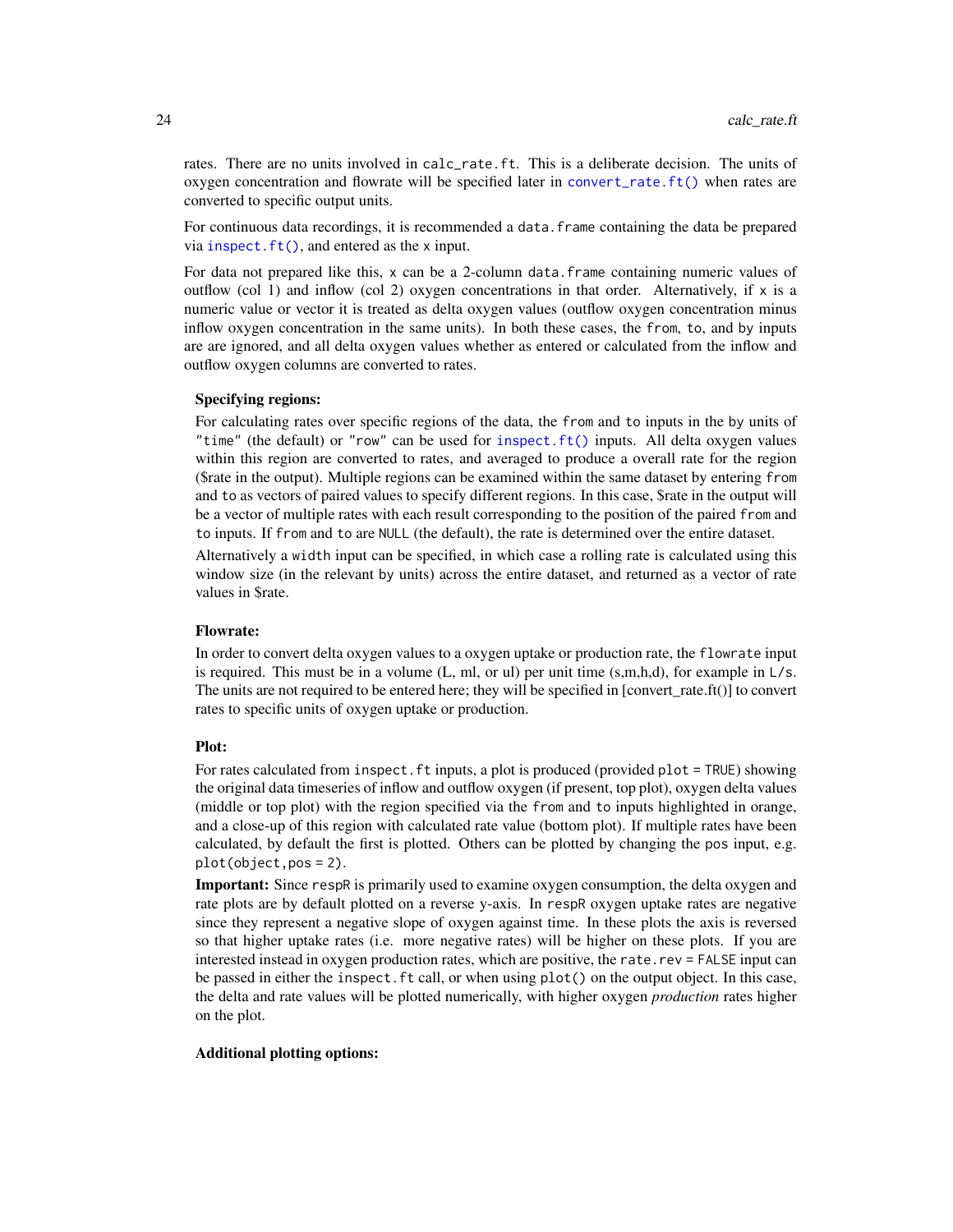If the legend or labels obscure part of the plot, they can be suppressed via legend = FALSE in either the inspect.ft call, or when using plot() on the output object. Console output messages can be suppressed using quiet = TRUE. Console output messages can be suppressed using quiet = TRUE. If axis labels or other text boxes obscure parts of the plot they can be suppressed using legend = FALSE. If axis labels (particularly y-axis) are difficult to read, las = 2 can be passed to make axis labels horizontal, andoma (outer margins, default oma =  $c(0.4,1,1.5,0.4)$ ), and mai (inner margins, default mai =  $c(0.3, 0.15, 0.35, 0.15)$ ) used to adjust plot margins.

# Background control or "blank" experiments:

calc\_rate.ft can also be used to determine background rates from empty control experiments in the same way specimen rates are determined. The saved objects can be used as the by input in [adjust\\_rate.ft\(\)](#page-7-1). For experiments in which the specimen data is to be corrected by a concurrently-run control experiment, best option is to use this as the in.  $oxy$  input in inspect.  $ft()$ . See help file for that function, or the vignettes on the website for examples.

#### S3 Generic Functions:

Saved output objects can be used in the generic S3 functions print(), summary(), and mean().

- print(): prints a single result, by default the first rate. Others can be printed by passing the pos input. e.g.  $print(x, pos = 2)$
- summary(): prints summary table of all results and metadata, or those specified by the pos input. e.g. summary( $x, pos = 1:5$ ). The summary can be exported as a separate data frame by passing export = TRUE.
- mean(): calculates the mean of all rates, or those specified by the pos input. e.g. mean( $x, pos$ = 1:5) The mean can be exported as a separate value by passing export = TRUE.

# More:

For additional help, documentation, vignettes, and more visit the respR website at [https://](https://januarharianto.github.io/respR/) [januarharianto.github.io/respR/](https://januarharianto.github.io/respR/)

# Value

Output is a list object of class calc\_rate.ft containing input parameters and data, various summary data, metadata, and the primary output of interest \$rate, which can be background adjusted in [adjust\\_rate.ft](#page-7-1) or converted to units in [convert\\_rate.ft](#page-30-1). Note the \$summary table contains linear regression coefficients alongside other metadata. These *should not be confused* with those in other functions such as calc\_rate where slopes represent rates and coefficients such as a high r-squared are important. Here, they represent the stability of the data region, in that the closer the slope is to zero the less the delta oxygen values, and therefore rates, in that region vary. These are included to enable possible future functionality where stable regions may be automatically identified.

```
# Single numeric delta oxygen value. The delta oxygen is the difference
# between inflow and outflow oxygen.
calc_rate.ft(-0.8, flowrate = 1.6)# Numeric vector of multiple delta oxygen values
ft_rates <- calc_rate.ft(c(-0.8, -0.88, -0.9, -0.76), flowrate = 1.6)
```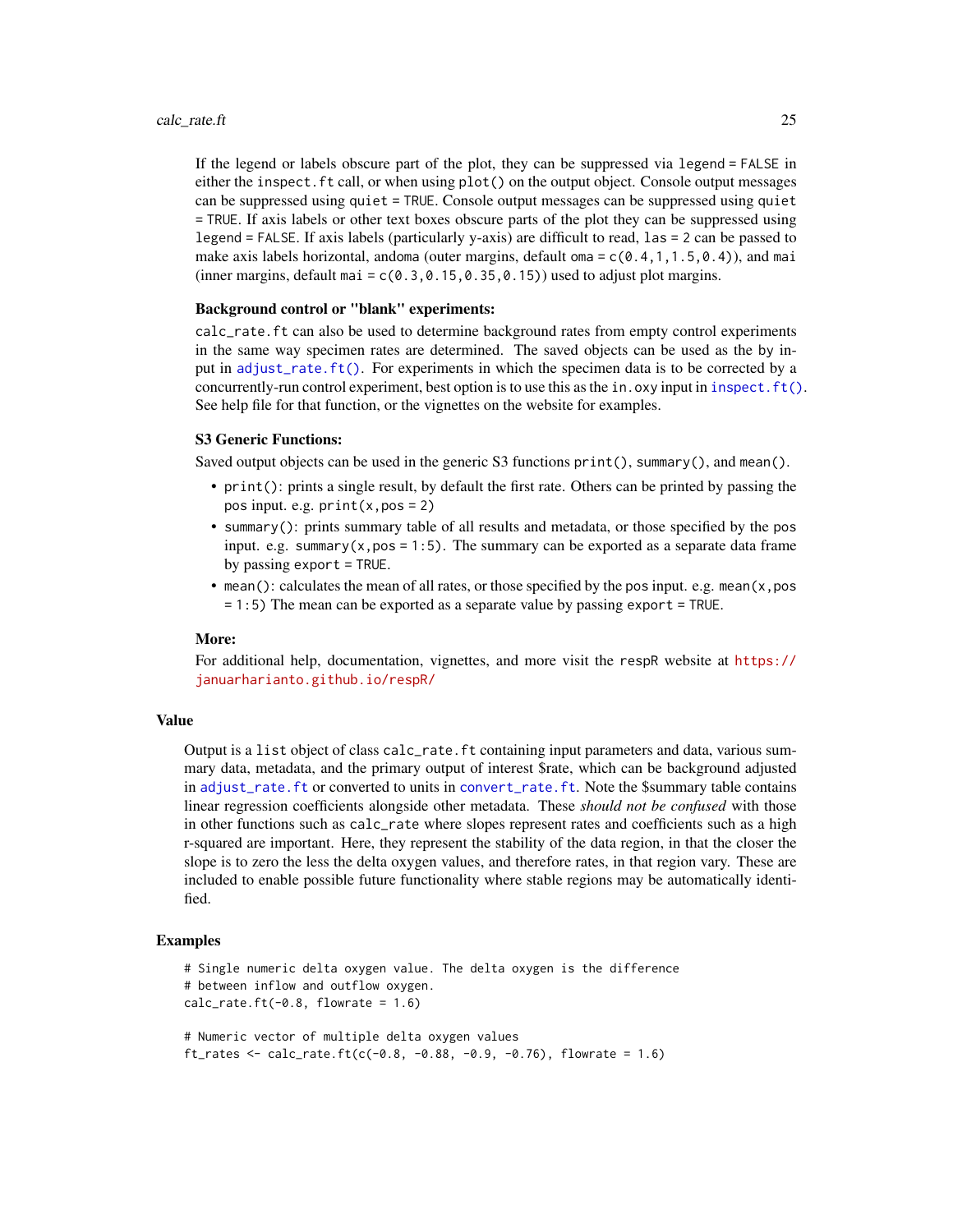```
print(ft_rates)
summary(ft_rates)
# Calculate rate from entire dataset
inspect.ft(flowthrough.rd, time = 1, out.oxy = 2, in.oxy = 3, \gg\calc_rate.ft(flowrate = 2.34)
# Calculate rate from a region based on time
inspect.ft(flowthrough.rd, time = 1, out.oxy = 2, in.oxy = 3, \gg%
 calc_rate.ft(flowrate = 2.34, from = 200, to = 400, by = "time")
# Calculate rate from multiple regions
inspect.ft(flowthrough.rd, time = 1, out.oxy = 2, in.oxy = 3, \gg\calc_rate.ft(flowrate = 2.34,
               from = c(200, 400, 600),
               to = c(300, 500, 700),
              by = "row") %>%
 summary()
# Calculate rate from existing delta oxygen values
inspect.ft(flowthrough.rd, time = 1, delta.oxy = 4) %>%
 calc_rate.ft(flowrate = 2.34, from = 200, to = 400, by = "time")
# Calculate rate from a background recording
inspect.ft(flowthrough_mult.rd,
           time = 1,
           out.oxy = 5,
           in.oxy = 9) %>%
 calc_rate.ft(flowrate = 0.1, from = 20, to = 40, by = "time") %>%
 summary()
# Calculate a rolling rate
inspect.ft(flowthrough_mult.rd,
           time = 1,
           out.oxy = 2,
           in.oxy = 6) %>%
 calc_rate.ft(flowrate = 0.1, width = 500, by = "row") %>%
 summary()
```
<span id="page-25-1"></span>

convert\_DO *Convert between units of dissolved oxygen*

#### Description

This is a conversion function that performs conversions between concentration and pressure units of dissolved oxygen (DO).

## Usage

convert\_DO(

<span id="page-25-0"></span>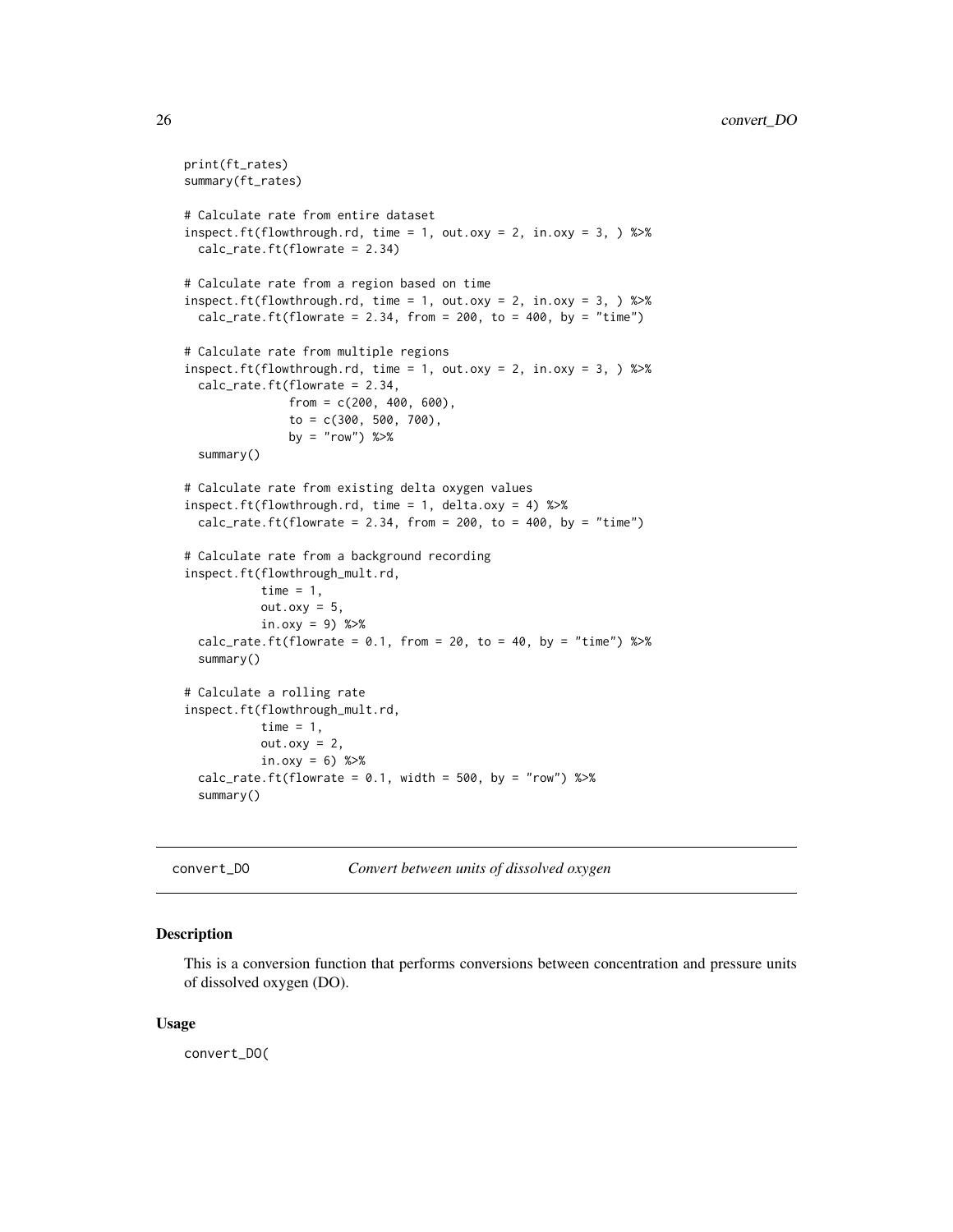# convert\_DO 27

```
x,
  from = NULL,to = NULL,
 S = NULL,t = NULL,P = NULL,simplify = TRUE
\lambda
```
### Arguments

| $\mathsf{x}$ | numeric. The dissolved oxygen (DO) value(s) to be converted.                                                                                              |
|--------------|-----------------------------------------------------------------------------------------------------------------------------------------------------------|
| from         | string. The DO unit to convert from. See unit_args() for details.                                                                                         |
| to           | string. The DO unit to convert to. See unit_args() for details.                                                                                           |
| S            | numeric. Salinity (ppt). Defaults to NULL. Required for conversion of some<br>units. See unit_args() for details.                                         |
| t            | numeric. Temperature(°C). Defaults to NULL. Required for conversion of some<br>units. See unit_args() for details.                                        |
| P            | numeric. Pressure (bar). Defaults to 1.013253. Required for conversion of some<br>units. See $unit_{args}()$ for details.                                 |
| simplify     | logical. Defaults to TRUE in which case the converted values are returned as a<br>numeric vector. if FALSE a list object of class convert_DO is returned. |

#### Details

The function uses an internal database and a fuzzy string matching algorithm to accept various unit formatting styles. For example, "mg/l", "mg/L", "mgL-1", "mg l-1", "mg.l-1" are all parsed the same. See [unit\_args()] for details of accepted units.

Oxygen concentration units should use SI units (L or kg) for the denominator.

Some DO units require temperature (t), salinity (S), and atmospheric pressure (P) to be specified; if this is the case the function will stop and prompt for them. For the atmospheric pressure input (P), a default value of 1.013 bar (standard pressure at sea level) is applied if not otherwise entered. For freshwater experiments, salinity should be set to zero (i.e.  $S = \emptyset$ ).

#### S3 Generic Functions:

Saved output objects (if  $simplify = FALSE$  is used) can be entered in the generic S3 functions print() and summary().

- print(): prints input and converted values (up to first 20), plus input and output units.
- summary(): simple wrapper for print() function. See above.

# Value

By default (simplify = TRUE) the output is a numeric vector of converted values. If simplify = FALSE output is a list object of class convert\_DO containing five elements: \$call the function call, \$input values, \$output converted values, \$input.unit and \$output.unit.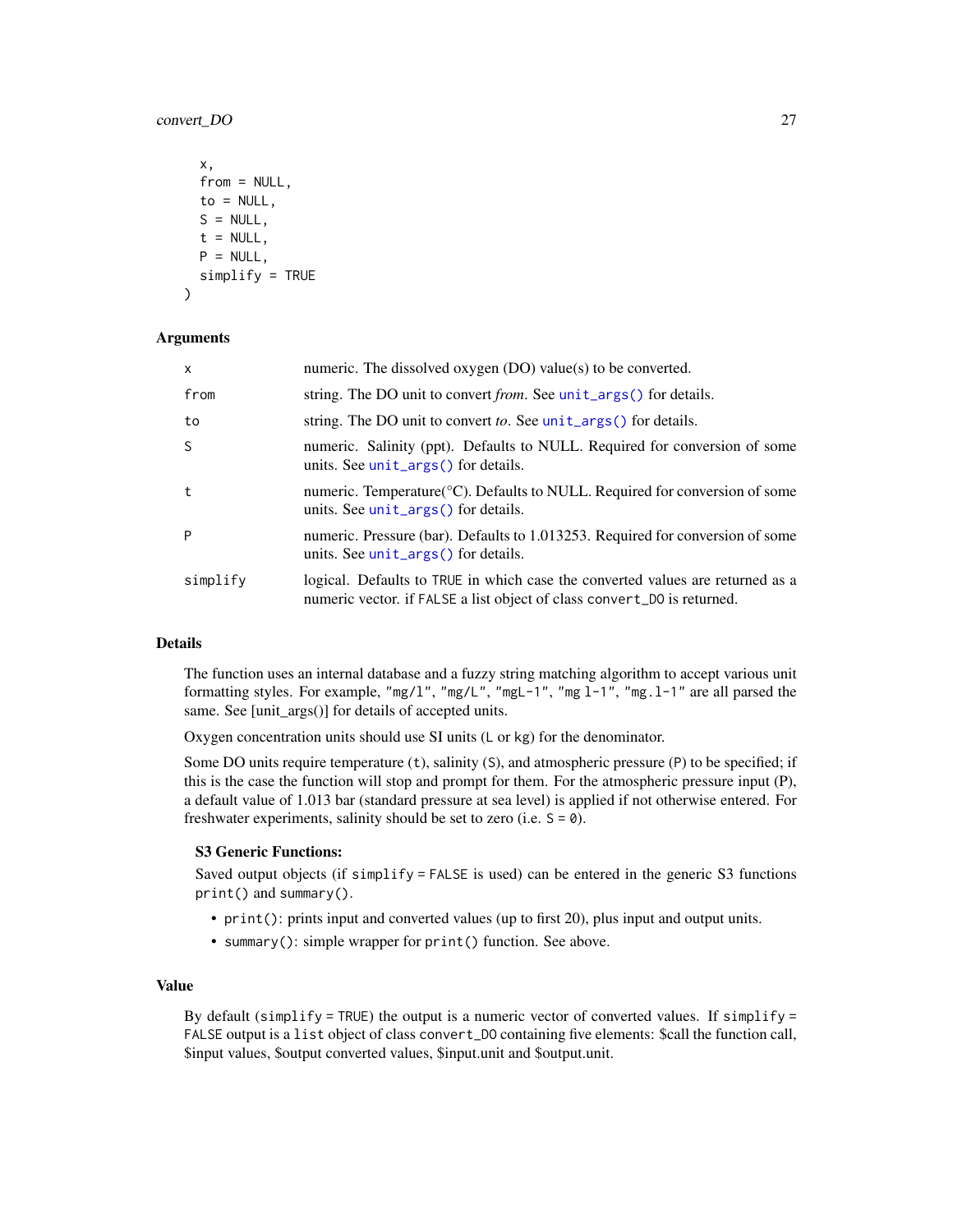# <span id="page-27-0"></span>More:

For additional help, documentation, vignettes, and more visit the respR website at [https://](https://januarharianto.github.io/respR/) [januarharianto.github.io/respR/](https://januarharianto.github.io/respR/)

# Examples

# Convert a numeric value from & to units which do not require t, S and P  $convert\_DO(8.21, from = "mg/L", to = "umol/L")$ 

```
# Convert a numeric value from & to units which require t, S and P
convert_DO(100, from = "%Air", to = "mg L-1", S = 33, t = 18)
convert_DO(214, from = "hPa", to = "mL/kg", S = 33, t = 18)
```

```
# Convert a vector of values
convert\_DO(urchins.rd[[5]], from = "mg/L", to = "umol/L")convert\_DO(c(8.01, 8.03, 8.05), from = "mg per litre", to = "%Air",t = 15, S = 35convert_DO(sardine.rd[[2]], from = "%Air", to = "torr",
  t = 15, S = 35
```
<span id="page-27-1"></span>convert\_rate *Convert a unitless oxygen rate value to absolute, mass-specific or area-specific rate*

#### Description

Converts a unitless rate derived from [calc\\_rate\(\)](#page-17-1), [auto\\_rate\(\)](#page-11-1), [adjust\\_rate\(\)](#page-2-1), or [calc\\_rate.bg\(\)](#page-19-1) into an absolute rate (i.e. whole chamber or whole specimen), or mass-specific rate (i.e. normalised by specimen mass), or area-specific rate (i.e. normalised by specimen surface area) in any common unit.

#### Usage

```
convert_rate(
  x,
  oxy.unit = NULL,
  time.unit = NULL,
  output.unit = NULL,
  volume = NULL,
  mass = NULL,
  area = NULL,
  S = NULL,
  t = NULL,P = 1.013253)
```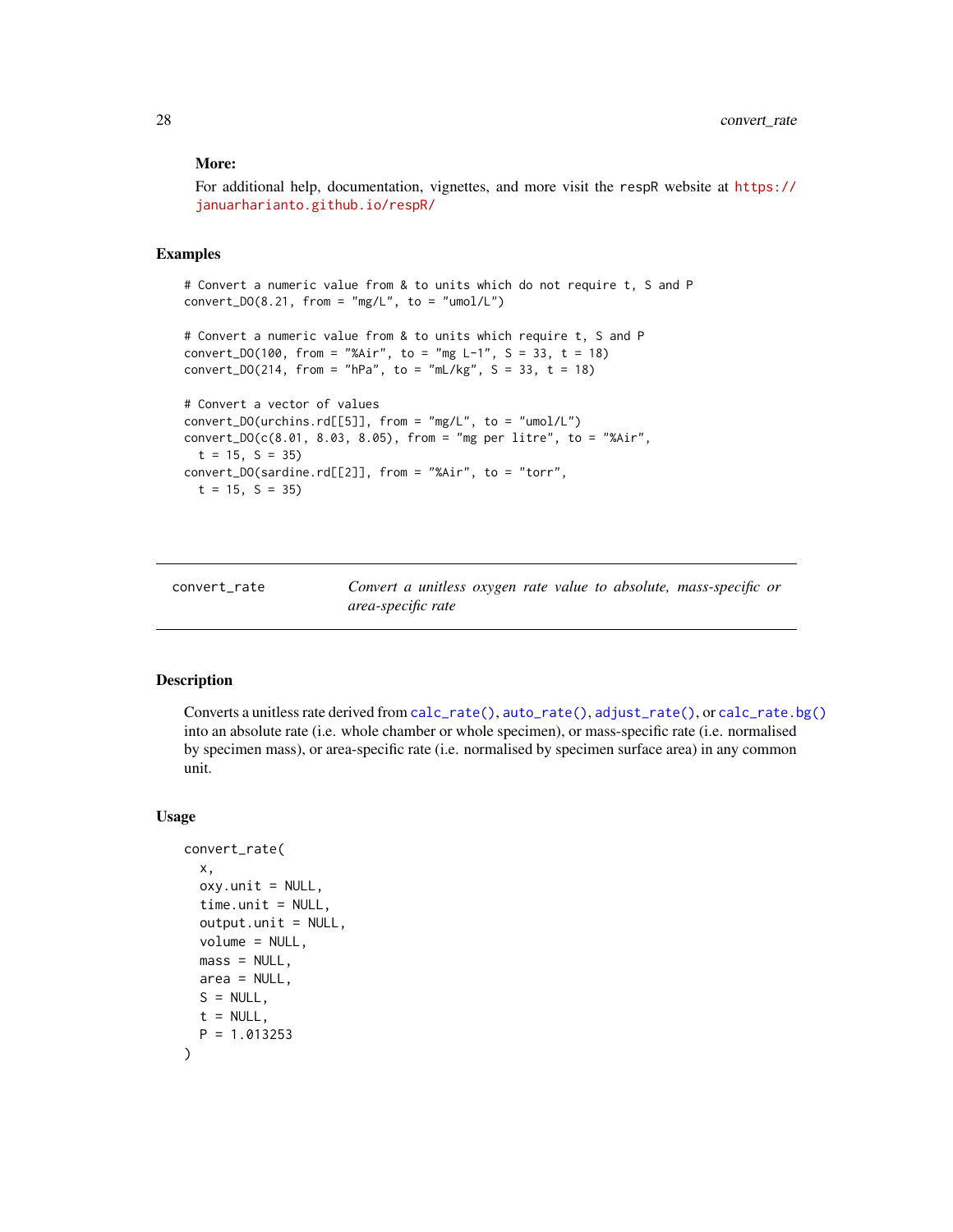# convert\_rate 29

# **Arguments**

| $\mathsf{x}$ | numeric value or vector, or object of class auto_rate, calc_rate, adjust_rate,<br>or calc $_{\text{rate}}$ ate bg. Contains the rate(s) to be converted. |
|--------------|----------------------------------------------------------------------------------------------------------------------------------------------------------|
| oxy.unit     | string. The dissolved oxygen unit of the original raw data used to determine the<br>rate in x.                                                           |
| time.unit    | string. The time unit of the original raw data used to determine the rate in x.                                                                          |
| output.unit  | string. The output unit to convert the input rate to. Should be in the correct<br>order: "Oxygen/Time" or "Oxygen/Time/Mass" or "Oxygen/Time/Area".      |
| volume       | numeric. Volume of water in <b>litres</b> in the respirometer or respirometer loop.                                                                      |
| mass         | numeric. Mass/weight in kg. This is the mass of the specimen if you wish to<br>calculate mass-specific rates.                                            |
| area         | numeric. Surface area in $m^2$ . This is the surface area of the specimen if you<br>wish to calculate surface area-specific rates.                       |
| <sub>S</sub> | numeric. Salinity (ppt). Defaults to NULL. Used in conversion of some oxygen<br>units. Freshwater should be entered as $S = \emptyset$ .                 |
| t            | numeric. Temperature(°C). Defaults to NULL. Used in conversion of some oxy-<br>gen units.                                                                |
| P            | numeric. Pressure (bar). Used in conversion of some oxygen units. Defaults to<br>a standard value of 1.013253 bar.                                       |

#### Details

By default, convert\_rate converts the primary \$rate element from calc\_rate and auto\_rate objects, the \$rate.adjusted from adjust\_rate objects, and the \$rate.bg from calc\_rate.bg objects. Additionally, any numeric value or vector of rates can be input as x.

# Respirometer volume:

The volume of the respirometer is required and should be in litres (L). Note, the volume represents the *effective volume* of the respirometer, that is *volume of water* in the respirometry chamber. This is not necessarily the same as the volume of the respirometer. Typically, it is the volume of the respirometer *minus* the volume of the specimen. [See here](https://github.com/nicholascarey/respfun#eff_vol) for help with calculating effective volumes. It also does not refer to the specimen volume.

#### Units:

The oxy.unit of the original raw data used to calculate the rate is required. Concentration units should use only SI units (L or kg) for the denominator, e.g. "mg/L", "mmol/kg". Percentage saturation of air (%Air) or oxygen (%Oxy) is supported, as are oxygen pressure units. See [unit\\_args\(\)](#page-93-1) for details.

The time.unit of the original raw data used to calculate the rate is also required (seconds, minutes, hours, or days).

An output.unit is also required and must be in the sequence *Oxygen-Time* (e.g. "mg/h") for absolute rates, *Oxygen-Time-Mass* (e.g. "mg/h/kg") for mass-specific rates, and *Oxygen-Time-Area* (e.g. "mg/h/cm2") for surface area-specific rates. If left NULL, the default of "mgO2/h" is used, or "mgO2/h/kg" or "mgO2/h/m2" if a mass or area respectively has been entered.

Note, some oxygen input or output units require temperature (t) and salinity (S) to perform conversions. For freshwater experiments, salinity should be entered as zero (i.e. S = 0).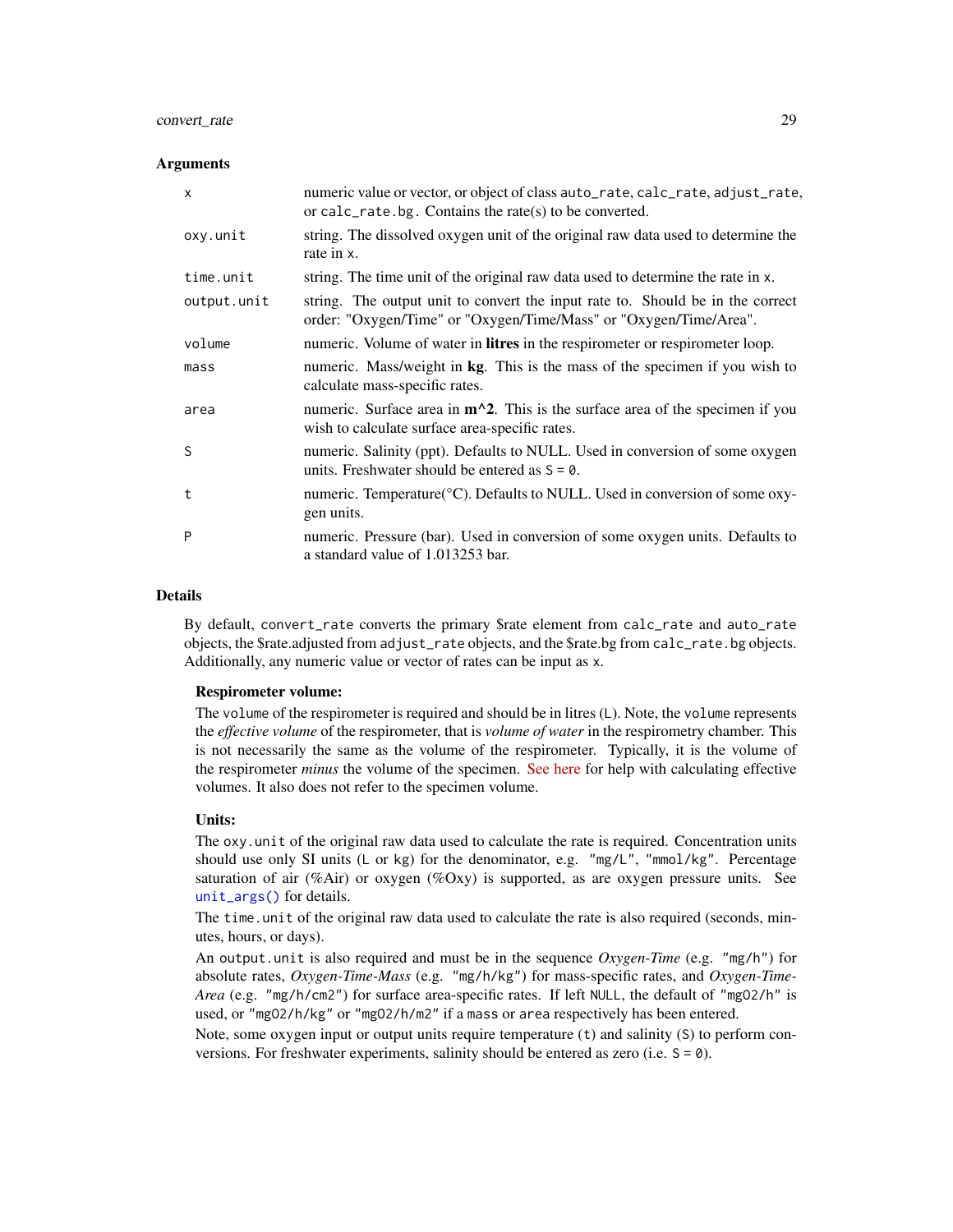Strictly speaking, the atmospheric pressure (P) should also be entered. If not, the default value of 1.013253 bar (standard pressure at sea level) is used. In most locations which have a normal range (outside extreme weather events) of around 20 millibars, any variability in pressure will have a relatively minor effect on dissolved oxygen, and even less on calculated rates. However, we would encourage users to enter the actual value if they know it, or use historical weather data to find out what it was on the day. See [unit\\_args\(\)](#page-93-1) for details.

The function uses an internal database and a fuzzy string matching algorithm to accept various unit formatting styles. For example, "mg/l", "mg/L", "mgL-1", "mg l-1", "mg.l-1" are all parsed the same. See [unit\\_args\(\)](#page-93-1) for details of accepted units and their formatting. See also [convert\\_val\(\)](#page-33-1) for simple conversion between non-oxygen units.

# S3 Generic Functions:

Saved output objects can be used in the generic S3 functions print(), summary(), and mean().

- print(): prints a single result, by default the first converted rate. Others can be printed by passing the pos input. e.g.  $print(x, pos = 2)$
- summary(): prints a condensed version of the output \$summary table of converted rates and metadata. Specific rows can be specified with the pos input. e.g. summary( $x, pos = 1:5$ ). This can be exported as a separate data frame by passing export = TRUE. This will be the *full* summary table, not the one printed to the console, including all rate regression parameters, and data locations, adjustments if applied, units, and more.
- mean(): calculates the mean of all converted rates, or those specified by the pos input. e.g. mean( $x, pos = 1:5$ ) The mean can be exported as a separate value by passing export = TRUE.

#### More:

For additional help, documentation, vignettes, and more visit the respR website at [https://](https://januarharianto.github.io/respR/) [januarharianto.github.io/respR/](https://januarharianto.github.io/respR/)

# Value

Output is a list object of class convert\_rate containing the \$rate.input, and converted rate(s) in \$rate.output in the \$output.unit, as well as inputs and summary elements. Note, \$rate.abs is the *absolute* rate in the output unit minus the mass- or area-specific component. The \$summary table element contains all rate regression parameters and data locations (depending on what class of object was entered), adjustments (if applied), units, and more.

```
# Convert a single numeric rate to an absolute rate
convert\_rate(0.09, oxy.unit = 'mg/l', time.unit = 's',output.unit = 'mg/min', volume = 1.2)
```

```
# Convert a single numeric rate to a mass-specific rate
convert\_rate(0.09, oxy.unit = 'mg/l', time.unit = 's',output.unit = 'mg/min/kg', volume = 1.2, mass = 0.5)
```

```
# Convert a single numeric rate to an area-specific rate
convert\_rate(0.09, oxy.unit = 'mg/l', time.unit = 's',output.unit = 'mg/min/cm2', volume = 1.2, area = 0.0002)
```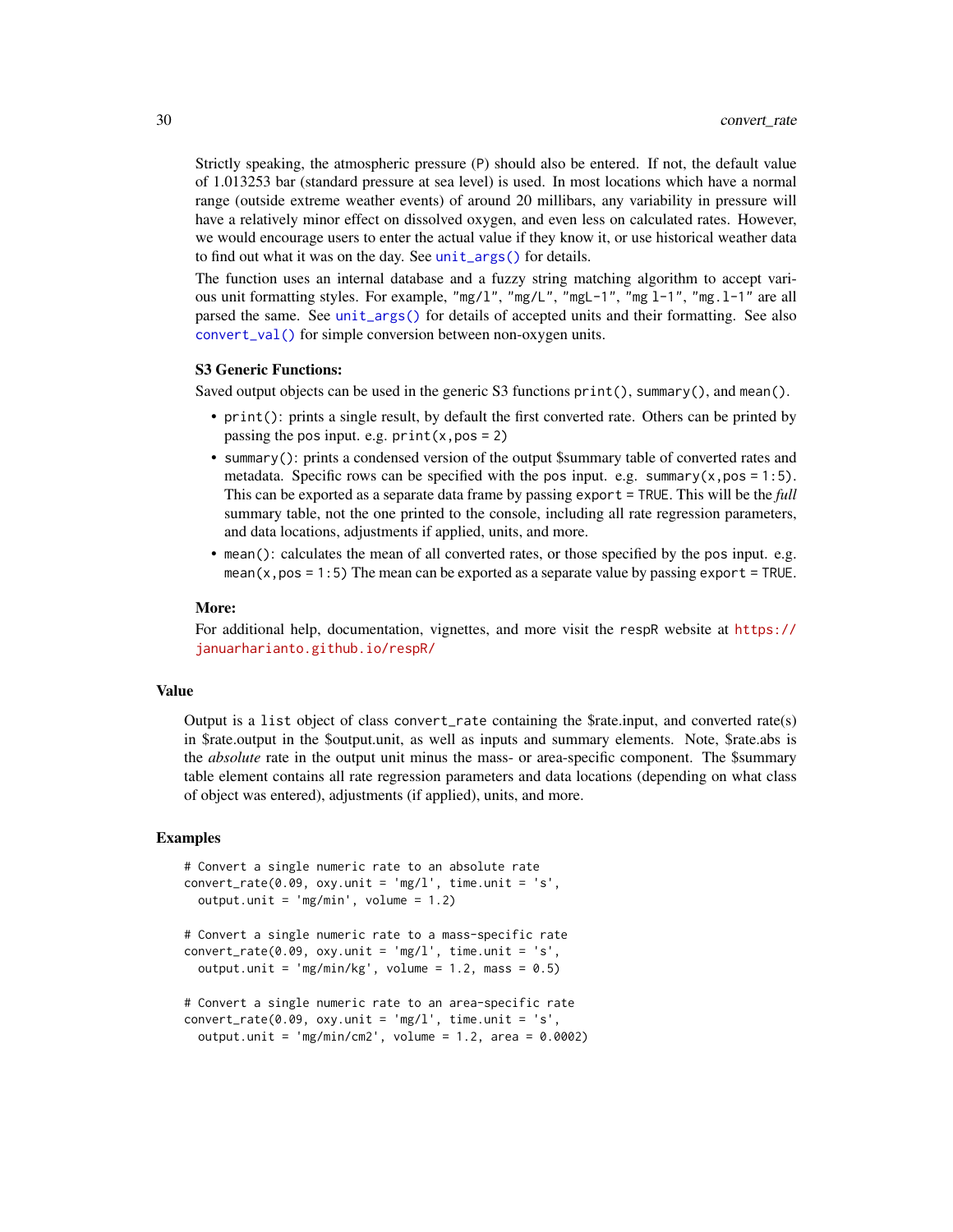```
# Convert a single rate derived via calc_rate to mass-specific
x \leq - \text{calc_rate}(\text{sardine}.\text{rd}, \text{from} = 200, \text{to} = 1800, \text{by} = \text{"time"})convert\_rate(x, oxy.unit = '%air', time.unit = 's',output.unit = 'mg/h/g', volume = 12.3, mass = 0.05,
  S = 35, t = 15, P = 1.013)
# Convert multiple rates derived via auto_rate to area-specific
x <- auto_rate(sardine.rd)
rates <- convert_rate(x, oxy.unit = '%Air', time.unit = 's',
  output.unit = 'mg/h/cm2', volume = 12.3, area = 0.00005,S = 35, t = 15, P = 1.013)
summary(rates)
```
<span id="page-30-1"></span>convert\_rate.ft *Convert a unitless oxygen rate value from flowthrough respirometry to absolute, mass-specific or area-specific rates*

# Description

convert\_rate.ft converts a unitless rate derived from [calc\\_rate.ft\(\)](#page-21-1) or [adjust\\_rate.ft\(\)](#page-7-1) into an absolute rate (i.e. whole specimen or whole chamber), mass-specific rate (i.e. normalised by specimen mass), or area-specific rate (i.e. normalised by specimen surface area) in any common unit. These should be rates calculated as an oxygen delta (inflow minus outflow oxygen) multiplied by the flowrate.

# Usage

```
convert_rate.ft(
  x,
  oxy.unit = NULL,
  flowrate.unit = NULL,
  output.unit = NULL,
  mass = NULL,
  area = NULL,
  S = NULL,t = NULL,P = 1.013253
)
```
# Arguments

| X             | numeric value or vector, or object of class calc_rate.ft() or adjust_rate.ft().<br>Contains the rate(s) to be converted.                            |
|---------------|-----------------------------------------------------------------------------------------------------------------------------------------------------|
| oxy.unit      | string. The dissolved oxygen units of the original raw data used to determine<br>the rate in x.                                                     |
| flowrate.unit | string. The units of the flowrate through the respirometer. See Details.                                                                            |
| output.unit   | string. The output unit to convert the input rate to. Should be in the correct<br>order: "Oxygen/Time" or "Oxygen/Time/Mass" or "Oxygen/Time/Area". |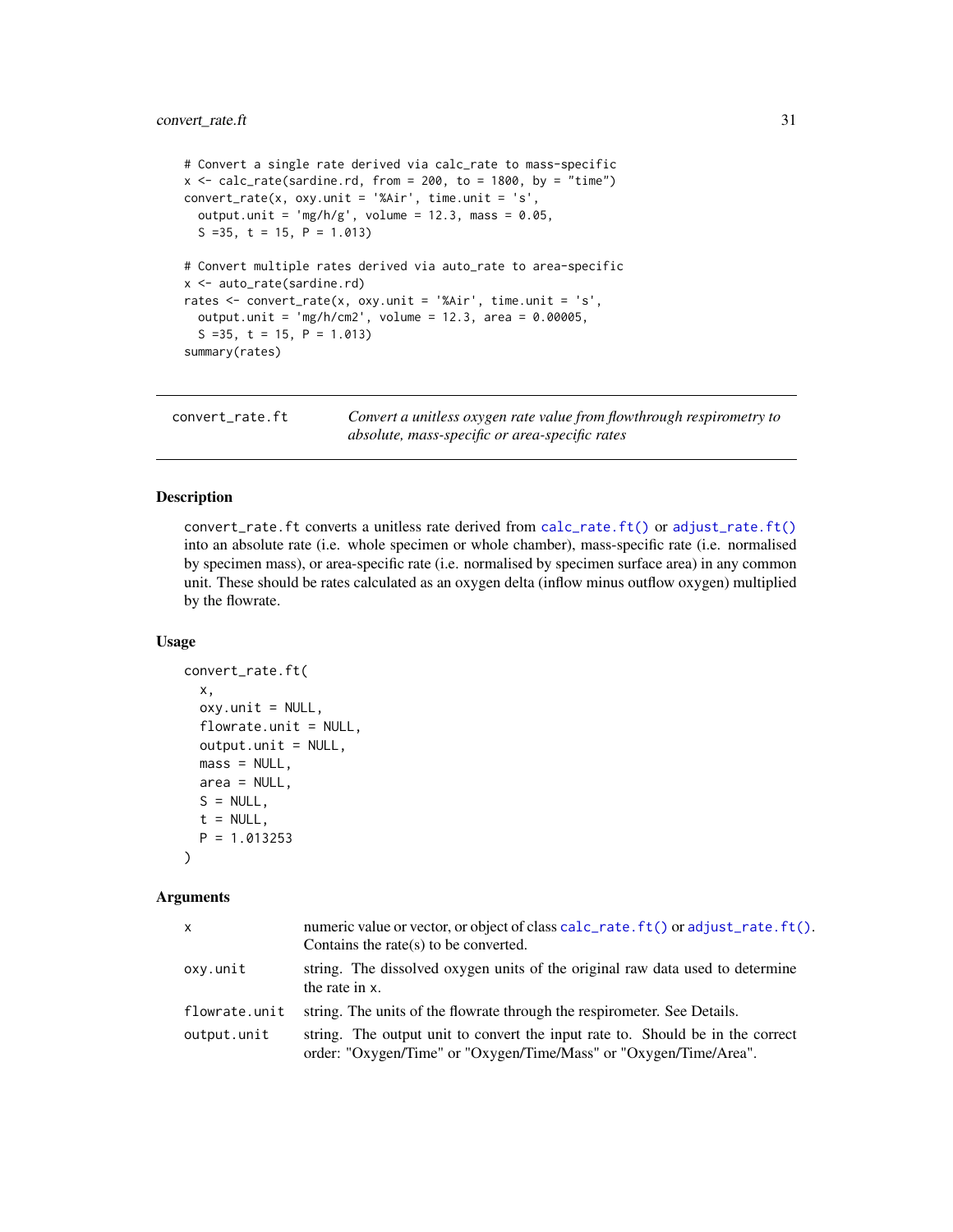| mass <sub>S</sub> | numeric. Mass/weight in kg. This is the mass of the specimen if you wish to<br>calculate mass-specific rates.                             |
|-------------------|-------------------------------------------------------------------------------------------------------------------------------------------|
| area              | numeric. Surface area in $m^2$ . This is the surface area of the specimen if you<br>wish to calculate surface area-specific rates.        |
| S                 | numeric. Salinity (ppt). Defaults to NULL. Used in conversion of some oxygen<br>units. Fresh water should be entered as $S = \emptyset$ . |
| t                 | numeric. Temperature $\mathcal{C}$ . Defaults to NULL. Used in conversion of some oxy-<br>gen units.                                      |
| P                 | numeric. Pressure (bar). Used in conversion of some oxygen units. Defaults to<br>a standard value of 1.013253 bar.                        |

# Details

By default, convert\_rate.ft converts the \$rate element from calc\_rate.ft objects, or the \$rate.adjusted element from adjust\_rate.ft objects if these are entered as the x input. Alternatively, a numeric value or vector of rates can be input as x.

#### Units:

The oxy.unit of the original raw data used to calculated the rate is required. Concentration units should use only SI units (L or kg) for the denominator, e.g. "mg/L", "mmol/kg". Percentage saturation of air or oxygen is accepted, as are oxygen pressure units. See [unit\\_args\(\)](#page-93-1) for details. An output.unit is also required. If left NULL, The default of "mgO2/h" is used, or "mgO2/h/kg" or "mgO2/h/m2" if a mass or area respectively has been entered. The output.unit must be in the sequence *Oxygen-Time* (e.g. "mg/h") for absolute rates, *Oxygen-Time-Mass* (e.g. "mg/h/kg") for mass-specific rates, and *Oxygen-Time-Area* (e.g. "mg/h/cm2") for surface area-specific rates.

Note, some oxygen input or output units require temperature (t) and salinity (S) to perform conversions. For freshwater experiments, salinity should be entered as zero (i.e.  $S = 0$ ).

Strictly speaking the atmospheric pressure (P) should also be supplied. If not, the default value of 1.013253 bar (standard pressure at sea level) is used. In most locations which have a normal range (outside extreme weather events) of around 20 millibars, any variability in pressure will have a relatively minor effect on dissolved oxygen, and even less on calculated rates. However, we would encourage users to enter the actual value if they know it, or use historical weather data to find out what it was on the day. See [unit\\_args\(\)](#page-93-1) for details.

The flowrate.unit is required and should be the units of the flowrate used in calc\_rate.ft to calculate the rate, and should be in the form of volume (L, ml, or ul) per unit time (s,m,h,d), for example in "L/s". Note, the volume component does *NOT* represent the volume of the respirometer, and the time component does *NOT* represent the units or recording interval of the original raw data.

The function uses an internal database and a fuzzy string matching algorithm to accept various unit formatting styles. For example, "mg/l", "mg/L", "mgL-1", "mg l-1", "mg.l-1" are all parsed the same. See [unit\\_args\(\)](#page-93-1) for details of accepted units and their formatting. See also [convert\\_val\(\)](#page-33-1) for simple conversion between non-oxygen units.

#### S3 Generic Functions:

Saved output objects can be used in the generic S3 functions print(), summary(), and mean().

• print(): prints a single result, by default the first converted rate. Others can be printed by passing the pos input. e.g.  $print(x, pos = 2)$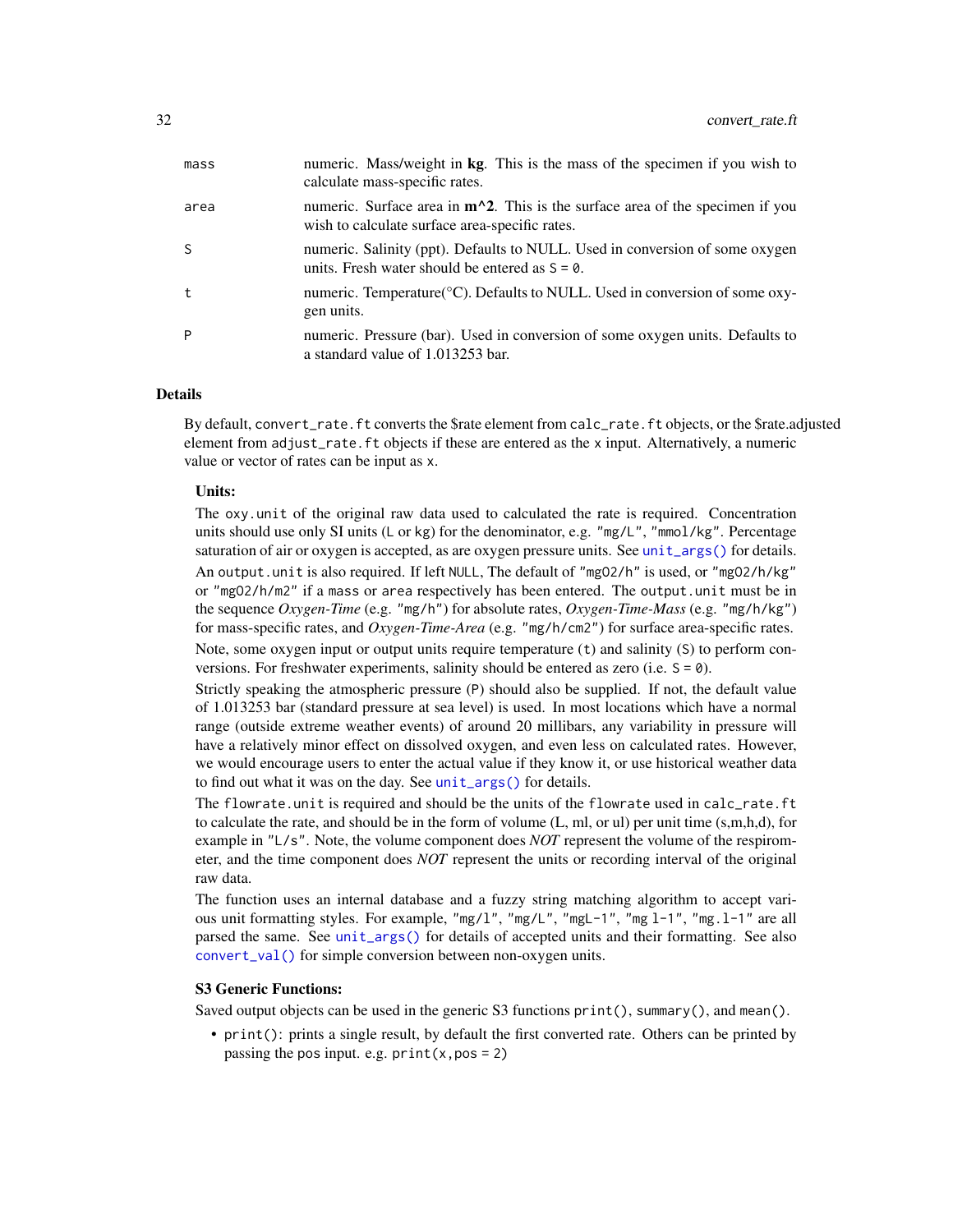- summary(): prints a condensed version of the output \$summary table of converted rates and metadata. Specific rows can be specified with the pos input. e.g. summary( $x, pos =$ 1:5). This can be exported as a separate data frame by passing export = TRUE. This will be the *full* summary table, not the one printed to the console, including all rate parameters, data locations, adjustments if applied, units, and more. Note, the summary table contains linear regression coefficients alongside other metadata. These should not be confused with those in other functions such as calc\_rate where slopes represent rates and coefficients such as a high r-squared are important. Here, slope represents the stability of the data region, in that the closer the slope is to zero, the less the delta oxygen values in that region vary, which is an indication of a region of stable rates. They are included to enable possible future functionality where stable regions may be automatically identified, and should generally be ignored. However, advanced users can use regular R syntax to explore and subset the results using these if they wish.
- mean(): calculates the mean of all converted rates, or those specified by the pos input. e.g. mean( $x, pos = 1:5$ ) The mean can be exported as a separate value by passing export = TRUE.

#### More:

For additional help, documentation, vignettes, and more visit the respR website at [https://](https://januarharianto.github.io/respR/) [januarharianto.github.io/respR/](https://januarharianto.github.io/respR/)

# Value

Output is a list object containing the \$rate.input, and converted rate(s) in \$rate.output in the \$output.unit, as well as inputs and summary elements. Note, \$rate.abs is the *absolute* rate in the output unit minus the mass- or area-specific component. The \$summary table element contains all rate parameters and data locations (depending on what class of object was entered), adjustments (if applied), units, and more.

```
# Convert a single numeric rate to an absolute rate
convert_rate.ft(-0.09, oxy.unit = 'mg/l', flowrate.unit = 'L/s',
                output.unit = 'mg/min')
# Convert a single numeric rate to a mass-specific rate
convert_rate.fit(-0.09, oxy.unit = 'mg/l', flowrate.unit = 'L/s',output.unit = mg/min/kg', mass = 0.5)
# Convert a single numeric rate to an area-specific rate
convert_rate.fit(-0.09, oxy.unit = 'mg/l', flowrate.unit = 'L/s',output.unit = \mu<sup>2</sup> mg/min/cm2', area = 0.0002)
# Full object-oriented workflow
# Inspect, calculate rate, adjust rate, and convert
# to a final mass-specific rate
inspect.ft(flowthrough_mult.rd,
           time = 1,
           out.oxy = 2,
           in.oxy = 6) %>%
 calc_rate.ft(flowrate = 0.1,from = 30,
```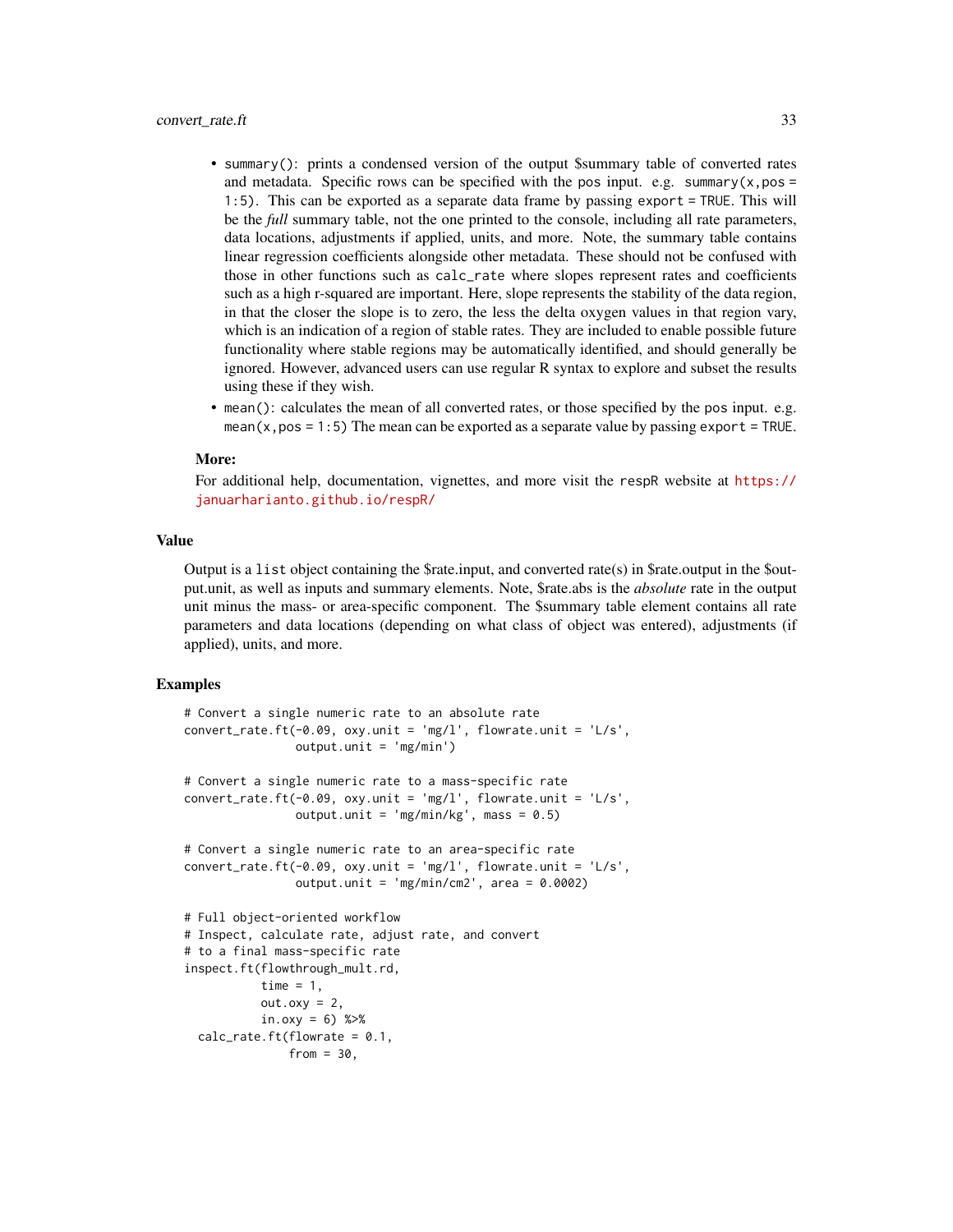```
to = 60,by = "time") %>%
adjust_rate.ft(by = -0.032) %>%
convert_rate.ft(oxy.unit = '%Air',
                flowrate.unit = 'L/min',
                output.unit = 'mg/h/g',
                mass = 0.05,S = 35, t = 15, P = 1.013)
```
<span id="page-33-1"></span>convert\_val *Convert values of temperature, volume, mass, area, and atmospheric pressure to different units*

# Description

This is a basic function that converts values of temperature, volume, mass, area, and atmospheric pressure to different units. This can be useful in [convert\\_DO\(\)](#page-25-1), [convert\\_rate\(\)](#page-27-1), and [convert\\_rate.ft\(\)](#page-30-1) where some inputs must be in specific units (e.g. temperature in  $\rm{°C}$ , atmospheric pressure in bar, area in m2). See Examples.

# Usage

 $convert\_val(x, from = NULL, to = NULL)$ 

# Arguments

| X    | numeric value or vector. Values to be converted to a different unit.             |
|------|----------------------------------------------------------------------------------|
| from | string. Unit of the original values.                                             |
| to   | string. Unit to be converted to. These defaults are applied if left NULL: volume |
|      | "L", temperature "C", mass "kg", area "m2", pressure "bar".                      |

#### Details

Note the type of unit does not need to be specified. The function will automatically recognise it using the from unit.

If the 'to' input is left NULL, the following defaults are applied depending on the unit type of the from input:

- volume: "L"
- temperature: "C"
- mass: "kg"
- area: "m2"
- pressure: "bar"

A fuzzy string matching algorithm is used to accept different unit formatting styles. For example, "msq" "m2", "M2", "sqm" are all parsed as metres squared of area.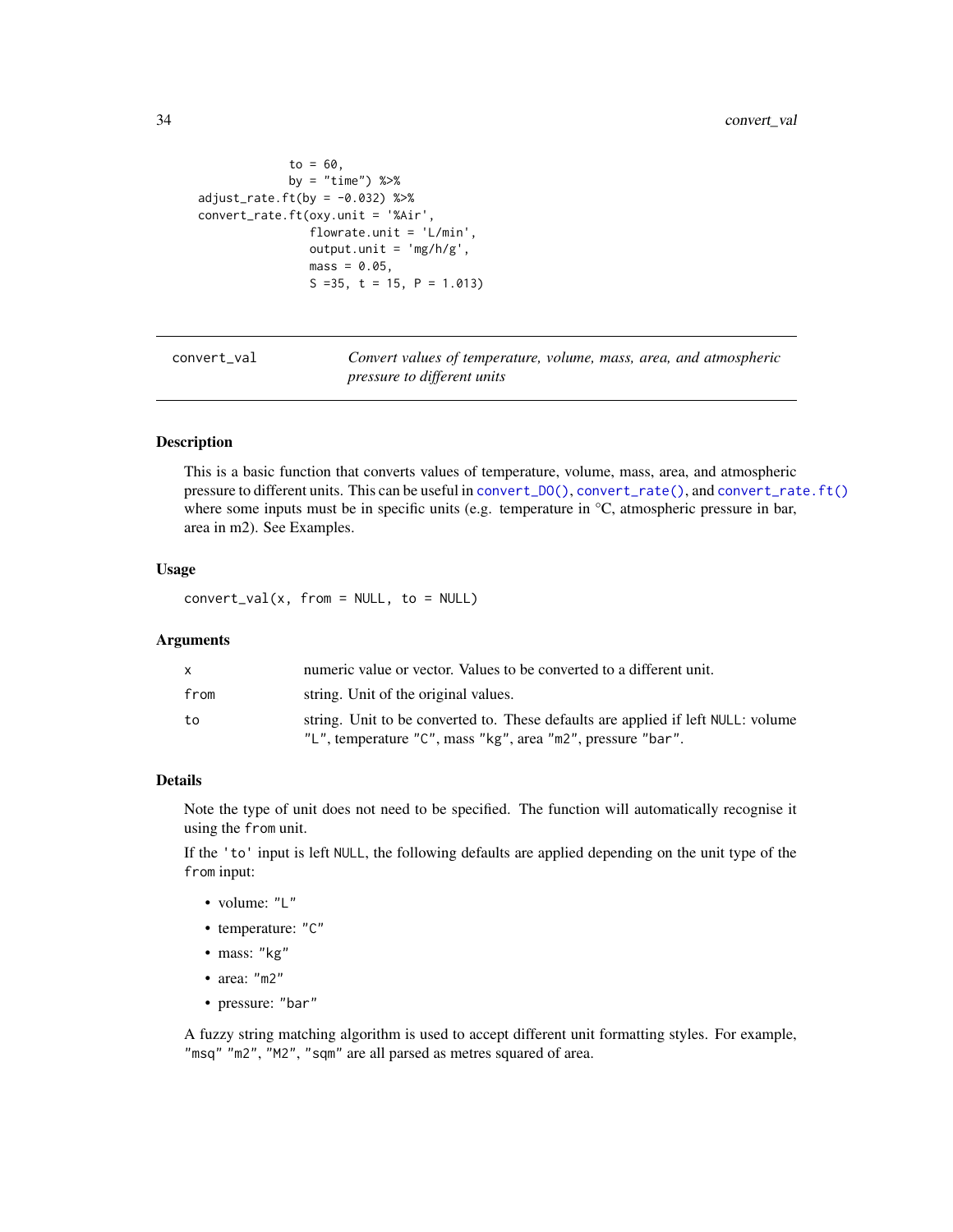# convert\_val 35

# Accepted Units:

#### *Temperature:*

 $\bullet$  "C", "K", "F"

# *Pressure:*

• "kPa", "hPa", "Pa", "ubar", "mbar", "bar", "Torr", "atm" (note, this is standard atmospheres).

*Volume:*

•  $"uL", "mL", "L"$ 

*Mass:*

```
• "ug", "mg", "g", "kg"
```
*Area:*

• "mm2", "cm2", "m2", "km2"

# More:

For additional help, documentation, vignettes, and more visit the respR website at [https://](https://januarharianto.github.io/respR/) [januarharianto.github.io/respR/](https://januarharianto.github.io/respR/)

# Value

Output is a numeric vector of converted values.

```
# Convert volume
convert_val(10, "ml", "L")
convert_val(10:15, "ml", "L")
# Convert temperature
convert_val(-273.15, "C", "K")
convert_val(-40, "C", "F")
convert_val(c(2,4,6,8), "C", "F")
# Convert pressure
convert_val(1, "atm", "bar")
convert_val(1010, "hpa", "bar")
convert_val(735, "torr", "kpa")
# Convert area
convert_val(100, "cm2", "m2")
convert_val(10000, "mm2", "cm2")
# Convert mass
convert_val(200, "g", "kg")
convert_val(10000, "ug", "mg")
# Use directly in a respR function which requires inputs to be
# in a specific unit. For example, in convert_rate() pressure
```
<sup>#</sup> must be in 'bar' and respirometer volume in 'L'.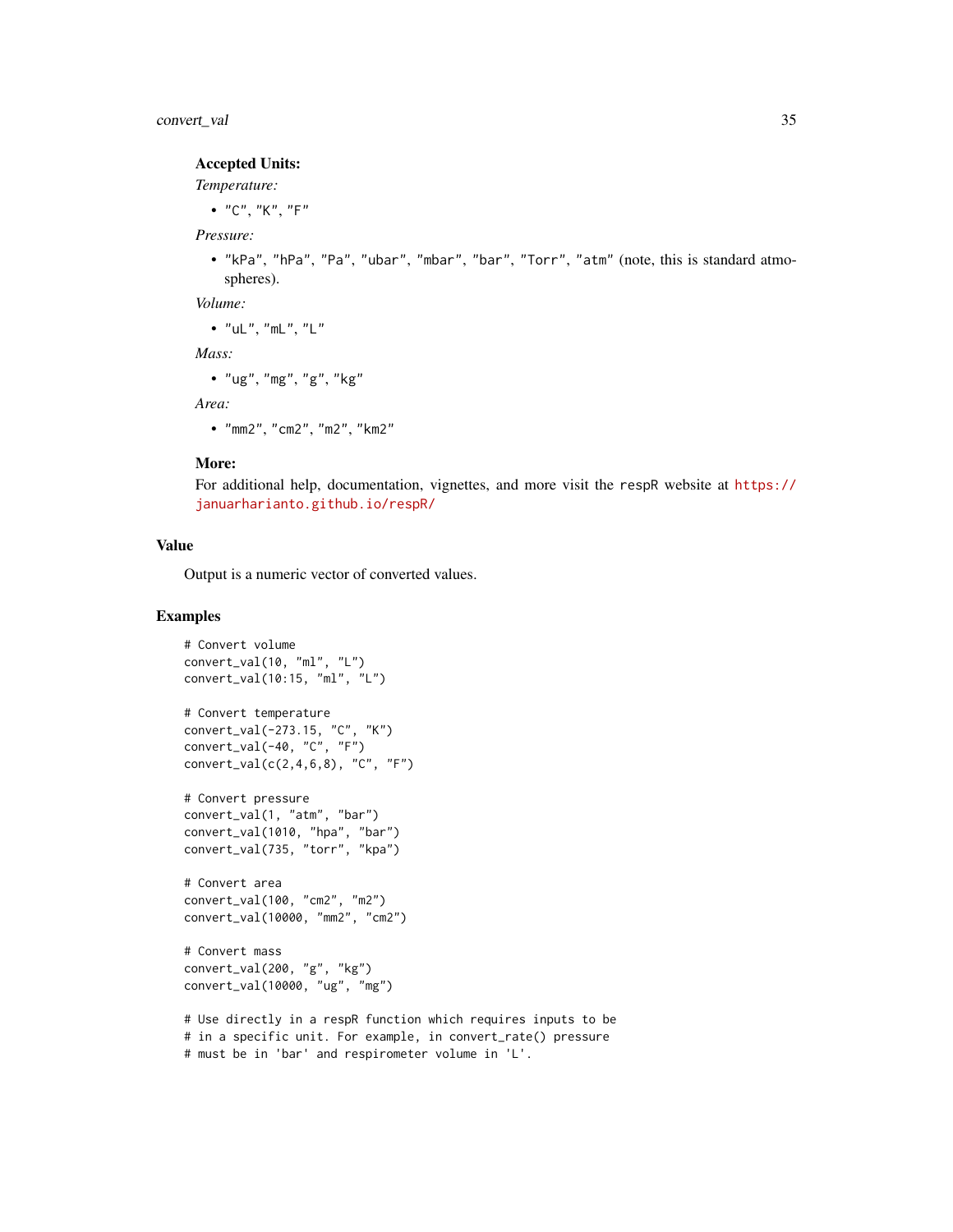```
# Here, we know chamber volume is 200 ml, and pressure measured in mbar.
x <- suppressWarnings(inspect(urchins.rd, 1, 2))
rate \le calc_rate(x, from = 20, to = 30)
convert_rate(rate,
             oxy.unit = "ml/l",
             time.unit = "min",
             output.outinit = "mg/h",volume = convert_val(200, "ml", "L"),
             S = 35,t = 15,
             P = convert_val(1010, "mbar", "bar")# Note, the default 'to' units are set to those respR requires in
# these functions ('L' and 'bar' here), so do not necessarily need
# to be specified:
convert_rate(rate,
             oxy.unit = m/l'',
             time.unit = "min",
             output.outinit = "mg/h",volume = convert_val(200, "ml"),
             S = 35,
             t = 15,
             P = convert_val(1010, "mbar"))
```
flowthrough.rd *Flowthrough respirometry data on the chiton,* Mopalia lignosa

# Description

A single experiment on the chiton species *Mopalia lignosa* in a custom-built flowthrough respirometry system. Conducted at University of British Columbia, Vancouver, BC, Canada.

## Usage

flowthrough.rd

# Format

A data frame object consisting of 935 rows (approx 16 mins of data),and 4 columns: time, oxygen inflow and outflow concentrations, and oxygen delta (the outflow minus inflow concentrations).

#### Details

- Dissolved oxygen units: mg/L
- Time units: seconds
- Flow rate (mL/min): 2.34
- Inflow oxygen concentration (calculated assuming 100% air saturated, mg/L): 8.919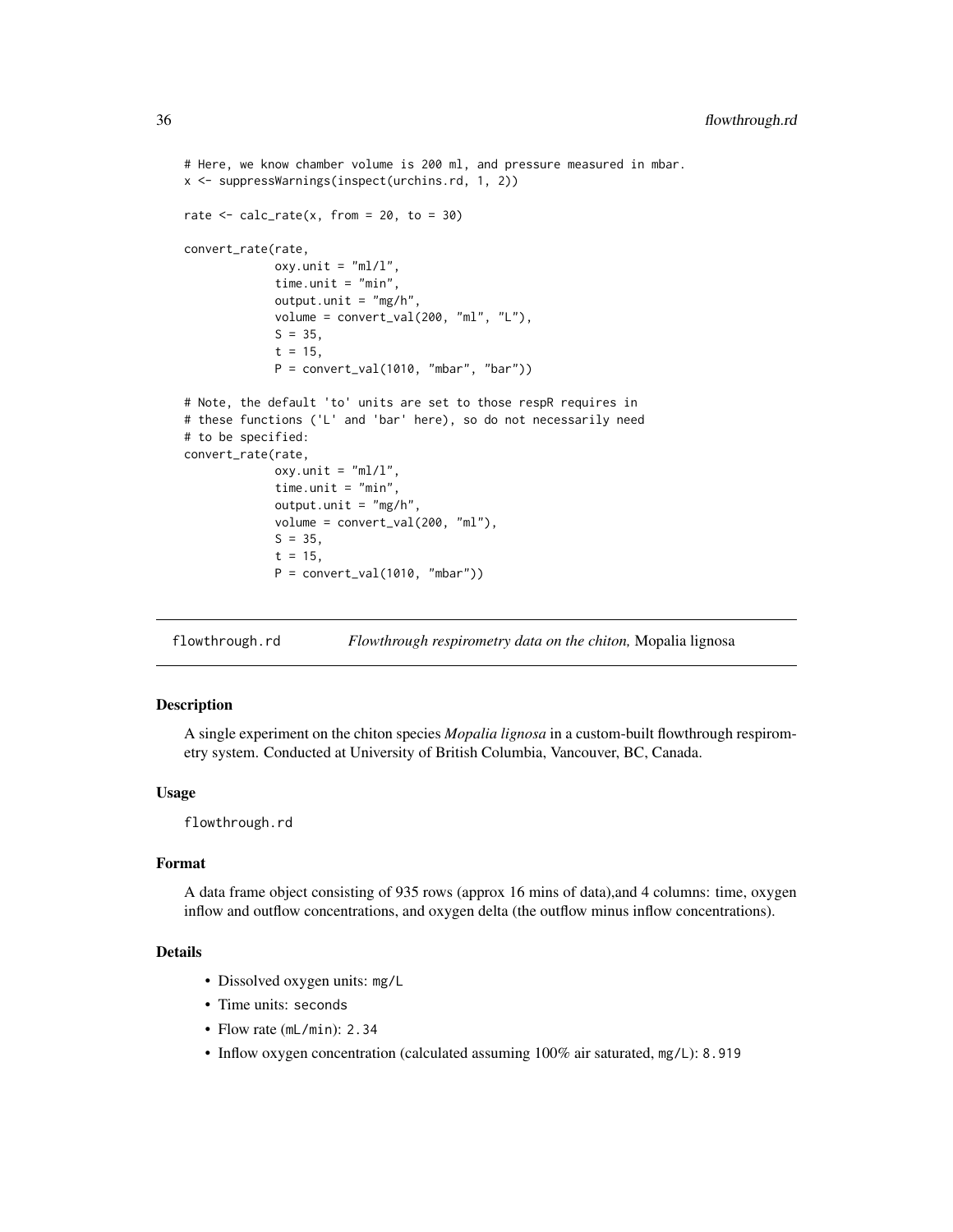- Specimen ash-free dry mass (kg): 0.000070
- Temperature ( $^{\circ}$ C): t = 12
- Salinity:  $S = 30$
- Atm. Pressure (bar):  $P = 1.013$

### Author(s)

Nicholas Carey

flowthrough\_mult.rd *Multi-column flowthrough respirometry data*

# Description

A semi-simulated dataset for testing and demonstrating flowthrough respirometry analyses. Contains one column of numeric time data (col 1 in mins), four columns of outflow oxygen concentrations (cols 2:5), four columns of inflow oxygen concentrations (cols 6:9), and four columns of delta oxygen concentrations (cols 10:13, which is simply the numeric difference between paired columns of outflow and inflow). There is also a column of inflow oxygen concentrations as recorded from a shared header tank (col 14, \$oxy.header) supplying all chambers, to use as an alternative to the individual inflow oxygen recordings. Lastly, there is a column of temperature data (col 15, \$temperature in °C).

# Usage

flowthrough\_mult.rd

### Format

A data frame object consisting of 3740 rows (approx 62 mins of data),and 15 columns: time (col 1), oxygen outflow concentrations (cols 2,3,4,5), inflow concentrations (cols 6,7,8,9 each paired with the respective outflow column, the fourth being a control), delta oxygen values (cols 10,11,12,13 or difference between outflow and inflow concentrations), inflow concentrations recorded in a shared header tank (col 14), and temperature (col 15).

## Details

Outflow (2:5) and inflow (6:9) columns are paired, with the first three containing specimens, and the fourth an empty control respirometer, or "blank" experiment (oxy.out.blank, oxy.in.blank) to determine background respiration.

The third paired dataset (col 4 and col 8 pair) has a period of higher rates at around the 40 minute timepoint, where the specimen increases its activity then slowly recovers to routine respiration levels.

- Dissolved oxygen units: %Air
- Time units: mins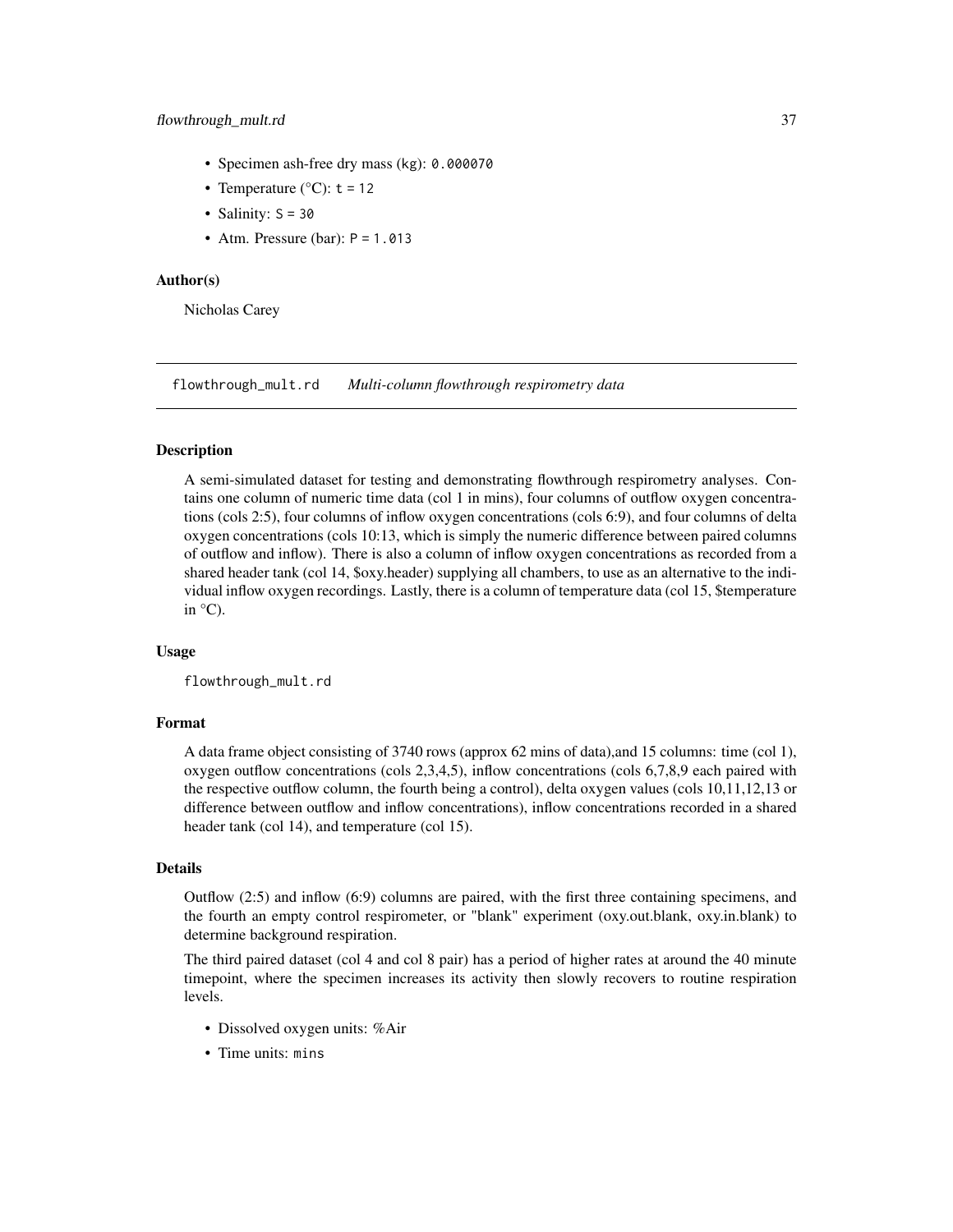- Flow rate (L/min): 0.1
- Specimen masses: (kg): 0.013, 0.015, 0.020
- Mean temperature ( $^{\circ}$ C): t = 18
- Salinity:  $S = 0$ , i.e. freshwater
- Atmospheric pressure (bar): P = 1.013

# Author(s)

Nicholas Carey

flowthrough\_sim.rd *Flowthrough respirometry data with increasing background rate*

# Description

A simulated dataset for testing and demonstrating flowthrough respirometry analyses and background adjustment when the background respiration rate increases over the course of the experiment. Contains one column of numeric time data (\$num.time), one column of specimen outflow oxygen concentrations (\$oxy.out.spec), one column of control or "blank" chamber outflow oxygen concentrations (\$oxy.out.blank), and one column of inflow oxygen concentrations as recorded from a shared header tank (\$oxy.header) supplying both chambers.

### Usage

flowthrough\_sim.rd

## Format

A data frame object consisting of 3740 rows (approx 62 mins of data),and 4 columns: time (col 1), specimen oxygen outflow concentrations (col 2), control/blank chamber oxygen outflow concentrations (col 3), and inflow concentrations recorded from a shared header tank (col 4).

## Details

- Dissolved oxygen units: mg/L
- Time units: seconds

## Author(s)

Nicholas Carey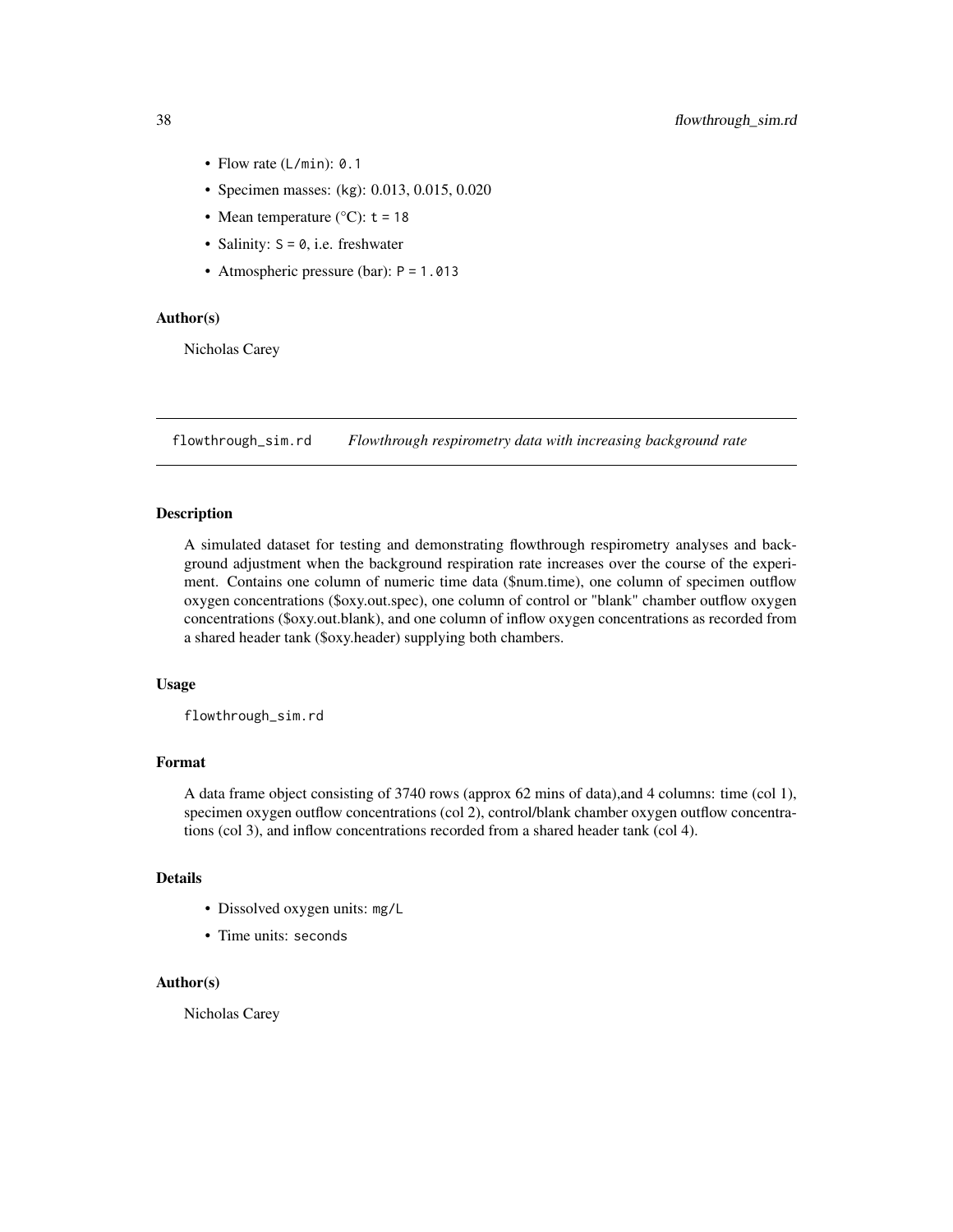### Description

A function to parse class POSIX.ct or text strings of date-time data to numeric time for use in respR functions.

### Usage

format\_time(x, time = 1, format = "ymdHMS", start = 1)

### Arguments

| $\mathsf{X}$ | vector or data frame containing strings or class POSIX.ct date-time data to be<br>converted to numeric. |
|--------------|---------------------------------------------------------------------------------------------------------|
| time         | numeric value or vector. Specifies column(s) containing date-time data. Default<br>is $1$ .             |
| format       | string. Code describing structure of date-time data. See Details.                                       |
| start        | numeric. At what time (in seconds) should the formatted time data start? Default<br>is $1$ .            |

### Details

Regardless of input, all data are parsed to numeric time data in seconds duration from the first entry starting at 1. If you want the times to start at a different time, a start value can be specified, in which case the series starts at that number (in seconds) and all subsequent times are shifted forward by the same amount.

#### Input:

Input can be a vector, or data frame. If a data frame, the column(s) of the date-time data are specified using the time input. By default the first column is assumed to contain the date-time data (i.e.  $time = 1$ ).

If the date-time data is split over several columns (e.g. date in one column, time in another), multiple columns can be specified (e.g. time =  $c(1,2)$ ). In this case, the format setting should reflect the correct order as entered in time.

#### Time only data:

Time-only data, that is times which lack an associated date, can also be parsed. Normally, parsing time-only data will cause problems when the times cross midnight (i.e. 00:00:00). However, the function attempts to identify when this occurs and parse the data correctly.

#### Formatting:

See the [lubridate](#page-0-0) package for more detail on acceptable formatting.

Date-time data can be unspaced or separated by any combination of spaces, forward slashes, hyphens, dots, commas, colons, semicolons, or underscores. E.g. all these are parsed as the same date-time: "2010-02-28 13:10:23", "20100228131023", "2010,02/28 13.10;23", "2010 02 28 13\_10- 23".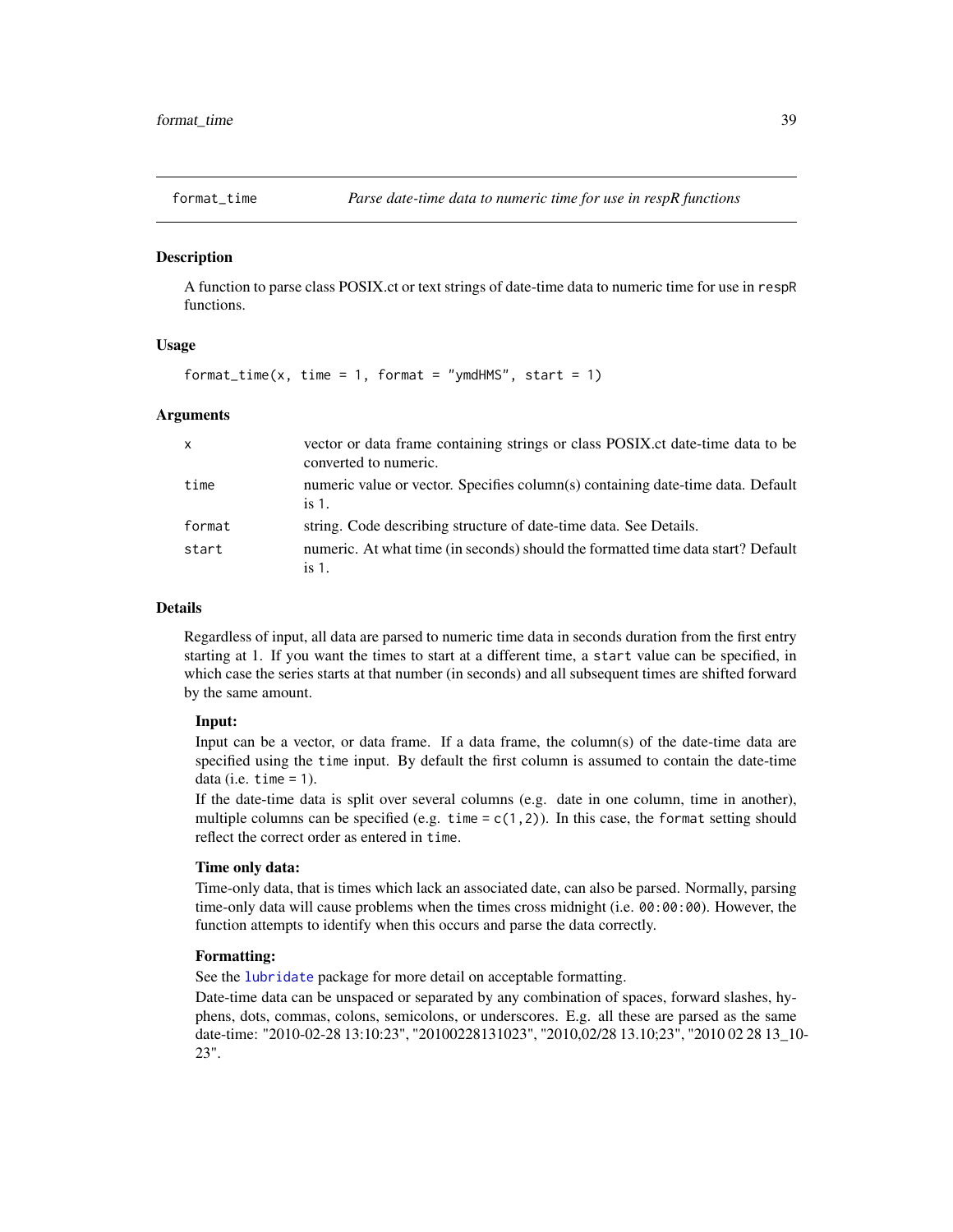- Times can be in 24H or 12H with AM/PM E.g. "2010-02-28 13:10:23" or "2010-02-28 1:10:23 PM"
- Times without initial zero are parsed as 24H time E.g. "1:10:23" is same as "1:10:23 AM" or "01:10:23"
- AM/PM take precedence over 24H formatting for 01-12h E.g. "1:10:23 PM" and "01:10:23 PM" are both same as "13:10:23"
- However, 24H formatting for 13-24h takes precedence over AM/PM E.g. "13:10:23 AM" is identified as "1:10:23 PM" or "13:10:23"

#### Syntax of 'format' input:

Specify the order of year, month, day, and time in your date-time input.

- d Day of the month as decimal number (01–31 or 1–31).
- m Month of the year as decimal number (01–12 or 1–12).
- y Year (2010, 2001, 1989).
- H Hour as decimal number (00–24 or 0–24 or 00-12 (see p)).
- M Minute as decimal number (00–59 or 0–59).
- S Second as decimal number (00–59 or 0–59).

p - AM/PM indicator for 12-h date-time format (e.g. "01/12/2020 1:30:44 PM " would be "dmyHMSp").

Specify the order using the format input, using separators or not (optional): "dmyHMS"; "dmy\_HMS" and "d m y H M S" are all the same. See Examples.

Single experimental datasets should never span different time zones, so if a time zone is present it is ignored for the purposes of calculating numeric times.

### More:

For additional help, documentation, vignettes, and more visit the respR website at [https://](https://januarharianto.github.io/respR/) [januarharianto.github.io/respR/](https://januarharianto.github.io/respR/)

## Value

Output: If the input is a vector, output is a vector of equal length containing the numeric time data. For data frame inputs, an identical data frame is returned, with a new column named time\_num added as the **final** column.

#### See Also

[lubridate](#page-0-0)

### Examples

```
# Convert year-month-day hour-min-sec
x <- c("09-02-03 01:11:11", "09-02-03 02:11:11","09-02-03 02:25:11")
format_time(x)
# Convert day-month-year hour-min, and use a separator in the format
x <- c("03-02-09 01:11", "03-02-09 02:11","03-02-09 02:25")
format_time(x, format = "dmy_HM")
```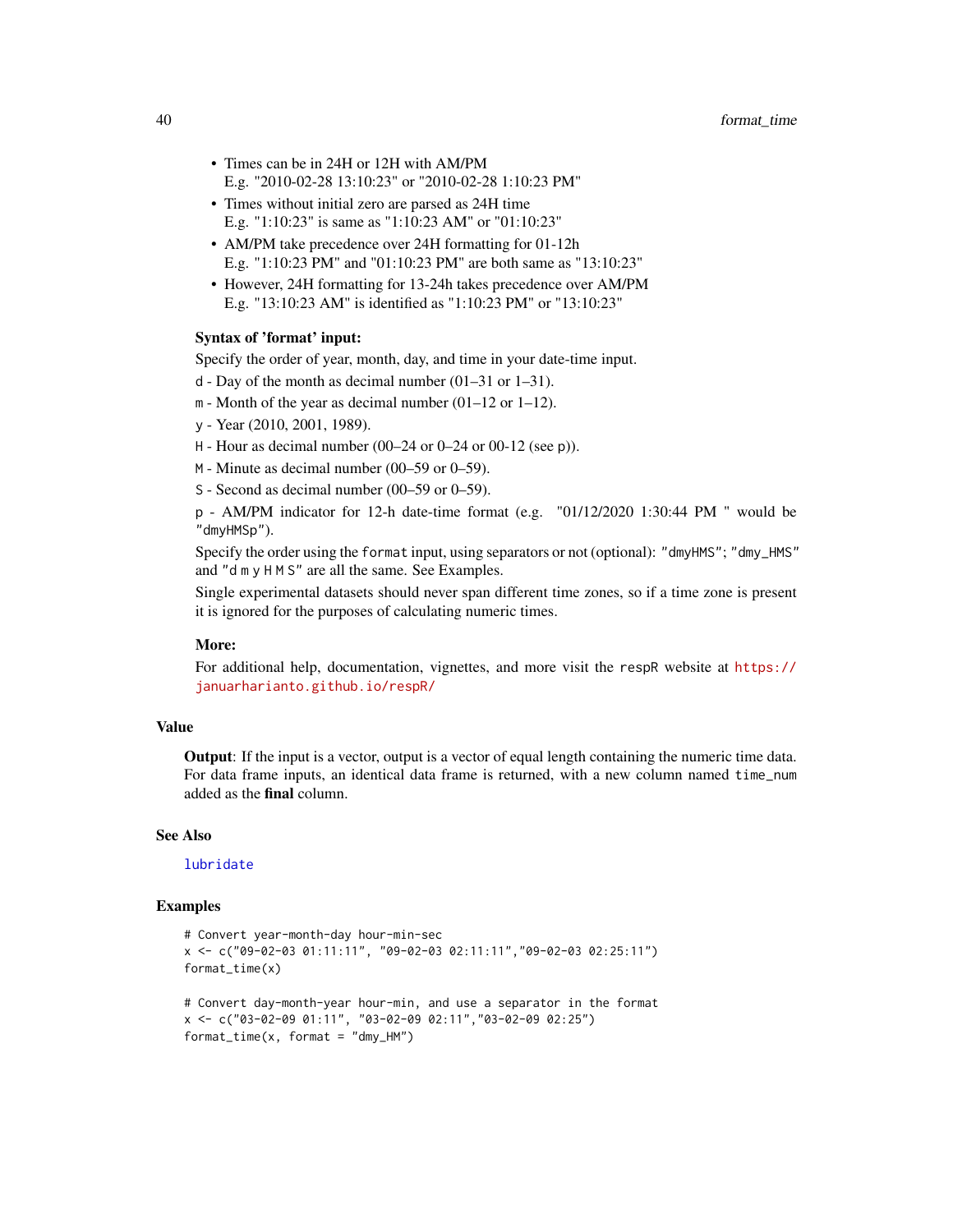#### import\_file 41

```
# Convert when AM/PM is present
x <- c("09-02-03 11:11:11 AM", "09-02-03 12:11:11 PM","09-02-03 01:25:11 PM")
# This is WRONG - the AM/PM indicator is missing
format_time(x, format = "dmyHMS")
# This is correct
format_time(x, format = "dmyHMSp")# Convert dataframe with year-month-day hour-min-sec (ymdHMS default)
x < - data.frame(
  x = c("09-02-03 01:11:11", "09-02-03 02:11:11", "09-02-03 02:25:11"),y = c(23, 34, 45)format_time(x, time = 1)# Convert dataframe with time in a different column and non-default format
x <- data.frame(
  x = c(23, 34, 45),
  y = c("09-02-2018 11:11:11 AM", "09-02-2018 12:11:11 PM","09-02-2018 01:25:11 PM"),
  z = c(56, 67, 78)format_time(x, time = 2, format = "dmyHMSp")# Convert dataframe with separate date and time columns, and times crossing midnight
x <- data.frame(
  w = c("09-02-18", "09-02-18","10-02-18"),
  x = c("22:11:11", "23:11:11", "00:25:11"),y = c(23, 34, 45),
  z = c(56, 67, 78)# Crosses midnight, but parses correctly even without dates
format_time(x, time = 2, format = "HMS")# Include dates to double check
format_time(x, time = 1:2, format = "dmyHMS")
# Input same as different column order & appropriate format order
format_time(x, time = 2:1, format = "HMSdmy")# Convert a data frame with date and time split over multiple columns
x < - data.frame(
 u = c("09", "09", "10"),
  v = c("02", "02", "02"),w = c("2018", "2018","2018"),
  x = c("22:11:11", "23:11:11", "00:25:11"),y = c(23, 34, 45),
  z = c(56, 67, 78)format_time(x, time = 1:4, format = "dmyHMS")
```
import\_file *Import respirometry system raw data files*

#### **Description**

Automatically import data from different respirometry hardware and software systems. The aim is to work with most commercial oxygen sensors available in the market with minimal input from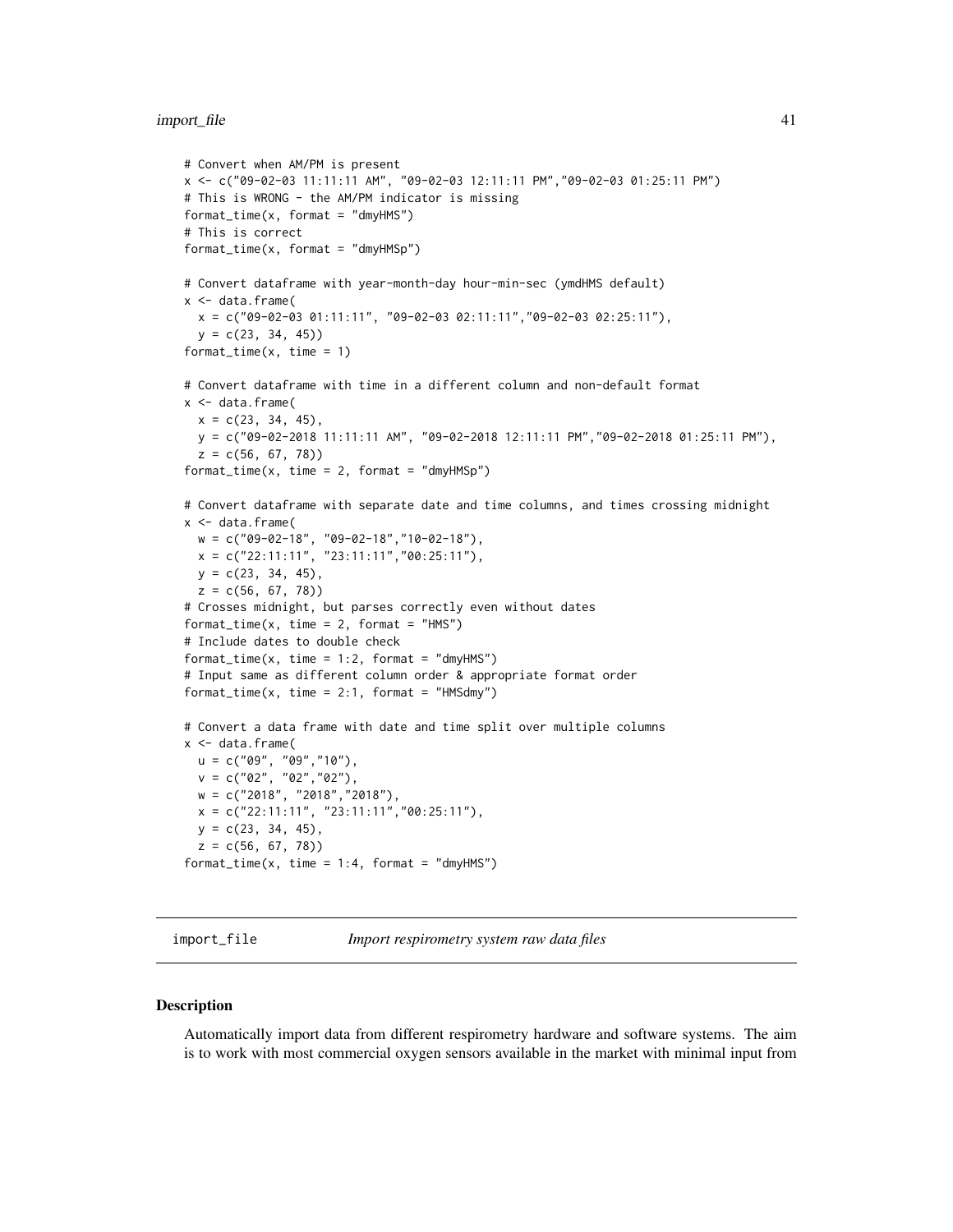the user. The function extracts data columns from the file, removes redundant rows of metadata, and generally cleans up column names (e.g. removes whitespace and characters which cause text encoding issues) to make the data easier to work with. Files should be sensor system raw output files where possible; files opened and re-saved in a different format will likely fail to import.

#### Usage

import\_file(path, export = FALSE)

#### Arguments

| path   | string. Path to file.                                                            |
|--------|----------------------------------------------------------------------------------|
| export | logical. If TRUE, exports the data as a csy to the same directory, as determined |
|        | by the path parameter.                                                           |

# Details

Note that use of this function to import data is *optional*. respR only requires data be put into a simple structure for further analyses, which is paired values of time and oxygen amount in any common units in a data. frame. If you are comfortable importing data into R via functions such as read.csv() you may find those more reliable and customisable.

Currently tested and working for:

- Firesting
- Pyro (another name for Firesting)
- PreSens OXY10
- PreSens OXY4
- PreSens (OxyView generic, including multiplate systems)
- PreSens/Loligo 24-Well Multiplate System (output Excel files)
- MiniDOT
- Loligo AutoResp ('\_raw' files output, *not* metadata files)
- Loligo Witrox (same as AutoResp, without metadata)
- Vernier (raw qmbl, csv, or txt, (gmbl not yet supported))
- NeoFox
- Qbox Aqua

Files with European numeric formatting (i.e. commas instead of points to denote decimals) are supported, and will be converted to point decimals on import. This is new functionality, so please provide feedback for any files for which this might fail.

We are always looking for sample files to improve the function. Please send them to us via [email,](mailto:nicholascarey@gmail.com) or via a [Github issue.](https://github.com/januarharianto/respR/issues)

While the devices listed above are supported, the import functionality is experimental due to limited access to sample files. This should improve over time as users provide feedback and samples. Users should however be aware we have not been able to test very variation of file formats, carefully check the imported data, and be prepared to import data by other functions such as read.csv().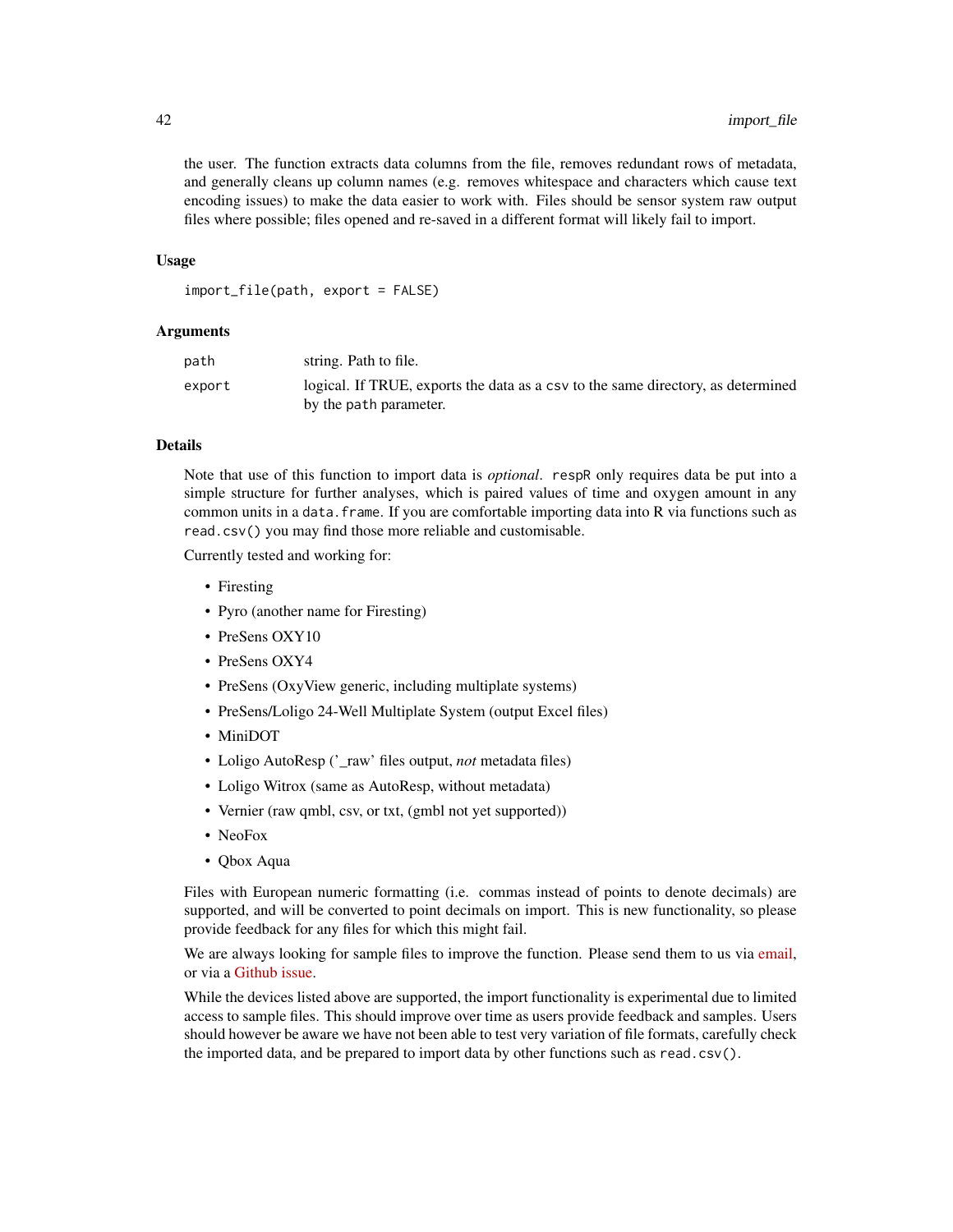#### inspect 43

## More:

For additional help, documentation, vignettes, and more visit the respR website at [https://](https://januarharianto.github.io/respR/) [januarharianto.github.io/respR/](https://januarharianto.github.io/respR/)

## Value

A data.frame object of all columned data

## Examples

```
## Not run:
# Import a file
import_file("path/to/file)
# Import a file and export it to same directory as a csv
import_file("path/to/file, export = TRUE)
## End(Not run)
```
inspect *Explore and visualise respirometry data and check for common errors*

#### Description

inspect() is a data exploration and preparation function that visualises respirometry data and checks it for errors that may affect the use of further functions in respR. It also subsets specified columns into a new list object that can be used in subsequent functions, reducing the need for additional inputs. Note, use of inspect to prepare data for the subsequent functions is optional. Functions in respR can accept regular R data objects including data frames, data tables, tibbles, vectors, etc. It is a quality control and exploratory step to help users view and prepare their data prior to analysis.

### Usage

```
inspect(
  x,
  time = NULL,
  oxygen = NULL,
 width = 0.1,
 plot = TRUE,
 add.data = NULL,...
)
```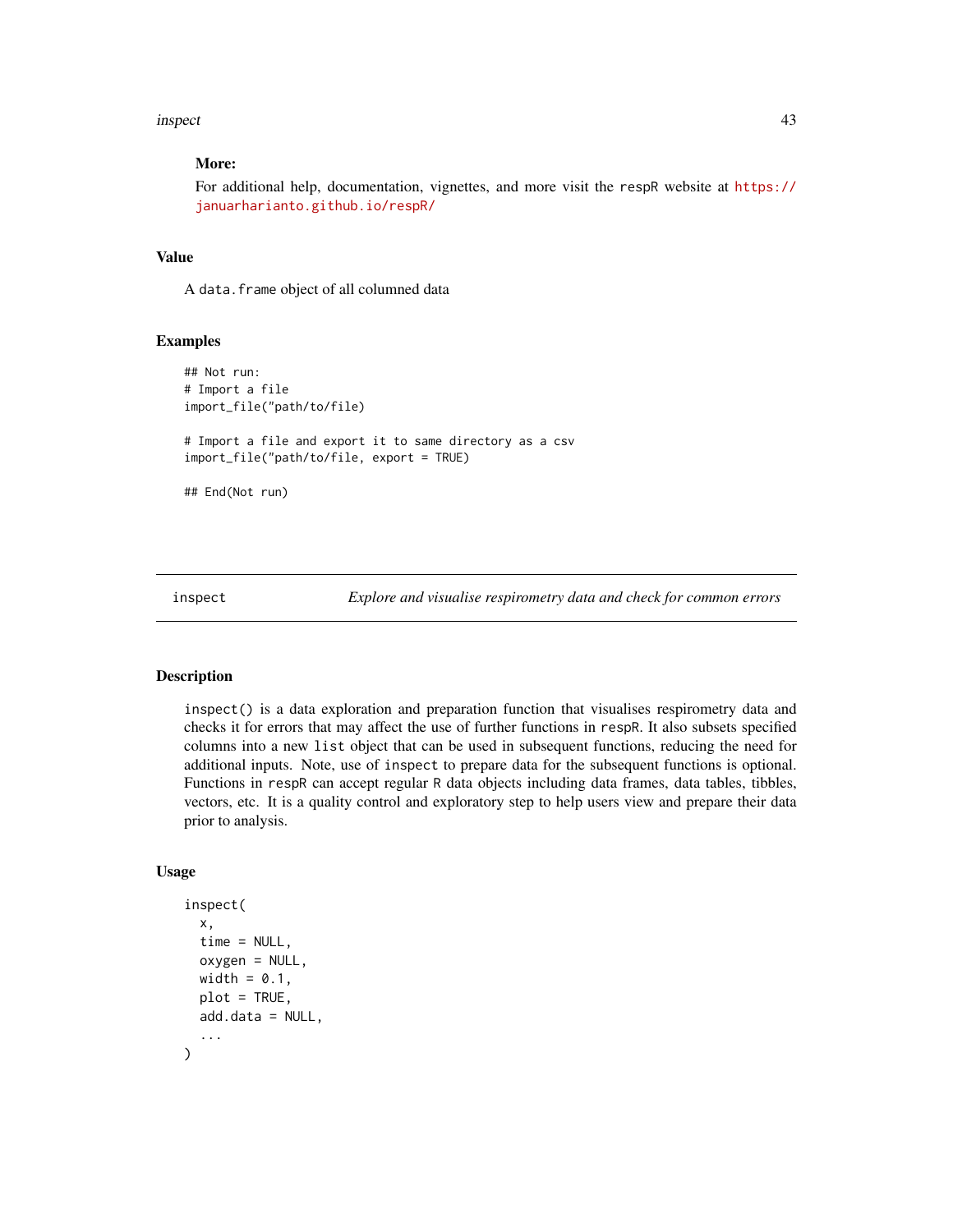### Arguments

| $\mathsf{x}$ | data.frame. Any object of class data.frame (incl. data.table, tibble, etc.).                                                                                                                               |
|--------------|------------------------------------------------------------------------------------------------------------------------------------------------------------------------------------------------------------|
| time         | integer. Defaults to 1. Specifies the column number of the Time data.                                                                                                                                      |
| oxygen       | integer or vector of integers. Defaults to 2. Specifies the column number(s) of<br>the Oxygen data.                                                                                                        |
| width        | numeric, 0.01 to 1. Defaults to 0.1. Width used in the rolling regression plot as<br>proportion of total length of data.                                                                                   |
| plot         | logical. Defaults to TRUE. Plots the data. If time and single oxygen columns<br>selected, plots timeseries data, plus plot of rolling rate. If multiple oxygen<br>columns, plots all timeseries data only. |
| add.data     | integer. Defaults to NULL. Specifies the column number of an optional additional<br>data source that will be plotted in blue alongside the full oxygen timeseries.                                         |
|              | Allows additional plotting controls to be passed, such as legend = FALSE, quiet<br>$=$ TRUE, rate. rev = FALSE and pos. A different width can also be passed in<br>plot() commands on output objects.      |

### Details

Given an input data frame, x, the function scans the time and oxygen columns. If these are left NULL, by default it is assumed column 1 is time data, and column 2 is oxygen data.

#### Check for numeric data:

respR requires data be in the form of paired values of numeric time and oxygen. All columns are checked that they contain numeric data before any other checks are performed. If any of the inspected columns do not contain numeric data the remaining checks for that column are skipped, and the function exits returning NULL, printing the summary of the checks. No plot is produced. Only when all inspected columns pass this numeric check can the resulting output object be saved and passed to other respR functions.

#### Other checks:

The time column is checked for missing (NA/NaN) values, infinite values both positive and negative (Inf/-Inf), that values are sequential, that there are no duplicate times, and that it is numerically evenly-spaced. Oxygen columns are checked for missing (NA/NaN) and infinite values (Inf/-Inf). See Failed Checks section for what it means for analyses if these checks result in warnings. If the output is assigned, the specified columns are saved to a list object for use in later functions such as [calc\\_rate\(\)](#page-17-0) and [auto\\_rate\(\)](#page-11-0). A plot is also produced.

#### Plot:

A plot of the data is produced (unless plot = FALSE), of the data timeseries, plus a rolling regression plot. This plot shows the rate of change in oxygen across a rolling window specified using the width operator (default is width =  $0.1$ , or  $10\%$  of the entire dataset). This plot provides a quick visual inspection of how the rate varies over the course of the experiment. Regions of stable and consistent rates can be identified on this plot as flat or level areas. This plot is for exploratory purposes only; later functions allow rate to be calculated over specific regions. Each rate value is plotted against the centre of the time window used to calculate it.

Note: Since respR is primarily used to examine oxygen consumption, the oxygen rate plot is by default plotted on a reverse y-axis. In respR oxygen uptake rates are negative since they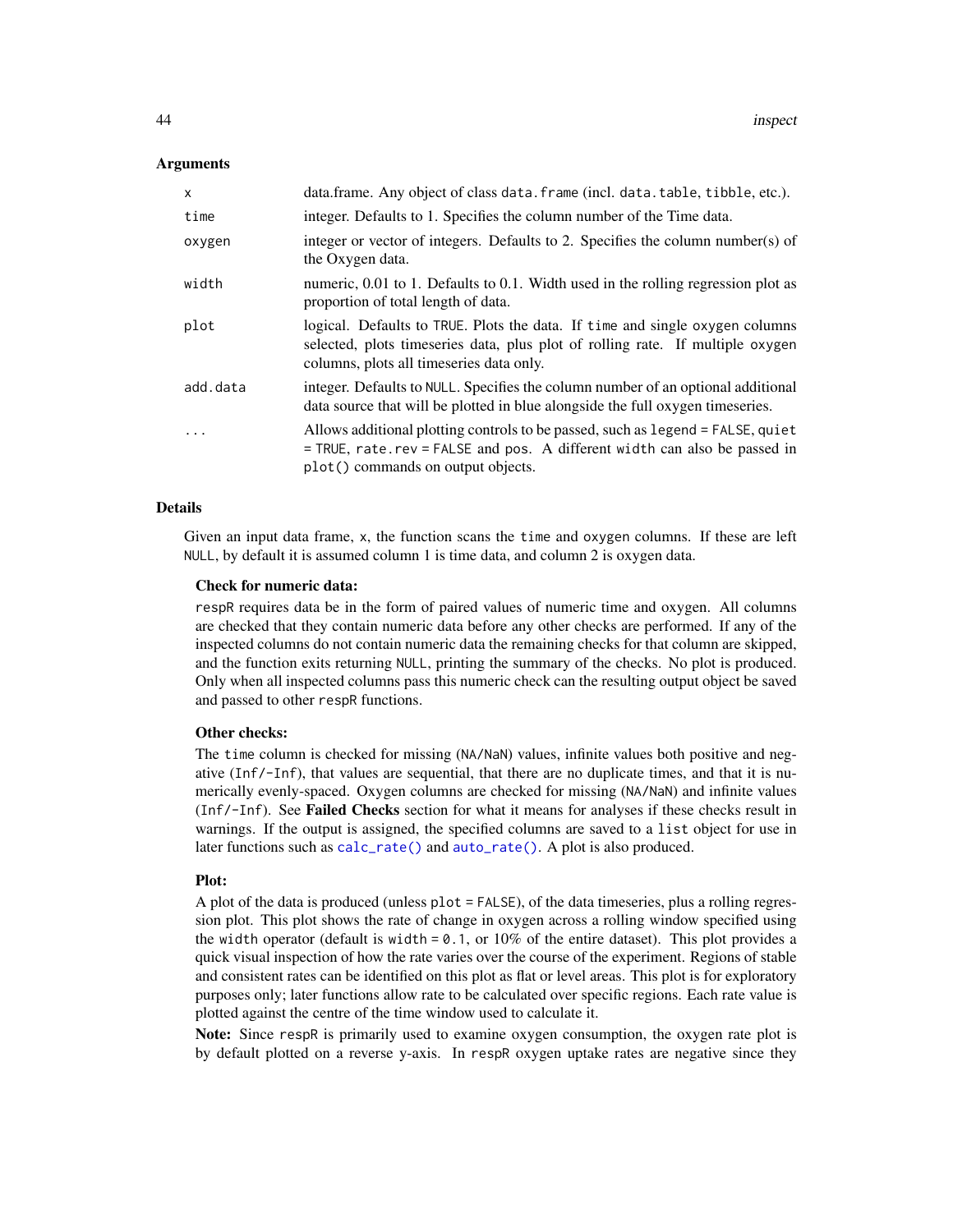#### inspect 45

represent a negative slope of oxygen against time. In these plots the axis is reversed so that higher uptake rates (i.e. more negative) will be higher on these plots. If you are interested instead in oxygen production rates, which are positive, the rate.rev = FALSE input can be passed in either the inspect call, or when using plot() on the output object. In this case, the rate values will be plotted numerically, and higher oxygen *production* rates will be higher on the plot.

#### Plot an additional data source:

Using the add.data input an additional data source, for example temperature, can be plotted alongside the oxygen timeseries. This input should be an integer indicating a column in the input x data frame sharing the same time data. None of the data checks are performed on this column; it is simply to give a basic visual aid in the plot to, for example, help decide if regions of the data should be used or not used because this parameter was variable. It is saved in the output as a vector under \$add.data. It is plotted in blue on a separate y-axis on the main timeseries plot. It is *not* plotted if multiple oxygen columns are inspected. See examples.

# Additional plotting options:

A different width value can be passed to see how it affects estimation of the rolling rate. If axis labels obscure parts of the plot they can be suppressed using legend = FALSE. Suppress console output messages with quiet = TRUE. If multiple columns have been inspected, the pos input can be used to examine each time~oxygen dataset. If axis labels (particularly y-axis) are difficult to read, las = 2 can be passed to make axis labels horizontal, and oma (outer margins, default oma =  $c(0.4, 1, 1.5, 0.4)$  or mai (inner margins, default mai =  $c(0.3, 0.15, 0.35, 0.15)$ ) can be used to adjust plot margins. See examples.

### Multiple Columns of Oxygen Data:

For a quick overview of larger datasets, multiple oxygen columns can be inspected for errors and plotted by using the oxygen input to select multiple columns. These must share the same time column. In this case, data checks are performed, with a plot of each oxygen time series, but no rolling rate plot is produced. All data are plotted on the same axis range of both time and oxygen (total range of data). This is chiefly exploratory functionality to allow for a quick overview of a dataset, and it should be noted that while the output inspect object will contain all columns in its \$dataframe element, subsequent functions in respR (calc\_rate, auto\_rate, etc.) will by default only use the first two columns (time, and the first specified oxygen column). To analyse multiple columns and determine rates, best practice is to inspect and assign each time-oxygen column pair as separate inspect objects. See Examples.

#### Flowthrough Respirometry Data:

For flowthrough respirometry data, see the specialised [inspect.ft\(\)](#page-46-0) function.

## Failed Checks:

The most important data check in inspect is that all data columns are numeric. If any column fails this check, the function skips the remaining checks for that column, the function exits returning NULL, and no output object or plot is produced.

The other failed check that requires action is the check for infinite values (Inf/-Inf). Some oxygen sensing systems add these in error when interference or data dropouts occur. Infinite values will cause problems when it comes to calculating rates, so need to be removed. If found, locations of these are printed and can be found in the output object under \$locs. Note, these values are not plotted, so special note should be taken of the warnings and console printout.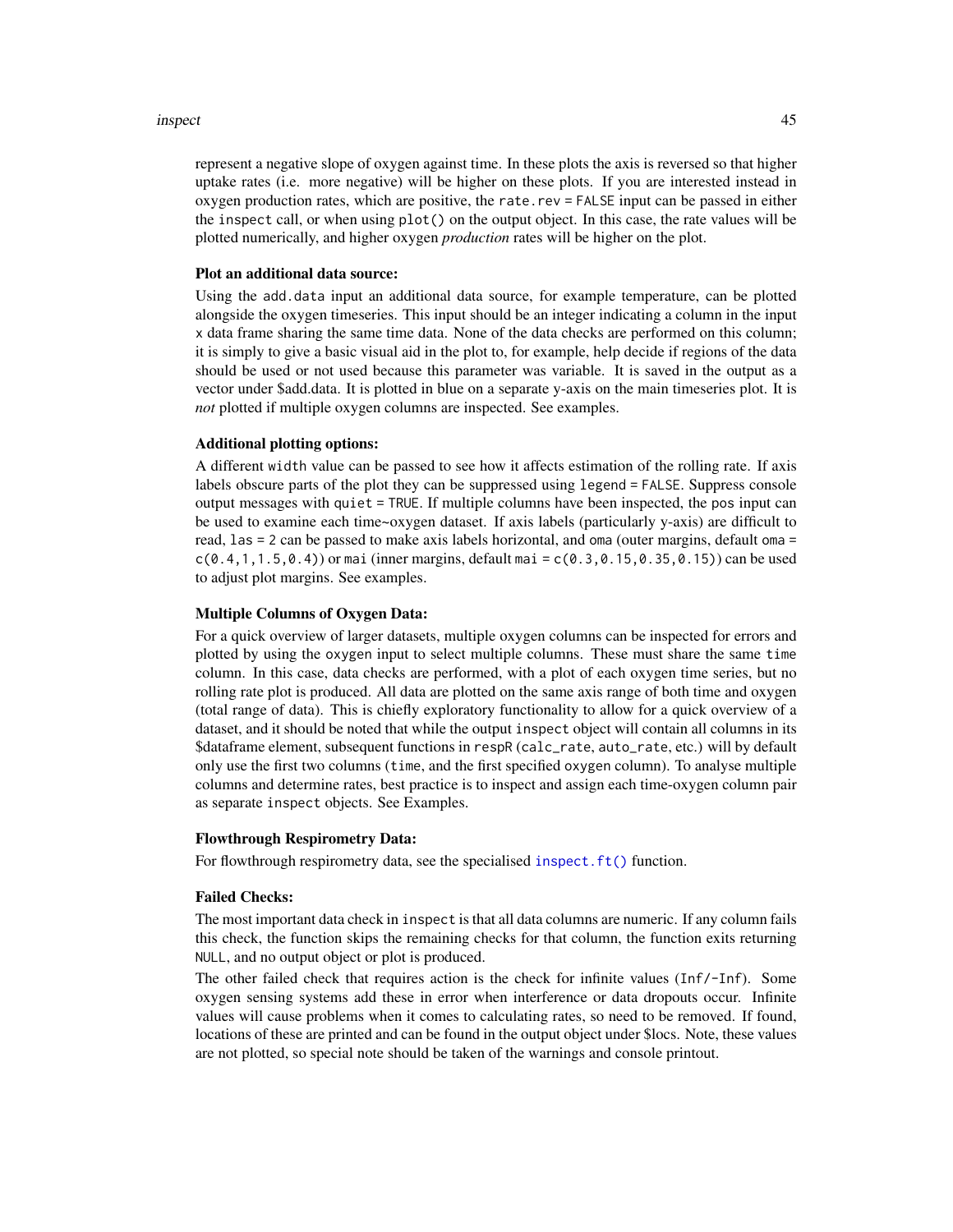The remaining data checks in inspect are mainly exploratory and help diagnose and flag potential issues with the data that might affect rate calculations. For instance, long experiments may have had sensor dropouts the user is unaware of. Some might not be major issues. For instance, an uneven time warning can result from using decimalised minutes, which is a completely valid time metric, but happens to be numerically unevenly spaced. As an additional check, if uneven time is found, the minimum and maximum intervals in the time data are in the console output, so a user can see immediately if there are large gaps in the data.

If some of these checks produce warnings, it should *generally* not hinder analysis of the data. respR has been coded to rely on linear regressions on exact data values, and not make assumptions about data spacing or order. Therefore issues such as missing or NA/NaN values, duplicate or non-sequential time values, or uneven time spacing should not cause any erroneous rate results, as long as they do not occur over large regions of the data. inspect however outputs locations (row numbers) of where these issues occur (located in the \$locs element of the output), allowing users to amend them before analysis. We would strongly recommend that to be completely confident in any results from analysis of such data, and avoid obscure errors, these issues be addressed before proceeding.

### S3 Generic Functions:

Saved output objects can be used in the generic S3 functions plot(), print() and summary().

- plot(): plots the result.
- print(): prints a summary of the checks performed on the data. If issues are found, locations (row numbers) are printed (up to first 20 occurrences).
- summary(): simple wrapper for print() function. See above.

### More:

For additional help, documentation, vignettes, and more visit the respR website at [https://](https://januarharianto.github.io/respR/) [januarharianto.github.io/respR/](https://januarharianto.github.io/respR/)

#### Value

Output is a list object of class inspect, with a \$dataframe containing the specified time and oxygen columns, inputs, and metadata which can be passed to [calc\\_rate\(\)](#page-17-0) or [auto\\_rate\(\)](#page-11-0) to determine rates. If there are failed checks or warnings, the row locations of the potentially problematic data can be found in \$locs.

#### Examples

```
## By default, assumes time is col 1 and oxygen col2:
inspect(sardine.rd)
```

```
## Instead, specify time and oxygen columns
inspect(sardine.rd, time = 1, oxygen = 2)
```

```
## Use add.data input to plot an additional data type
## (this column is not checked)
inspect(sardine.rd, time = 1, oxygen = 2, add.data = 3)
```

```
## Adjust the width of the rolling rate plot:
inspect(sardine.rd, 1, 2, width = 0.2)
```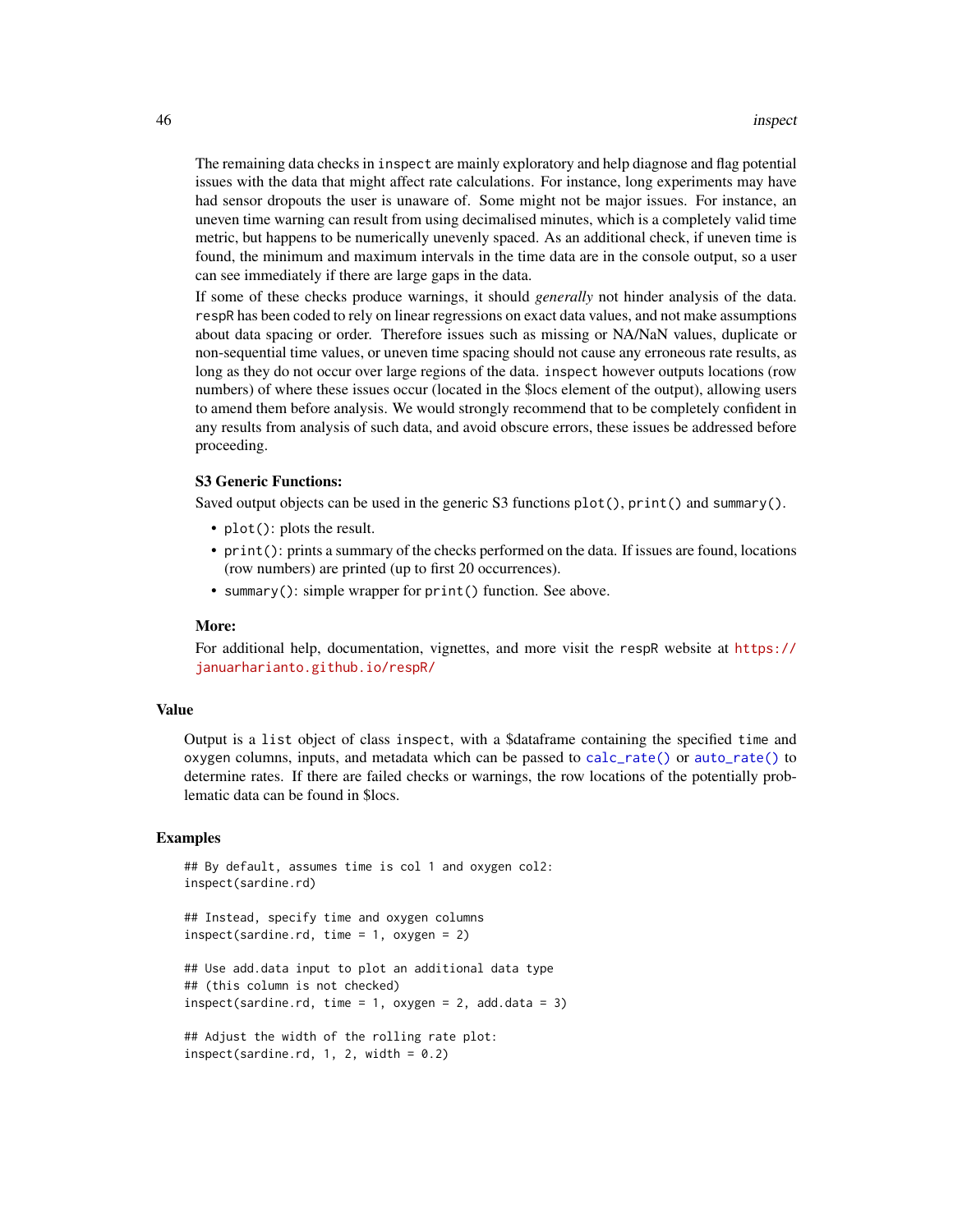```
## Inspect specific columns in multicolumn datasets:
inspect(urchins.rd, time = 1, oxygen = 4)## Inspect multiple columns for a quick overview
## of a large dataset:
inspect(urchins.rd, time = 1, oxygen = c(11:19))## Inspect oxygen production data, use a width that gives
## a better rolling rate, and use extra plotting options to
## suppress legend, and ensure rates are plotted not reversed:
inspect(algae.rd, time = 1, oxygen = 2, width = 0.4,
       legend = FALSE, rate.rev = FALSE)
## Pass additional plotting inputs to override defaults and
## allow better y-axis label visibility
inspect(sardine.rd, time = 1, oxygen = 2,
       las = 1, mai = c(0.3, 0.35, 0.35, 0.15))
```
<span id="page-46-0"></span>inspect.ft *Explore and visualise flowthrough respirometry data and check for errors*

#### Description

inspect.ft is a data exploration and preparation function that visualises flowthrough respirometry data, checks it for common issues, and prepares it for use in later functions in respR, such as [calc\\_rate.ft\(\)](#page-21-0).

### Usage

```
inspect.ft(
  x,
  time = NULL,
 out.oxy = NULL,
  in.oxy = NULL,
  in.oxy.value = NULL,
  delta.oxy = NULL,
  plot = TRUE,
  add.data = NULL,...
```
## )

#### Arguments

| X    | data. frame containing columns of time and out. oxy or delta. oxy concen-<br>trations, and optionally in . oxy. |
|------|-----------------------------------------------------------------------------------------------------------------|
| time | integer. Defaults to 1. Specifies the column number of the time data.                                           |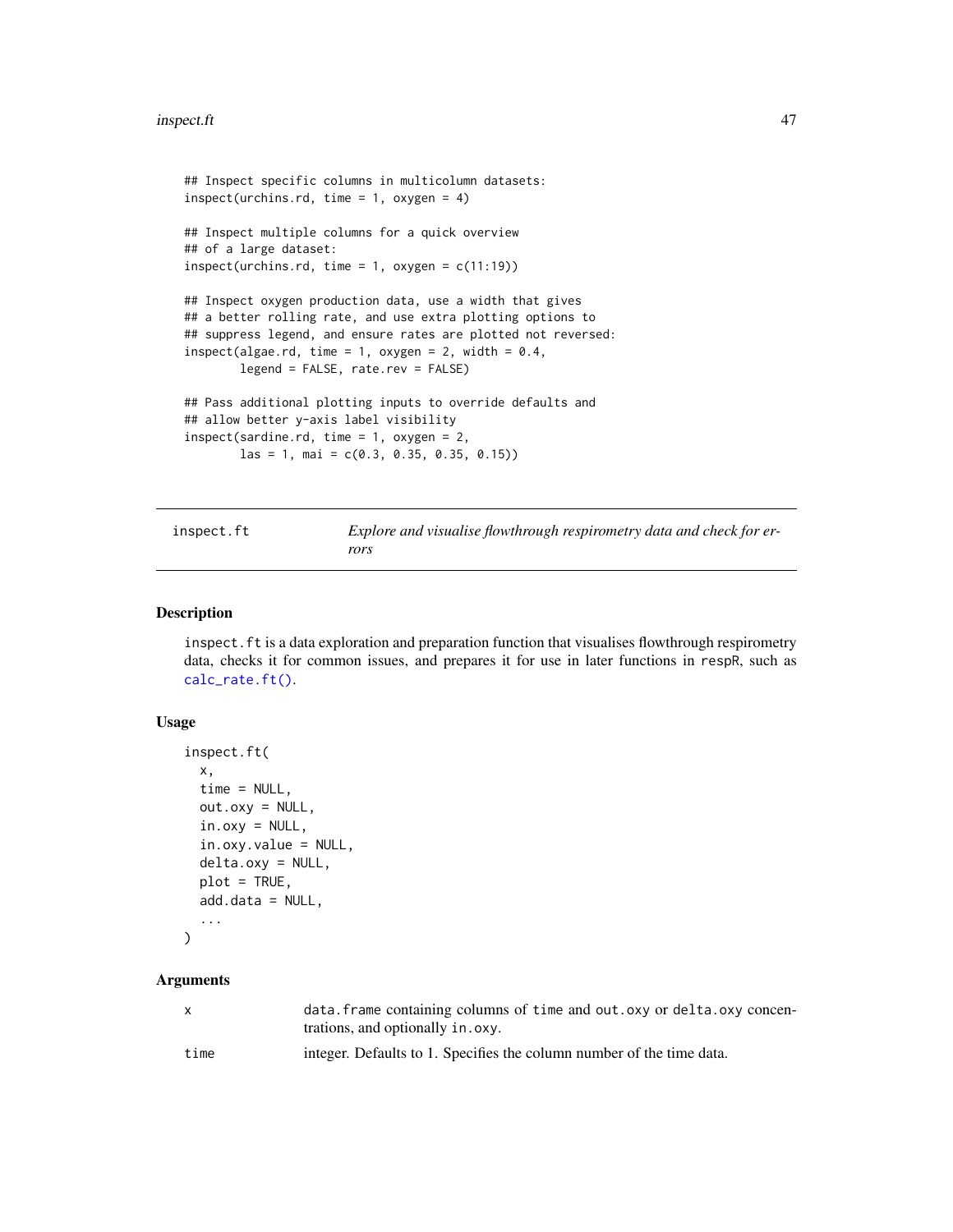| out.oxy      | integer(s). Defaults to NULL. Specifies the column number(s) of outflow oxygen<br>data.                                                                                                                                                                                                                                                      |
|--------------|----------------------------------------------------------------------------------------------------------------------------------------------------------------------------------------------------------------------------------------------------------------------------------------------------------------------------------------------|
| in.oxy       | $integer(s)$ . Defaults to NULL. Specifies the column number(s) of inflow oxygen<br>data.                                                                                                                                                                                                                                                    |
| in.oxy.value | numeric value. Defaults to NULL. If there is no continuous in oxy data, this<br>specifies a fixed value of oxygen concentration for inflowing water in same units<br>as out. oxy, and is used with out. oxy to calculate a delta. oxy.                                                                                                       |
| delta.oxy    | integer(s). Defaults to all non-time columns if no other inputs given. Speci-<br>fies the column number(s) of delta oxygen data, for when the user has already<br>calculated the difference between outflow and inflow oxygen (should be nega-<br>tive values for oxygen uptake). If this is used, out . oxy and in . oxy should be<br>NULL. |
| plot         | logical. Defaults to TRUE. Plots the data. See Details.                                                                                                                                                                                                                                                                                      |
| add.data     | integer. Defaults to NULL. Specifies the column number of an optional additional<br>data source that will be plotted in blue alongside the full oxygen timeseries.                                                                                                                                                                           |
| $\ddotsc$    | Allows additional plotting controls to be passed, such as legend = FALSE, quiet<br>= TRUE, rate.rev = FALSE and pos.                                                                                                                                                                                                                         |

#### Details

inspect.ft is intended to be specific to *flowthrough* respirometry data. In flowthrough respirometry (also known as 'open flow' or 'continuous flow' respirometry) rather than calculating a rate from a changing oxygen concentration recording in a sealed chamber, instead the difference (i.e. 'oxygen delta') between the inflowing and outflowing oxygen concentrations of a respirometer receiving water at a constant flow rate is used to calculate an oxygen consumption or production rate, typically after it has reached a steady state. Therefore, in general, regions of stable oxygen delta values (difference between outflow and inflow oxygen) are of interest. inspect.ft visualises and prepares the data for use in [calc\\_rate.ft\(\)](#page-21-0). By specifying data types in this function and saving the output, they do not need to be specified in later functions.

### Inputs:

inspect.ft requires at least two data inputs; a single column of numeric time data, with *either* a column of paired out.oxy concentrations (i.e. the exhalent or 'downstream' concentrations), *or* a column of already calculated delta.oxy values, that is the difference between outflow and inflow concentrations, or the outflow concentration corrected by a background recording from a 'blank' or empty chamber.

out.oxy input option: If an out.oxy column has been specified, in order to calculate the oxygen delta (and therefore a rate in [calc\\_rate.ft\(\)](#page-21-0)) there must also be an inflow oxygen concentration input (i.e. the inhalent or 'upstream' concentration). This will generally be a column of paired in.oxy concentrations, in which case the paired values of out.oxy and in.oxy are used to calculate the oxygen delta.oxy, which is saved in the output and used to determine a rate in [calc\\_rate.ft\(\)](#page-21-0). Alternatively, if the inflow oxygen concentration is a known, generally unvarying value (such as fully air-saturated water from a header tank) this can be entered as a single value via in.oxy.value and this is used to calculate the delta.oxy.

delta.oxy input option: If delta oxygen values have already been calculated, these can be entered via the delta.oxy input, and these are prepared and saved for rate calculations in calc\_rate.ft.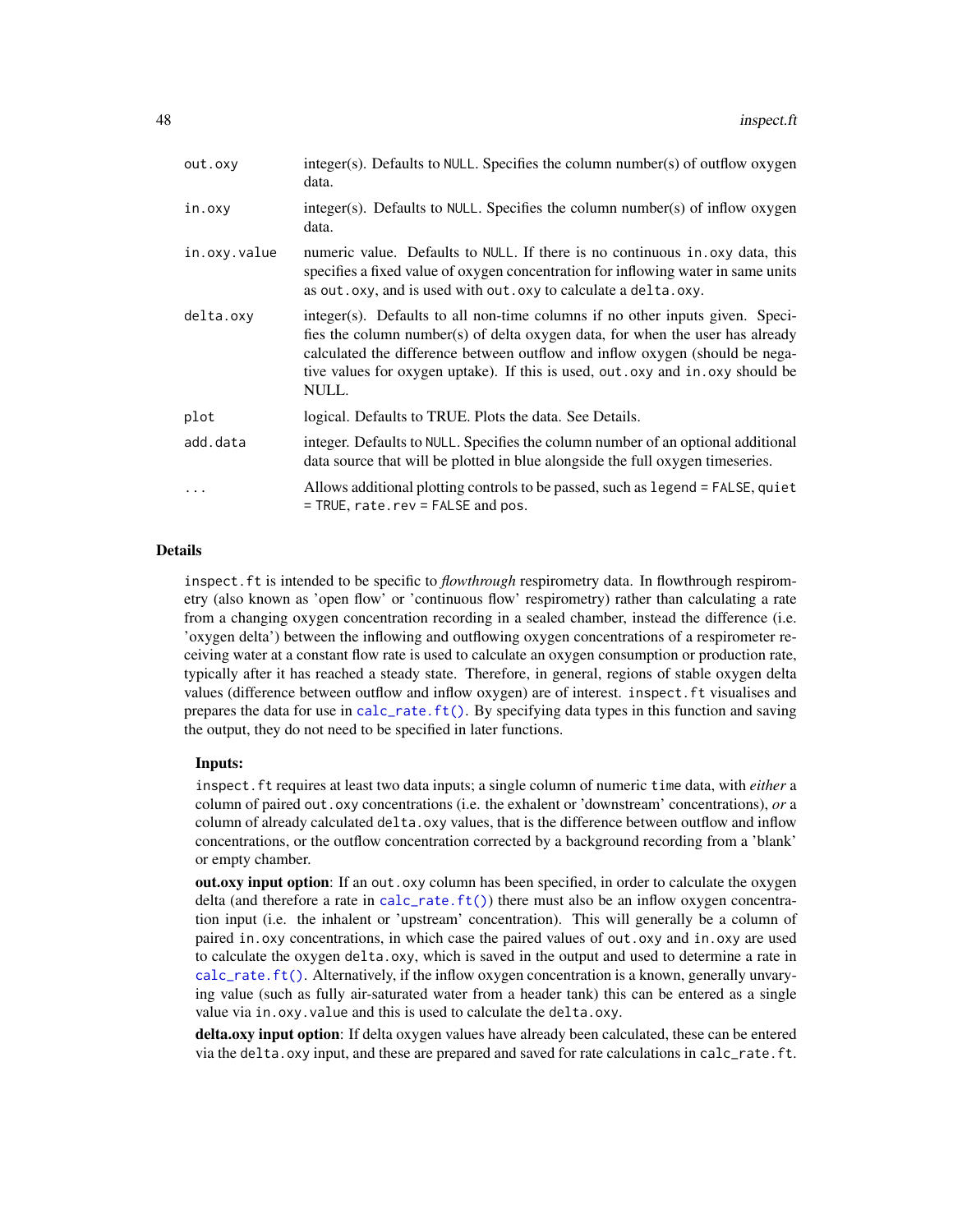#### inspect.ft 49

Given an input data frame x, the function scans the columns specified via the time, out.oxy, in.oxy or delta.oxy inputs. If no columns are specified, by default the function assumes the first column is time, and all others are delta.oxy oxygen data. However, best practice is to use the inputs to specify particular columns.

## Check for numeric data:

respR requires data be in the form of paired values of numeric time and oxygen. All columns are checked that they contain numeric data before any other checks are performed. If any of the inspected columns do not contain numeric data the remaining checks for that column are skipped, and the function exits returning NULL, printing the summary of the checks. No plot is produced. Only when all inspected columns pass this numeric check can the resulting output object be saved and passed to other respR functions.

#### Other checks:

The time column is checked for missing (NA/NaN) values, infinite values both positive and negative (Inf/-Inf), that values are sequential, that there are no duplicate times, and that it is numerically evenly-spaced. Oxygen columns are checked for missing (NA/NaN) and infinite values (Inf/-Inf). See Failed Checks section for what it means for analyses if these checks result in warnings. If the output is assigned, the specified columns are saved to a list object for use in later functions such as [calc\\_rate.ft\(\)](#page-21-0). A plot is also produced.

#### Plot:

If plot = TRUE, entered data is plotted against both time (bottom, blue axis) and row index (top, red axis), depending on the inputs:

- a single out.oxy column with either a paired in.oxy column or in.oxy.value: a two panel plot. The top plot is both outflow (green points) and inflow (turquoise points) oxygen. The bottom plot is the oxygen delta (black points) between outflow and inflow oxygen, essentially a unitless oxygen uptake or production rate.
- a single delta.oxy column: a one panel plot of oxygen delta values.
- multiple out.oxy or delta.oxy columns: a grid plot of all delta.oxy data (either as entered or calculated from out.oxy and in.oxy). Specific delta plots can be examined individually by using the pos input (e.g.  $plot(x, pos = 2)$ ). Y-axes are not equal.
- unspecified columns: all columns are plotted assuming time is in column 1, and all others are oxygen delta.oxy data. Y-axes are not equal.

In delta plots, that is those plotting delta.oxy values, either directly entered or calculated, consistent oxygen uptake or production rates will be represented by flat or level regions. The width input may help with selecting regions from which to extract rates, and can be passed in the main function call or using plot() on the output object. This smooths delta oxygen values by calculating a rolling mean across the data. See Additional plotting options below.

Note: Since respR is primarily used to examine oxygen consumption, the delta oxygen and rate plots are by default plotted on a reverse y-axis. In respR oxygen uptake rates are negative since they represent a negative slope of oxygen against time. In these plots the axis is reversed so that higher uptake rates (i.e. more negative) will be higher on these plots. If you are interested instead in oxygen production rates, which are positive, the rate.rev = FALSE input can be passed in either the inspect.ft call, or when using plot() on the output object. In this case, the delta and rate values will be plotted numerically, and higher oxygen *production* rates will be higher on the plot.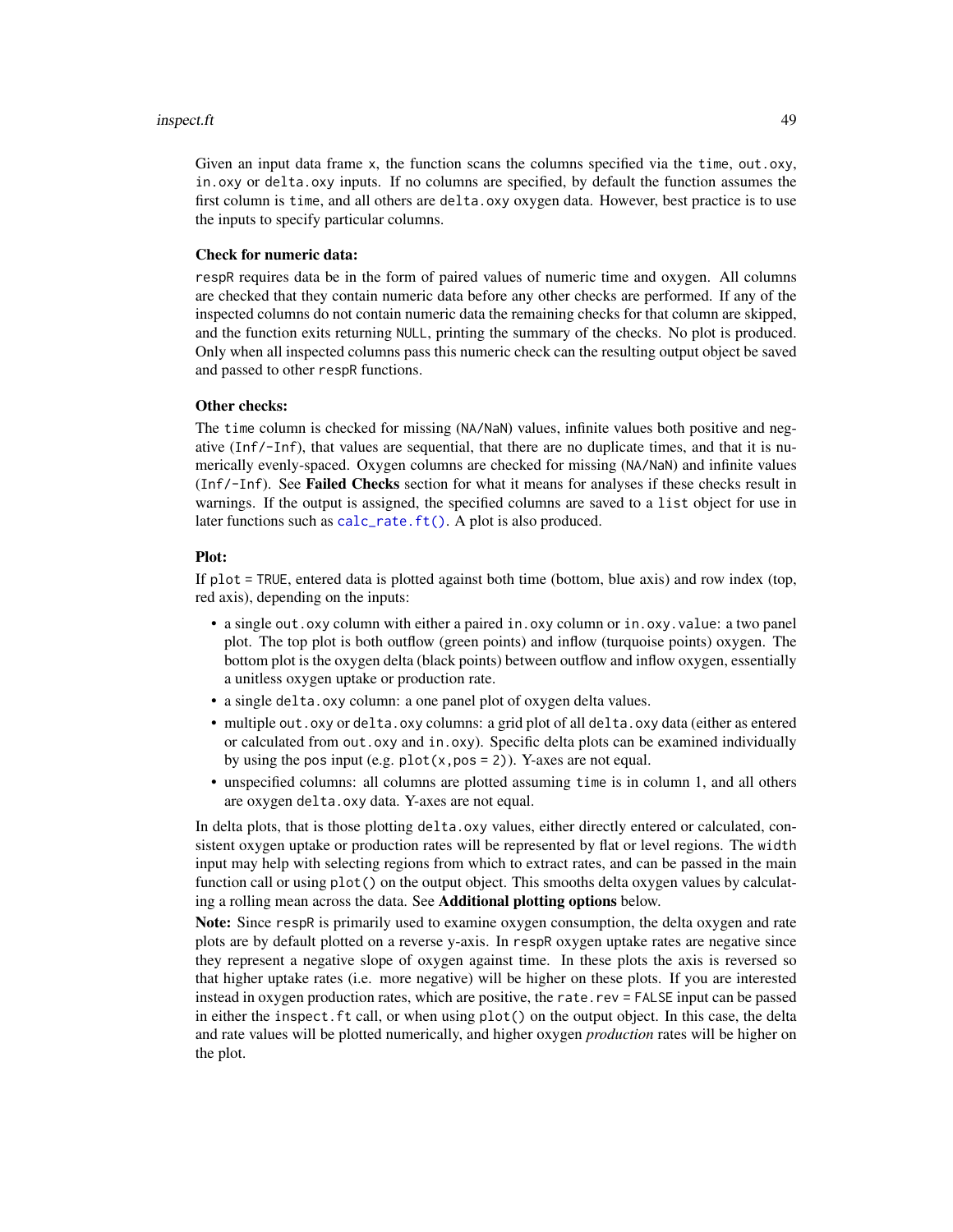#### Plot an additional data source:

Using the add.data input an additional data source, for example temperature, can be plotted alongside the oxygen timeseries. This input should be an integer indicating a column in the input x data frame sharing the same time data. None of the data checks are performed on this column; it is simply to give a basic visual aid in the plot to, for example, help decide if regions of the data should be used or not used because this parameter was variable. It is saved in the output as a vector under \$add.data. It is plotted in blue on a separate y-axis on the main timeseries plot. It is *not* plotted if multiple oxygen columns are inspected. See examples.

#### Additional plotting options:

The width input may help with selecting regions from which to extract rates. This smooths delta oxygen values by calculating a rolling mean across the data, and should be a value between 0 and 1 representing a proportion of the total data width. If left as the default NULL no smoothing is performed. This is a visual aid which only affects plotted values and does not alter output delta oxygen values.

If the legend or labels obscure part of the plot, they can be suppressed via legend = FALSE in either the inspect.ft call, or when using plot() on the output object. Suppress console output messages with quiet = TRUE. If multiple columns have been inspected, the pos input can be used to examine each out.oxy~in.oxy~del.oxy dataset. If axis labels (particularly yaxis) are difficult to read, las = 2 can be passed to make axis labels horizontal. In addition, oma (outer margins, default oma =  $c(0.4, 1, 1.5, 0.4)$ ), and mai (inner margins, default mai =  $c(0.3, 0.15, 0.35, 0.15)$  can be used to adjust plot margins.

#### Multiple data columns:

For a quick overview of larger experiments, multiple columns of out.oxy, in.oxy and delta.oxy can be inspected, but must share the same numeric time data column specified by the time input. Note, multiple column inspection is chiefly intended to be exploratory functionality to provide a quick overview of larger datasets. While the output will contain all data columns in \$dataframe and \$data, subsequent functions such as [calc\\_rate.ft\(\)](#page-21-0) will use only the first delta.oxy column for calculating rates. Best practice is to inspect and assign each individual experiment or column pair as separate inspect.ft objects. See Examples.

If multiple out.oxy columns are specified, in.oxy can be a single column (if for example all chambers are supplied from the same header tank), in which case it is used to calculate an oxygen delta for all out.oxy columns. A single in.oxy.value in the same units as out.oxy can also be specified. There can also be multiple in.oxy columns, in which case it is assumed each out.oxy column is paired with each in.oxy at the same position, and used to calculate the oxygen delta.oxy. In this case, out.oxy and in.oxy must have equal numbers of columns.

### Failed Checks:

The most important data check in inspect.ft is that all data columns are numeric. If any column fails this check, the function skips the remaining checks for that column, the function exits returning NULL, and no output object or plot is produced.

The other failed check that requires action is the check for infinite values (Inf/-Inf). Some oxygen sensing systems add these in error when interference or data dropouts occur. Infinite values will cause problems when it comes to calculating rates, so need to be removed. If found, locations of these are printed and can be found in the output object under \$locs. Note, these values are not plotted, so special note should be taken of the warnings and console printout.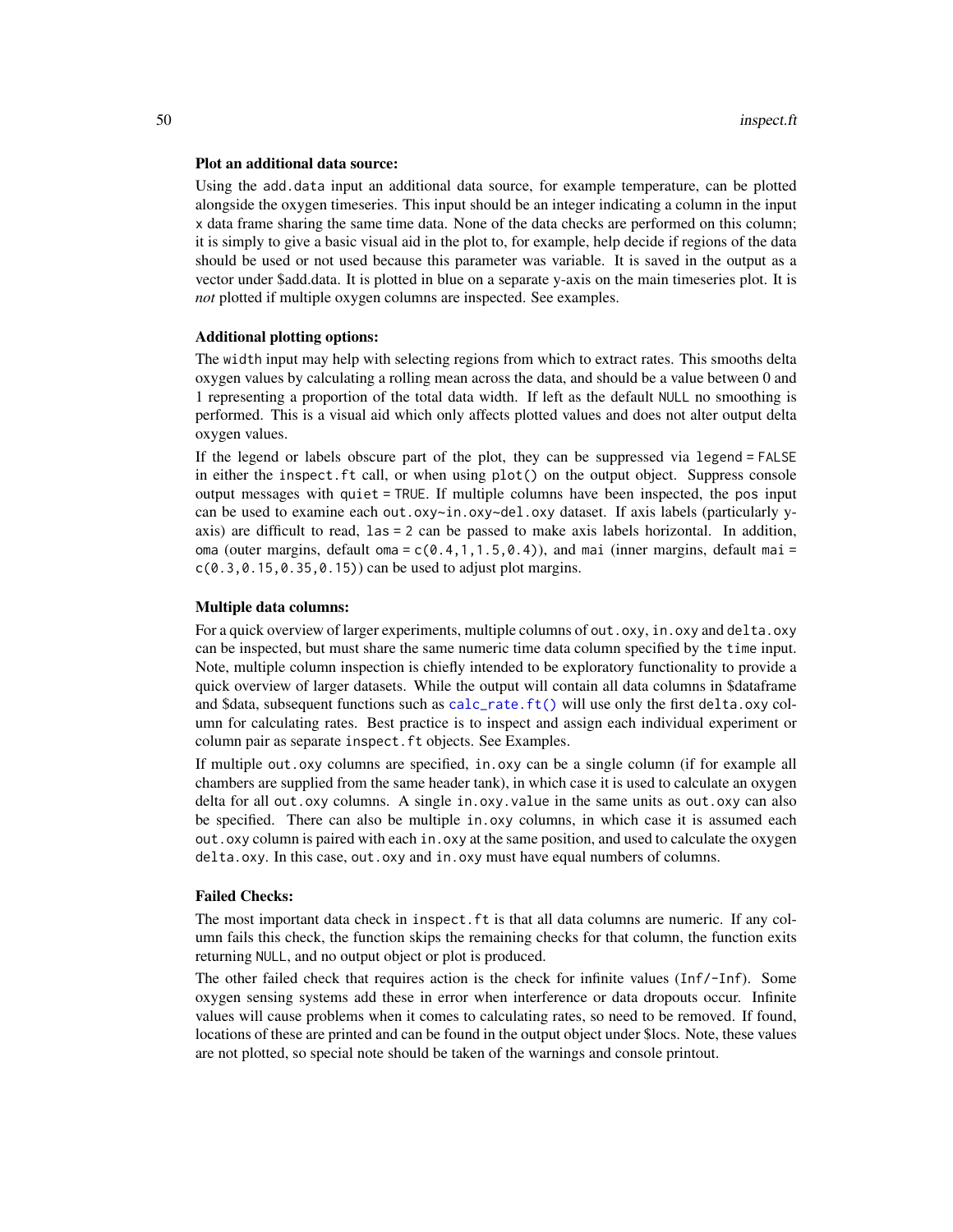#### inspect.ft 51

The remaining data checks in inspect. ft are mainly exploratory and help diagnose and flag potential issues with the data that might affect rate calculations. For instance, long experiments may have had sensor dropouts the user is unaware of. Some might not be major issues. For instance, an uneven time warning can result from using decimalised minutes, which is a completely valid time metric, but happens to be numerically unevenly spaced. As an additional check, if uneven time is found, the minimum and maximum intervals in the time data are in the console output, so a user can see immediately if there are large gaps in the data.

If some of these checks produce warnings, it should *generally* not hinder analysis of the data. respR has been coded to rely on linear regressions on exact data values, and not make assumptions about data spacing or order. Therefore issues such as missing or NA/NaN values, duplicate or non-sequential time values, or uneven time spacing should not cause any erroneous results, as long as they do not occur over large regions of the data. inspect. ft however outputs locations (row numbers) of where these issues occur (located in the \$locs element of the output), allowing users to amend them before analysis. We would recommend that to be completely confident in any results from analysis of such data, and avoid obscure errors, these issues be addressed before proceeding.

### Background control or "blank" experiments:

For experiments in which the specimen data is to be background corrected by a concurrently-run control experiment, inspect. ft can be used by specifying the specimen experiment as out.oxy, and the "blank" as the in.oxy input. In this way, any variations in oxygen in the specimen data due to background microbial activity, or for any other reason such as fluctuations in inflow oxygen, are accounted for in the delta oxygen calculations, and therefore in the rate calculated in [calc\\_rate.ft\(\)](#page-21-0). See the vignettes on the website for examples.

If the background recordings are experiments with their own outflow and inflow recordings, which show a generally consistent oxygen delta due to microbial activity, this can be saved as a separate inspect.ft object, a background rate calculated in [calc\\_rate.ft\(\)](#page-21-0), and this used in [adjust\\_rate.ft\(\)](#page-7-0) as the by input to perform background adjustments to specimen rates.

Note: All background calculations should be from experiments done at the *same flow rate* as the specimen experiments to be corrected.

### S3 Generic Functions:

Saved output objects can be used in the generic S3 functions plot(), print() and summary().

- plot(): plots the result.
- print(): prints a summary of the checks performed on the data. If issues are found, locations (row numbers) are printed (up to first 20 occurrences).
- summary(): simple wrapper for print() function. See above.

### More:

For additional help, documentation, vignettes, and more visit the respR website at [https://](https://januarharianto.github.io/respR/) [januarharianto.github.io/respR/](https://januarharianto.github.io/respR/)

#### Value

Output is a list object of class inspect.ft containing input parameters and data, data check summaries, and metadata, which can be passed to [calc\\_rate.ft\(\)](#page-21-0) to determine rates. If there are failed checks or warnings, the row locations of the potentially problematic data can be found in \$locs.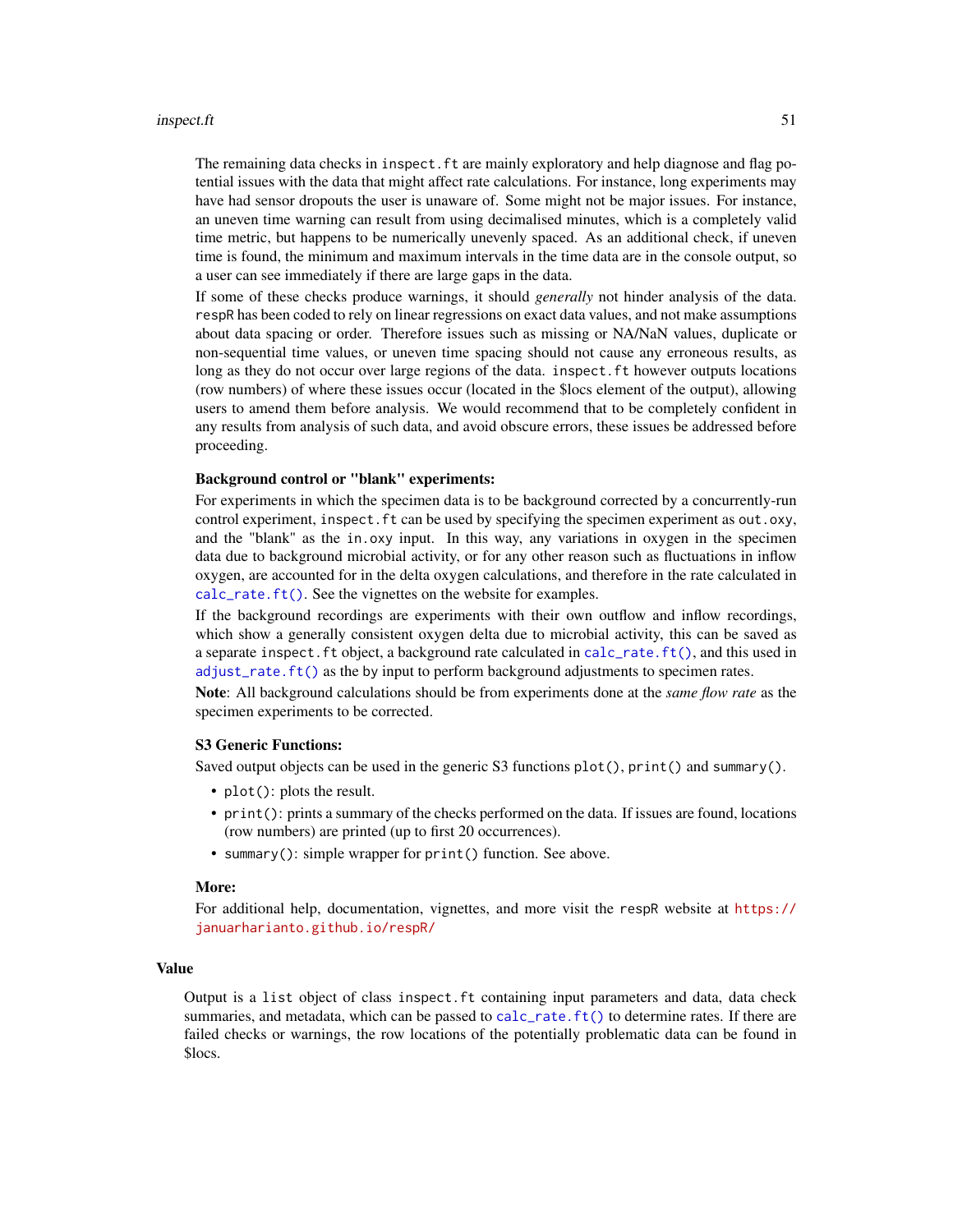### Examples

```
# Inspect outflow and inflow oxygen data
x \le - inspect.ft(flowthrough.rd, time = 1, out.oxy = 2,
                in.oxy = 3)print(x)
plot(x)
# Inspect outflow oxygen data with inflow oxygen as a known value in
# the same units
x \le - inspect.ft(flowthrough.rd, time = 1, out.oxy = 2,
                in.oxy.value = 8.90)
# Inspect already calculated delta oxygen data
inspect.ft(flowthrough.rd, time = 1, delta.oxy = 4)
# inspect multiple columns for a quick overview
inspect.ft(flowthrough_mult.rd, time = 1, delta.oxy = 10:12)
# Inspect outflow and use a blank control chamber as background
# correction
#
# This experiment has increasing background respiration over time.
# Inspecting outflow oxygen with inflow header tank concentrations
# suggests specimen rates (bottom delta.oxy plot) are increasing.
inspect.ft(flowthrough_sim.rd, time = 1,
           out.oxy = 2, in.oxy = 4)
# However, inspecting with recordings from a concurrent blank
# control accounts for this and shows specimen rates are level
# when background is taken into account.
inspect.ft(flowthrough_sim.rd, time = 1,
           out.oxy = 2, in.oxy = 3)
# Inspect and plot an additional data type
```
intermittent.rd *Respirometry data of the sea urchin,* Heliocidaris Erythrogramma

#### Description

Multiple measurements of oxygen consumption in a single sea urchin, *Heliocidaris erythrogramma*, obtained using intermittent flow respirometry. The experiment was conducted at the Sydney Institute of Marine Science in Sydney, Australia. There are a total of 3 replicates showing declining oxygen, separated by flushes where new water was added showing increasing oxygen. Data was collected using a Vernier Optical DO probe (ODO-BTA).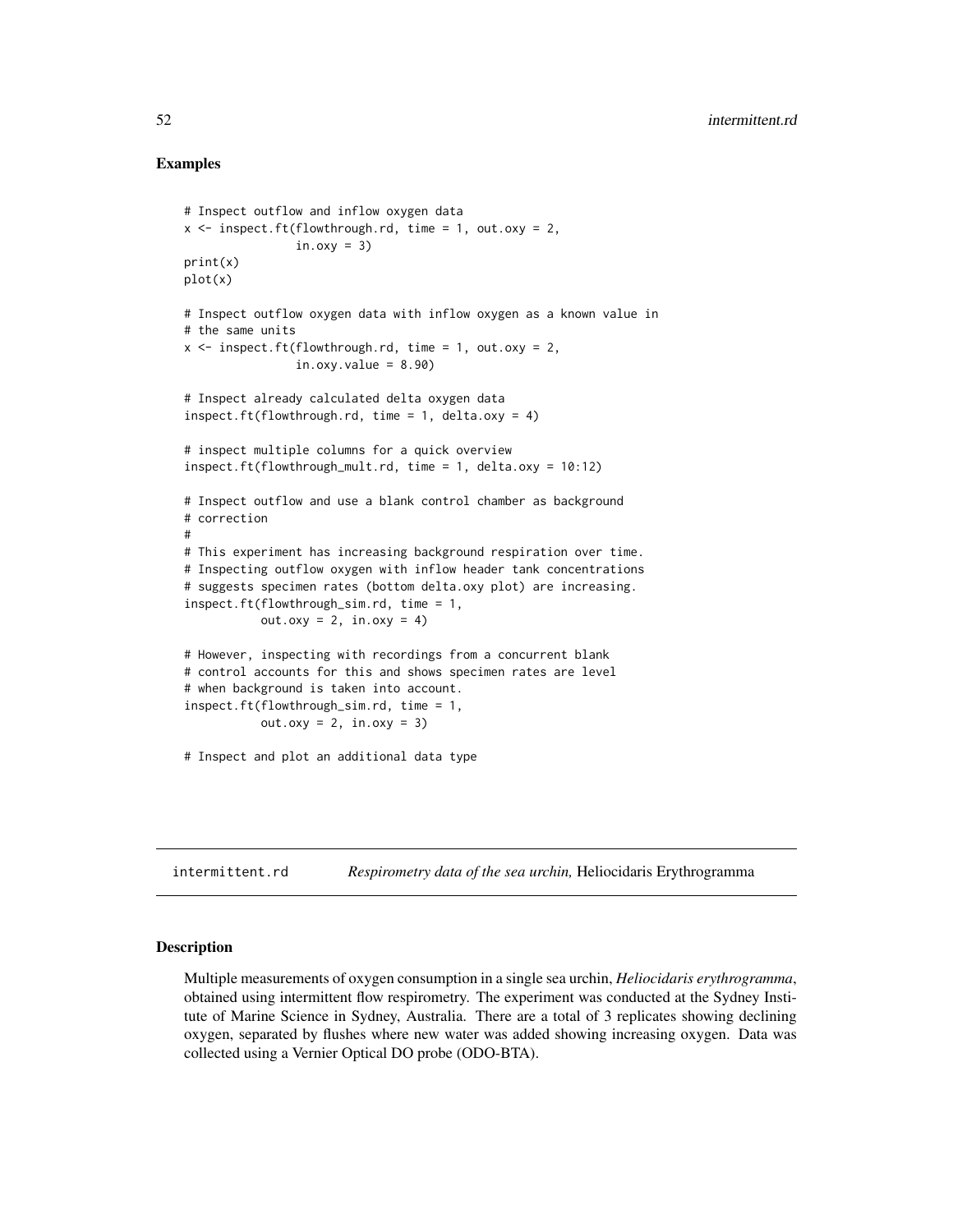# mean.adjust\_rate 53

# Usage

intermittent.rd

## Format

A data frame object consisting of 2 columns (time and dissolved oxygen) and 4831 rows (approx 80 min of data).

## Details

- Dissolved oxygen units: mg/L
- Time units: seconds
- Chamber volume (L): 2.379
- Specimen ash-free dry mass (kg): 0.006955

### Author(s)

Nicholas Carey

mean.adjust\_rate *Average adjust\_rate object rates*

### Description

Average adjust\_rate object rates

# Usage

```
## S3 method for class 'adjust_rate'
mean(x, pos = NULL, export = FALSE, ...)
```
# Arguments

| X      | adjust_rate object                               |
|--------|--------------------------------------------------|
| pos    | $integer(s)$ . Which result(s) to average.       |
| export | logical. Export averaged values as single value. |
|        | Pass additional inputs                           |

# Value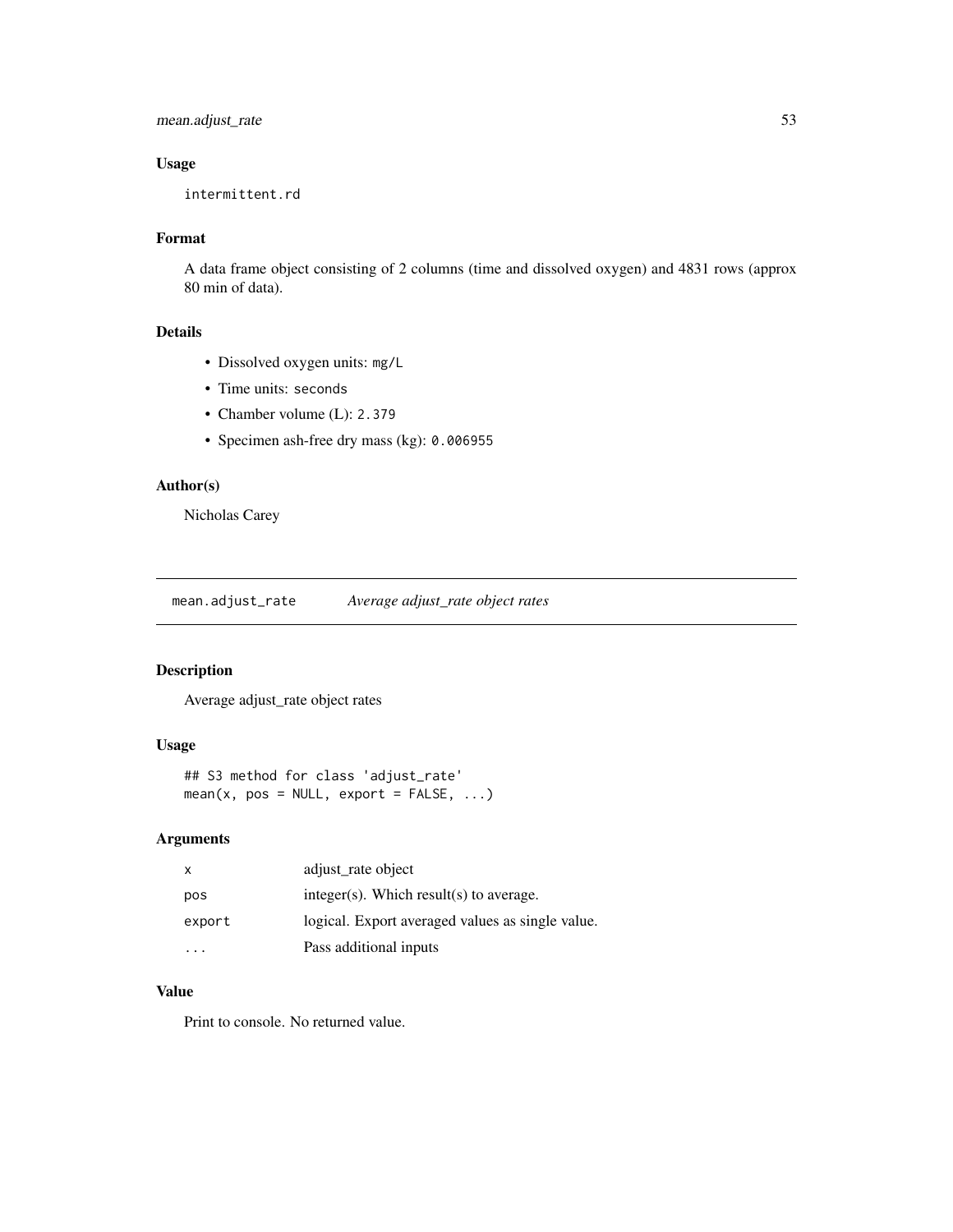mean.adjust\_rate.ft *Average adjust\_rate.ft rates*

### Description

Average adjust\_rate.ft rates

#### Usage

## S3 method for class 'adjust\_rate.ft'  $mean(x, pos = NULL, export = FALSE, ...)$ 

## Arguments

| $\mathsf{x}$ | adjust rate.ft object                            |
|--------------|--------------------------------------------------|
| pos          | $integer(s)$ . Which result(s) to average.       |
| export       | logical. Export averaged values as single value. |
| .            | Pass additional inputs                           |

### Value

Print to console. No returned value.

mean.auto\_rate *Average auto\_rate object rates*

## Description

Average auto\_rate object rates

#### Usage

```
## S3 method for class 'auto_rate'
mean(x, pos = NULL, export = FALSE, ...)
```
# Arguments

| $\mathsf{x}$ | auto rate object                                 |
|--------------|--------------------------------------------------|
| pos          | $integer(s)$ . Which result(s) to average.       |
| export       | logical. Export averaged values as single value. |
| .            | Pass additional inputs                           |

# Value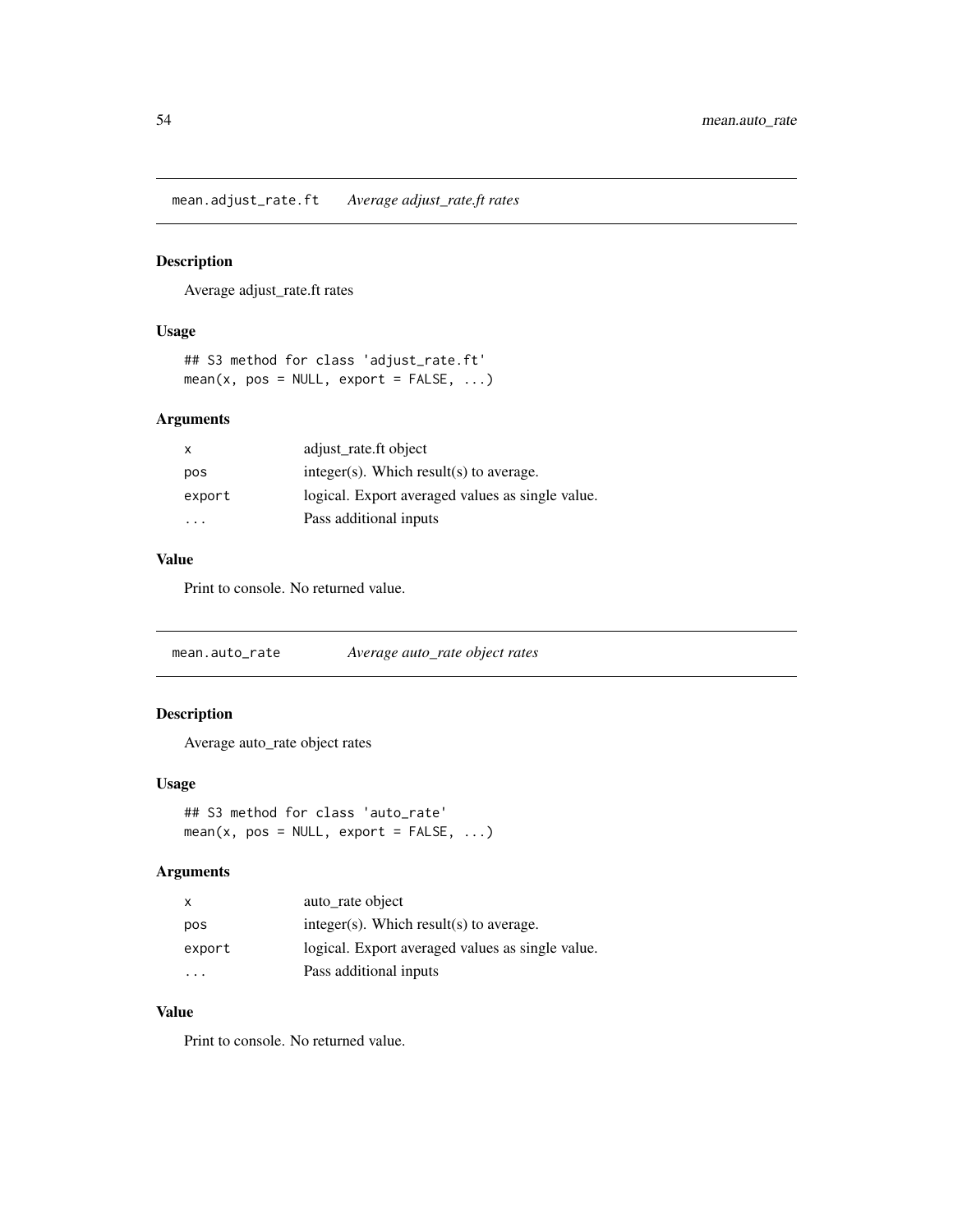mean.calc\_rate *Average calc\_rate object rates*

## Description

Average calc\_rate object rates

#### Usage

```
## S3 method for class 'calc_rate'
mean(x, pos = NULL, export = FALSE, ...)
```
## Arguments

| $\mathsf{x}$ | calc_rate object                                 |
|--------------|--------------------------------------------------|
| pos          | $integer(s)$ . Which result(s) to average.       |
| export       | logical. Export averaged values as single value. |
| .            | Pass additional inputs                           |

### Value

Print to console. No returned value.

mean.calc\_rate.bg *Average calc\_rate.bg object rates*

## Description

Average calc\_rate.bg object rates

#### Usage

```
## S3 method for class 'calc_rate.bg'
mean(x, pos = NULL, export = FALSE, ...)
```
# Arguments

| $\mathsf{x}$ | calc_rate.bg object                              |
|--------------|--------------------------------------------------|
| pos          | $integer(s)$ . Which result(s) to average.       |
| export       | logical. Export averaged values as single value. |
| $\cdot$      | Pass additional inputs                           |

# Value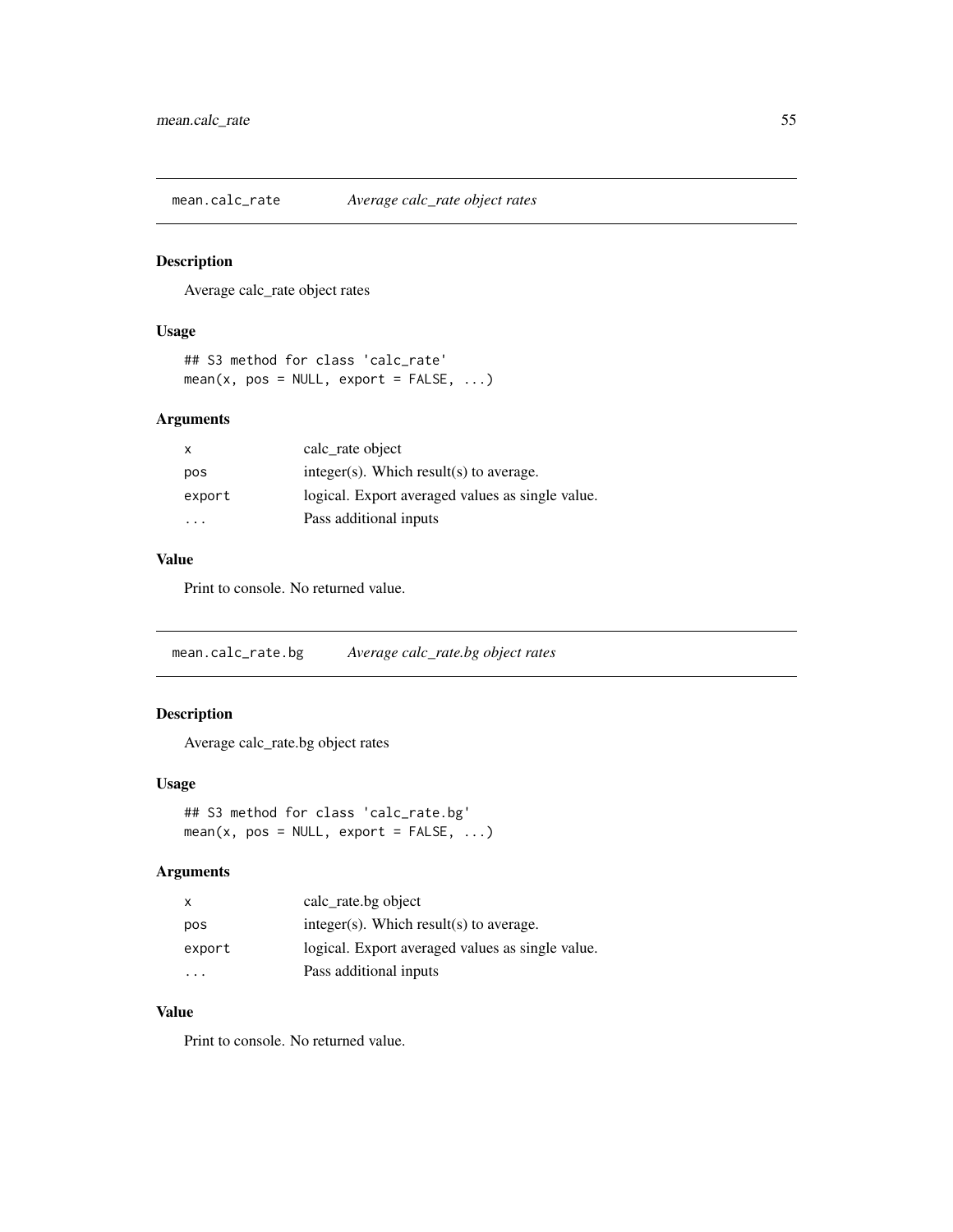mean.calc\_rate.ft *Average calc\_rate.ft object rates*

## Description

Average calc\_rate.ft object rates

### Usage

```
## S3 method for class 'calc_rate.ft'
mean(x, pos = NULL, export = FALSE, ...)
```
### Arguments

| $\mathsf{x}$ | calc_rate.ft object                              |
|--------------|--------------------------------------------------|
| pos          | $integer(s)$ . Which result(s) to average.       |
| export       | logical. Export averaged values as single value. |
| .            | Pass additional inputs                           |

### Value

Print to console. No returned value.

mean.convert\_DO *Average convert\_DO object values*

## Description

Average convert\_DO object values

#### Usage

```
## S3 method for class 'convert_DO'
mean(x, pos = NULL, export = FALSE, ...)
```
# Arguments

| $\mathsf{x}$ | convert DO object                                |
|--------------|--------------------------------------------------|
| pos          | $integer(s)$ . Which result(s) to average.       |
| export       | logical. Export averaged values as single value. |
| $\cdot$      | Pass additional inputs                           |

# Value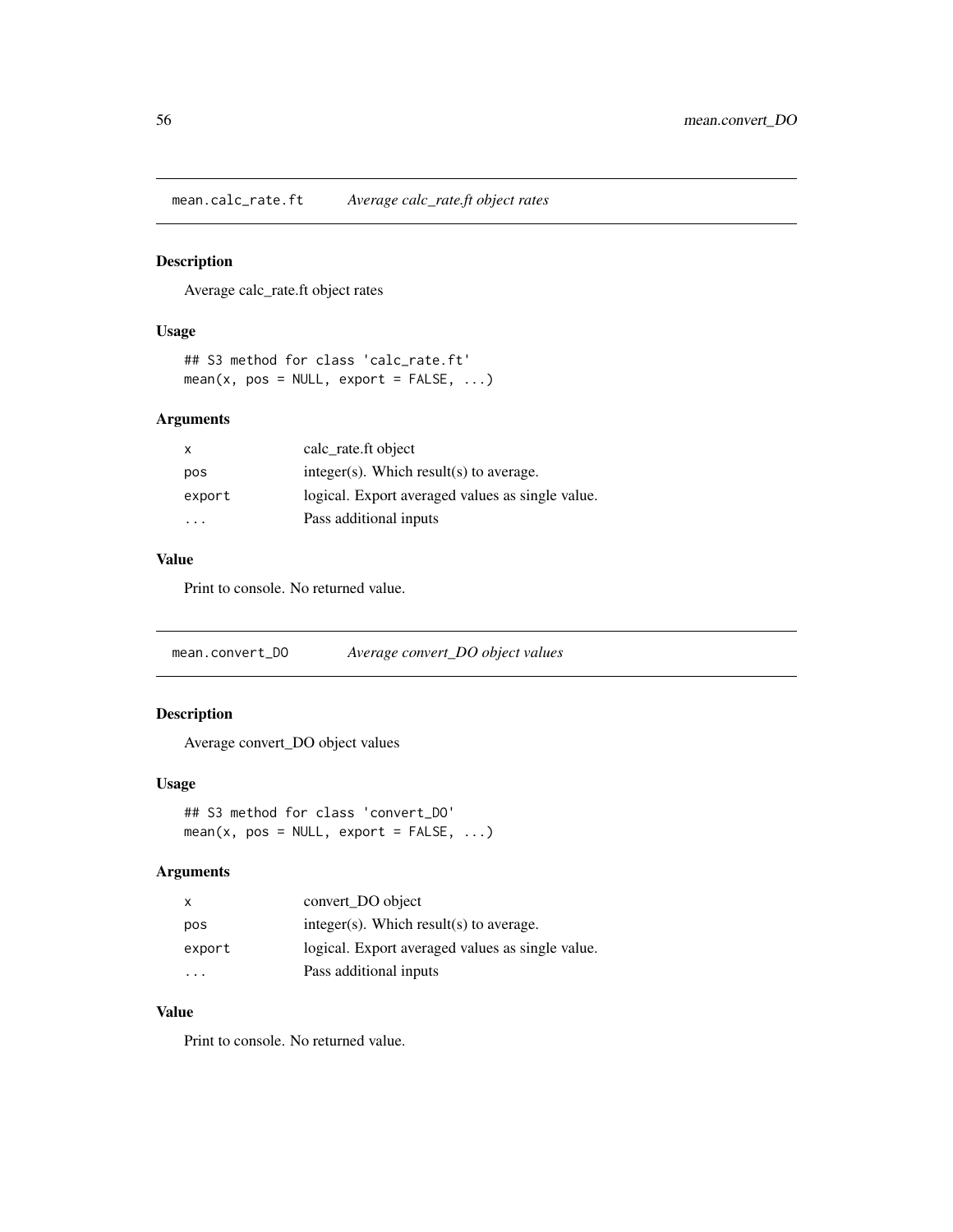mean.convert\_rate *Average convert\_rate object rates*

### Description

Average convert\_rate object rates

#### Usage

```
## S3 method for class 'convert_rate'
mean(x, pos = NULL, export = FALSE, ...)
```
## Arguments

| X      | convert_rate object                              |
|--------|--------------------------------------------------|
| pos    | $integer(s)$ . Which result(s) to average.       |
| export | logical. Export averaged values as single value. |
| .      | Pass additional inputs                           |

### Value

Print to console. No returned value.

mean.convert\_rate.ft *Average convert\_rate.ft object rates*

## Description

Average convert\_rate.ft object rates

#### Usage

```
## S3 method for class 'convert_rate.ft'
mean(x, pos = NULL, export = FALSE, ...)
```
# Arguments

| $\mathsf{X}$ | convert rate.ft object                           |
|--------------|--------------------------------------------------|
| pos          | $integer(s)$ . Which result(s) to average.       |
| export       | logical. Export averaged values as single value. |
| $\cdot$      | Pass additional inputs                           |

# Value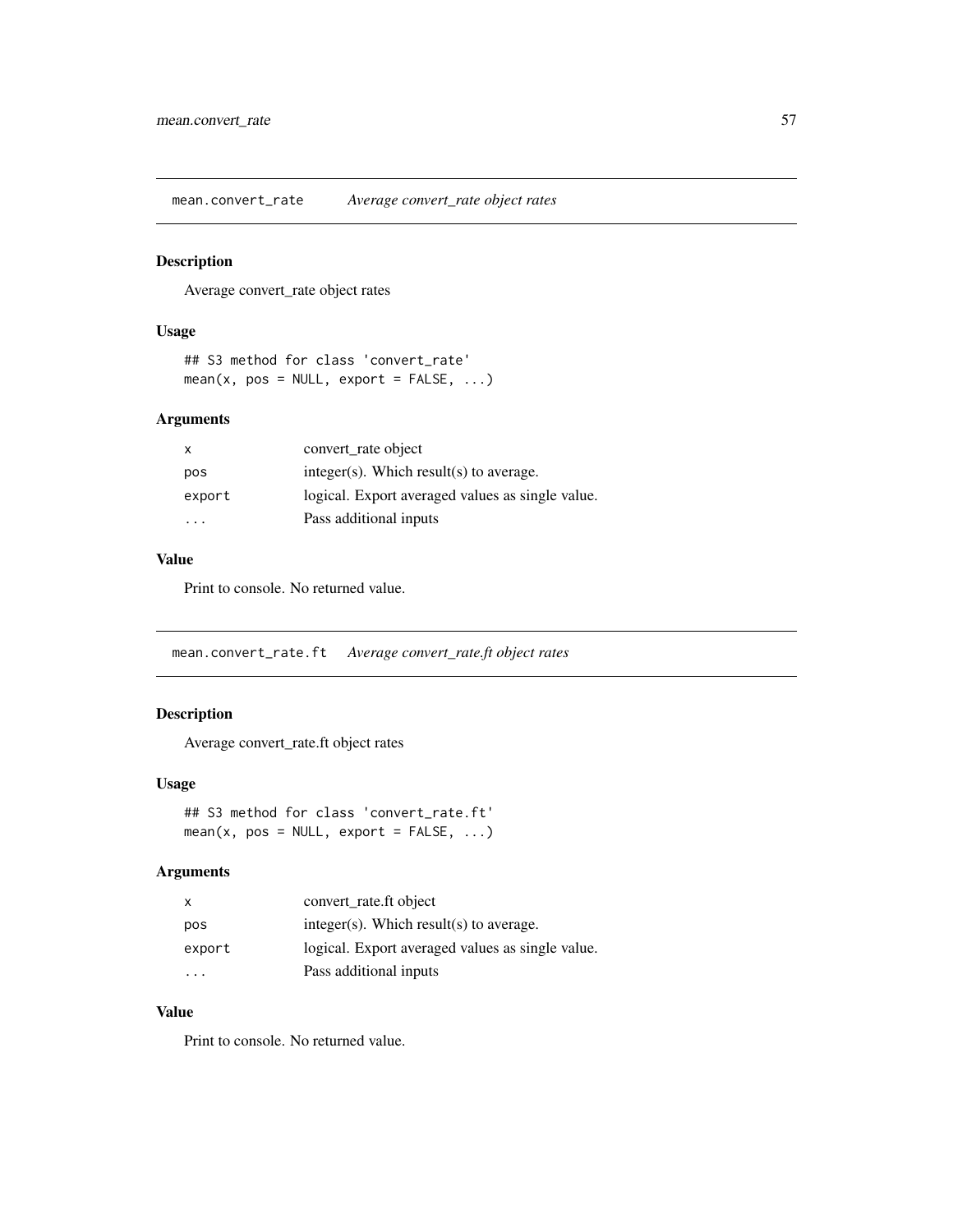# Description

Average inspect object rates

## Usage

## S3 method for class 'inspect'  $mean(x, \ldots)$ 

# Arguments

| x | inspect object         |
|---|------------------------|
| . | Pass additional inputs |

# Value

Print to console. No returned value.

mean.inspect.ft *Average inspect.ft object rates*

# Description

Average inspect.ft object rates

### Usage

## S3 method for class 'inspect.ft'  $mean(x, \ldots)$ 

# Arguments

| x                    | calc_rate.bg object    |
|----------------------|------------------------|
| $\ddot{\phantom{0}}$ | Pass additional inputs |

# Value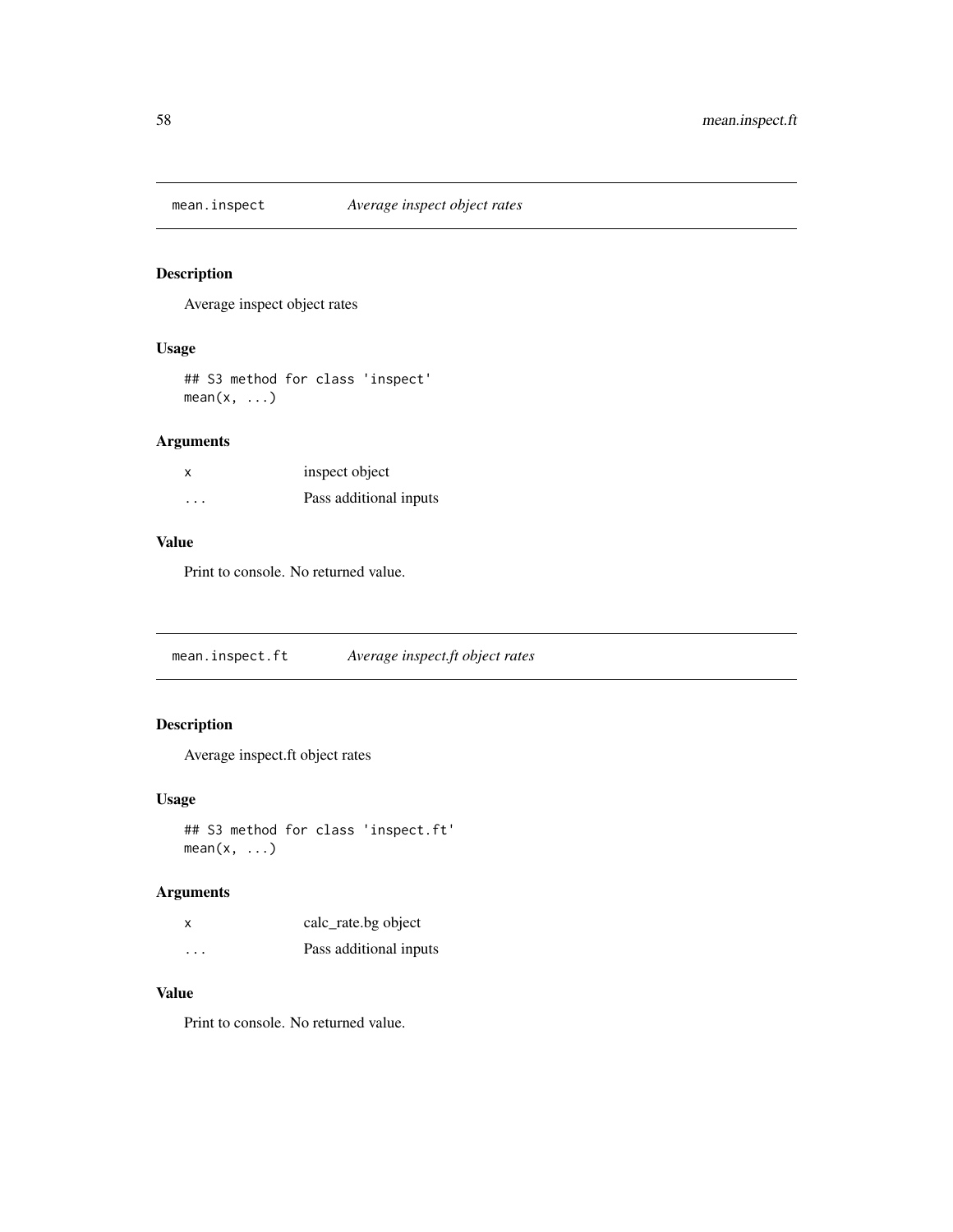mean.oxy\_crit *Average oxy\_crit object rates*

### Description

Average oxy\_crit object rates

# Usage

## S3 method for class 'oxy\_crit'  $mean(x, \ldots)$ 

# Arguments

| X        | oxy_crit object        |
|----------|------------------------|
| $\cdots$ | Pass additional inputs |

# Value

Print to console. No returned value.

oxy\_crit *Calculate critical oxygen values, such as PCrit*

# Description

A function to calculate critical oxygen values, the oxygen tension or concentration below which an uptake rate transitions from independent to dependent on the oxygen supply, typically known as *PCrit*.

# Usage

```
oxy_crit(
  x,
  method = "bsr",
  time = NULL,
  oxygen = NULL,
  rate = NULL,
  width = 0.1,
  parallel = FALSE,
  thin = 5000,
  plot = TRUE,
  ...
\mathcal{L}
```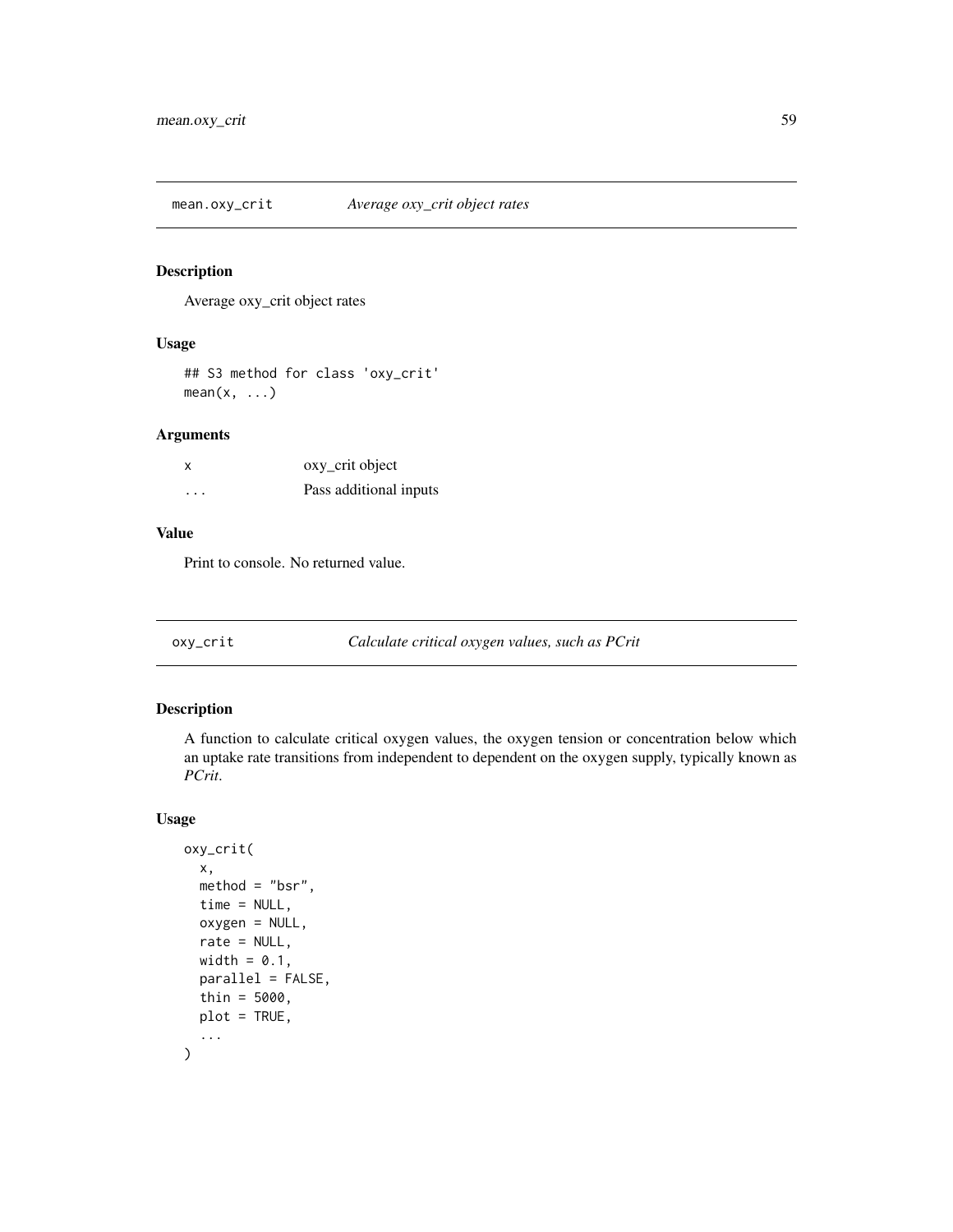### Arguments

| $\mathsf{x}$ | object of class inspect or a data. frame containing either paired oxygen~time<br>values, or paired rate~oxygen values. See Details.                                                                                                                                                        |
|--------------|--------------------------------------------------------------------------------------------------------------------------------------------------------------------------------------------------------------------------------------------------------------------------------------------|
| method       | string. Defaults to "bsr". Critical oxygen value analysis method. Either "bsr"<br>or "segmented". See Details.                                                                                                                                                                             |
| time         | integer. Defaults to 1. Specifies column number of the time data.                                                                                                                                                                                                                          |
| oxygen       | integer. Defaults to 2. Specifies column number of the oxygen data.                                                                                                                                                                                                                        |
| rate         | integer. Defaults to NULL. Specifies column number of the rate data.                                                                                                                                                                                                                       |
| width        | numeric value between 0 and 1 representing proportion of the total data length.<br>Determines the width of the rolling regression used to determine the rolling rate<br>and the rolling mean of oxygen values the rate is paired with. Defaults to 0.1,<br>representing 10% of total rows. |
| parallel     | logical. Defaults to FALSE. Enables parallel processing for computationally<br>intensive analyses of large datasets.                                                                                                                                                                       |
| thin         | integer. Defaults to 5000. Number of rows to subsample x data to before<br>running "bsr" analysis. No effect on datasets smaller than this value or with<br>"segmented" method. To perform no subsampling enter as NULL. See Details.                                                      |
| plot         | logical. Defaults to TRUE.                                                                                                                                                                                                                                                                 |
| .            | Allows additional plotting controls to be passed, such as legend = FALSE, quiet<br>= TRUE, rate.rev = FALSE, and panel. See Plotting section.                                                                                                                                              |

### Details

In earlier versions of respR, this function was known as pcrit or calc\_pcrit. It was renamed to avoid conflicts with functions of the same name in another package, and also because technically the *P* in *PCrit* stands for the partial *pressure* of oxygen. Since the function returns the value in the units of the data as entered, whether they are concentration or pressure units, this terminology can be technically in error. Instead, for the purposes of the documentation we refer to this as the *Critical Oxygen Value*, or "*COV*". If the units of oxygen are partial pressure units (e.g. kPa), this is equivalent to PCrit, otherwise they should be reported with this in mind.

#### Methods:

The oxy\_crit() function provides two methods (one of which outputs two results) to calculate the *COV*. These are selected using the method input.

#### *Broken Stick Regression:* method = "bsr"*:*

This is the default method, adapted from the "Broken-Stick" regression (*BSR*) approach, of Yeager & Ultsch (1989), in which two segments of the data are iteratively fitted and the intersection with the smallest sum of the residual sum of squares between the two linear models is the estimated *COV*. Two slightly different ways of reporting this breakpoint are detailed by Yeager & Ultsch (1989); the *intercept* and *midpoint*. These are usually very close in value, and the function returns both.

The thin input influences the *BSR* analysis. The method is very computationally intensive, so to speed up analyses the thin input will subsample datasets longer than this input to this number or rows before analysis. The default value of 5000 has in testing provided a good balance between speed and results accuracy and repeatability. However, results may vary with different datasets,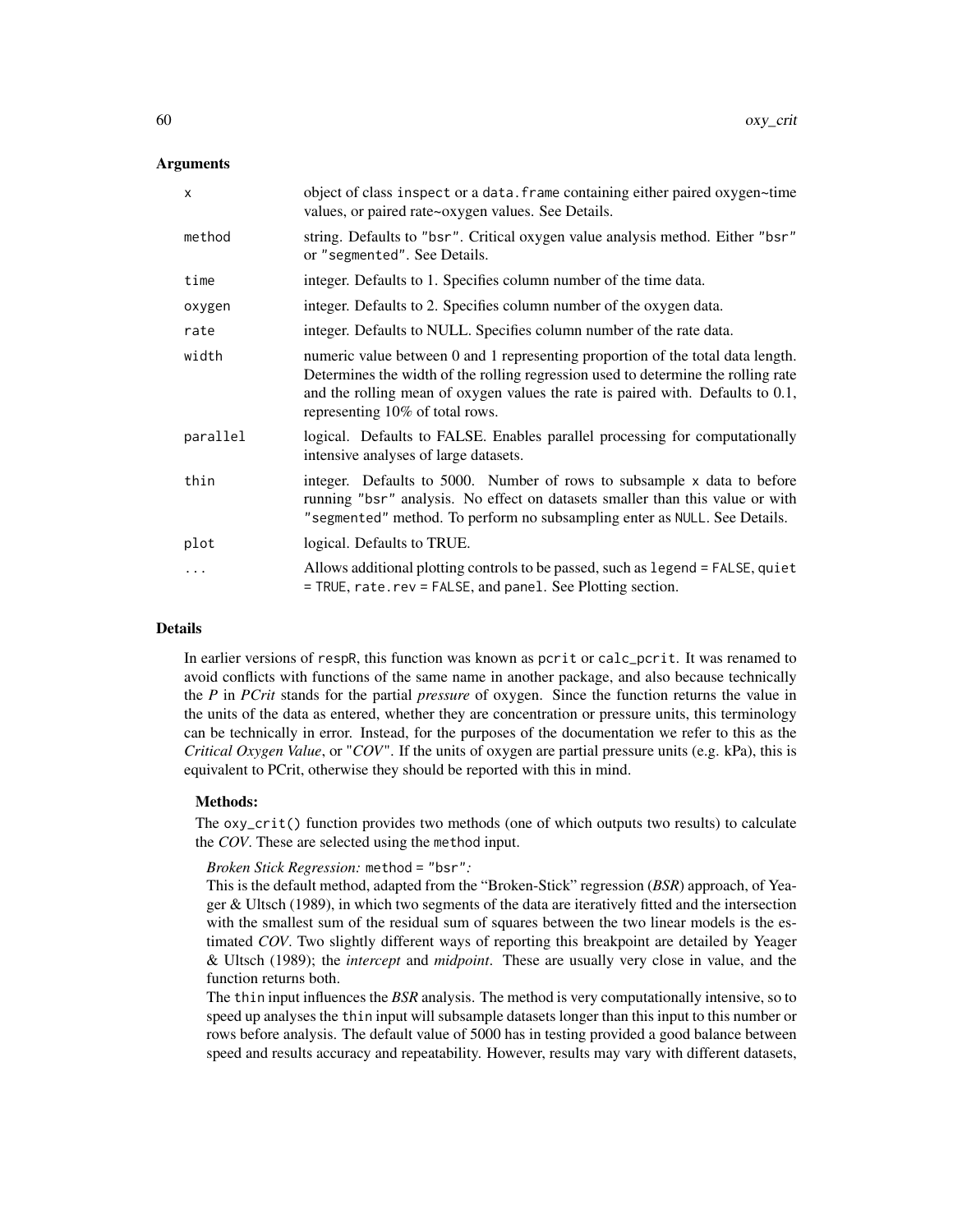so users should experiment with varying the value. To perform no subsampling and use the entire dataset enter thin = NULL. It has no effect on datasets shorter than the thin input.

## *Segmented Regression:* method = "segmented"*:*

The second method is a wrapper for the "Segmented" regression approach, available as part of the segmented R package (Muggeo 2008), which estimates the *COV* by iteratively fitting two intersecting models and selecting the value that minimises the "gap" between the fitted lines.

### Inputs:

The data input x should be an inspect object or data. frame containing oxygen~time data, or a data.frame containing rate~oxygen data.

#### *Oxygen ~ Time data:*

This is the typical input, where a timeseries of oxygen concentrations or partial pressures against time has been recorded, generally down to a very low value of oxygen. A column of time and a column of oxygen should be specified. The function defaults to time = 1 and oxygen = 2 if no other inputs are entered. If an inspect object is entered as the x input, the data frame is extracted automatically and column identifiers are not required since these were already entered in inspect. Note, if multiple oxygen columns were entered in inspect only the first entered one will be used in oxy\_crit.

To calculate the *COV*, the function requires data in the form of oxygen uptake rate against oxygen value. Therefore, the function performs a rolling regression on the oxygen~time data to determine rates, and pairs these against a rolling mean of the oxygen data. The function then performs the selected analysis method on these data. The width of the rolling regression and rolling mean is determined by the width input. The default is 0.1, representing 10% of the length of the data. This performs well in testing, however performance may vary with data that has abrupt changes in rate, or is particularly noisy. Users should experiment with different width values to see how it affects results, and report this with their results and analysis parameters.

#### *Rate ~ Oxygen data:*

Alternatively, if existing rolling oxygen uptake rates have been calculated, and have appropriate paired oxygen concentration or partial pressure values, these can be entered with the rate and oxygen inputs specifying the respective columns. In this case the function performs the selected analysis method on these data directly without any processing. The width input in this case is not relevant and is ignored.

This option can only be used with data frame x inputs. Note, other columns such as time data may be present in the input, but are not required so need not be specified.

### Plot:

A plot is produced (provided plot = TRUE) of the input data and results. The top panel is the input data, either the oxygen~time timeseries, or the rate~oxygen series, depending on what was entered in x. If the former, the critical oxygen value is indicated by a horizontal line, or two lines in the case of the Broken-Stick analysis. Note, since the two *BSR* results are usually close in value these may overlay each other.

The bottom plot is the rate~oxygen series upon which the analysis was conducted, either as input or as calculated. Critical oxygen values are indicated by vertical lines, and regression fits upon which the analysis was based by black dashed lines.

Note, that in respR oxygen uptake rates are negative since they represent a negative slope of oxygen against time, therefore by default rates are plotted on a reverse y-axis so higher rates appear higher on the plot. If analysing already calculated rates which are positive values this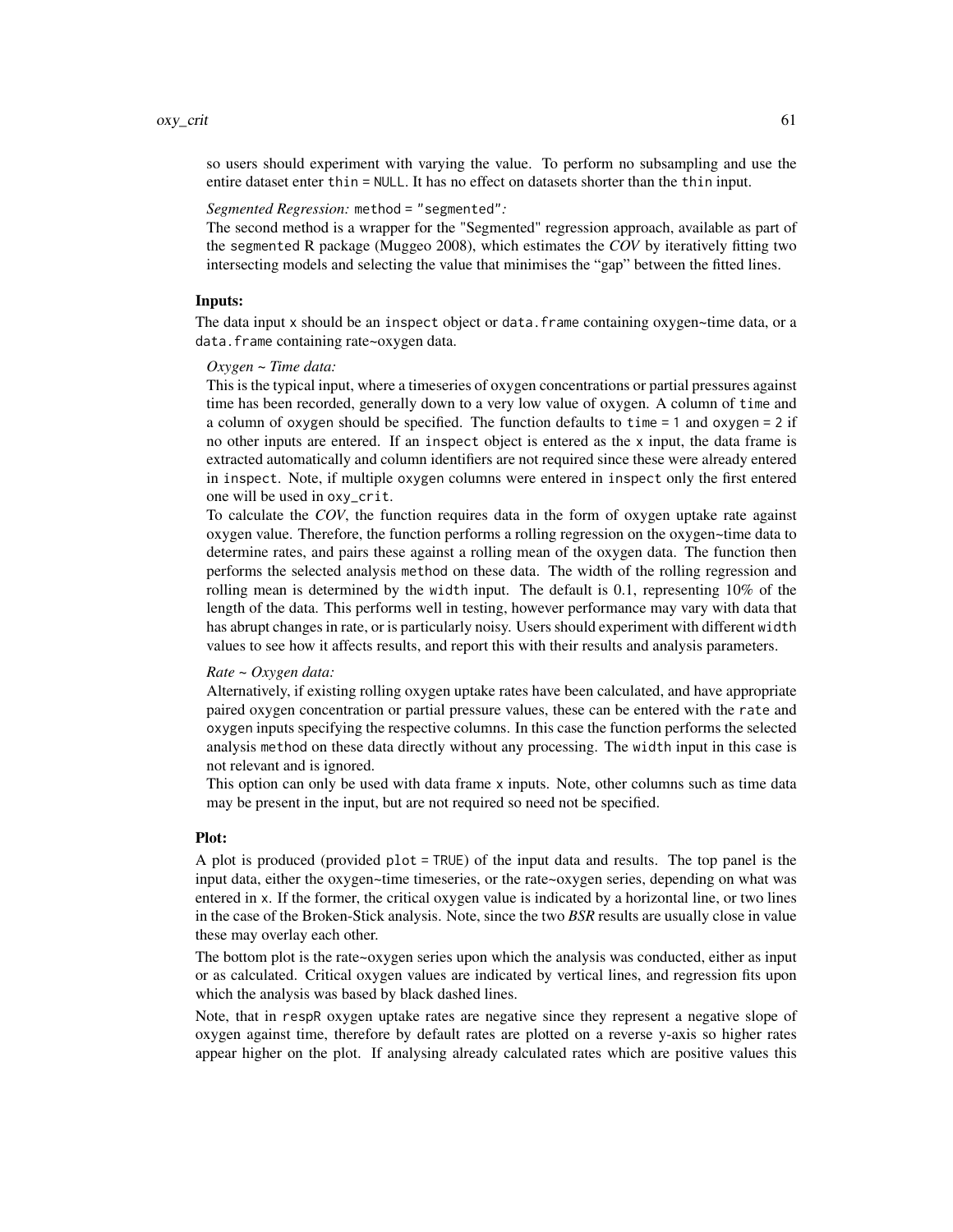behaviour can be reversed by passing rate.rev = FALSE in either the main function call or when calling plot() on the output object. There is no issue with using positive rate values; they will give identical critical value results in the analysis.

#### *Additional plotting options:*

If the legend obscures parts of the plot they can be suppressed using legend = FALSE. Suppress console output messages with quiet = TRUE. Each panel can be plotted on its own using panel = 1 or panel = 2. If using already-calculated, positive rate values to identify critical oxygen values, the y-axis of the rolling rate plot can be plotted *not* reversed by passing rate.rev = FALSE These inputs can be passed in either the main oxy\_crit call or when calling plot() on the output object. If axis labels (particularly y-axis) are difficult to read, las = 2 can be passed to make axis labels horizontal, and oma (outer margins, default oma =  $c(0.4, 1, 1.5, 0.4)$ ), and mai (inner margins, default mai =  $c(0.3,0.15,0.35,0.15)$ ) used to adjust plot margins.

#### S3 Generic Functions:

Saved output objects can be used in the generic S3 functions print() and summary().

- print(): prints the critical oxygen value for the particular method used.
- summary(): prints critical oxygen value, plus additional coefficients and metadata for the particular method used. See Yeager & Ultsch (1989) and Muggeo (2008) for what these represent. The summary can be exported as a separate data frame by passing export = TRUE.

#### More:

For additional help, documentation, vignettes, and more visit the respR website at [https://](https://januarharianto.github.io/respR/) [januarharianto.github.io/respR/](https://januarharianto.github.io/respR/)

#### Value

Output is a list object of class oxy\_crit containing input parameters and data, various summary data, metadata, and the primary output of interest \$crit, which is the critical oxygen value in the units of the oxygen data as entered. This can be converted to additional units using [convert\\_DO\(\)](#page-25-0). Note, if the Broken-Stick analysis (method == "bsr") has been used, \$crit will contain two results; \$crit.intercept and \$crit.midpoint. For full explanation of the difference between these see Yeager & Ultsch (1989), however they are generally very close in value.

#### References

Yeager DP, Ultsch GR (1989) Physiological regulation and conformation: A BASIC program for the determination of critical points. Physiological Zoology 62:888–907. doi: 10.1086/physzool.62.4.30157935

Muggeo V (2008) Segmented: an R package to fit regression models with broken-line relationships. R News 8:20–25.

#### Examples

## Run on oxygen~time data.frame with default inputs oxy\_crit(squid.rd)

## Try a lower 'thin' input to speed up analysis oxy\_crit(squid.rd, thin = 1000)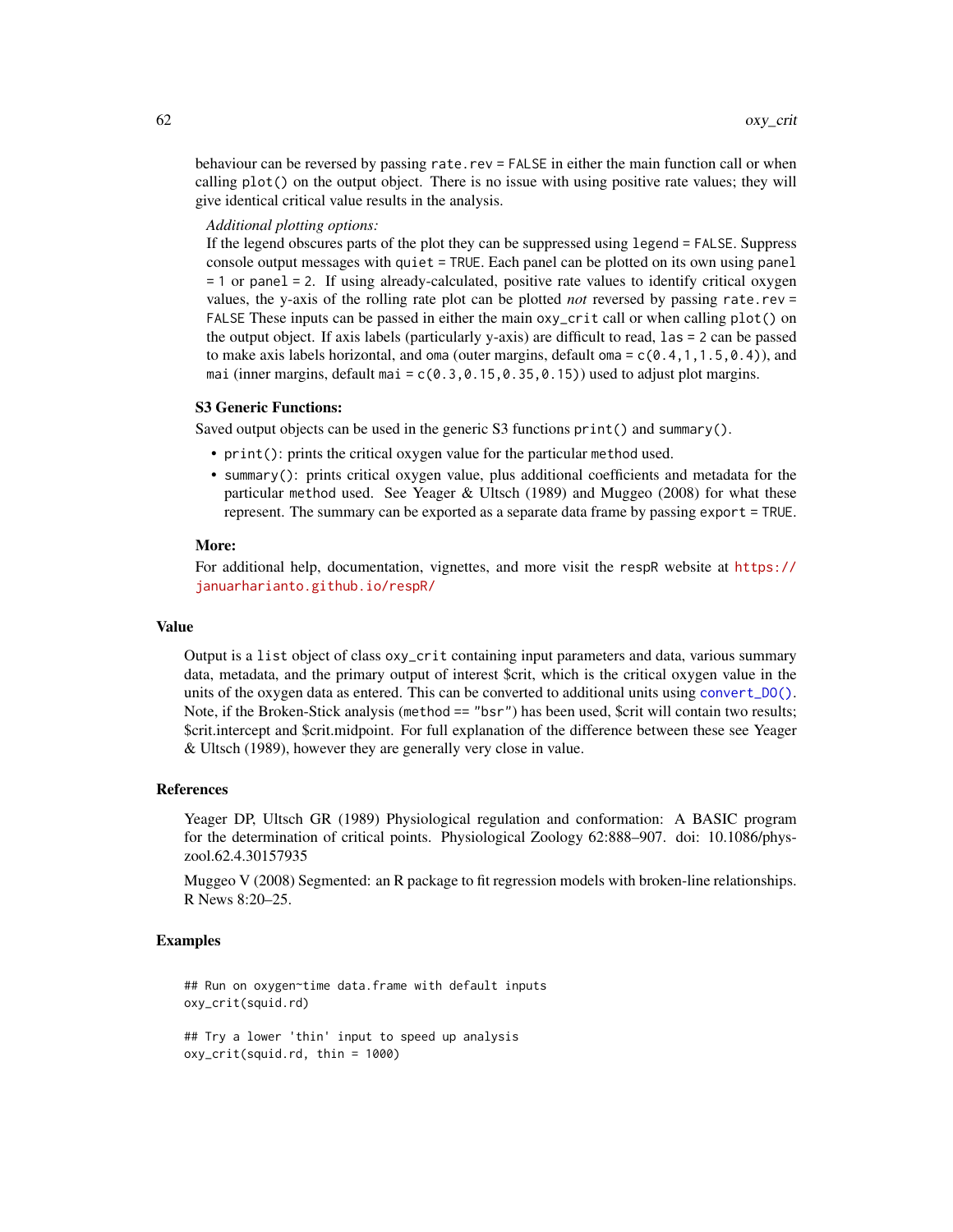```
## Experiment with different 'width' input
# Higher widths tend to oversmooth data
oxy\_crit(squid.rd, width = 0.2)# Lower width in this case gives very similar result to default 0.1
oxy_crit(squid.rd, width = 0.05)
## Run on oxygen~time data in 'inspect' object
insp <- inspect(squid.rd, time = 1, oxygen = 2)
oxy_crit(insp)
## Run on already calculated rate~oxygen data
# Calculate a rolling rate
rate <- auto_rate(squid.rd,
                  method = "rolling",
                  width = 0.1,
                  plot = FALSE)$rate
## Calculate a rolling mean oxygen
oxy <- na.omit(roll::roll_mean(squid.rd[[2]],
                               width = 0.1 * new(squid, rd))## Combine to data.frame
squid_rate_oxy <- data.frame(oxy, rate)
## Perform COV analysis
oxy_crit(squid_rate_oxy, oxygen = 1, rate = 2)
```
plot.adjust\_rate *Plot adjust\_rate objects*

## Description

Plot adjust\_rate objects

## Usage

```
## S3 method for class 'adjust_rate'
plot(x, ...)
```
### Arguments

|          | calc_rate.bg object                 |
|----------|-------------------------------------|
| $\cdots$ | Pass additional plotting parameters |

## Value

A plot. No returned value.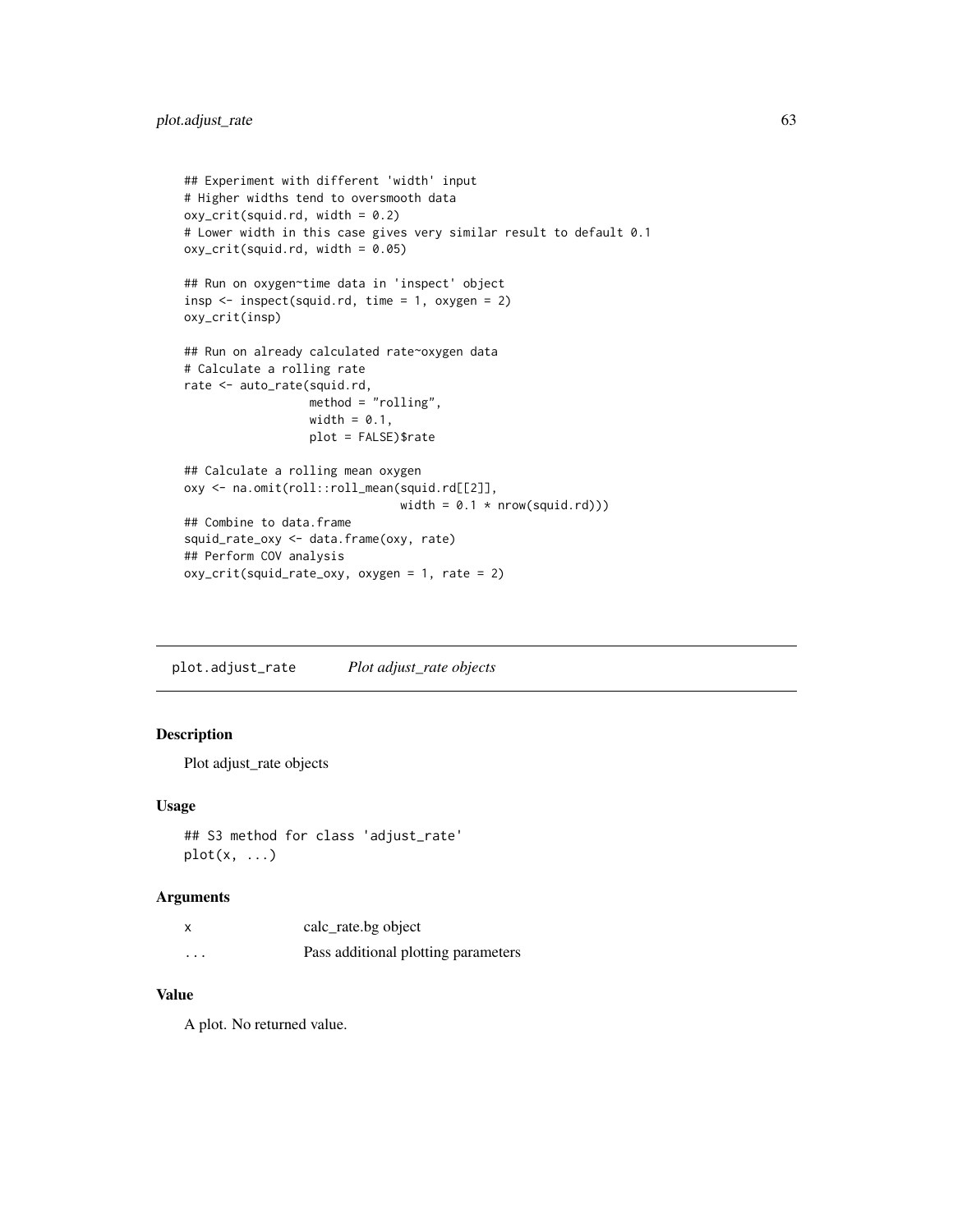# Description

Plot adjust\_rate.ft objects

## Usage

## S3 method for class 'adjust\_rate.ft'  $plot(x, \ldots)$ 

# Arguments

| X        | adjust_rate.ft object               |
|----------|-------------------------------------|
| $\cdots$ | Pass additional plotting parameters |

## Value

A plot. No returned value.

plot.auto\_rate *Plot auto\_rate objects*

# Description

Plot auto\_rate objects

# Usage

```
## S3 method for class 'auto_rate'
plot(
  x,
  pos = 1,
  panel = FALSE,
  quiet = FALSE,
  legend = TRUE,rate.rev = TRUE,
  ...
\mathcal{L}
```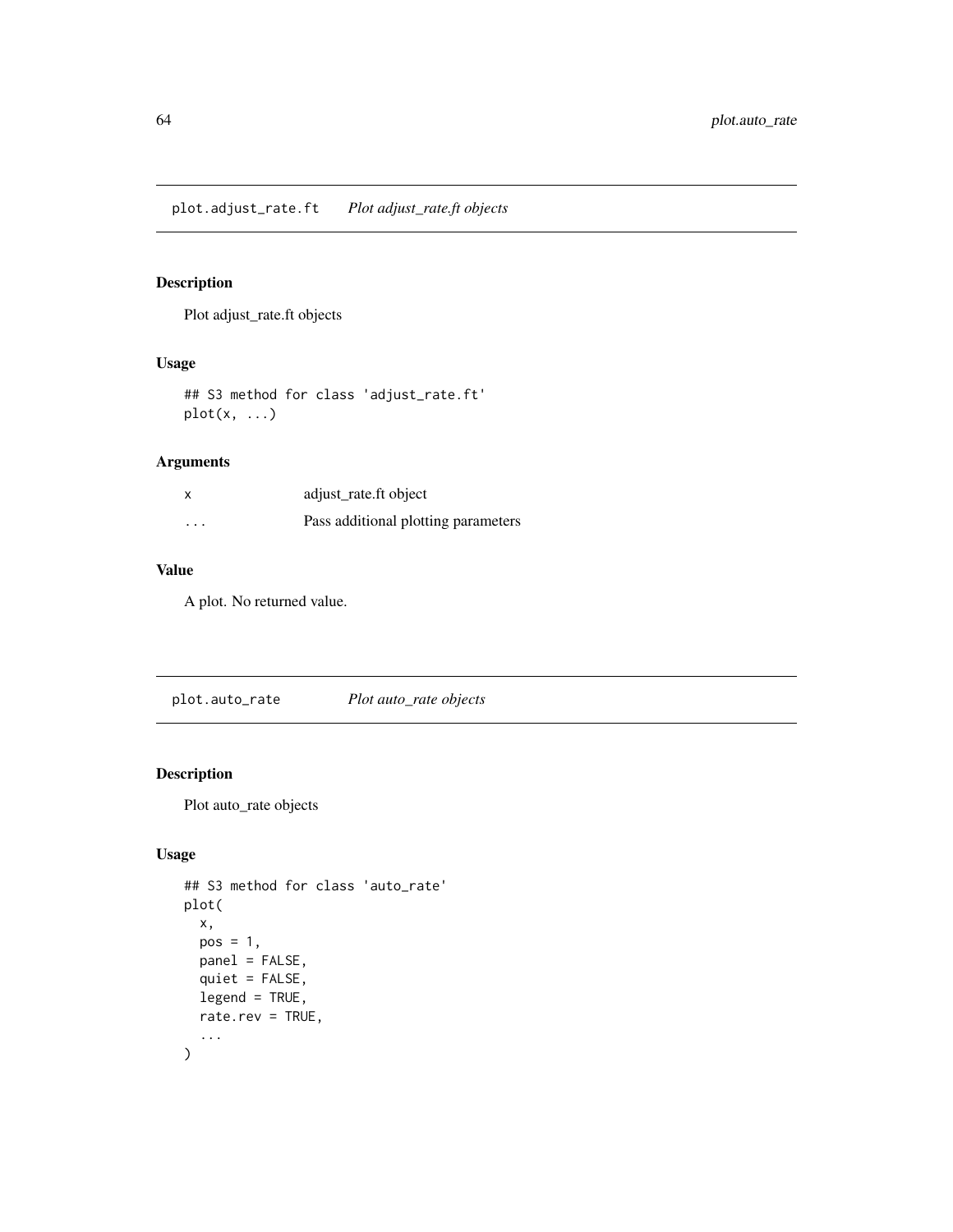# plot.calc\_rate 65

# Arguments

| x        | auto_rate object                                           |
|----------|------------------------------------------------------------|
| pos      | integer. Which result to plot.                             |
| panel    | integer. Which panel to plot individually.                 |
| quiet    | logical. Suppress console output.                          |
| legend   | logical. Suppress labels and legends.                      |
| rate.rev | logical. Control direction of y-axis in rolling rate plot. |
| .        | Pass additional plotting parameters                        |

# Value

A plot. No returned value.

plot.calc\_rate *Plot calc\_rate objects*

# Description

Plot calc\_rate objects

# Usage

```
## S3 method for class 'calc_rate'
plot(x, pos = 1, quiet = FALSE, panel = NULL, legend = TRUE, ...)
```
# Arguments

| x      | calc_rate.bg object                        |
|--------|--------------------------------------------|
| pos    | integer. Which result to plot.             |
| quiet  | logical. Suppress console output.          |
| panel  | integer. Which panel to plot individually. |
| legend | logical. Suppress labels and legends.      |
|        | Pass additional plotting parameters        |

# Value

A plot. No returned value.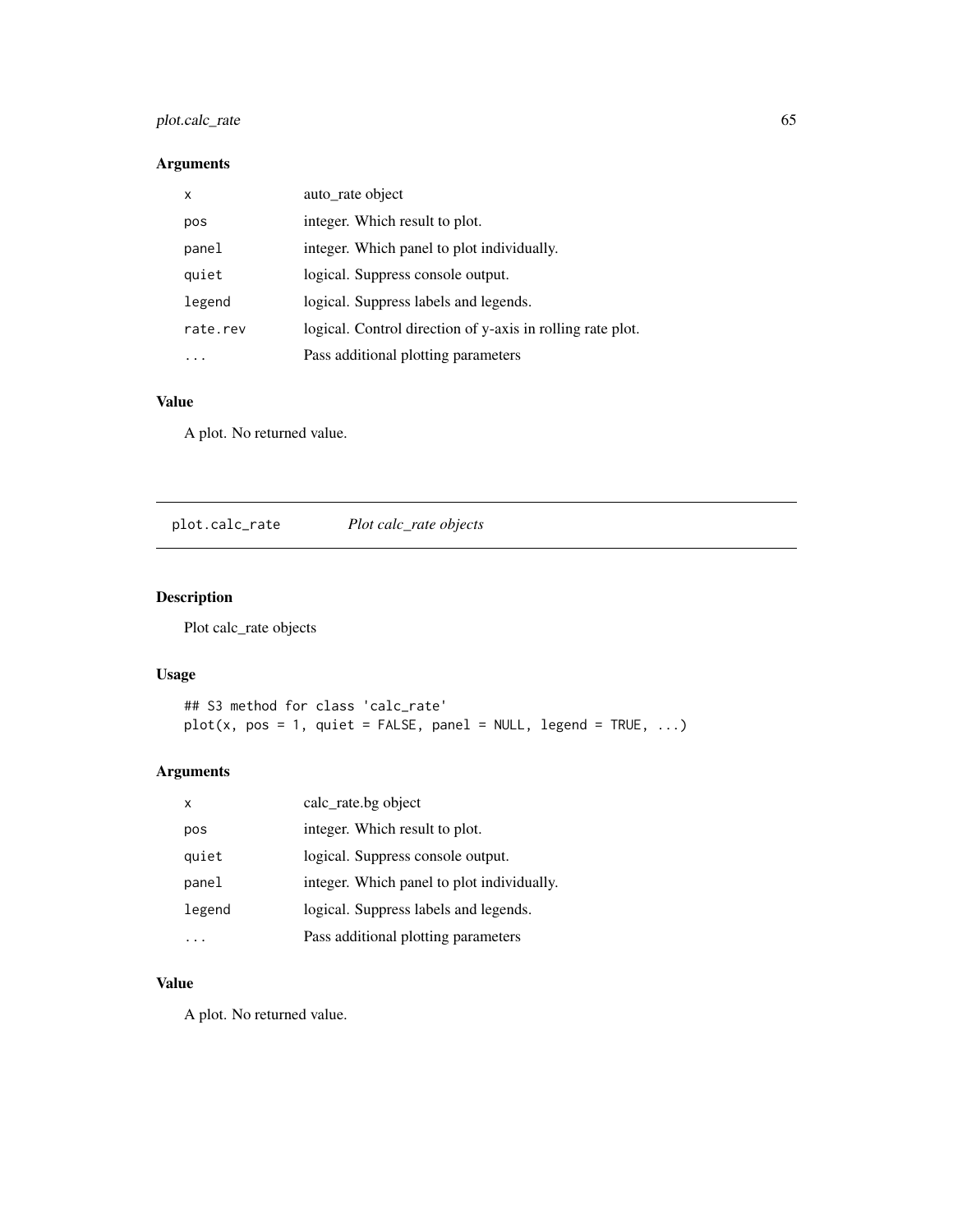plot.calc\_rate.bg *Plot calc\_rate.bg objects*

# Description

Plot calc\_rate.bg objects

# Usage

## S3 method for class 'calc\_rate.bg'  $plot(x, pos = NULL, quiet = FALSE, legend = TRUE, ...)$ 

### Arguments

| x      | calc_rate.bg object                   |
|--------|---------------------------------------|
| pos    | integer. Which result to plot.        |
| quiet  | logical. Suppress console output.     |
| legend | logical. Suppress labels and legends. |
|        | Pass additional plotting parameters   |

## Value

A plot. No returned value.

plot.calc\_rate.ft *Plot calc\_rate.ft objects*

# Description

Plot calc\_rate.ft objects

### Usage

```
## S3 method for class 'calc_rate.ft'
plot(x, pos = NULL, quiet = FALSE, legend = TRUE, rate.rev = TRUE, ...)
```
# Arguments

| X        | calc_rate.bg object                                        |
|----------|------------------------------------------------------------|
| pos      | integer. Which result to plot.                             |
| quiet    | logical. Suppress console output.                          |
| legend   | logical. Suppress labels and legends.                      |
| rate.rev | logical. Control direction of y-axis in rolling rate plot. |
|          | Pass additional plotting parameters                        |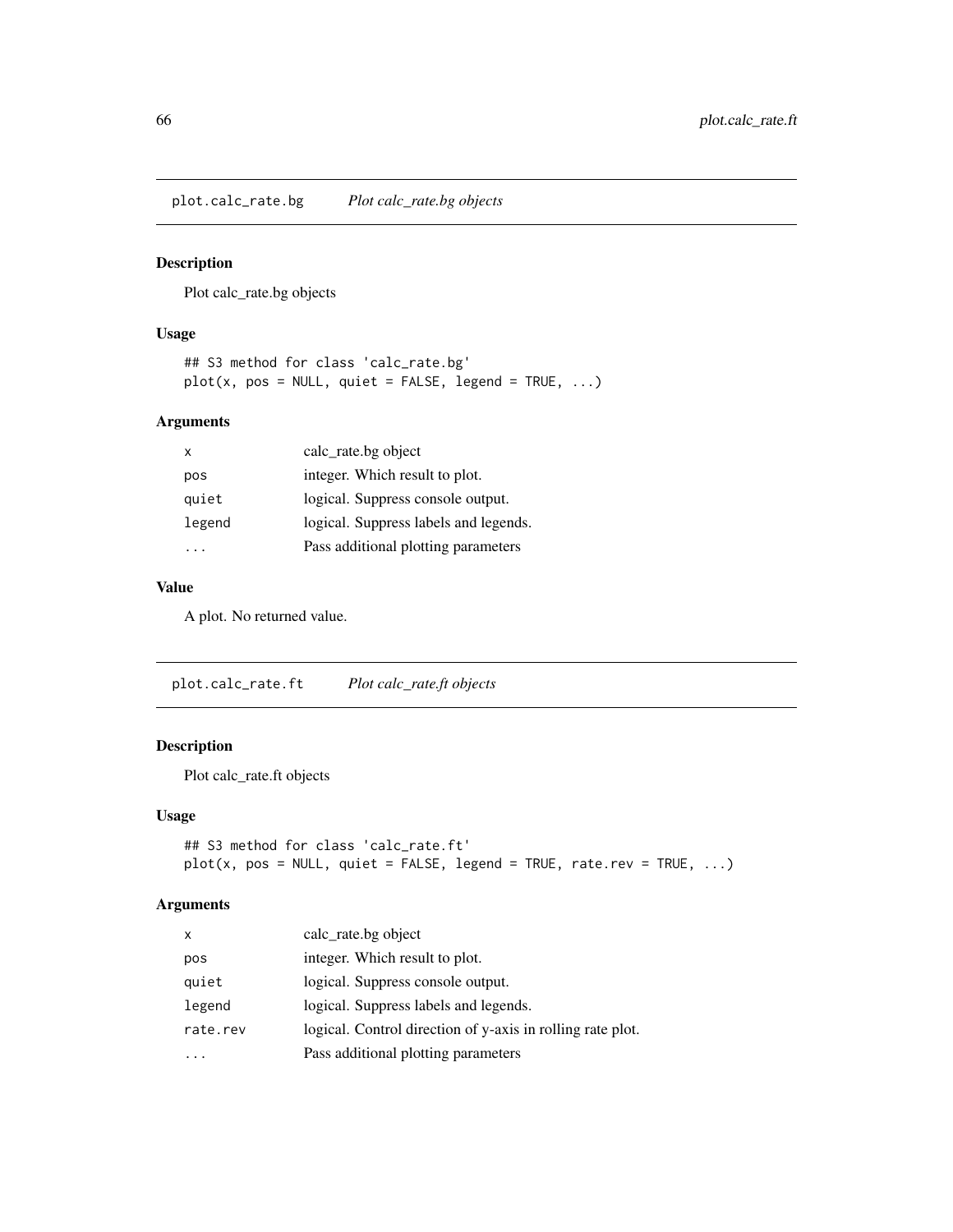# plot.convert\_DO 67

# Value

A plot. No returned value.

plot.convert\_DO *Plot convert\_DO objects*

### Description

Plot convert\_DO objects

### Usage

## S3 method for class 'convert\_DO'  $plot(x, \ldots)$ 

# Arguments

| X        | convert_DO object                   |
|----------|-------------------------------------|
| $\cdots$ | Pass additional plotting parameters |

# Value

A plot. No returned value.

plot.convert\_rate *Plot convert\_rate objects*

# Description

Plot convert\_rate objects

# Usage

```
## S3 method for class 'convert_rate'
plot(x, \ldots)
```
# Arguments

| x       | convert_rate object                 |
|---------|-------------------------------------|
| $\cdot$ | Pass additional plotting parameters |

## Value

A plot. No returned value.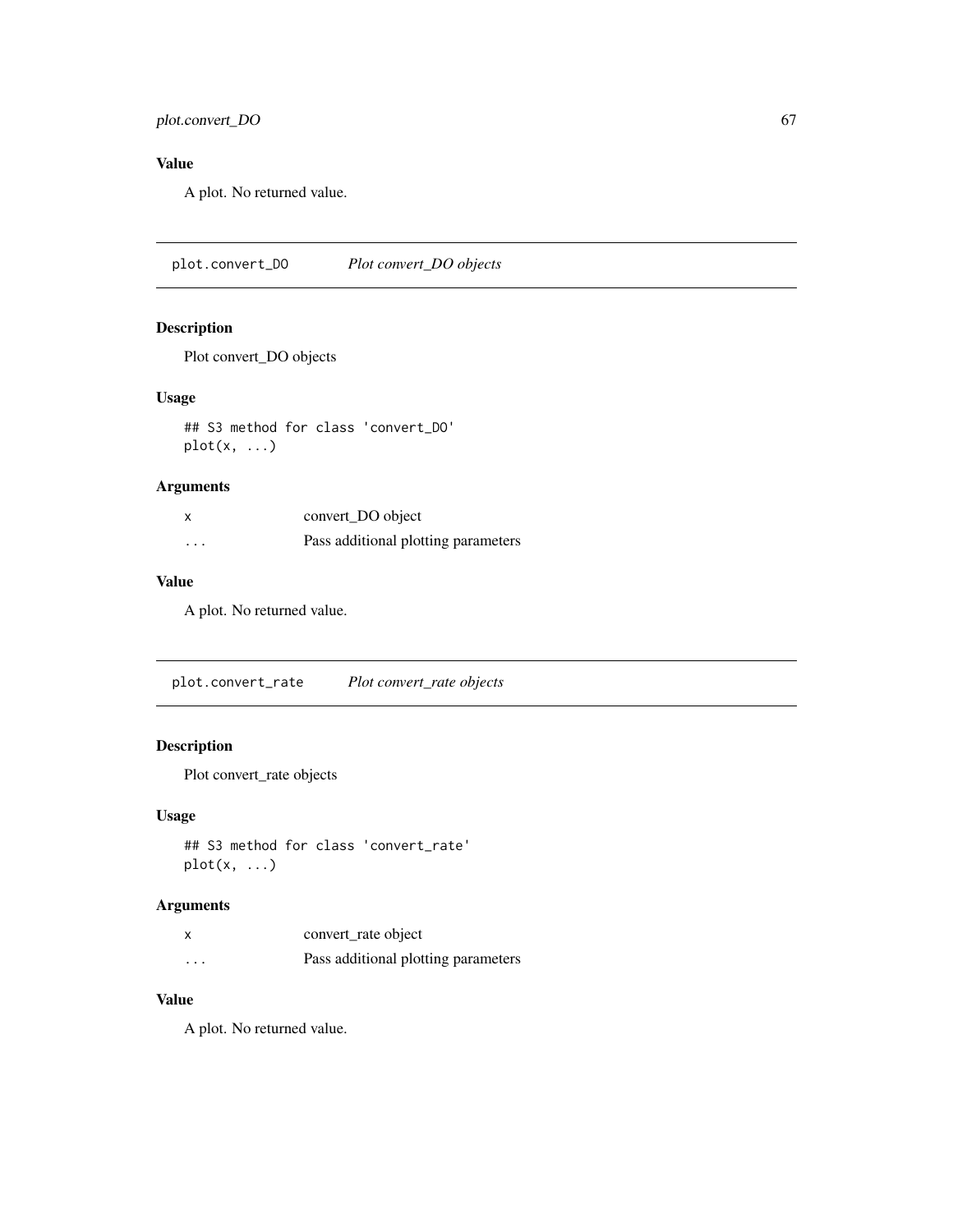# Description

Plot convert\_rate.ft objects

# Usage

## S3 method for class 'convert\_rate.ft'  $plot(x, \ldots)$ 

# Arguments

| X        | convert_rate.ft object              |
|----------|-------------------------------------|
| $\cdots$ | Pass additional plotting parameters |

## Value

A plot. No returned value.

plot.inspect *Plot inspect objects*

# Description

Plot inspect objects

# Usage

```
## S3 method for class 'inspect'
plot(
  x,
  width = NULL,
  pos = NULL,
  quiet = FALSE,
  legend = TRUE,rate.rev = TRUE,
  ...
\mathcal{L}
```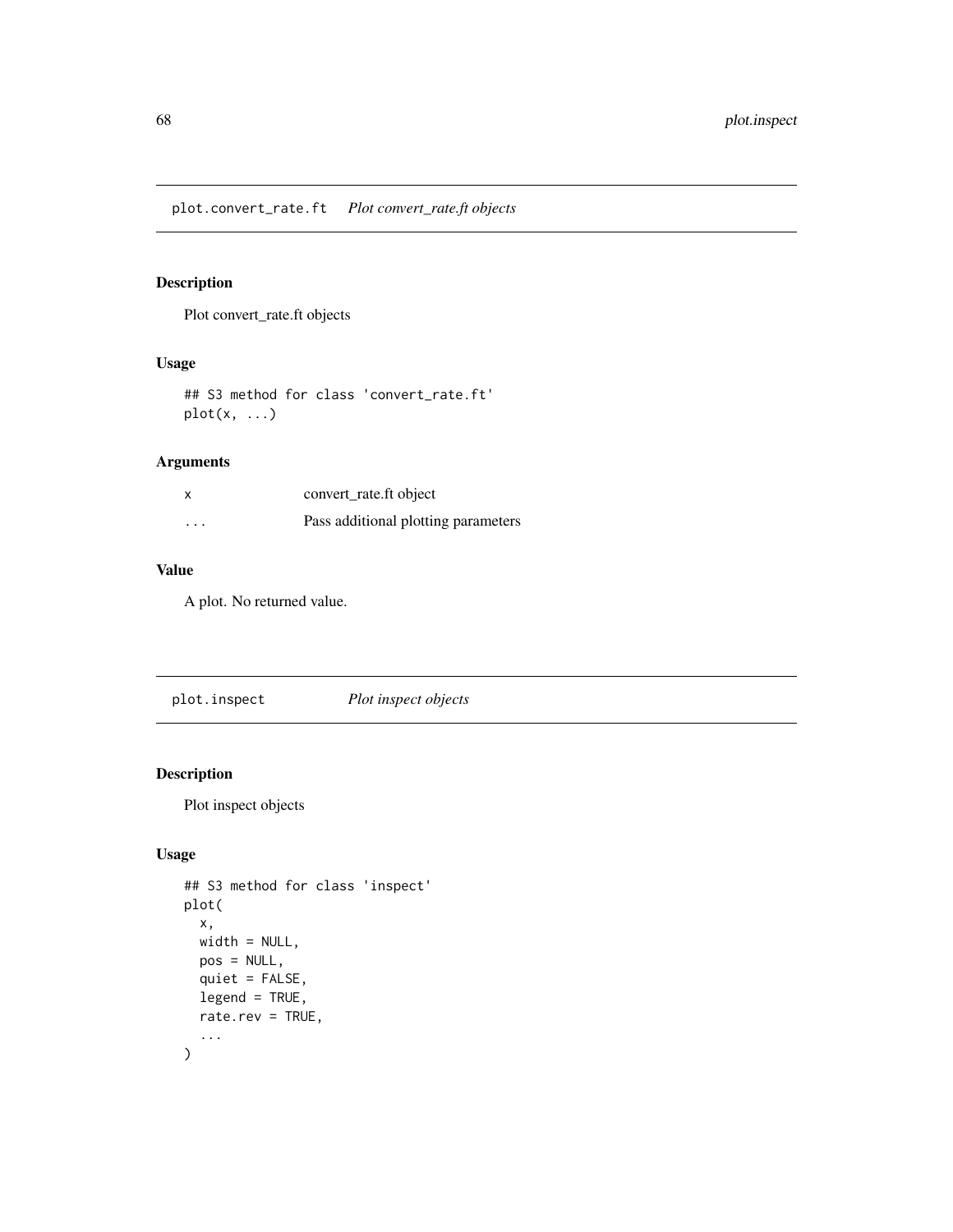# plot.inspect.ft 69

# Arguments

| x        | inspect object                                                                                                                         |
|----------|----------------------------------------------------------------------------------------------------------------------------------------|
| width    | numeric. Width of rolling regression to determine rates in rolling rate plot as<br>proportion of total data length $(0 \text{ to } 1)$ |
| pos      | integer. Which result to plot.                                                                                                         |
| quiet    | logical. Suppress console output.                                                                                                      |
| legend   | logical. Suppress labels and legends.                                                                                                  |
| rate.rev | logical. Control direction of y-axis in rolling rate plot.                                                                             |
| $\cdots$ | Pass additional plotting parameters                                                                                                    |

# Value

A plot. No returned value.

plot.inspect.ft *Plot inspect.ft objects*

# Description

Plot inspect.ft objects

# Usage

```
## S3 method for class 'inspect.ft'
plot(
 x,
 width = NULL,
 pos = NULL,
 quiet = FALSE,
 legend = TRUE,
 rate.rev = TRUE,
  ...
)
```
# Arguments

| $\mathsf{x}$ | inspect.ft object                                                                                                          |
|--------------|----------------------------------------------------------------------------------------------------------------------------|
| width        | numeric. Smoothing factor (rolling mean) for delta oxygen values as proportion<br>of total data length $(0 \text{ to } 1)$ |
| pos          | integer. Which result to plot.                                                                                             |
| quiet        | logical. Suppress console output.                                                                                          |
| legend       | logical. Suppress labels and legends.                                                                                      |
| rate.rev     | logical. Control direction of y-axis in delta oxygen plot.                                                                 |
| $\ddotsc$    | Pass additional plotting parameters                                                                                        |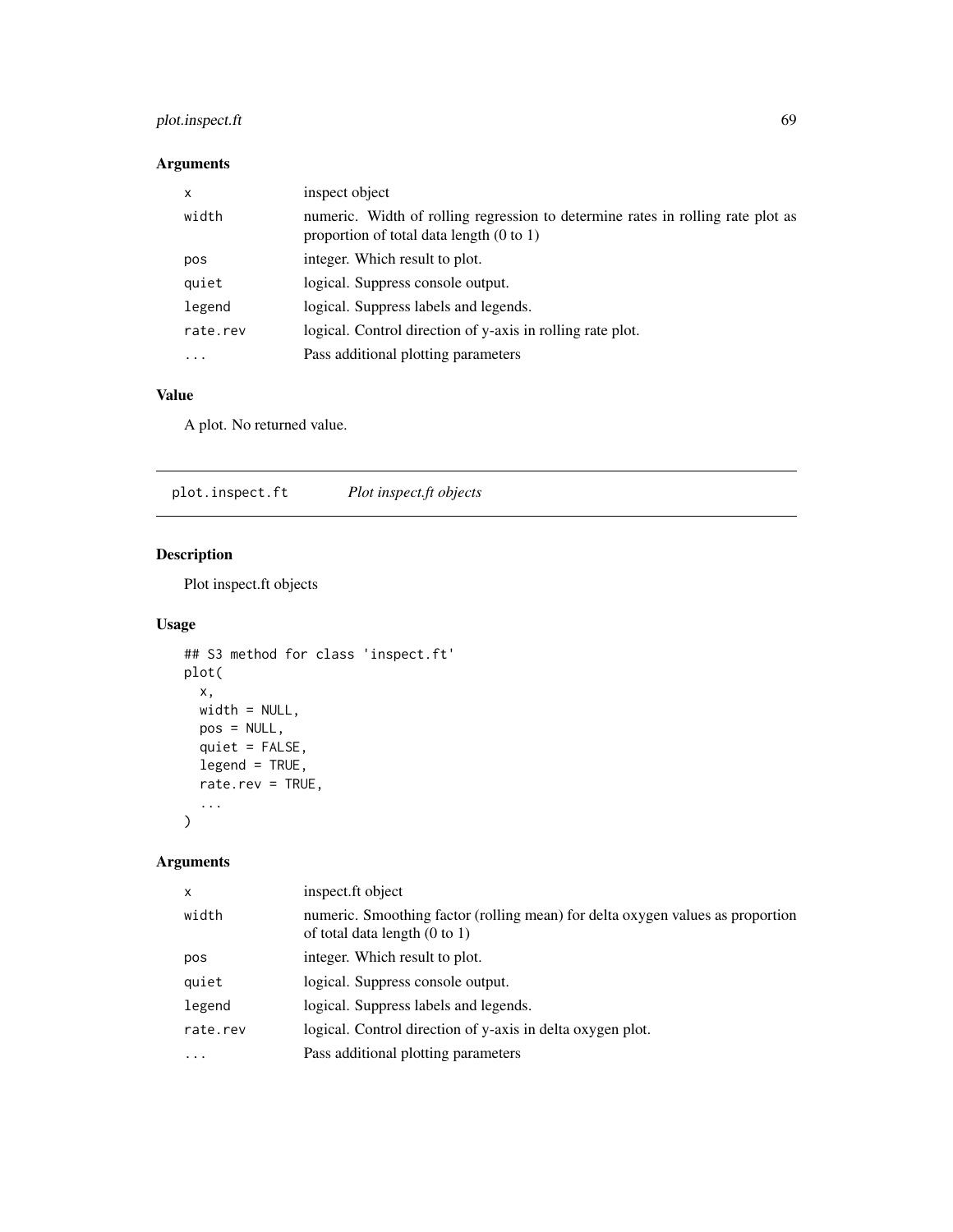## Value

A plot. No returned value.

plot.oxy\_crit *Plot oxy\_crit objects*

# Description

Plot oxy\_crit objects

#### Usage

```
## S3 method for class 'oxy_crit'
plot(x, legend = TRUE, quiet = FALSE, panel = NULL, rate.rev = TRUE, ...)
```
# Arguments

| x        | oxy_crit object                                            |
|----------|------------------------------------------------------------|
| legend   | logical. Suppress labels and legends.                      |
| quiet    | logical. Suppress console output.                          |
| panel    | integer. Which panel to plot individually.                 |
| rate.rev | logical. Control direction of y-axis in rolling rate plot. |
|          | Pass additional plotting parameters                        |

# Value

A plot. No returned value.

plot\_ar *Plot auto\_rate summary tables*

### Description

Plots auto\_rate summary table regressions in a way that visualises how they are positioned within the data timeseries. If it is an auto\_rate\_subset object, it will plot the subset regressions using the ranks of the original results, so you can compare the subset and original.

#### Usage

```
plot_ar(x, highlight = NULL, pos = NULL, legend = TRUE, ...)
```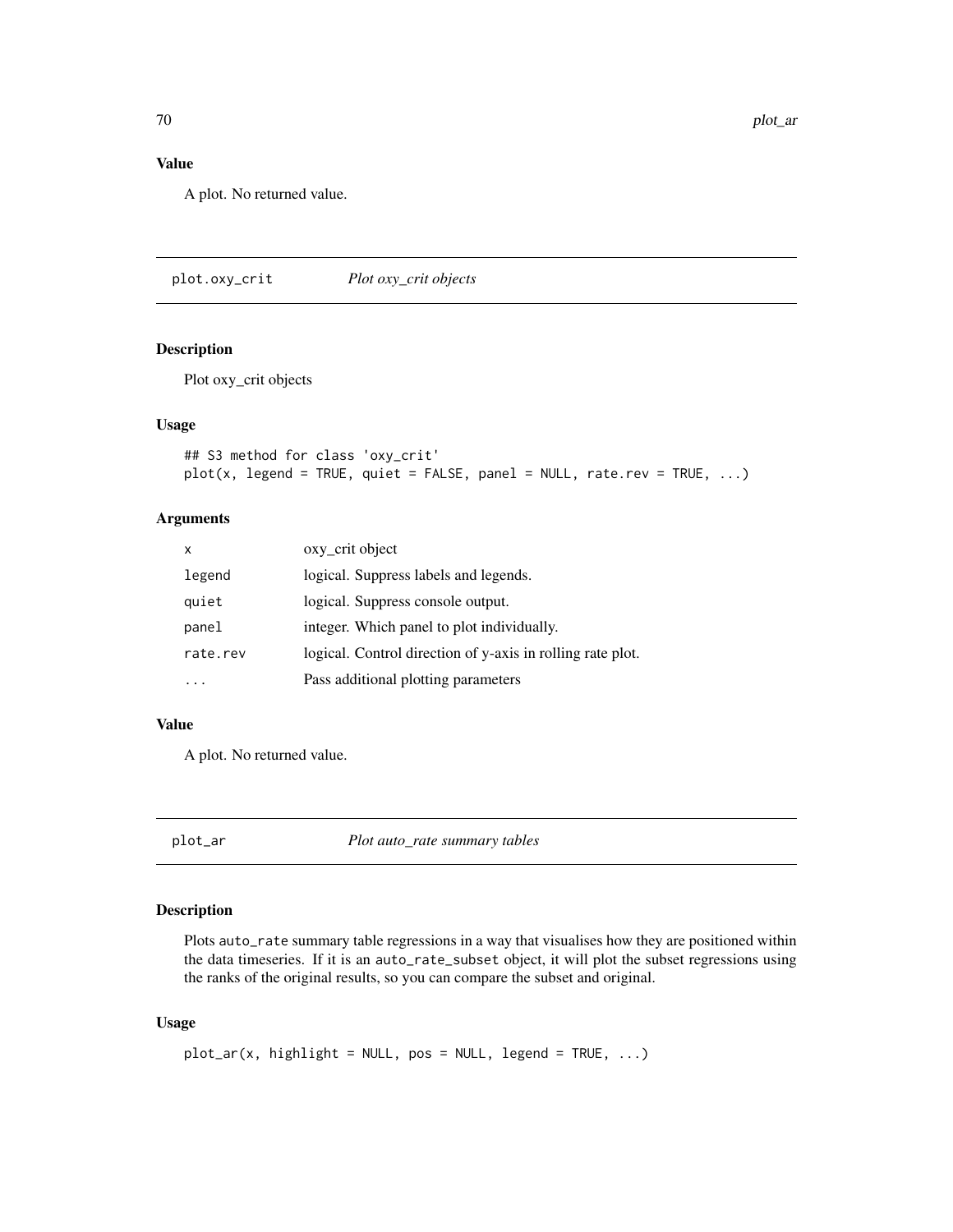# print.adjust\_rate 71

# Arguments

| $\times$  | auto_rate or auto_rate_subset object                                                                                                                                                                              |
|-----------|-------------------------------------------------------------------------------------------------------------------------------------------------------------------------------------------------------------------|
| highlight | integer. Which result in the summary table to highlight on the plots. Defaults to<br>1. If it is outside the range of the posing it will be shown on the top plot, but<br>will not be visible on the bottom plot. |
| pos       | integer(s). What range of original summary table rows to plot in lower plot.<br>Defaults to all.                                                                                                                  |
| legend    | logical. Suppress plot legends.                                                                                                                                                                                   |
| .         | Allows additional plotting controls to be passed.                                                                                                                                                                 |

# Value

A plot of the auto\_rate object results

print.adjust\_rate *Print adjust\_rate objects*

# Description

Print adjust\_rate objects

# Usage

## S3 method for class 'adjust\_rate'  $print(x, pos = 1, ...)$ 

# Arguments

| $\mathsf{x}$            | adjust rate object              |
|-------------------------|---------------------------------|
| pos                     | integer. Which result to print. |
| $\cdot$ $\cdot$ $\cdot$ | Pass additional inputs          |

# Value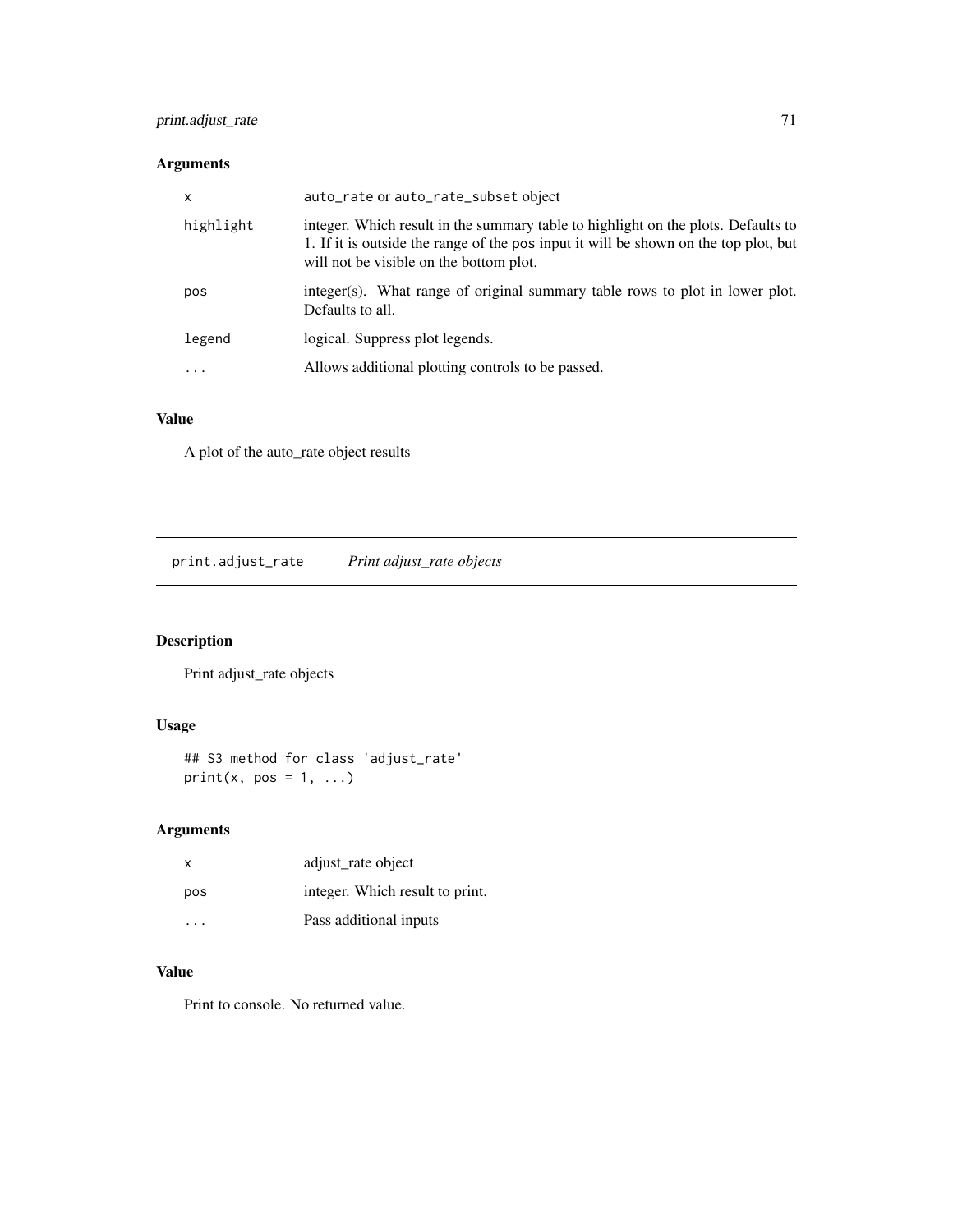print.adjust\_rate.ft *Print adjust\_rate.ft objects*

# Description

Print adjust\_rate.ft objects

# Usage

```
## S3 method for class 'adjust_rate.ft'
print(x, pos = 1, ...)
```
# Arguments

| X                       | adjust rate.ft object           |
|-------------------------|---------------------------------|
| pos                     | integer. Which result to print. |
| $\cdot$ $\cdot$ $\cdot$ | Pass additional inputs          |

### Value

Print to console. No returned value.

print.auto\_rate *Print auto\_rate objects*

# Description

Print auto\_rate objects

### Usage

## S3 method for class 'auto\_rate'  $print(x, pos = 1, ...)$ 

# Arguments

| x       | auto_rate object                |
|---------|---------------------------------|
| pos     | integer. Which result to print. |
| $\cdot$ | Pass additional inputs          |

# Value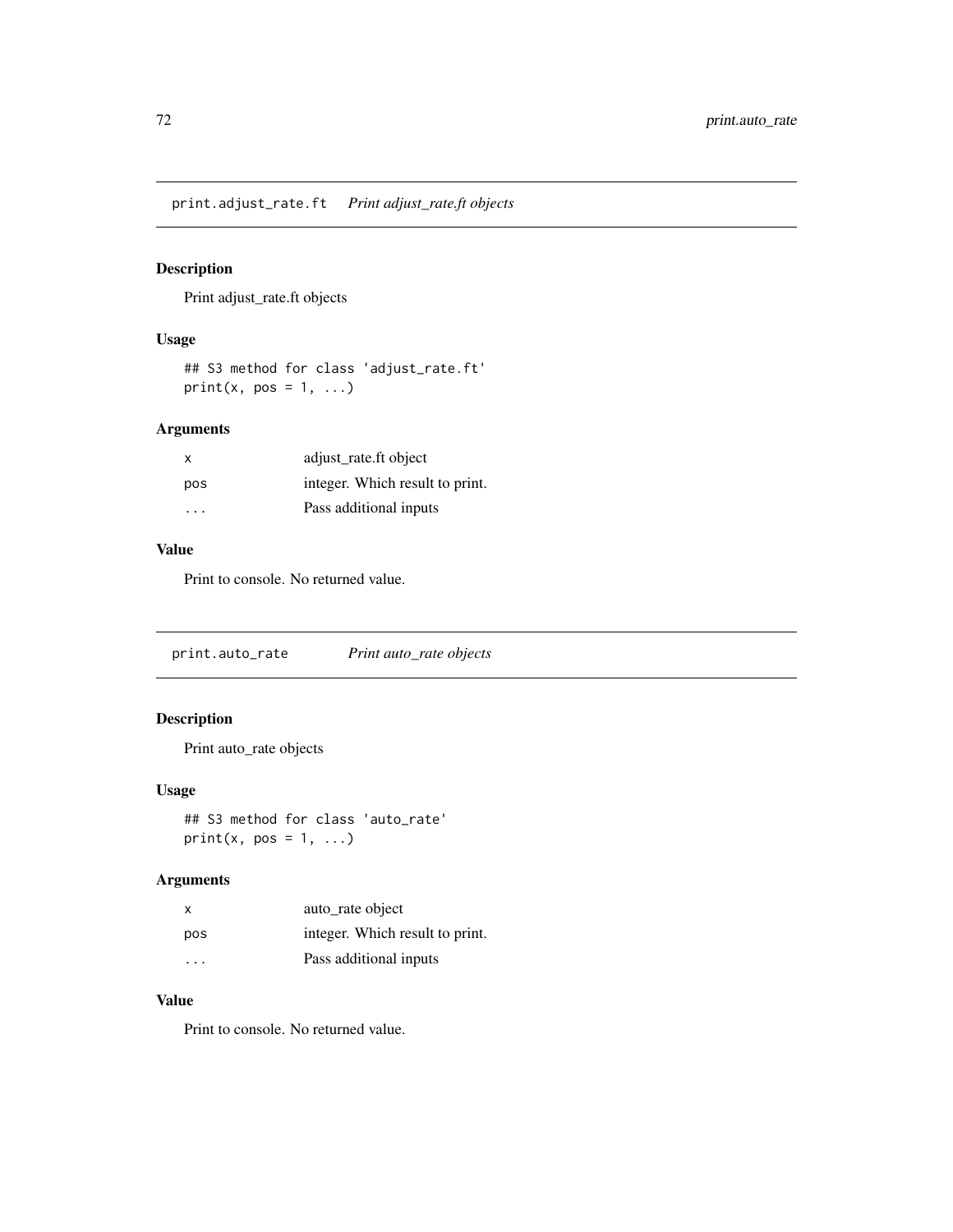<span id="page-72-0"></span>print.calc\_rate *Print calc\_rate objects*

# Description

Print calc\_rate objects

# Usage

## S3 method for class 'calc\_rate' print(x, pos =  $1, ...$ )

# Arguments

| x   | calc rate object                |
|-----|---------------------------------|
| pos | integer. Which result to print. |
| .   | Pass additional inputs          |

#### Value

Print to console. No returned value.

print.calc\_rate.bg *Print calc\_rate.bg objects*

# Description

Print calc\_rate.bg objects

# Usage

```
## S3 method for class 'calc_rate.bg'
print(x, \ldots)
```
# Arguments

| x                    | calc_rate.bg object    |
|----------------------|------------------------|
| $\ddot{\phantom{0}}$ | Pass additional inputs |

# Value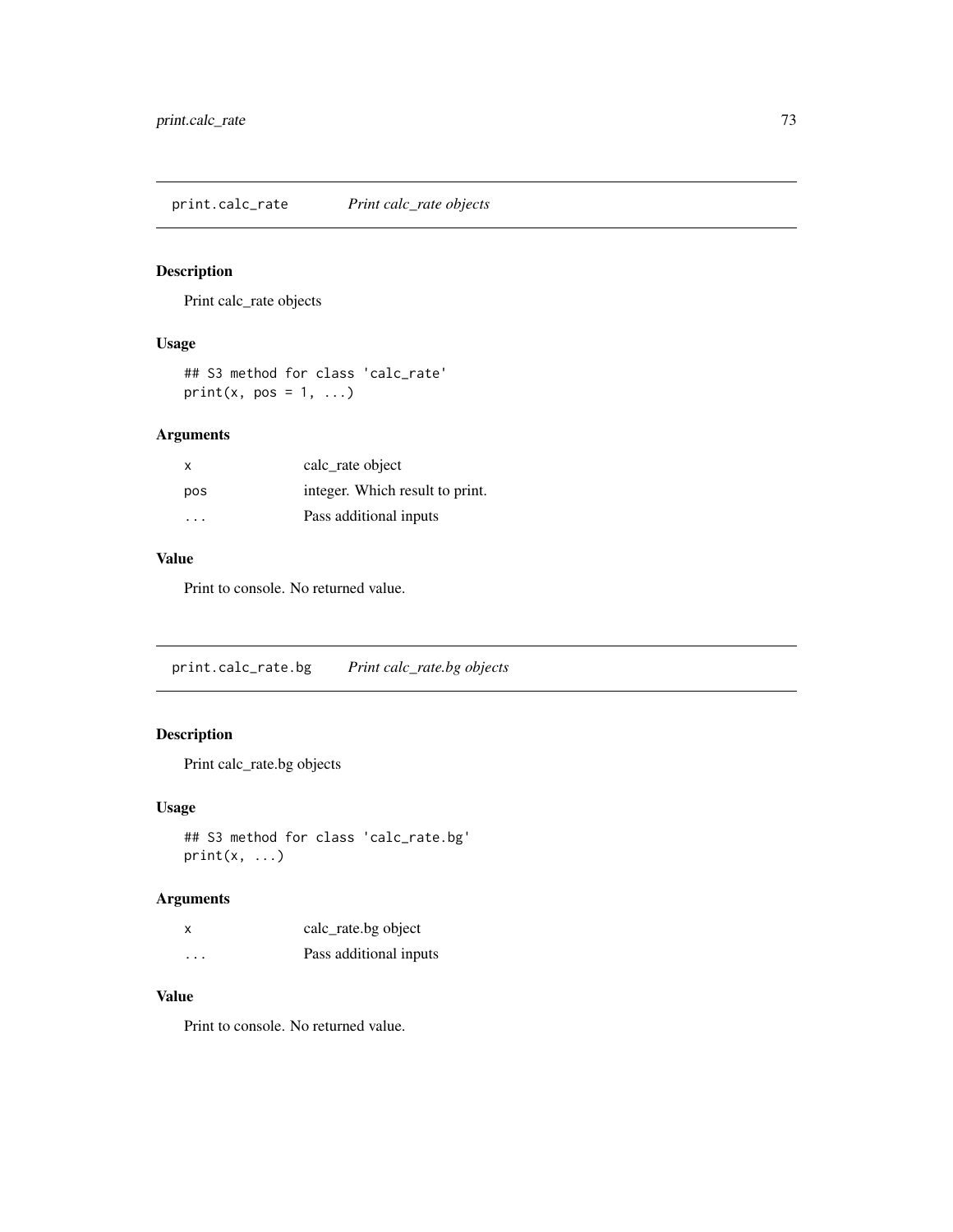<span id="page-73-0"></span>print.calc\_rate.ft *Print calc\_rate.ft objects*

# Description

Print calc\_rate.ft objects

# Usage

## S3 method for class 'calc\_rate.ft' print(x, pos =  $1, ...$ )

# Arguments

| х   | calc_rate.ft object             |
|-----|---------------------------------|
| pos | integer. Which result to print. |
| .   | Pass additional inputs          |

#### Value

Print to console. No returned value.

print.convert\_DO *Print convert\_DO objects*

# Description

Print convert\_DO objects

# Usage

## S3 method for class 'convert\_DO'  $print(x, \ldots)$ 

# Arguments

| x                    | convert_DO object      |
|----------------------|------------------------|
| $\ddot{\phantom{0}}$ | Pass additional inputs |

# Value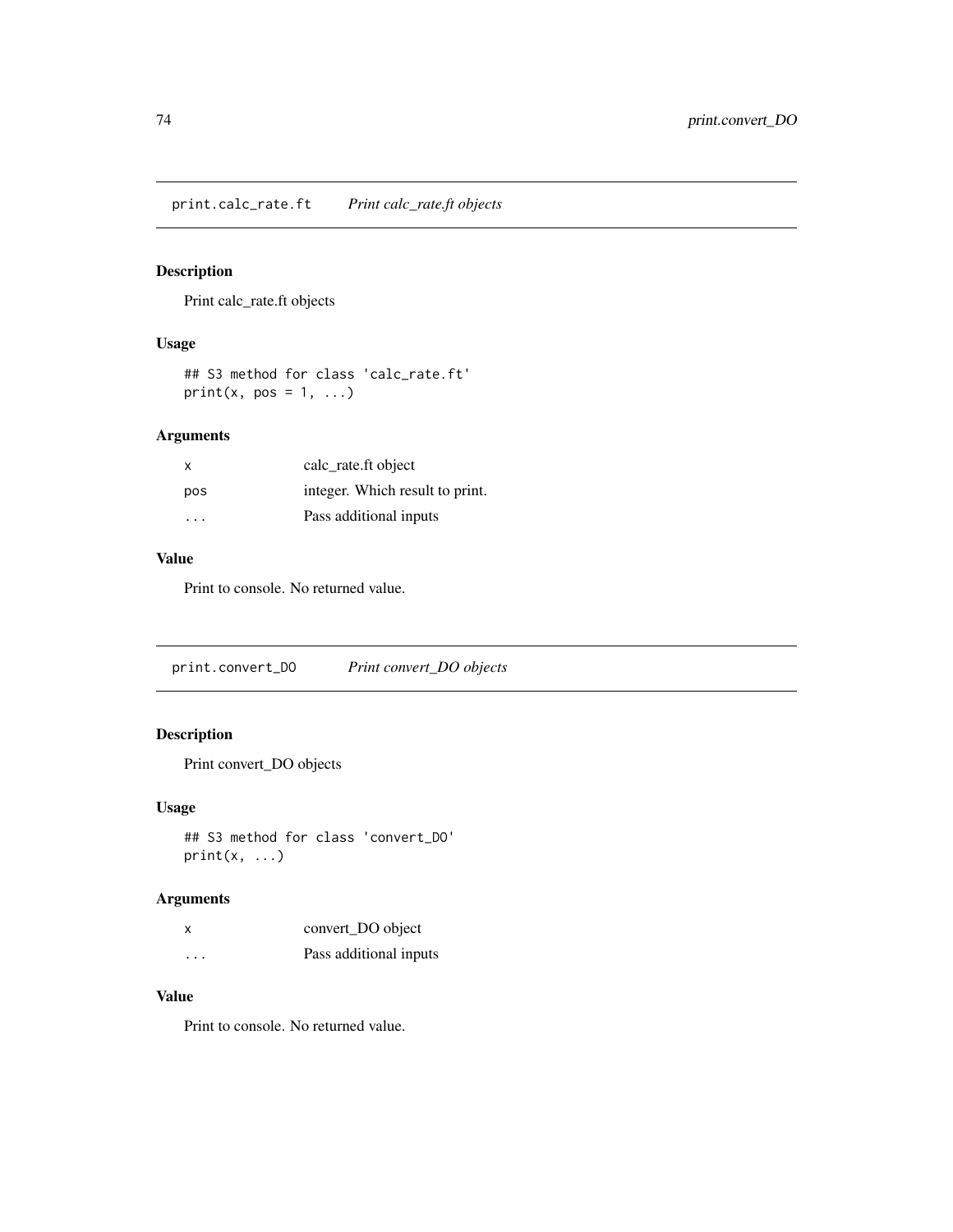<span id="page-74-0"></span>print.convert\_rate *Print convert\_rate objects*

# Description

Print convert\_rate objects

# Usage

## S3 method for class 'convert\_rate' print(x, pos =  $1, ...$ )

# Arguments

| $\mathsf{x}$ | convert rate object             |
|--------------|---------------------------------|
| pos          | integer. Which result to print. |
| $\cdot$      | Pass additional inputs          |

# Value

Print to console. No returned value.

print.convert\_rate.ft *Print convert\_rate.ft objects*

# Description

Print convert\_rate.ft objects

# Usage

## S3 method for class 'convert\_rate.ft'  $print(x, pos = NULL, ...)$ 

# Arguments

| x                       | convert rate.ft object          |
|-------------------------|---------------------------------|
| pos                     | integer. Which result to print. |
| $\cdot$ $\cdot$ $\cdot$ | Pass additional inputs          |

# Value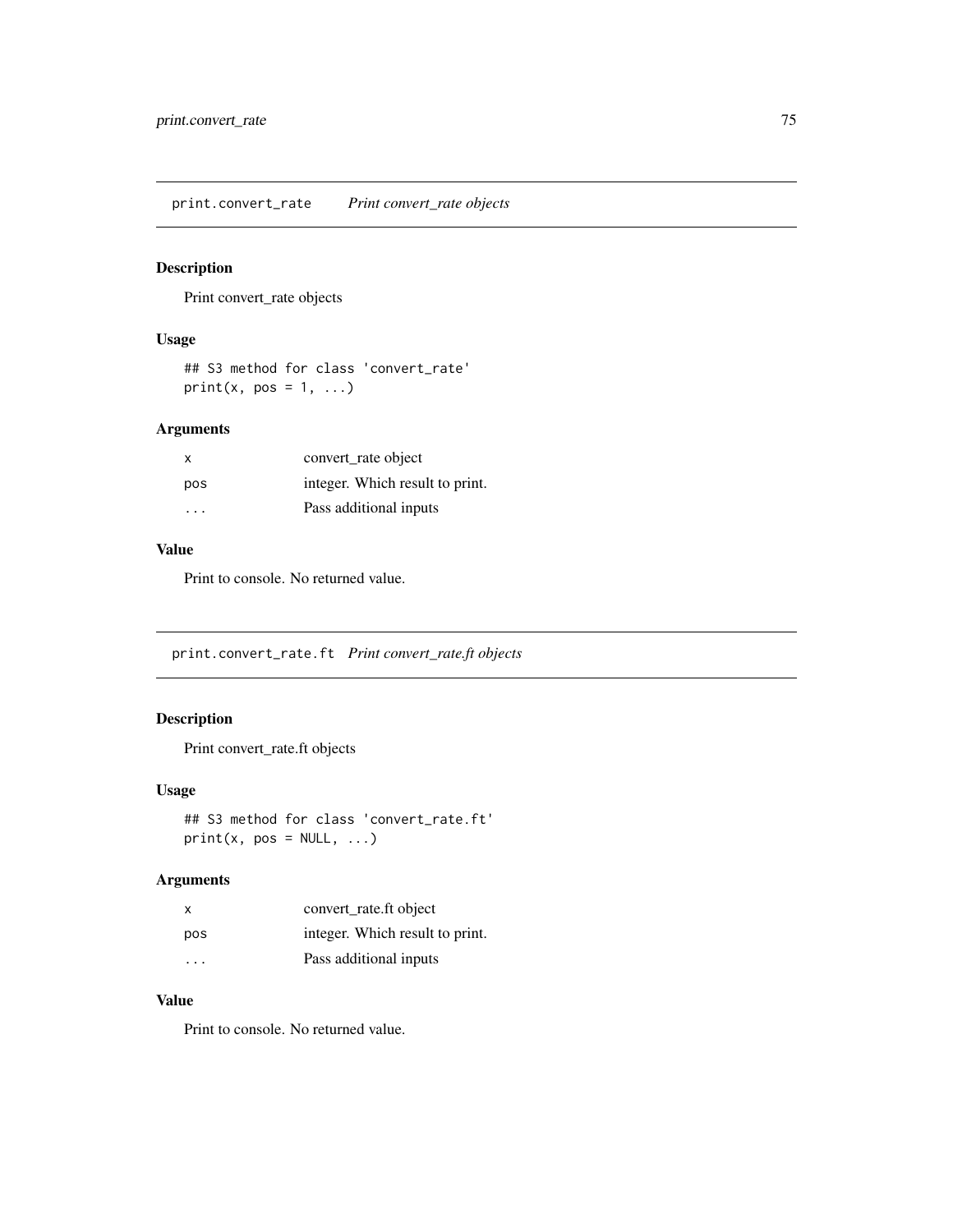<span id="page-75-0"></span>print.inspect *Print inspect objects*

# Description

Print inspect objects

# Usage

## S3 method for class 'inspect'  $print(x, \ldots)$ 

# Arguments

| x | inspect object         |
|---|------------------------|
| . | Pass additional inputs |

# Value

Print to console. No returned value.

print.inspect.ft *Print inspect.ft objects*

# Description

Print inspect.ft objects

# Usage

```
## S3 method for class 'inspect.ft'
print(x, \ldots)
```
# Arguments

|                      | inspect.ft object      |
|----------------------|------------------------|
| $\ddot{\phantom{0}}$ | Pass additional inputs |

# Value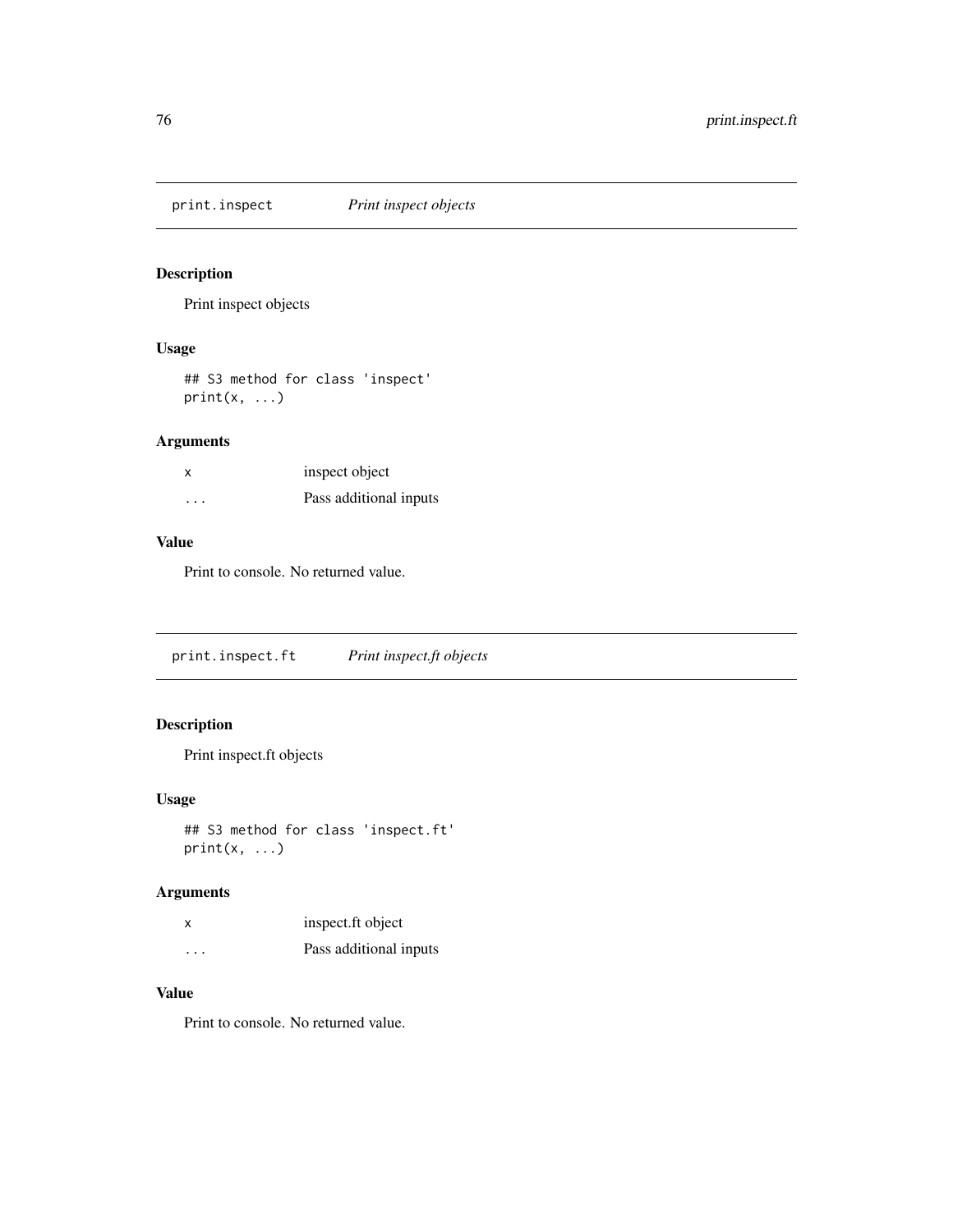<span id="page-76-0"></span>print.oxy\_crit *Print oxy\_crit objects*

# Description

Print oxy\_crit objects

#### Usage

## S3 method for class 'oxy\_crit'  $print(x, \ldots)$ 

#### Arguments

| x       | oxy_crit object        |
|---------|------------------------|
| $\cdot$ | Pass additional inputs |

# Value

Print to console. No returned value.

sardine.rd *Respirometry data of the sardine*, Sardinops sagax

#### Description

A single experiment on the sardine species *Sardinops sagax* in a Loligo Systems swim tunnel and Witrox oxygen probe system. There are three columns: \$Time in seconds, \$Oxygen content recorded in percent air saturation, and \$Temperature in °C. Mean temperature, salinity and atmospheric pressure are supplied below to allow for conversion to oxygen concentration units.

# Usage

sardine.rd

### Format

A data frame object consisting of 3 columns (time, % air saturation and temperature) and 7513 rows (approx 2.1h of data).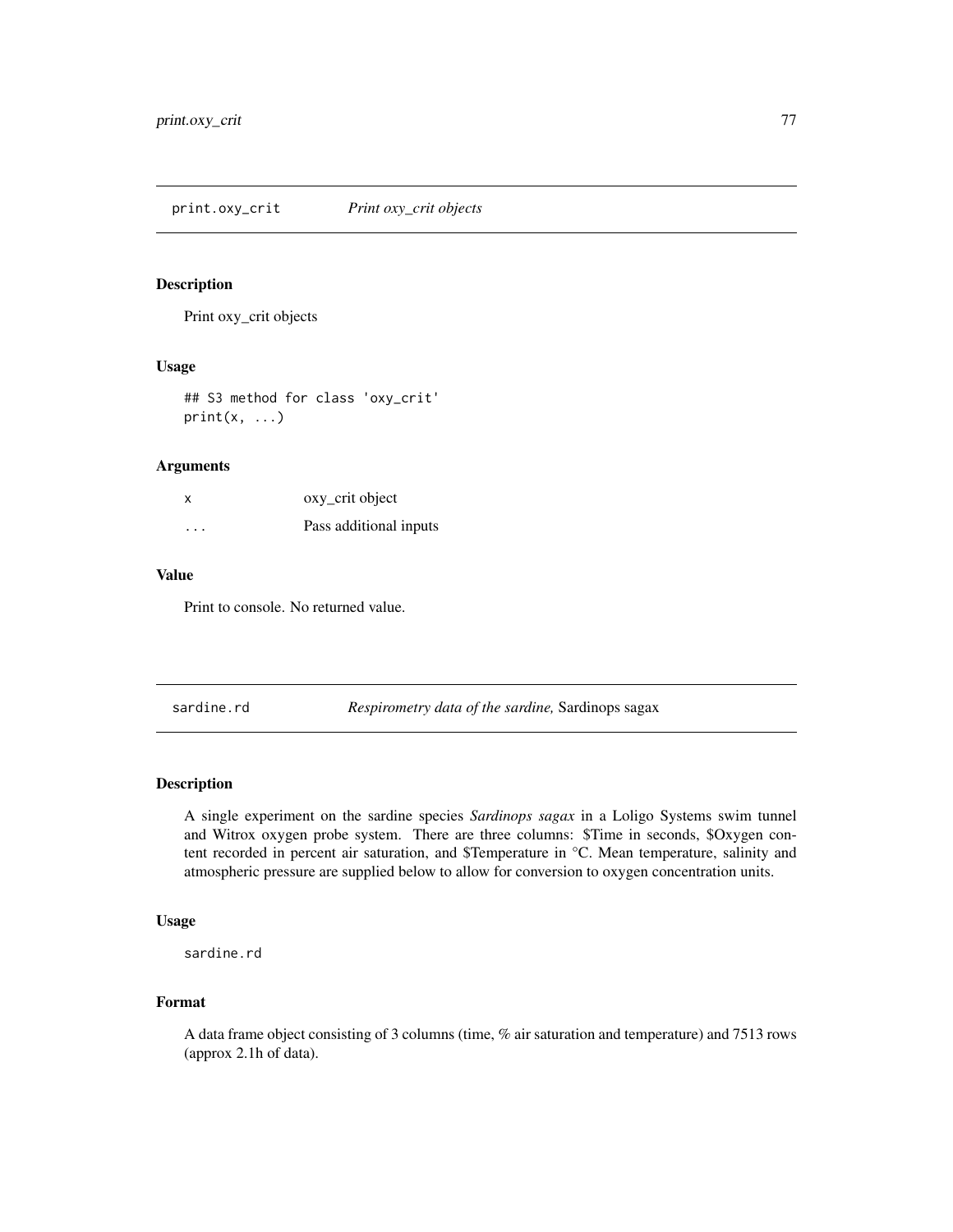# Details

Experiment conducted at Hopkins Marine Station, Stanford University, Pacific Grove, California.

- Dissolved oxygen units: % air saturation
- Time units: seconds
- Chamber volume (L): 12.3
- Specimen wet mass (kg): 0.0477
- Temperature (°C): 14.8
- Salinity: 35
- Atm. Pressure (bar): 1.013253

#### Author(s)

Nicholas Carey

squid.rd *Respirometry data of the squid,* Doryteuthis opalescens

#### Description

A single experiment on the squid species *Doryteuthis opalescens* in a Loligo Systems swim tunnel and Witrox oxygen probe system. Oxygen was recorded to very low concentrations, making this dataset suitable for determining PCrit. Experiment conducted at Hopkins Marine Station, Stanford University, Pacific Grove, California. Mean temperature, salinity and atmospheric pressure are supplied below to allow for conversion to oxygen concentration units.

#### Usage

squid.rd

# Format

A data frame object consisting of 2 columns (\$Time and \$Oxygen) and 34120 rows (approx 9.5h of data).

# **Details**

- Dissolved oxygen units: mg/L
- Time units: seconds
- Chamber volume (L): 12.3
- Specimen wet mass (kg): 0.02141
- Temperature (°C): 14
- Salinity: 35
- Atm. Pressure (bar): 1.013253

Data kindly supplied by Ben Burford, Hopkins Marine Station, Stanford University.

<span id="page-77-0"></span>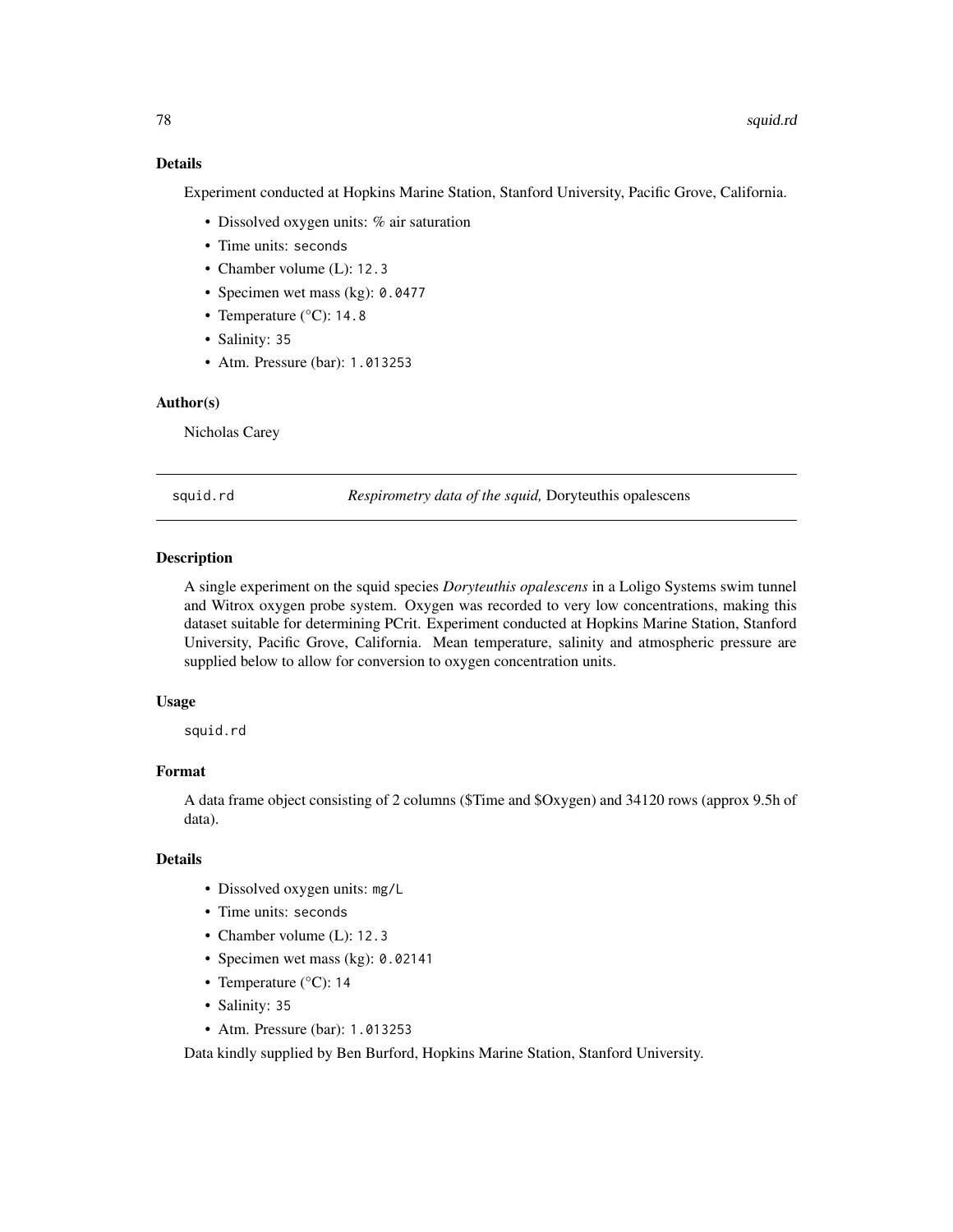# <span id="page-78-0"></span>subsample 79

# Author(s)

Ben Burford

subsample *Subsample a data frame object*

#### Description

A simple function that subsamples a data frame or numeric vector in order to "thin" large datasets.

#### Usage

```
subsample(x, n = NULL, length.out = NULL, random_start = FALSE, plot = TRUE)
```
#### Arguments

| $\mathsf{x}$ | data frame or vector. The data to subsample.                                                                                                                                    |
|--------------|---------------------------------------------------------------------------------------------------------------------------------------------------------------------------------|
| n            | numeric. Subsample every n elements or rows.                                                                                                                                    |
| length.out   | numeric. Subsample to a specific length or number of rows.                                                                                                                      |
| random_start | logical. Defaults to FALSE. If TRUE, randomises the start position from which<br>to start the subsample (applies to n input only).                                              |
| plot         | logical. Defaults to TRUE. Plots the data. If there are multiple columns in the<br>data frame, only the first two are plotted. Vectors are plotted against a position<br>index. |

# Details

Two subsampling methods are provided. The n input selects every n'th element or row, or alternatively the length.out input uniformly subsamples the data to the desired length.

#### More:

For additional help, documentation, vignettes, and more visit the respR website at [https://](https://januarharianto.github.io/respR/) [januarharianto.github.io/respR/](https://januarharianto.github.io/respR/)

#### Value

Returns a subsampled data frame or vector object depending on input.

# Examples

```
# Subsample by every 200th row:
subsample(squid.rd, n = 200)
# Subsample to 100 rows:
subsample(sardine.rd, length.out = 100)
```
# Subsample with random starting position: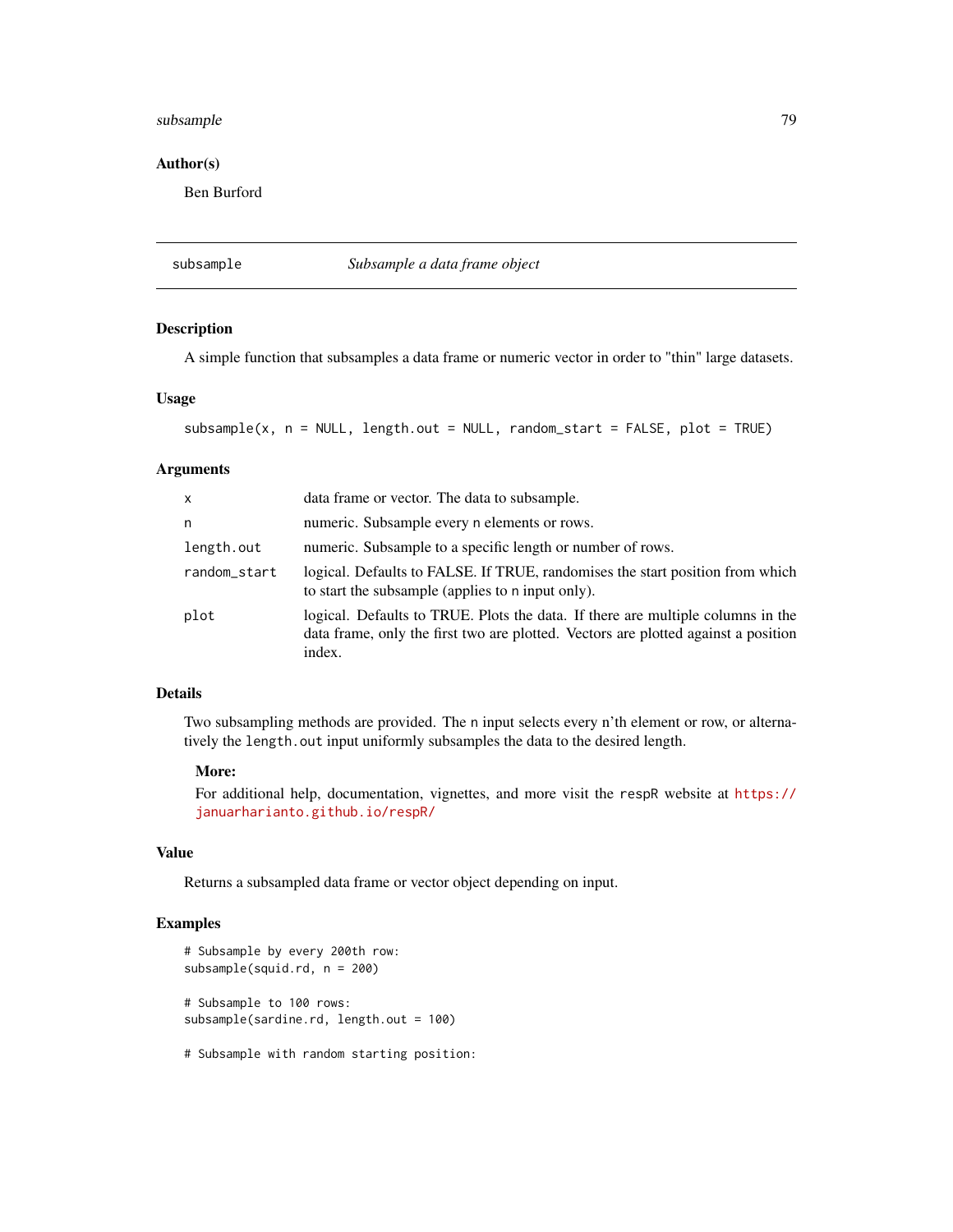```
subsample(sardine.rd, n = 20, random_start = TRUE)# Subsample a vector
subsample(sardine.rd[[2]], n = 20)
```
<span id="page-79-0"></span>subset\_data *Subset a* data.frame*,* inspect*, or* inspect.ft *object*

#### **Description**

subset\_data subsets a data.frame, inspect, or inspect.ft object based on a given set of criteria. The function is ideal for passing only selected regions of data to other functions such as [calc\\_rate\(\)](#page-17-0) and [auto\\_rate\(\)](#page-11-0), either by saving the output as a new object or via the use of pipes (%>% or  $\triangleright$ ). It is also very useful in analysis of intermittent-flow data, where in a loop each replicate can be extracted and passed to an analytical function such as calc\_rate or auto\_rate. See examples and vignettes.

#### Usage

 $subset_data(x, from = NULL, to = NULL, by = "time", quiet = FALSE)$ 

#### Arguments

| $\mathsf{x}$ | data. frame, inspect, or inspect. ft object. The data from which to produce<br>a subset.          |
|--------------|---------------------------------------------------------------------------------------------------|
| from         | numeric. The lower bounds of the subset based on the by input.                                    |
| to           | numeric. The upper bounds of the subset based on the by input.                                    |
| by           | string. "time", "row", "oxygen"or"proportion". Method by which to apply the fromandto'<br>inputs. |
| quiet        | logical. Controls if a summary of the output is printed to the console. Default is<br>FALSE.      |

# Details

The function can subset data based on ranges of "time", "oxygen", "row" , or "proportion" of total oxygen used or produced (note, this last option works poorly with noisy or fluctuating data). For data frames, to subset by "time", "oxygen", or "proportion", the time data is assumed to be in the first column, and oxygen data in the second column. For [inspect\(\)](#page-42-0) and [inspect.ft\(\)](#page-46-0) objects, the data will have been coerced to this structure already. In these cases the \$dataframe element in the output is replaced by the subset, and in inspect.ft the \$data element is also subset and replaced. Note for inspect.ft objects, the oxygen data in column 2 will be either out.oxy data or delta.oxy data depending on what was inspected. The function can subset *any* data frame by row.

When multiple columns are present, for example time in column 1, and multiple columns of oxygen data, the subset object will include *all* columns. In the case of subsetting by = "oxygen" or by =

<span id="page-79-1"></span>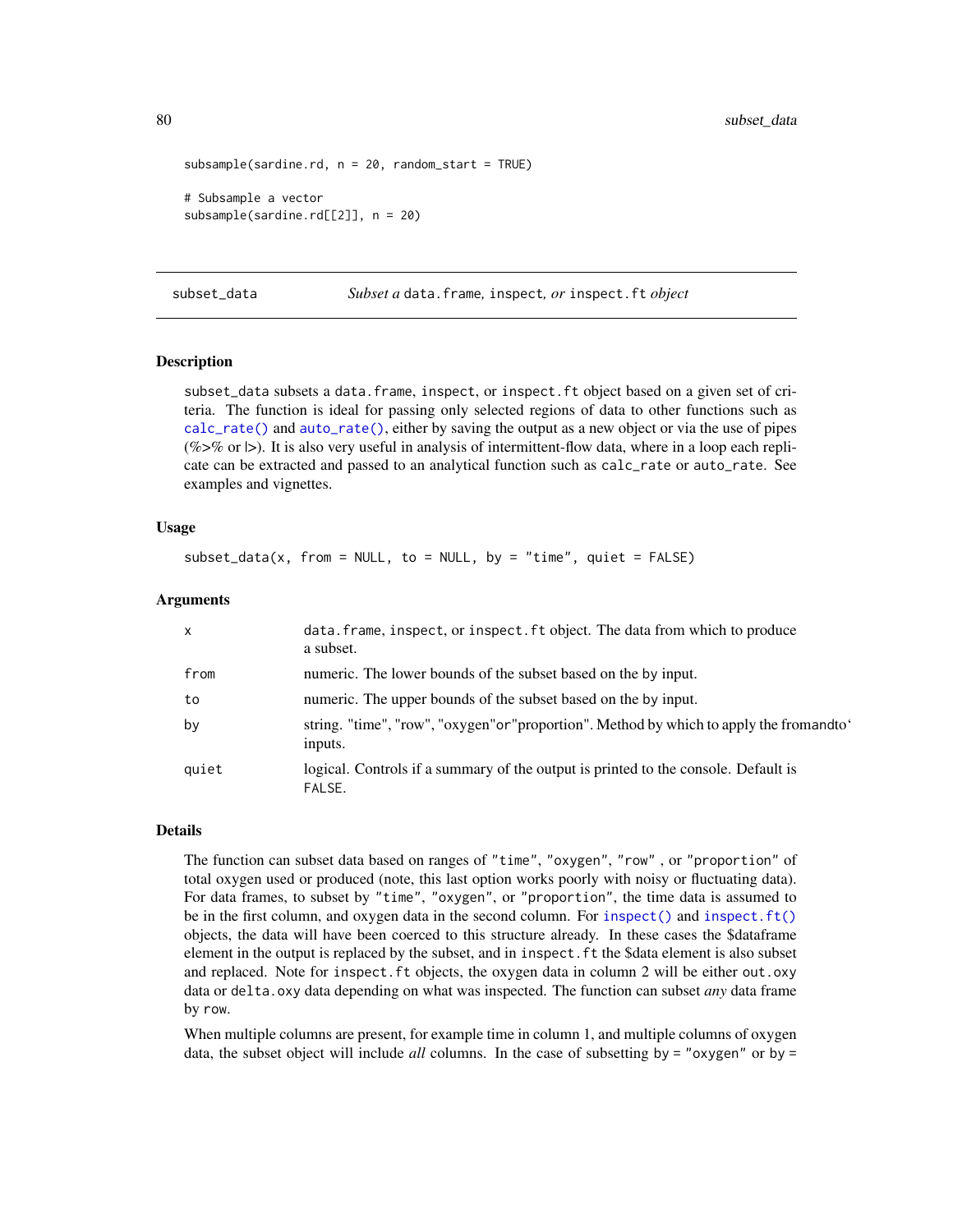#### subset\_data 81

"proportion", subsetting is based on the *first* column of oxygen data (i.e. column 2), and all subsequent columns are subset between the same rows regardless of oxygen values.

For all methods, if exact matching values of from and to are not present in the data, the closest values are used. For "time" and "row" subsetting, from and to should be in the correct order. No warning or messages are given if the input values are outside those in the data frame. For instance, if to  $= 100$  and there are only 50 rows in the data, the last row (50) will be used instead. The same for from and to time values outside those in the data frame.

For "oxygen" or "proportion" subsetting, from and to are generally interchangeable, and the function will subset data *between* the first and last occurrences (or closest occurrences) of these values. It works best with generally increasing or decreasing oxygen data, and results may vary with other data such as intermittent flow data or those in inspect. ft objects.

Note for inspect and inspect. ft object inputs: after subsetting the locations of any data issues highlighted when the object was originally inspected will no longer be accurate. If these are important, best practice is to subset the original dataframe, and then process the subset through inspect or inspect.ft.

A summary of the subset is printed to the console, to check it has subset the data as expected. To suppress this changing the default quiet = FALSE to TRUE.

#### More:

For additional help, documentation, vignettes, and more visit the respR website at [https://](https://januarharianto.github.io/respR/) [januarharianto.github.io/respR/](https://januarharianto.github.io/respR/)

### Value

Output: If the input is an inspect, or inspect.ft object, the output is an object of the same class containing the subset data. For data. frame inputs the output is a data.table of the subset.

#### Examples

```
# Subset by time:
x \le - subset_data(squid.rd, from = 2000, to = 4000, by = "time")
# Subset by oxygen:
subset_data(sardine.rd, from = 94, to = 91, by = "oxygen")
# Subset by row:
subset_data(flowthrough.rd, from = 10, to = 750, by = "row")
# Subset multiple columns:
# In this case subsetting is based on the first two columns
subset_data(flowthrough.rd, from = 50, to = 600, by = "time")
# Pass (via piping) only a subset of a dataset to inspect() and auto_rate()
subset_data(sardine.rd, from = 94, to = 91, by = "oxygen") %>%
  inspect(time = 1, oxygen = 2) %>%
  auto_rate()
```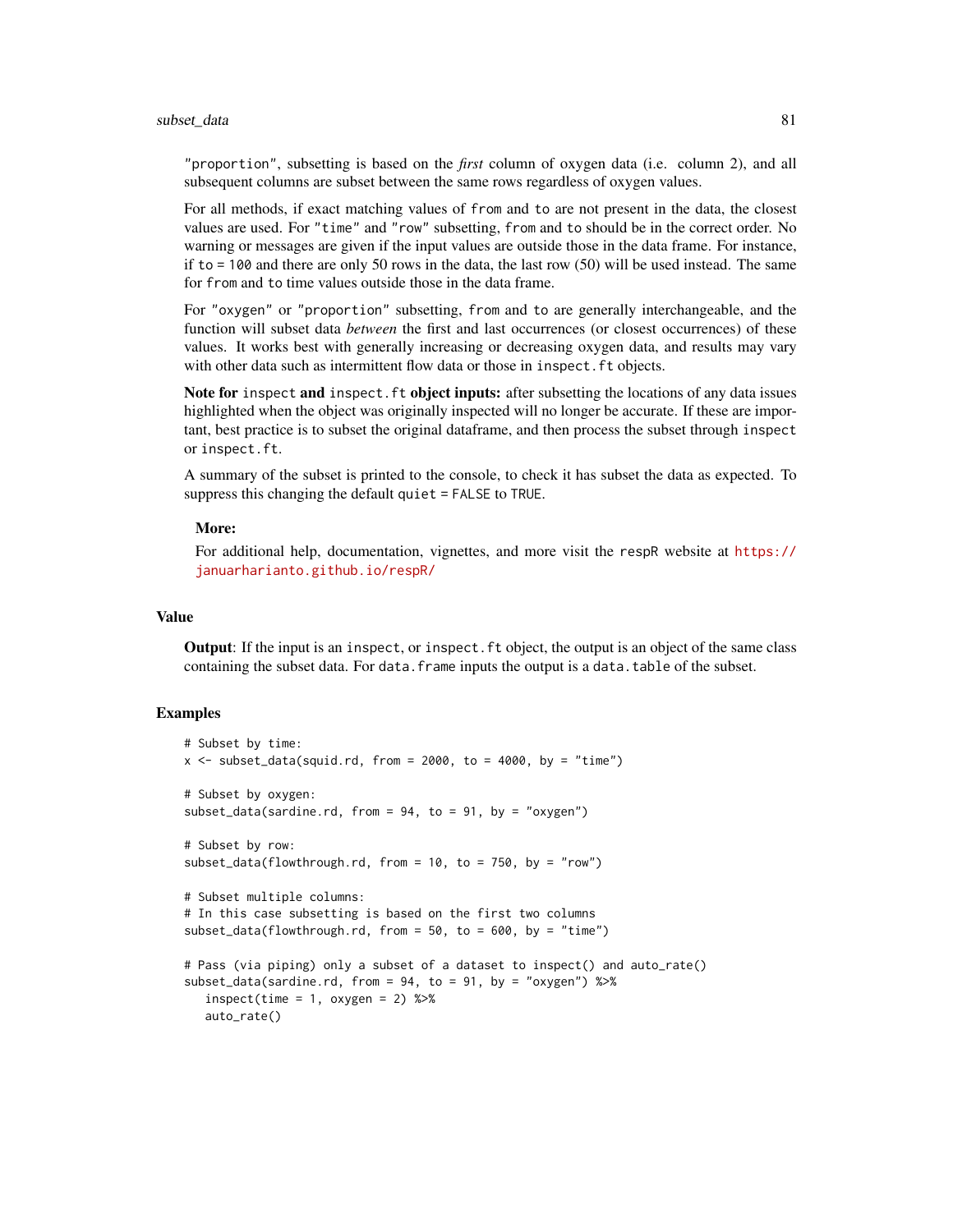#### **Description**

The auto\_rate function is powerful, but the output can be large and difficult to explore, especially when there are hundreds to thousands of results. In addition, the "linear" method may identify linear regions, but from areas of the data that are not of experimental interest. As an advanced, machine learning based process, it can be somewhat fallible and on occasion may return questionable results.

The subset\_rate function helps explore, reorder, and filter auto\_rate results according to various criteria. For example, extracting only positive or negative rates, only the highest or lowest rates, only those from certain data regions, and numerous other methods that allow advanced filtering of results so the rates extracted are well-defined towards the research question of interest. This also allows for highly consistent reporting of results and rate selection criteria.

Multiple subsetting criteria can be applied by assigning the output and processing it through the function multiple times using different methods, or alternatively via  $\%$  >% piping. See Examples.

*Note:* when choosing a method, keep in mind that to remain mathematically consistent, respR outputs oxygen consumption (i.e. respiration) rates as negative values. This is particularly important in the difference between highest/lowest and minimum/maximum methods. See Details.

When a rate result is omitted by the subsetting criteria, it is removed from the \$rate element of the auto\_rate object, and all associated data in \$summary (i.e. the associated row) is removed. Some methods can be used with an n = NULL input to reorder the \$rate and \$summary elements in various ways. See Examples.

Generally speaking, for most large datasets we recommend using [subset\\_data\(\)](#page-79-0) and then running auto\_rate on the subset(s) of the data you are interested in, rather than run it on the whole dataset and relying on subset\_rate to filter out results afterwards.

#### Usage

```
subset_{\text{rate}}(x, \text{ method} = \text{NULL}, \text{n} = \text{NULL}, \text{plot} = \text{FALSE})
```
#### Arguments

| $\mathsf{x}$ | list. An object of class auto_rate or auto_rate_subset.                                                                      |
|--------------|------------------------------------------------------------------------------------------------------------------------------|
| method       | string. Method by which to subset rate results. Matching results are <i>retained</i> in<br>the output. See Details.          |
| n            | numeric. Number, percentile, or range of results to return depending on method.<br>See Details.                              |
| plot         | logical. Default FALSE. Plots a summary of subset locations within data (up to<br>a maximum of the first 20 ranked results). |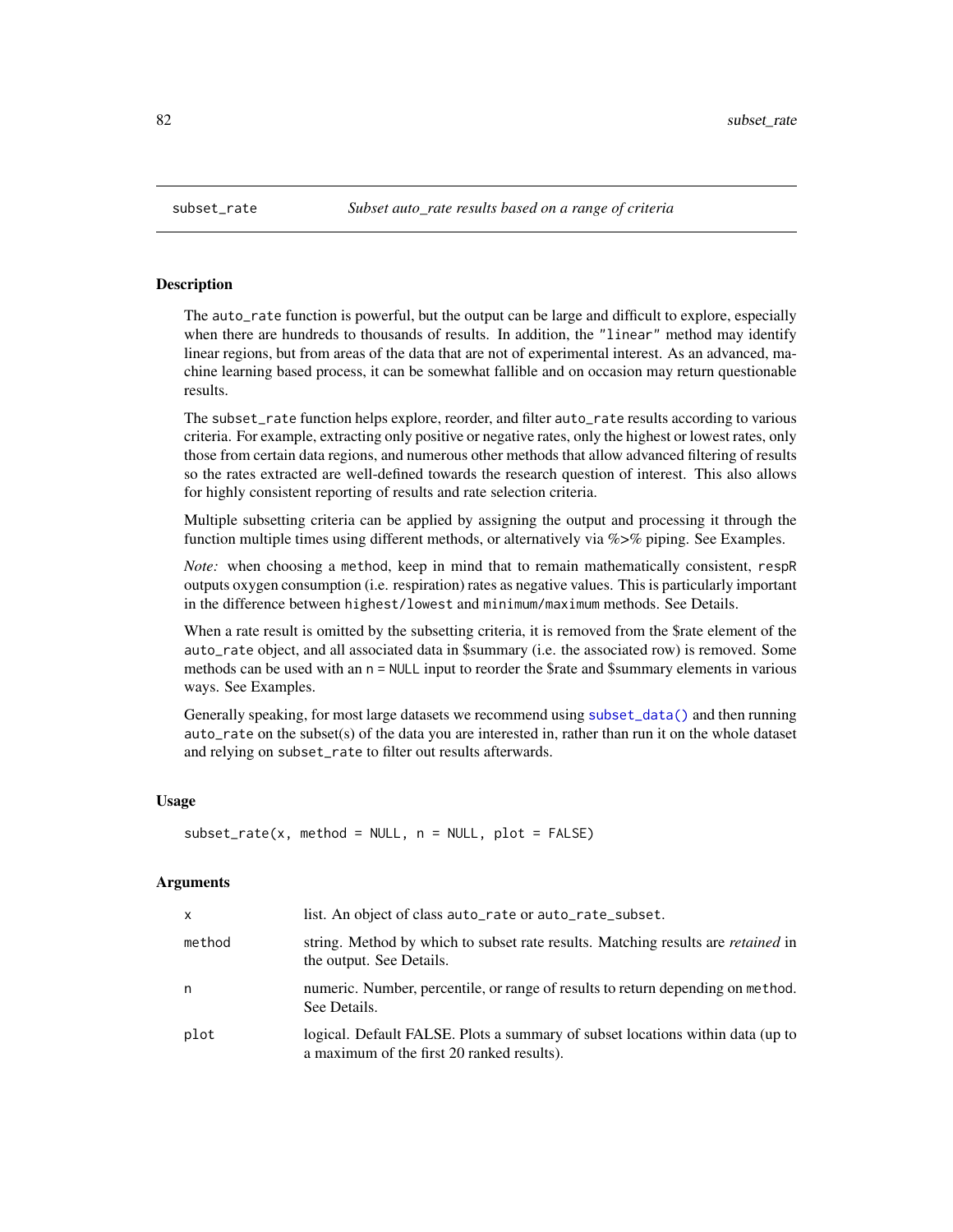#### subset\_rate 83

#### Details

These are the current methods by which rates in auto\_rate objects can be subset. Matching results are *retained* in the output. Some methods can also be used to reorder the results.

#### positive, negative:

Subsets all positive  $(>0)$  or negative  $(<0)$  rates. n is ignored. Useful, for example, in intermittent respirometry where auto\_rate may output rates from regions of oxygen increase during flushes. Note, respR outputs oxygen consumption (i.e. respiration) rates as *negative* values, production rates as *positive*.

#### nonzero, zero:

Retains all nonzero rates (i.e. removes any zero rates), or retains *only* zero rates (i.e. removes all rates with any value). n is ignored.

#### lowest, highest:

These methods can only be used when rates all have the same sign, that is are all negative or all positive. These subset the highest and lowest absolute rate values. For example, if rates are all negative, method = 'highest' will retain the highest magnitude rates regardless of the sign. n should be an integer indicating the number of lowest/highest rates to retain. If  $n = NULL$  the results will instead be reordered by lowest or highest rate without any removed. See minimum and maximum options for extracting *numerically* lowest and highest rates.

#### lowest\_percentile, highest\_percentile:

These methods can also only be used when rates all have the same sign. These retain the n'th lowest or highest percentile of absolute rate values. For example, if rates are all negative method = 'highest\_percentile' will retain the highest magnitude n'th percentile regardless of the sign. n should be a percentile value between 0 and 1. For example, to extract the lowest 10th percentile of absolute rate values, you would enter method = 'lowest percentile',  $n = 0.1$ .

#### minimum, maximum:

In contrast to lowest and highest, these are *strictly numerical* options which take full account of the sign of the rate, and can be used where rates are a mix of positive and negative. For example, method = 'minimum' will retain the minimum value numerical rates, which in the case of negative rates will actually be the highest uptake rates. n is an integer indicating how many of the min/max rates to retain. If n = NULL the results will instead be reordered by minimum or maximum rate without any removed.

#### minimum\_percentile, maximum\_percentile:

Like min and max these are *strictly numerical* inputs which retain the n'th minimum or maximum percentile of the rates and take full account of the sign. Here n should be a percentile value between 0 and 1. For example, if rates are all negative (i.e. typical uptake rates), to extract the lowest 10th percentile of rates, you would enter method = 'maximum\_percentile',  $n = 0.1$ . This is because the *lowest* negative rates are numerically the *maximum* rates (highest/lowest percentile methods would be a better option in this case however).

#### rate, rsq, rank, row, time, density:

These methods refer to the respective columns of the \$summary data frame. For these, n should be a vector of two values. Matching regressions in which the respective parameter falls within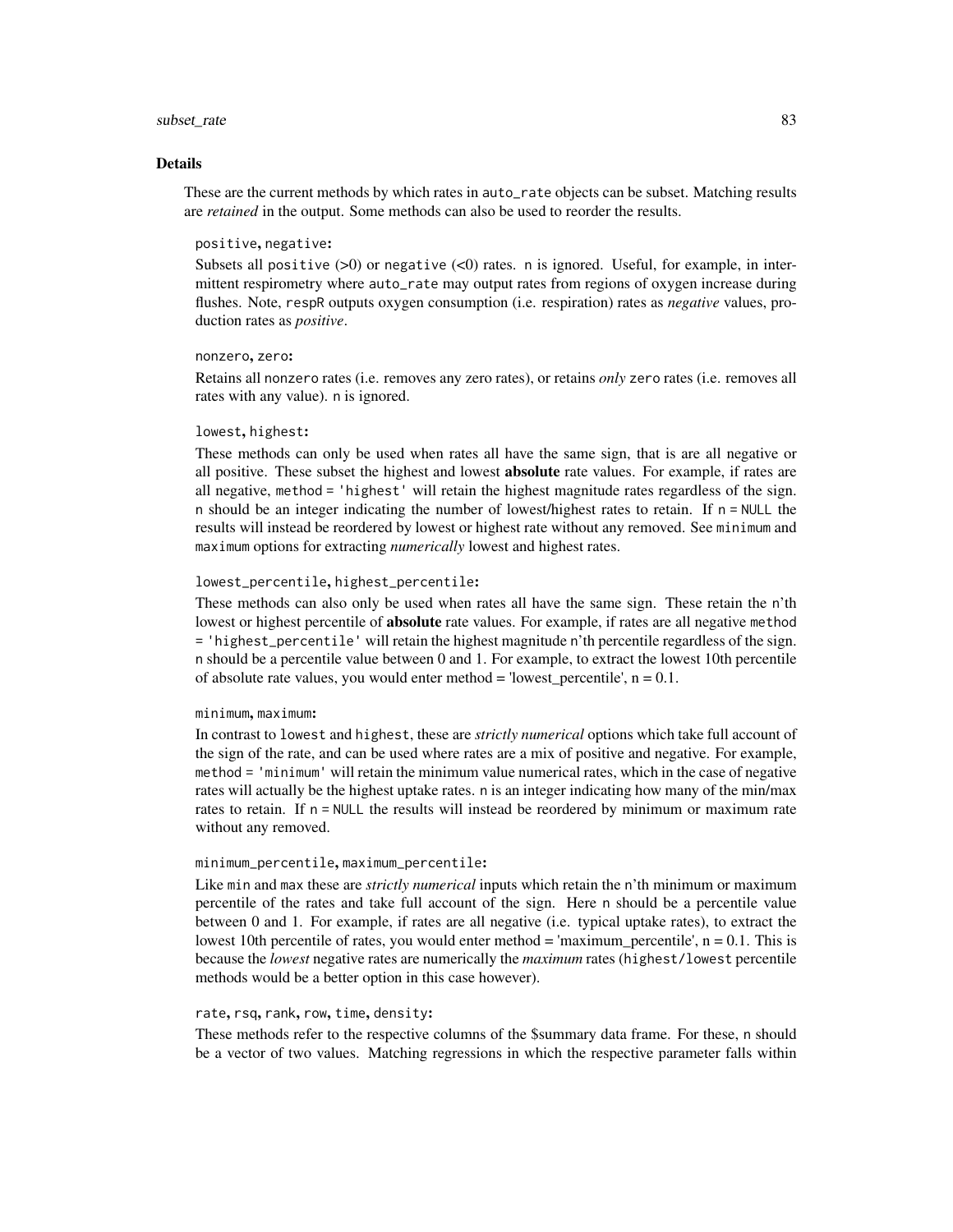<span id="page-83-0"></span>the n range (inclusive) are retained. For example, to retain only rates where the rate value is between 0.05 and 0.08: method = 'rate',  $n = c(0.05, 0.08)$ . To retain all rates with a R-Squared 0.90 or above: method = 'rsq',  $n = c(0.9, 1)$ . The row and time ranges refer to the \$row-\$endrow or \$time-\$endtime columns and the original raw data (\$dataframe element of the input), and can be used to constrain results to rates from particular regions of the data (although usually a better option is to [subset\\_data](#page-79-0) prior to analysis). rank refers to the first column of the summary table, which denotes the rank or ordering of the results as determined by the selected method input in the original auto\_rate analysis. This rank value is retained unchanged regardless of how the results are subsequently subset or reordered. Note, time is not the same as duration - see later section and row does not refer to rows of the summary table - see manual method for this. For all of these methods (except rate), if  $n = \text{NULL}$  the results will instead be reordered by that respective column with none removed.

#### time\_omit, row\_omit:

These methods refer to the original data, and are intended to *exclude* rates determined over particular data regions. This is useful in the case of, for example, a data anomaly such as a spike or sensor dropout. For these inputs, n are values (a single value or multiple) indicating data timepoints or rows of the original data to exclude. Only rates (i.e. regressions) which *do not* utilise those particular values are retained in the output. For example, if an anomaly occurs precisely at timepoint 3000, time\_omit = 3000 means only rates determined solely over regions before and after this will be retained. If it occurs over a range this can be entered as,  $time\_omit = c(3000:3200)$ . If you want to exclude a regular occurrence, for example the flushes in intermittent-flow respirometry they can be entered as a vector, e.g. row\_omit =  $c(1000, 2000, 3000)$ . Values must match exactly to a value present in the dataset.

#### oxygen:

This can be used to constrain rate results to regions of the data based on oxygen values. n should be a vector of two values in the units of oxygen in the raw data. Only rate regressions in which all datapoints occur within this range (inclusive) are retained. Any which use even a single value outside of this range are excluded. Note the summary table columns oxy and endoxy refer to the first and last oxygen values in the rate regression, which should broadly indicate which results will be removed or retained, but this method examines *every* oxygen value in the regression, not just first and last.

#### oxygen\_omit:

Similar to time\_omit and row\_omit above, this can be used to *omit* rate regressions which use particular oxygen values. For this n are values (single or multiple) indicating oxygen values in the original raw data to exclude. Every oxygen value used by each regression is checked, and to be excluded an n value must match *exactly* to one in the data. Therefore, note that if a regression is fit across the data region where that value would occur, it is not necessarily excluded unless that *exact value* occurs. You need to consider the precision of the data values recorded. For example, if you wanted to exclude any rate using an oxygen value of 7.0, but your data are recorded to two decimals, any rates fit across these data would be retained:  $c(7.03, 7.02, 7.01, 6.99, 6.98, \ldots)$ . To get around this you can use regular R syntax to input vectors at the correct precision, such as seq, e.g. seq(from = 7.05, to = 6.96, by =  $-0.01$ ). Similarly, this can be used to input ranges of oxygen values to exclude.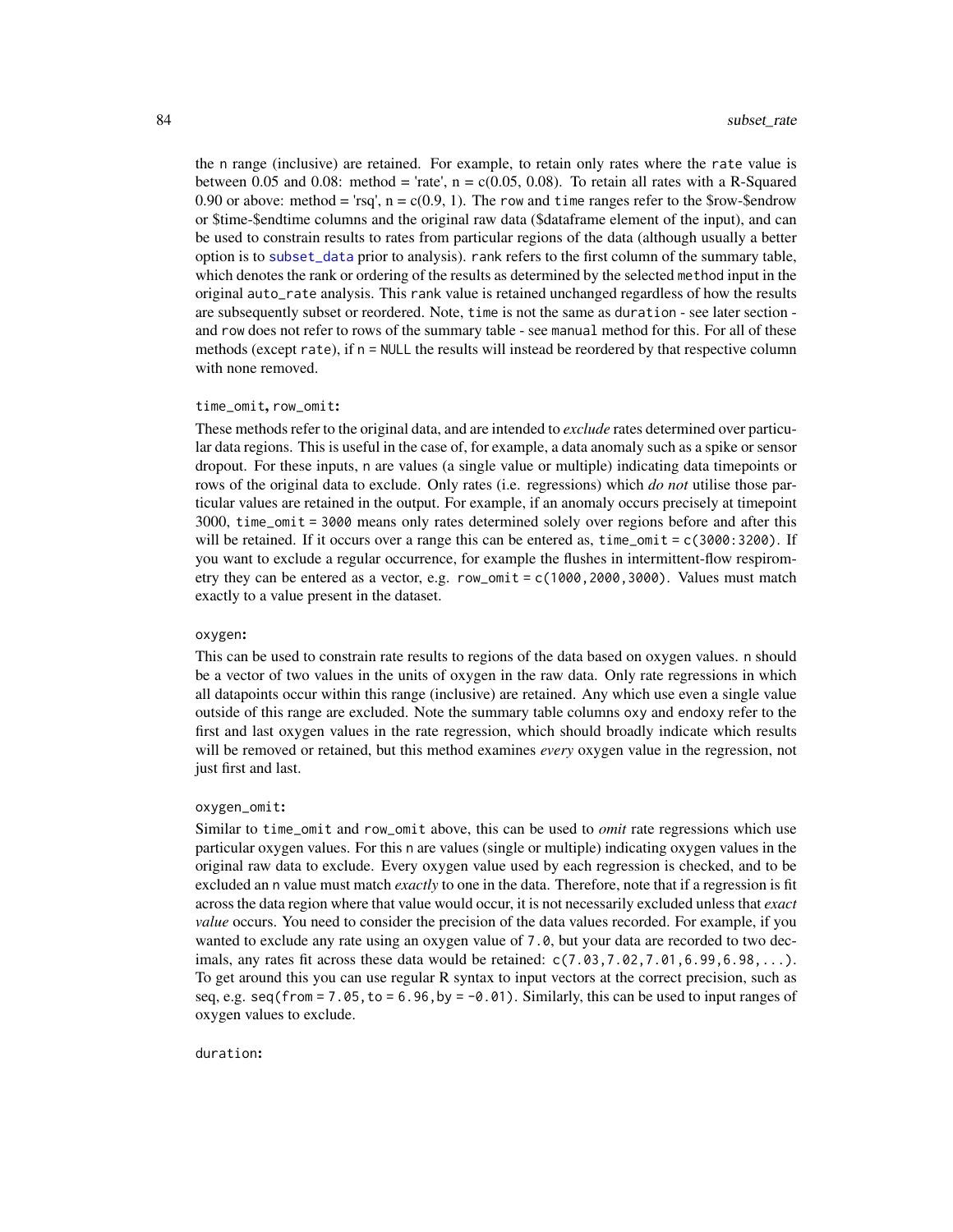<span id="page-84-0"></span>This method allows subsetting of rates which occur within a duration range. Here, n should be a numeric vector of two values indicating the duration range you are interested in retaining. Use this to set minimum and maximum durations in the time units of the original data. For example,  $n = c(0, 500)$  will retain only rates determined over a maximum of 500 time units. To retain rates over a minimum duration, set this using the minimum value plus the maximum duration (or simply infinity, e.g.  $n = c(500, lnf)$ .

#### manual:

This method simply allows particular rows of the \$summary data frame to be manually selected to be retained. For example, to keep only the top row (usually the top ranked result according to the method, but note some methods can be used to reorder the table): method = 'manual',  $n = 1$ . To keep multiple rows use regular R selection syntax:  $n = 1:3$ ,  $n = c(1,2,3)$ ,  $n = c(5,8,10)$ , etc. No value of n should exceed the number of rows in the \$summary data frame.

#### overlap:

This method removes rates which overlap, that is, linear regions or regressions calculated by auto\_rate which partly or completely share the same rows of the original data. The auto\_rate linear method may identify multiple linear regions, some of which may substantially overlap, or even be completely contained within others. In such cases summary operations such as taking an average of the rate values may be questionable, as certain values will be weighted higher due to these multiple, overlapping results. This method removes overlapping rates, using n as a threshold to determine degree of permitted overlap. It is recommended this method be used after other selection criteria have been applied, as it is quite aggressive about removing rates, and can be *very* computationally intensive when there are many results.

While it can be used with auto\_rate results determined via the rolling, lowest, or highest methods, by their nature these methods produce *all possible* overlapping regressions, ordered in various ways, so other subsetting methods are more appropriate. The overlap method is generally intended to be used in combination with the auto\_rate linear results, but may prove useful in other analyses.

The [plot\\_ar\(\)](#page-69-0) function is very useful for plotting auto\_rate objects, and the results of subset\_rate operations upon them, to visualise where regression results in the summary table occur in relation to the original dataset. See Examples.

Permitted overlap is determined by n, which indicates the proportion of each particular regression which must overlap with another for it to be regarded as overlapping. For example,  $n = 0.2$  means a regression would have to overlap with at least one other by at least 20% of its total length to be regarded as overlapping.

The overlap method performs two operations:

First, regardless of the n value, any rate regressions which are completely contained within another are removed (this is also the only operation if  $n = 1$ ).

Secondly, for each regression in \$summary starting from the bottom of the summary table (usually the lowest ranked result, but this depends on the auto\_rate analysis method used and if any reordering has been performed), the function checks if it overlaps with any others (accounting for n). If not, the next lowest is checked, and the function progresses up the summary table until it finds one that does. The first to be found overlapping is then removed, and the process repeats starting again from the bottom of the summary table. This means lower ranked results are removed first. This is repeated iteratively until only non-overlapping rates (accounting for n) remain.

If  $n = \emptyset$ , only rates which do not overlap at all, that is share *no* data, are retained. If  $n = 1$ , only rates which are 100% contained within at least one other are removed.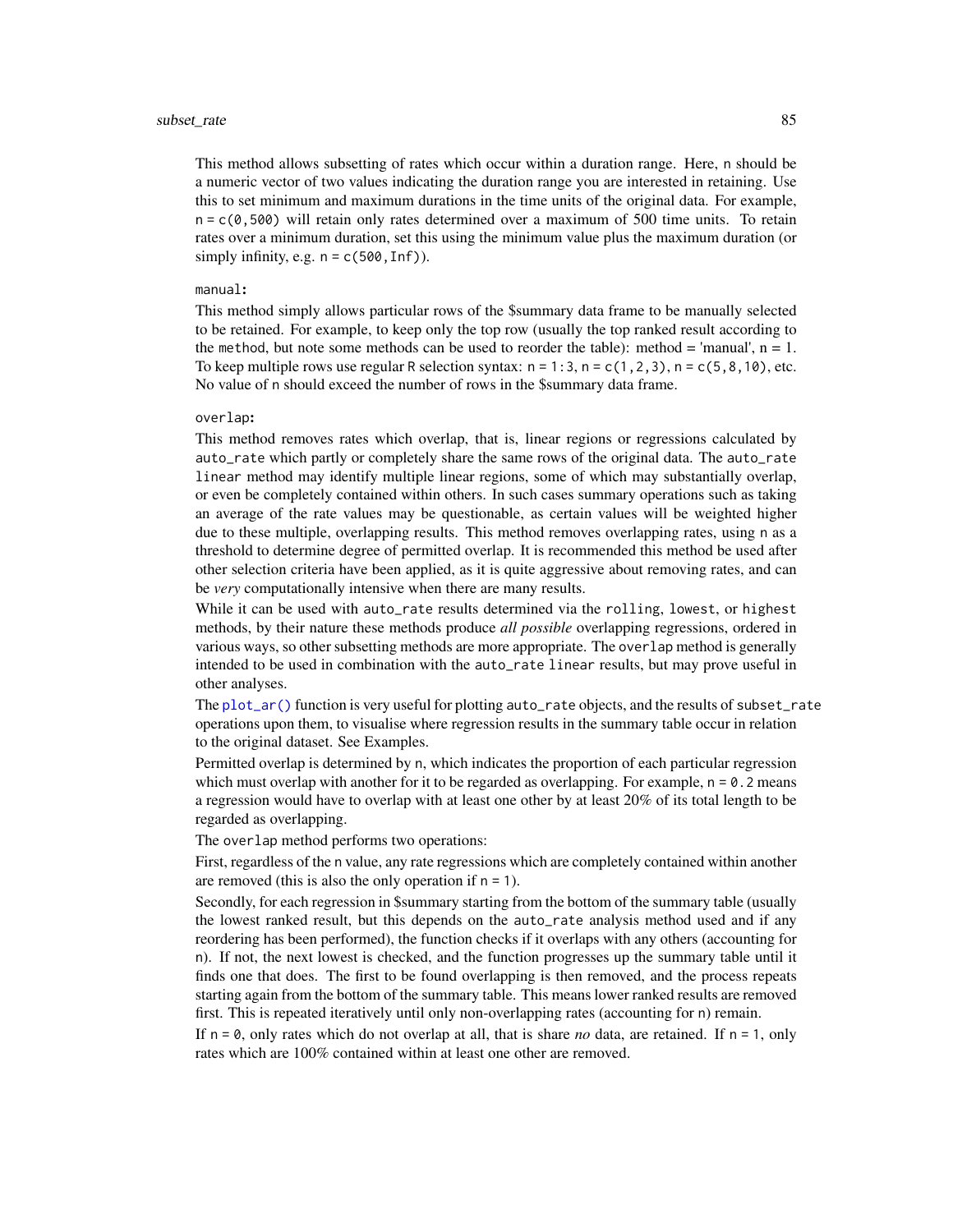#### Reordering results:

Several methods can be used to *reorder* results rather than subset them, by not entering an n input (that is, letting the n = NULL default be applied). Several of these methods are named the same as those in auto\_rate and have equivalent outcomes, so this allows results to be reordered without re-running the analysis.

The row and rolling methods reorder sequentially by the starting row of each regression (\$row column).

The time method reorders sequentially by the starting time of each regression (\$time column).

linear and density are essentially identical, reordering by the \$density column. This metric is only produced by the auto\_rate linear method. These will have no effect on results originating from other auto\_rate methods where the density column is all NA.

rank reorders by \$rank, the first column of the summary table, which denotes the rank or position of each result as determined by the selected method in the original auto\_rate analysis. This rank value is retained unchanged regardless of how the results are subsequently subset or reordered. Essentially this method will restore the original auto\_rate method ordering after other reordering methods have been applied.

rsq reorders by \$rsq from highest value to lowest.

highest and lowest reorder by absolute values of the \$rate column, that is highest or lowest in magnitude regardless of the sign. They can only be used when rates all have the same sign.

maximum and minimum reorder by numerical values of the \$rate column, that is maximum or minimum in numerical value taking account of the sign, and can be used when rates are a mix of negative and positive.

Note that after reordering, outputs of print(), summary(), plot() etc. will still refer to the *original* ordering or analysis method used in the auto\_rate analysis (the \$method element of the auto\_rate object).

# Plot:

While output objects are plotted as normal auto\_rate objects if used in plot(), subset\_rate has its own plotting functionality. This simply plots a grid of the remaining rates in \$summary up to the first 20. This is simple functionality to give the user an idea of how subsetting is reducing the number of rates, and where the remaining rates occur within the data. It is really only useful once rates are down to fewer than 20 remaining, or for examining the effects of different subsetting options on a small selection of rates. Therefore, the default is plot = FALSE to prevent this being produced for every single subsetting operation.

# More:

This help file can be found online [here,](https://januarharianto.github.io/respR/reference/subset_rate.html) where it is much easier to read.

For additional help, documentation, vignettes, and more visit the respR website at [https://](https://januarharianto.github.io/respR/) [januarharianto.github.io/respR/](https://januarharianto.github.io/respR/)

#### Value

The output of subset\_rate is a list object which retains the auto\_rate class, with an additional auto\_rate\_subset class applied.

It contains two additional elements: \$original contains the original, unaltered auto\_rate object, which will be retained unaltered through multiple subsetting operations, that is even after processing through the function multiple times. \$subset\_calls contains the calls for every subsetting operation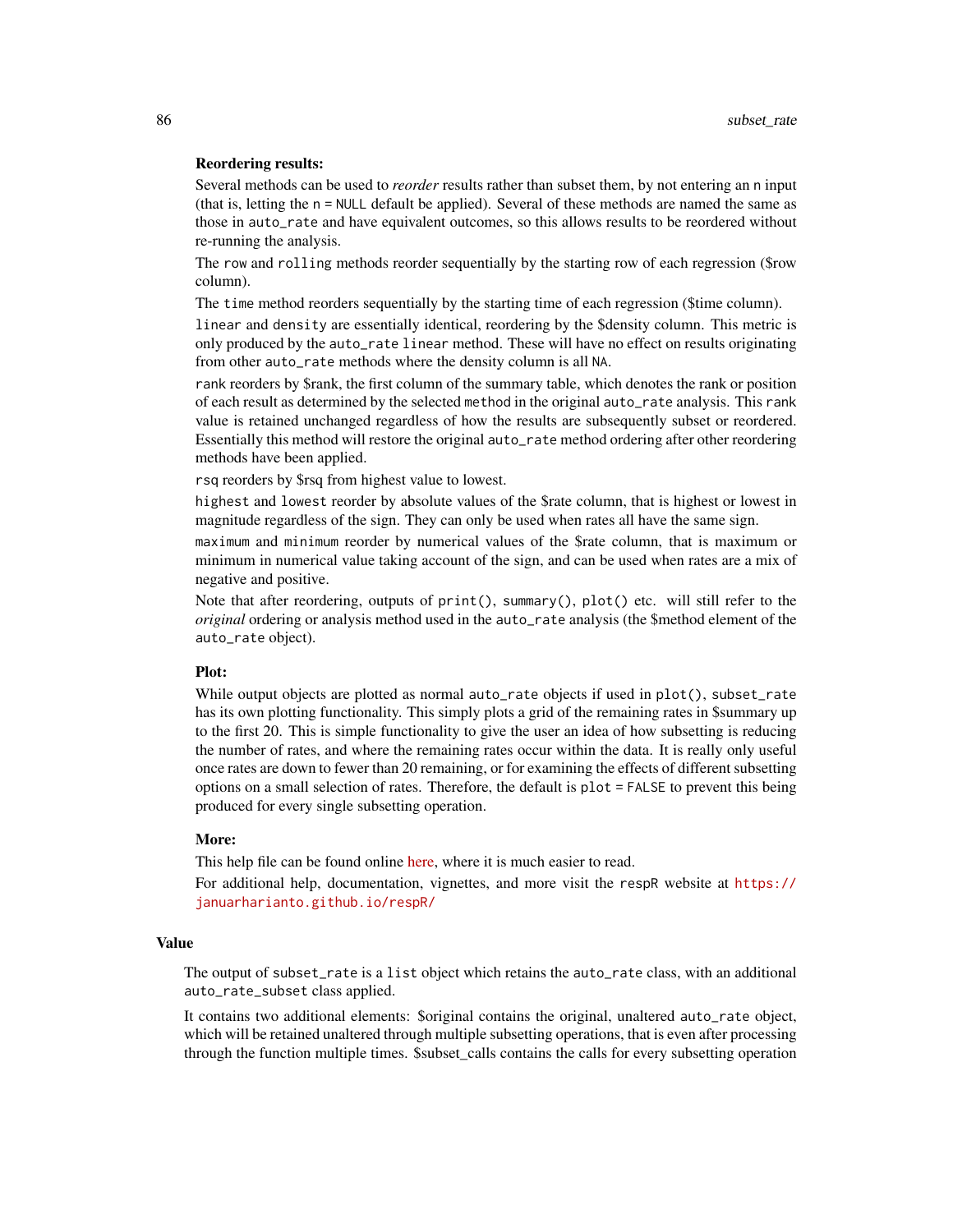# <span id="page-86-0"></span>summary.adjust\_rate 87

that has been applied to the \$original object, from the first to the most recent. If using piping (%>% or  $|>$ ), the x input in these appears as " $x =$ ." where it has been piped from the previous call. These additional elements ensure the output contains the complete, reproducible history of the auto\_rate object having been subset.

The \$summary table contains a \$rank column and the *original* rank of each result is retained. A \$subset\_regs value is added to \$metadata indicating the number of regressions remaining after subsetting.

# Examples

```
## Subset only negative rates
ar_obj <- inspect(intermittent.rd, plot = FALSE) %>%
  auto_rate(plot = FALSE)
ar_subs_neg <- subset_rate(ar_obj, method = "negative", plot = FALSE)
```
summary.adjust\_rate *Summarise adjust\_rate objects*

#### Description

Summarise adjust\_rate objects

# Usage

```
## S3 method for class 'adjust_rate'
summary(object, pos = NULL, export = FALSE, ...)
```
#### Arguments

| object | adjust_rate object                           |
|--------|----------------------------------------------|
| pos    | integer(s). Which summary row(s) to print.   |
| export | logical. Export summary table as data frame. |
|        | Pass additional inputs                       |

# Value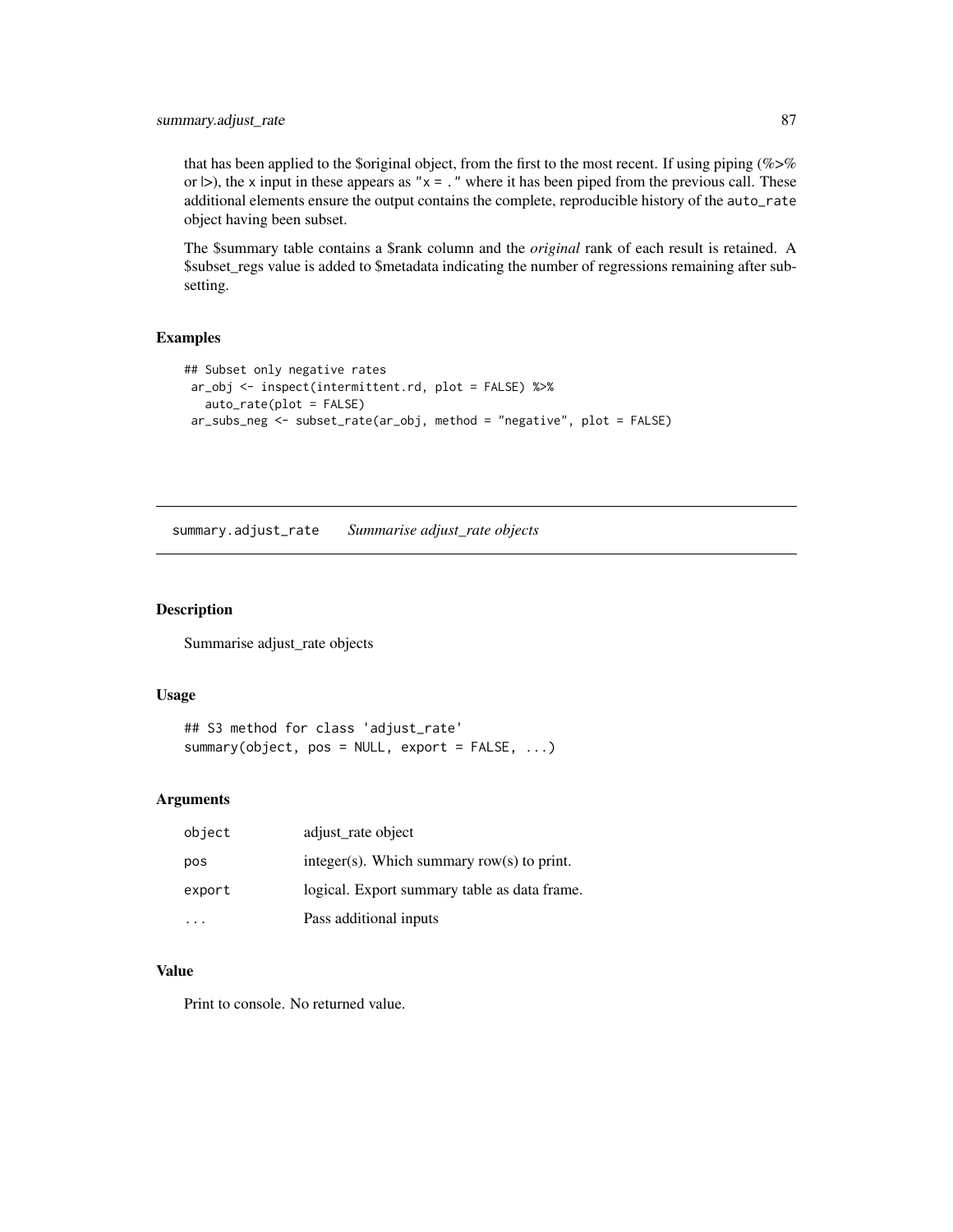<span id="page-87-0"></span>summary.adjust\_rate.ft

*Summarise adjust\_rate.ft objects*

# Description

Summarise adjust\_rate.ft objects

# Usage

```
## S3 method for class 'adjust_rate.ft'
summary(object, pos = NULL, export = FALSE, ...)
```
# Arguments

| object | adjust_rate.ft object                         |
|--------|-----------------------------------------------|
| pos    | $integer(s)$ . Which summary row(s) to print. |
| export | logical. Export summary table as data frame.  |
| .      | Pass additional inputs                        |
|        |                                               |

# Value

Print to console. No returned value.

summary.auto\_rate *Summarise auto\_rate objects*

# Description

Summarise auto\_rate objects

#### Usage

```
## S3 method for class 'auto_rate'
summary(object, pos = NULL, export = FALSE, ...)
```
#### Arguments

| object | auto rate object                             |
|--------|----------------------------------------------|
| pos    | integer(s). Which summary row(s) to print.   |
| export | logical. Export summary table as data frame. |
| .      | Pass additional inputs                       |

# Value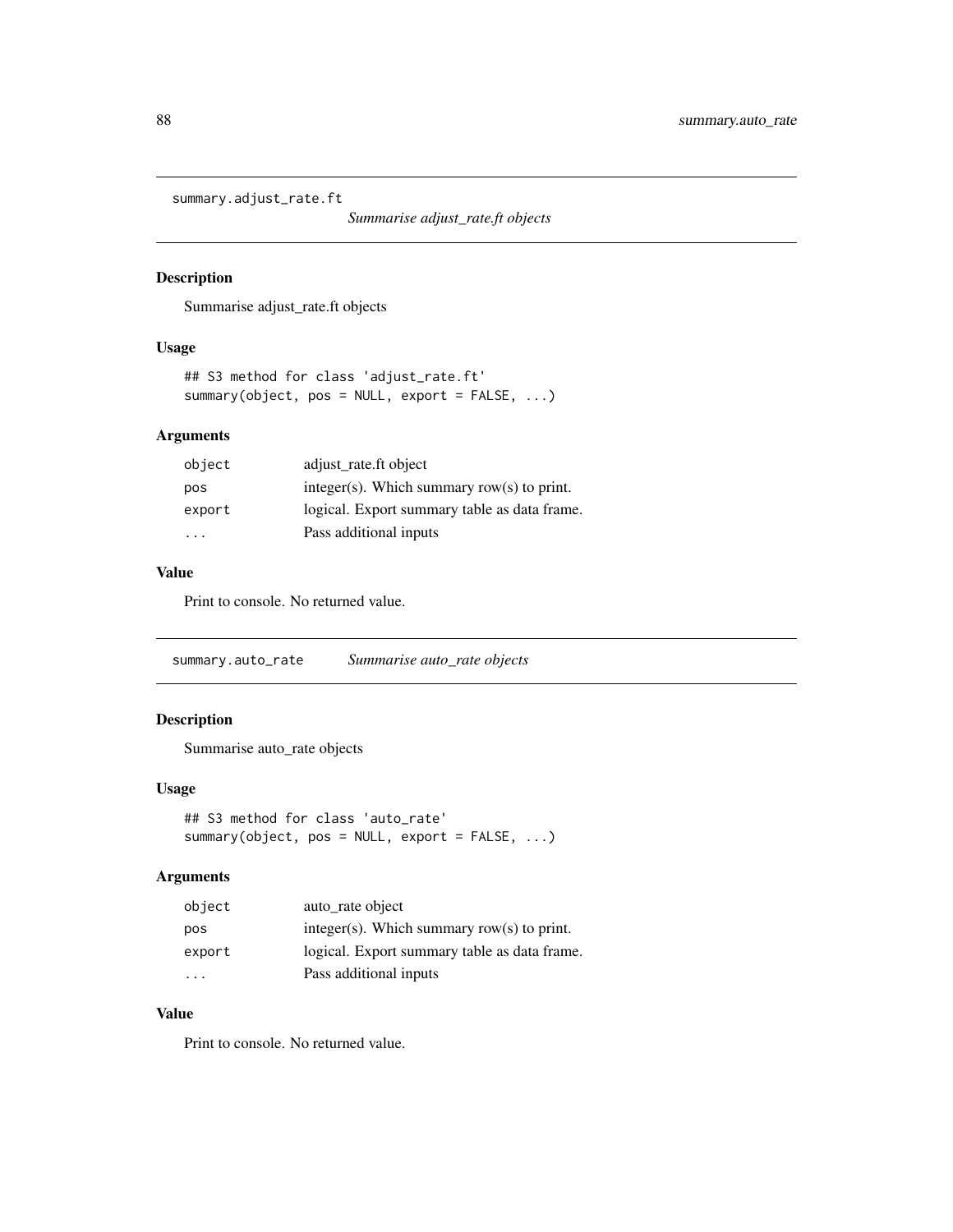<span id="page-88-0"></span>summary.calc\_rate *Summarise calc\_rate objects*

# Description

Summarise calc\_rate objects

#### Usage

```
## S3 method for class 'calc_rate'
summary(object, pos = NULL, export = FALSE, ...)
```
# Arguments

| object | calc_rate object                              |
|--------|-----------------------------------------------|
| pos    | $integer(s)$ . Which summary row(s) to print. |
| export | logical. Export summary table as data frame.  |
| .      | Pass additional inputs                        |

# Value

Print to console. No returned value.

summary.calc\_rate.bg *Summarise calc\_rate.bg objects*

# Description

Summarise calc\_rate.bg objects

#### Usage

```
## S3 method for class 'calc_rate.bg'
summary(object, pos = NULL, export = FALSE, ...)
```
# Arguments

| object | calc rate bg object                          |
|--------|----------------------------------------------|
| pos    | integer(s). Which summary row(s) to print.   |
| export | logical. Export summary table as data frame. |
| .      | Pass additional inputs                       |

# Value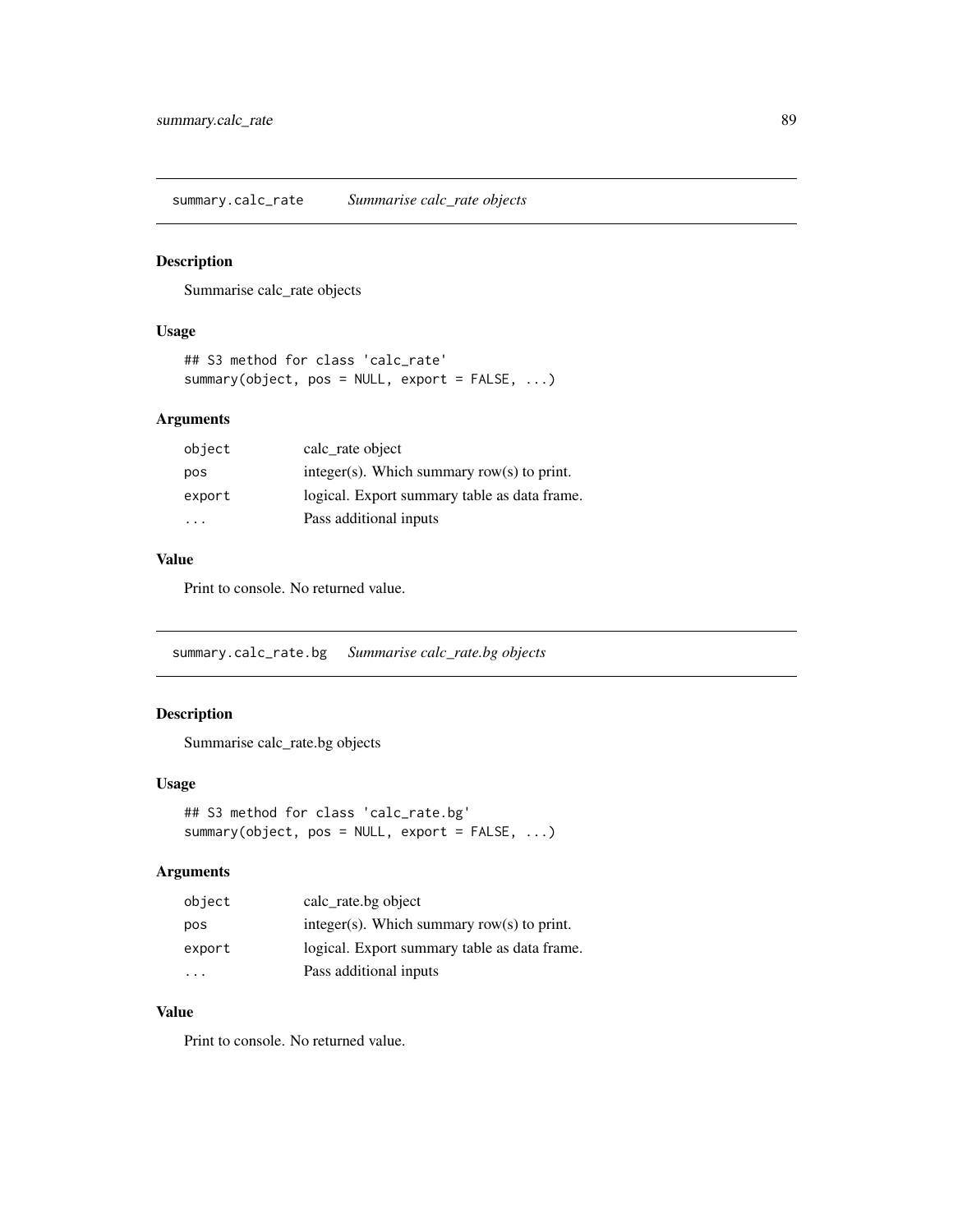<span id="page-89-0"></span>summary.calc\_rate.ft *Summarise calc\_rate.ft objects*

# Description

Summarise calc\_rate.ft objects

# Usage

```
## S3 method for class 'calc_rate.ft'
summary(object, pos = NULL, export = FALSE, ...)
```
# Arguments

| object | calc_rate.ft object                           |
|--------|-----------------------------------------------|
| pos    | $integer(s)$ . Which summary row(s) to print. |
| export | logical. Export summary table as data frame.  |
| .      | Pass additional inputs                        |

# Value

Print to console. No returned value.

summary.convert\_DO *Summarise convert\_DO objects*

# Description

Summarise convert\_DO objects

# Usage

```
## S3 method for class 'convert_DO'
summary(object, ...)
```
# Arguments

| object  | convert_DO object      |
|---------|------------------------|
| $\cdot$ | Pass additional inputs |

# Value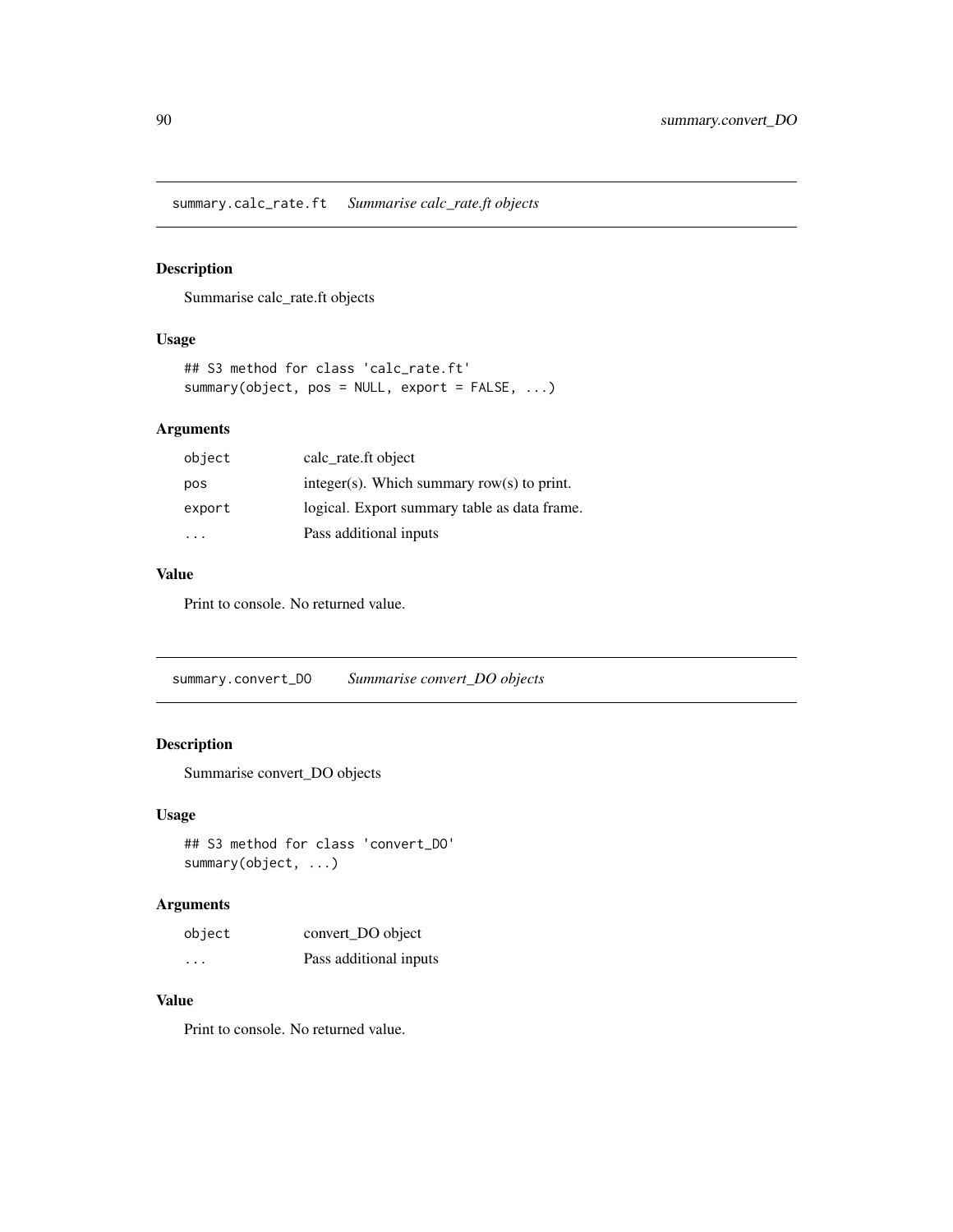<span id="page-90-0"></span>summary.convert\_rate *Summarise convert\_rate objects*

# Description

Summarise convert\_rate objects

# Usage

```
## S3 method for class 'convert_rate'
summary(object, pos = NULL, export = FALSE, ...)
```
# Arguments

| object | convert_rate object                          |
|--------|----------------------------------------------|
| pos    | integer(s). Which summary row(s) to print.   |
| export | logical. Export summary table as data frame. |
| .      | Pass additional inputs                       |

# Value

Print to console. No returned value.

summary.convert\_rate.ft

*Summarise convert\_rate.ft objects*

# Description

Summarise convert\_rate.ft objects

#### Usage

```
## S3 method for class 'convert_rate.ft'
summary(object, pos = NULL, export = FALSE, ...)
```
# Arguments

| object | convert_rate.ft object                        |
|--------|-----------------------------------------------|
| pos    | $integer(s)$ . Which summary row(s) to print. |
| export | logical. Export summary table as data frame.  |
| .      | Pass additional inputs                        |

# Value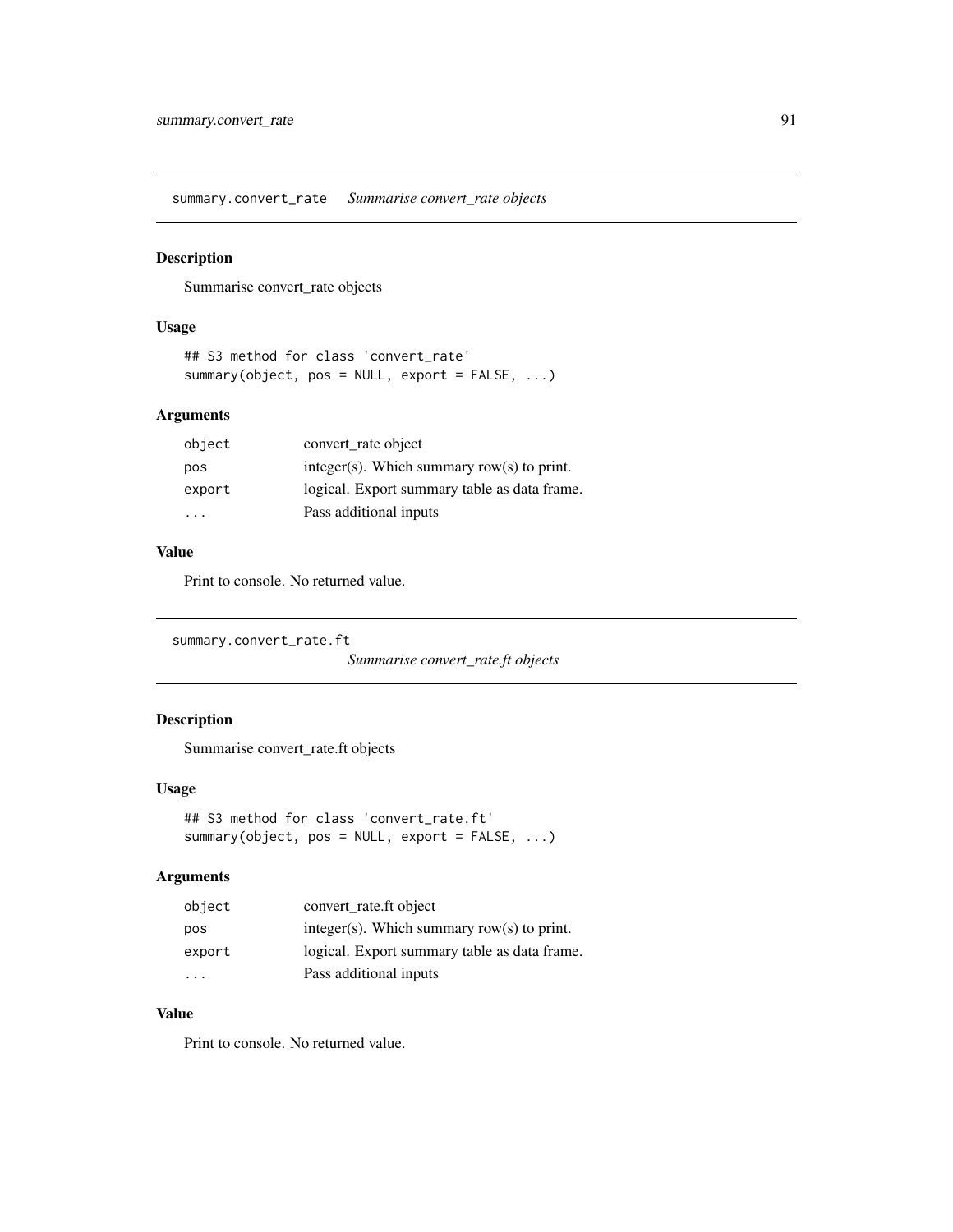<span id="page-91-0"></span>summary.inspect *Summarise inspect objects*

# Description

Summarise inspect objects

# Usage

## S3 method for class 'inspect' summary(object, ...)

# Arguments

| object | inspect object         |
|--------|------------------------|
| .      | Pass additional inputs |

#### Value

Print to console. No returned value.

summary.inspect.ft *Summarise inspect.ft objects*

# Description

Summarise inspect.ft objects

# Usage

```
## S3 method for class 'inspect.ft'
summary(object, ...)
```
# Arguments

| object  | inspect.ft object      |
|---------|------------------------|
| $\cdot$ | Pass additional inputs |

# Value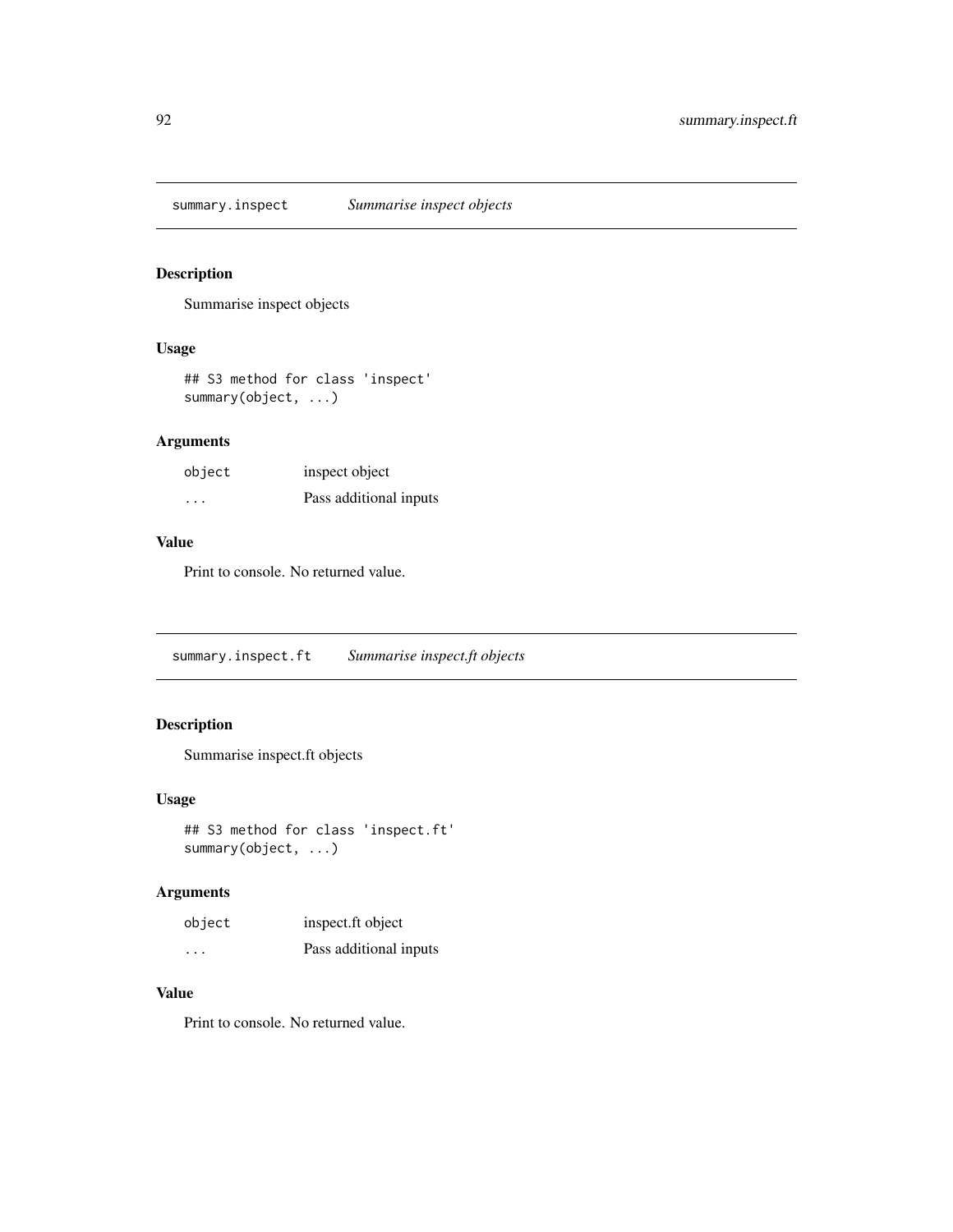<span id="page-92-0"></span>summary.oxy\_crit *Summarise oxy\_crit objects*

#### Description

Summarise oxy\_crit objects

# Usage

```
## S3 method for class 'oxy_crit'
summary(object, export = FALSE, ...)
```
# Arguments

| object | oxy_crit object                       |
|--------|---------------------------------------|
| export | logical. Export result as data frame. |
| .      | Pass additional inputs                |

# Value

Print to console. No returned value.

| test_lin_data | Output objects for the function test_lin |
|---------------|------------------------------------------|
|---------------|------------------------------------------|

# Description

This data contains the results of 9 separate performance checks on the [auto\\_rate\(\)](#page-11-0) linear detection algorithm (i.e. method = "linear"). These test results are used to assess and discuss the performance of auto\_rate in the online vignette found here: .

### Usage

test\_lin\_data

#### Format

List of multiple output objects of class test\_lin.

# Author(s)

Januar Harianto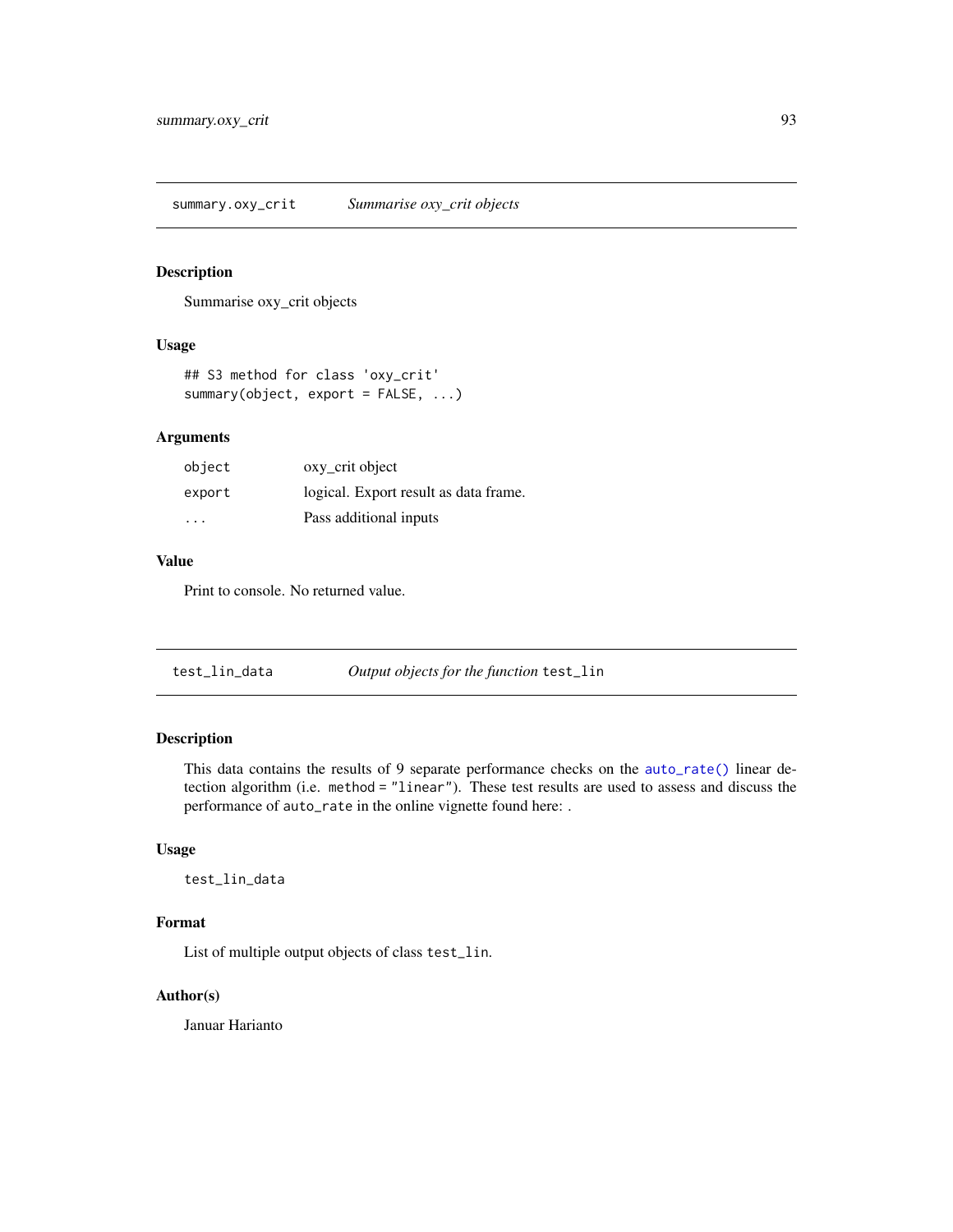<span id="page-93-0"></span>

#### Description

This is a basic function with no inputs. It prints to the console the units that can be used in the functions [convert\\_DO\(\)](#page-25-0), [convert\\_rate\(\)](#page-27-0), and [convert\\_rate.ft\(\)](#page-30-0).

#### Usage

unit\_args()

#### Details

Note that some oxygen unit conversions require temperature (t), salinity (S), and atmospheric pressure (P) to be specified.

Note the difference between percent air saturation (%Air), where air saturated water is  $\sim$ 100%, and percent oxygen saturation (%Oxy), where air saturated water is ~20.946% *oxygen* saturated. In other words,  $\%$ Oxy =  $\%$ Air x 0.20946.

For most units a fuzzy string matching algorithm is used to accept different formatting styles. For example, "mg/l", "mg/L", "mgL-1", "mg  $1-1$ ", "mg. $1-1$ " are all parsed the same.

#### Value

A print out to the console of accepted units

#### [convert\\_DO\(\)](#page-25-0)

#### Oxygen concentration or pressure units for from and to::

Oxygen concentration units should use SI units (L or kg) for the denominator.

Do *NOT* require t, S and P for conversions:

• "mg/L", "ug/L", "mol/L", "mmol/L", "umol/L"

Require t, S and P for conversions:

• "mL/L", "cm3/L", "mg/kg", "ug/kg", "mol/kg", "mmol/kg", "umol/kg", "mL/kg", "%Air" (i.e. % Air Saturation), "%Oxy" (i.e. % Oxygen Saturation), "Torr", "hPa", "kPa", "mmHg", "inHg"

#### [convert\\_rate\(\)](#page-27-0) and [convert\\_rate.ft\(\)](#page-30-0)

#### Oxygen concentration or pressure units for oxy.unit::

Oxygen concentration units should use SI units (L or kg) for the denominator.

Do *NOT* require t, S and P for conversions:

• "mg/L", "ug/L", "mmol/L", "umol/L"

Require t, S and P for conversions: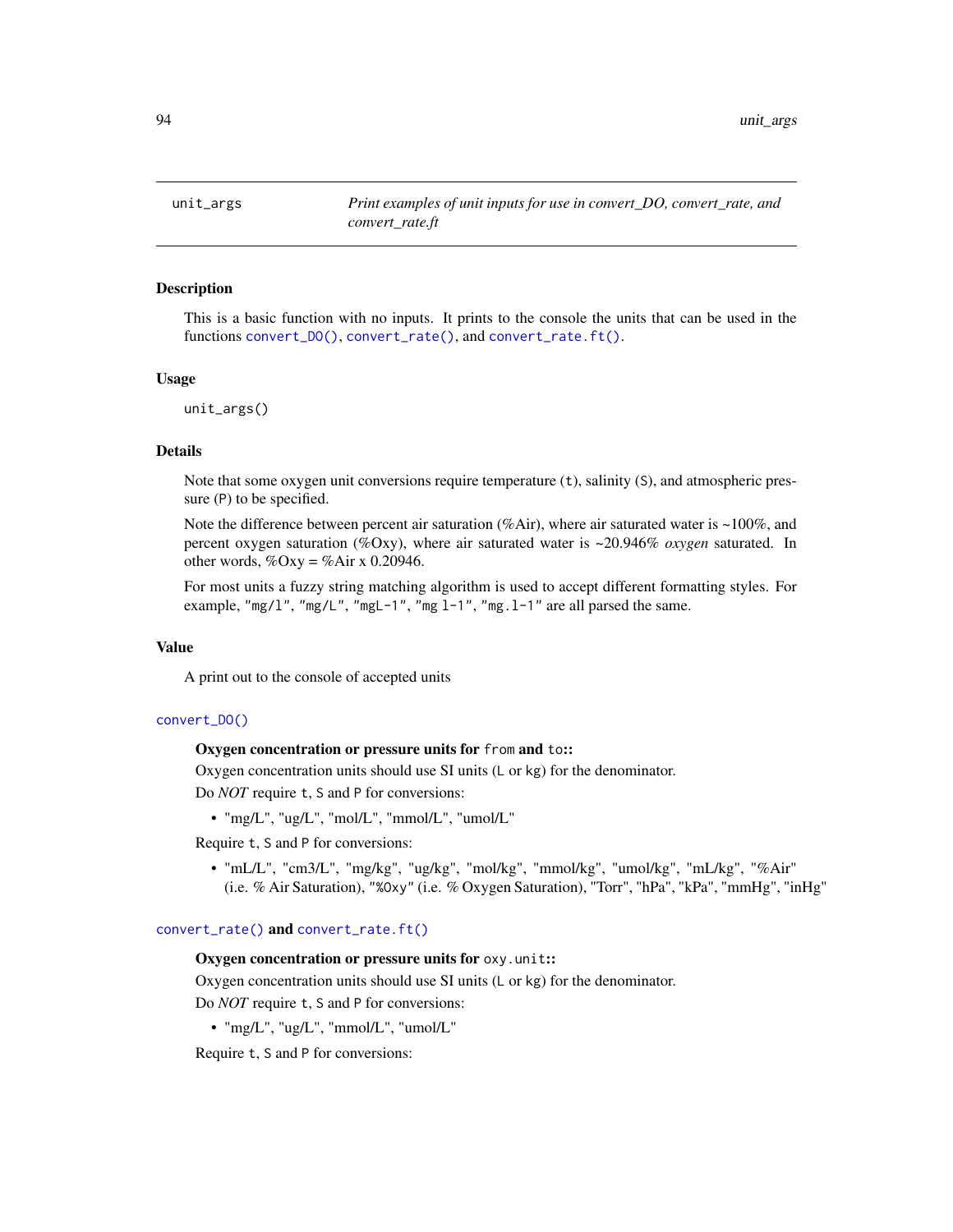#### <span id="page-94-0"></span>urchins.rd 95

• "mL/L", "cm3/L", "mg/kg", "ug/kg", "mmol/kg", "umol/kg", "mL/kg", "%Air" (i.e. % Air Saturation), "%Oxy" (i.e. % Oxygen Saturation), "Torr", "hPa", "kPa", "mmHg", "inHg"

Time units for time.unit or as part of flowrate.unit::

• "sec", "min", "hour", "day"

Volume units for use as part of flowrate.unit (convert\_rate.ft only)::

For example, in 'ml/min', 'L/s', etc.

• "uL", "mL", "L"

#### Combining units for output.unit::

Must be in correct order, with no special characters other than the separator:

- Absolute rates: Oxygen/Time e.g. "mg/s", "umol/min", "mL/h"
- Mass-specific rates: Oxygen/Time/Mass e.g. "mg/s/ug", "umol/min/g", "mL/h/kg"
- Area-specific rates: Oxygen/Time/Area e.g. "mg/s/mm2", "umol/min/cm2", "mL/h/m2"

Oxygen amount units for use in output.unit:

• "ug", "mg", "umol", "mmol", "mol", "mL"

Time units for use in output.unit:

• "sec", "min", "hour", "day"

Mass units for use in output.unit in mass-specific rates:

• "ug", "mg", "g", "kg"

Area units for use in output.unit in area-specific rates:

• "mm2", "cm2", "m2", "km2"

#### Examples

unit\_args()

| urchins.rd | Multi-column respirometry data of the sea urchin, Heliocidaris Ery- |
|------------|---------------------------------------------------------------------|
|            | throgramma, including background respiration                        |

### **Description**

Oxygen consumption data of 16 individual *Heliocidaris erythrogramma* specimens. In addition, there are two columns of background respiration.

#### Usage

urchins.rd

# Format

A data frame object consisting of one column of time, 16 columns of urchin oxygen consumption (a to p) and 2 columns of background oxygen consumption (b1 & b2). There are 271 rows of data spanning 45 minutes.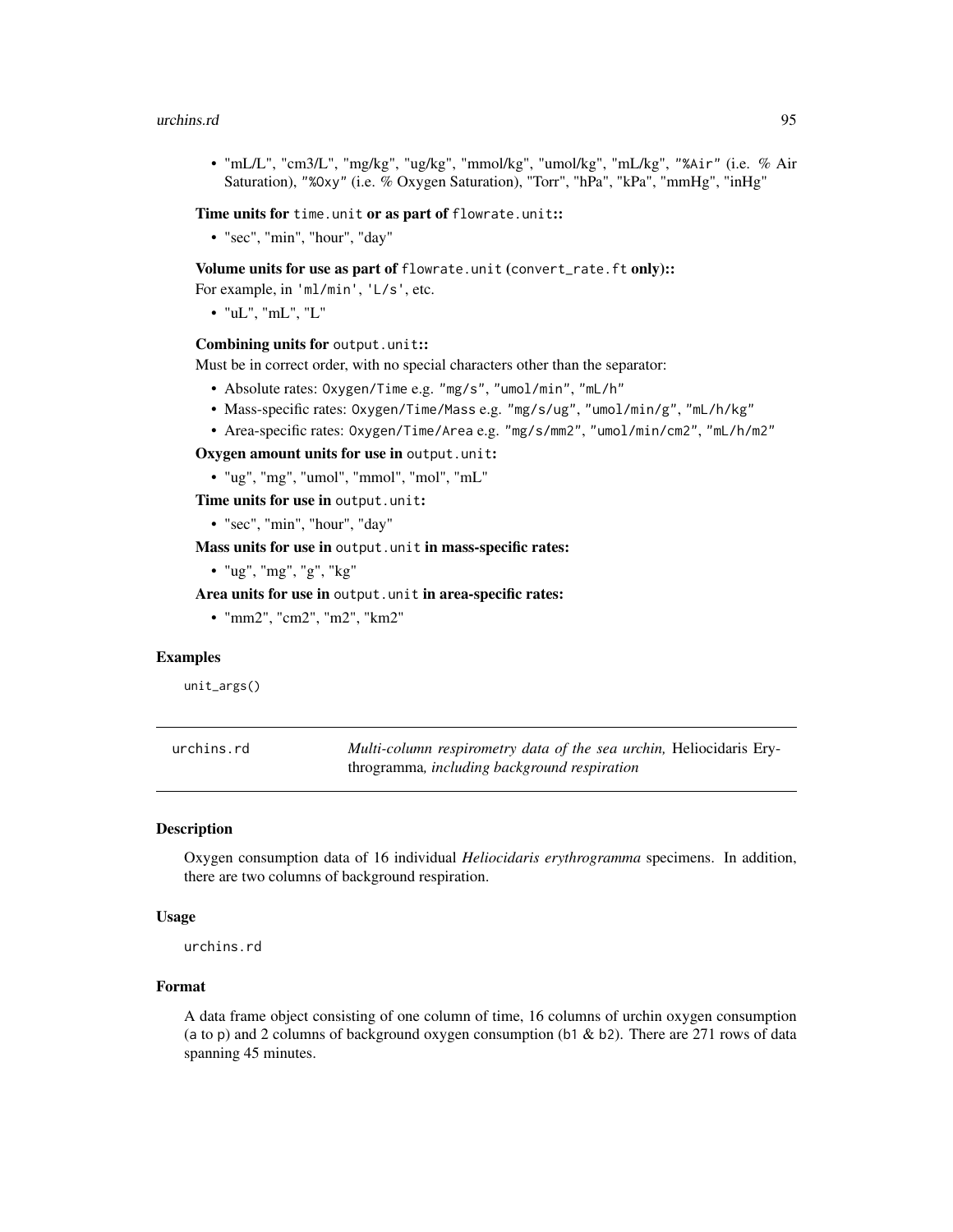# Details

- Dissolved oxygen units: mg/L
- Time units: minutes
- Volume (L): 1.09
- Temperature (°C): 20
- Salinity: 30
- Atm. Pressure (bar): 1.01

# Author(s)

Januar Harianto

zeb\_intermittent.rd *Respirometry data of a zebrafish,* Danio rerio

#### Description

Multiple measurements (106 replicates, plus initial and end background measurements) of oxygen consumption in a zebrafish, *Danio rerio*, obtained using intermittent flow respirometry. Data kindly provided by Davide Thambithurai (University of Glasgow). Note, the data has been injected with random noise, and volume and mass below are not the actual values from the experiment.

## Usage

zeb\_intermittent.rd

# Format

A data frame object consisting of 2 columns (time and dissolved oxygen) and 79251 rows (approx 22h of data).

#### Details

- Dissolved oxygen units: mg/L
- Time units: seconds
- Chamber volume (L): 0.12
- Specimen wet mass (kg): '0.0009
- Temperature (°C): 25
- Salinity: 0
- Atm. Pressure (bar): 1.013253

Replicate structure (Rows - Experiment section):

• 1:4999 - Start background recording

<span id="page-95-0"></span>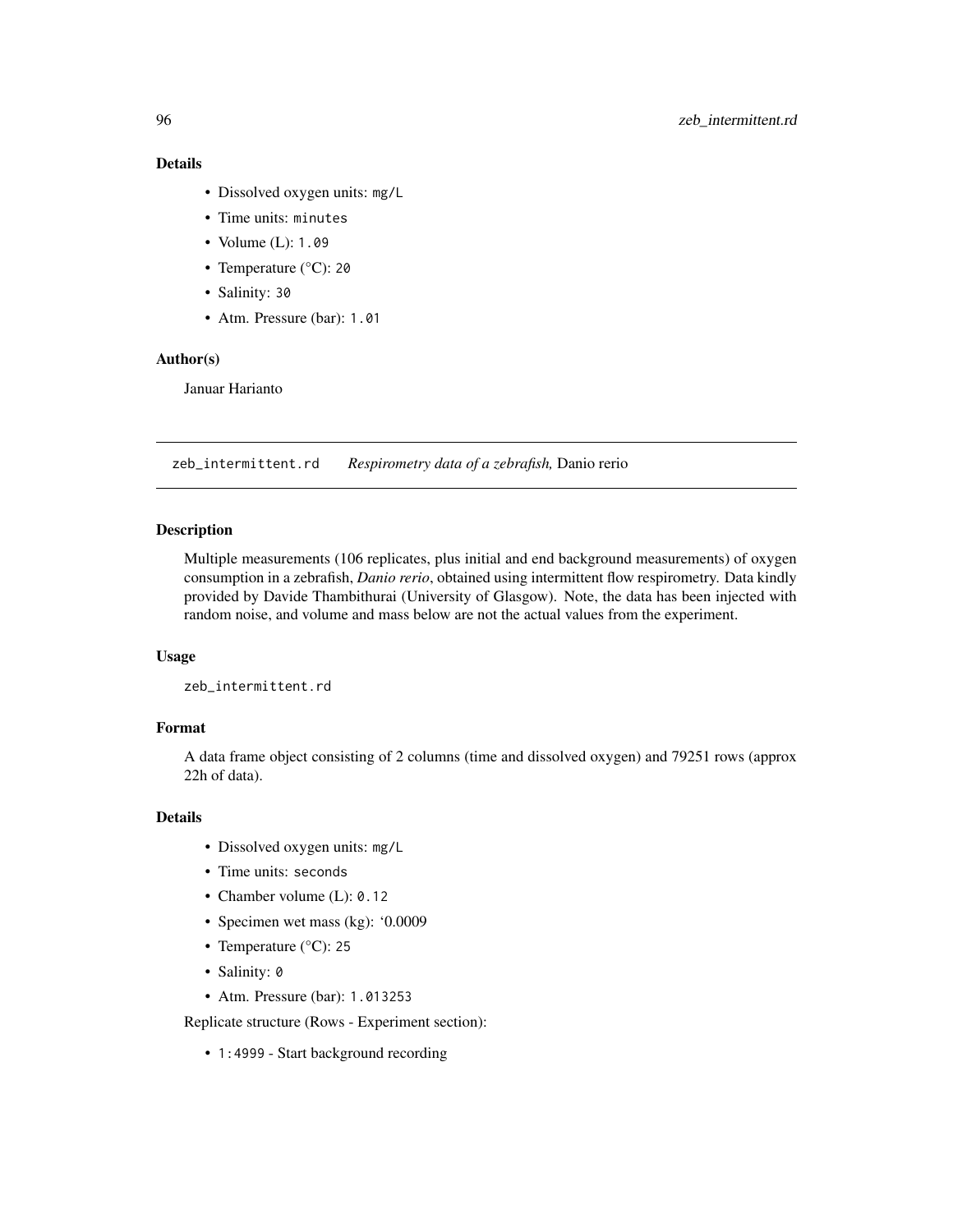# zeb\_intermittent.rd 97

- 5000:5839 First replicate for MMR (14 mins duration)
- 5840:75139 105 further replicates of 11 minutes duration each (660 rows)
- 75140:79251 End background recording

Each replicate comprises a measurement period (12 minutes for replicate 1, 9 minutes for all others) plus 2 minutes flush.

# Author(s)

Davide Thambithurai, University of Glasgow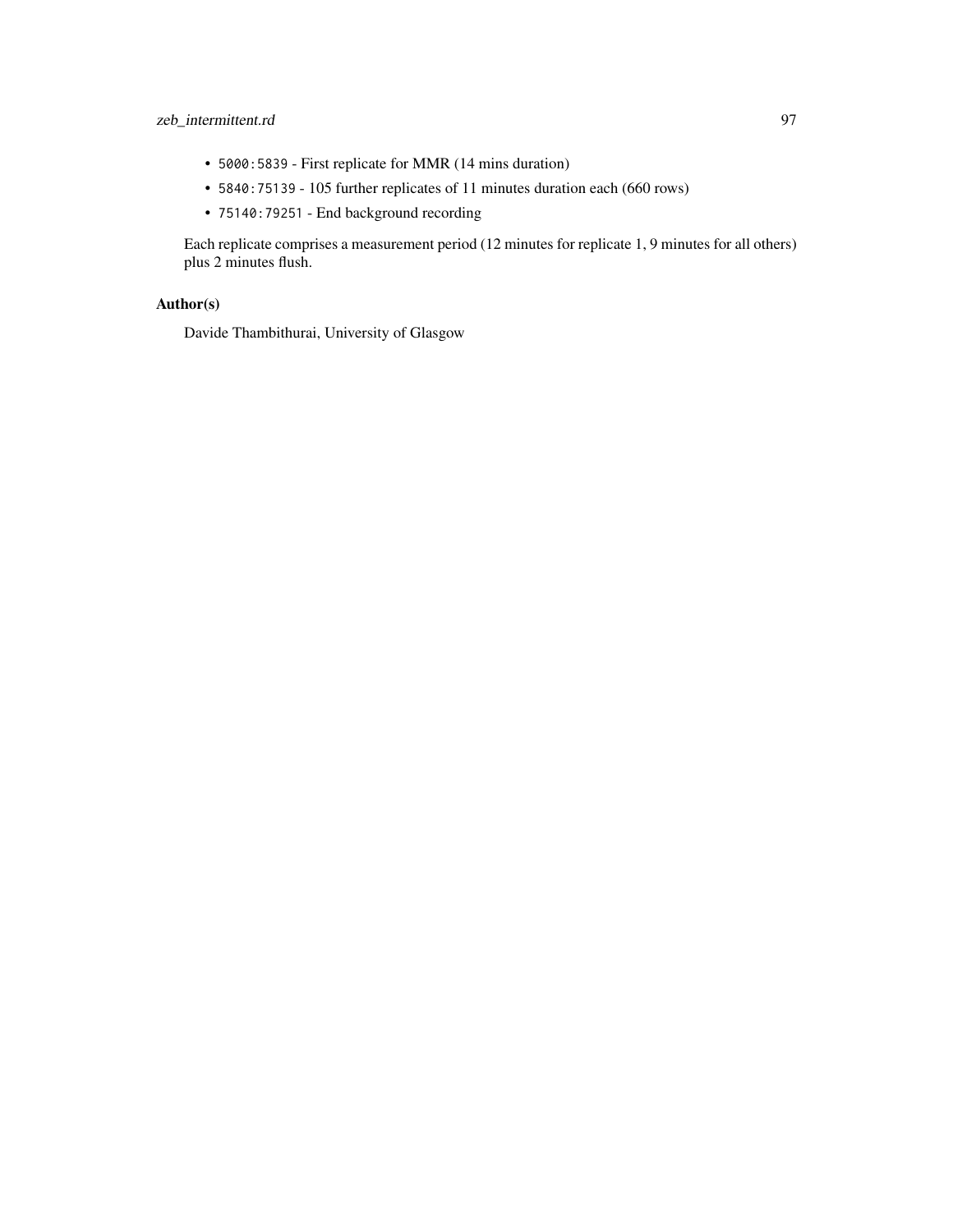# **Index**

∗ datasets algae.rd, [11](#page-10-0) background\_con.rd, [16](#page-15-0) background\_exp.rd, [16](#page-15-0) background\_lin.rd, [17](#page-16-0) flowthrough.rd, [36](#page-35-0) flowthrough\_mult.rd, [37](#page-36-0) flowthrough\_sim.rd, [38](#page-37-0) intermittent.rd, [52](#page-51-0) sardine.rd. [77](#page-76-0) squid.rd, [78](#page-77-0) test\_lin\_data, [93](#page-92-0) urchins.rd, [95](#page-94-0) zeb\_intermittent.rd, [96](#page-95-0) adjust\_rate, [3,](#page-2-0) *[15](#page-14-0)*, *[20](#page-19-0)* adjust\_rate(), *[21](#page-20-0)*, *[28](#page-27-1)* adjust\_rate.ft, [8,](#page-7-0) *[25](#page-24-0)* adjust\_rate.ft(), *[25](#page-24-0)*, *[31](#page-30-1)*, *[51](#page-50-0)* algae.rd, [11](#page-10-0) auto\_rate, [12](#page-11-1) auto\_rate(), *[3](#page-2-0)*, *[28](#page-27-1)*, *[44](#page-43-0)*, *[46](#page-45-0)*, *[80](#page-79-1)*, *[93](#page-92-0)* background\_con.rd, [16](#page-15-0) background\_exp.rd, [16](#page-15-0) background\_lin.rd, [17](#page-16-0) calc\_rate, [18](#page-17-1) calc\_rate(), *[3](#page-2-0)*, *[28](#page-27-1)*, *[44](#page-43-0)*, *[46](#page-45-0)*, *[80](#page-79-1)* calc\_rate.bg, [20](#page-19-0) calc\_rate.bg(), *[3](#page-2-0)*, *[5](#page-4-0)*, *[28](#page-27-1)* calc\_rate.ft, [22](#page-21-0) calc\_rate.ft(), *[9](#page-8-0)*, *[31](#page-30-1)*, *[47–](#page-46-1)[51](#page-50-0)* convert\_DO, [26](#page-25-1) convert\_DO(), *[34](#page-33-0)*, *[62](#page-61-0)*, *[94](#page-93-0)* convert\_rate, *[15](#page-14-0)*, *[20](#page-19-0)*, [28](#page-27-1) convert\_rate(), *[13](#page-12-0)*, *[19](#page-18-0)*, *[21](#page-20-0)*, *[34](#page-33-0)*, *[94](#page-93-0)* convert\_rate.ft, *[23](#page-22-0)*, *[25](#page-24-0)*, [31](#page-30-1) convert\_rate.ft(), *[9](#page-8-0)*, *[24](#page-23-0)*, *[34](#page-33-0)*, *[94](#page-93-0)* convert\_val, [34](#page-33-0)

convert\_val(), *[30](#page-29-0)*, *[32](#page-31-0)* flowthrough.rd, [36](#page-35-0) flowthrough\_mult.rd, [37](#page-36-0) flowthrough\_sim.rd, [38](#page-37-0) format\_time, [39](#page-38-0) import\_file, [41](#page-40-0) inspect, [43](#page-42-1) inspect(), *[5](#page-4-0)*, *[19](#page-18-0)*, *[80](#page-79-1)* inspect.ft, *[9](#page-8-0)*, [47](#page-46-1) inspect.ft(), *[9](#page-8-0)*, *[24,](#page-23-0) [25](#page-24-0)*, *[45](#page-44-0)*, *[80](#page-79-1)* intermittent.rd, [52](#page-51-0) lubridate, *[39,](#page-38-0) [40](#page-39-0)* mean.adjust\_rate, [53](#page-52-0) mean.adjust\_rate.ft, [54](#page-53-0) mean.auto\_rate, [54](#page-53-0) mean.calc\_rate, [55](#page-54-0) mean.calc\_rate.bg, [55](#page-54-0) mean.calc\_rate.ft, [56](#page-55-0) mean.convert\_DO, [56](#page-55-0) mean.convert\_rate, [57](#page-56-0) mean.convert\_rate.ft, [57](#page-56-0) mean.inspect, [58](#page-57-0) mean.inspect.ft, [58](#page-57-0) mean.oxy\_crit, [59](#page-58-0) oxy\_crit, [59](#page-58-0) plot.adjust\_rate, [63](#page-62-0) plot.adjust\_rate.ft, [64](#page-63-0) plot.auto\_rate, [64](#page-63-0) plot.calc\_rate, [65](#page-64-0) plot.calc\_rate.bg, [66](#page-65-0) plot.calc\_rate.ft, [66](#page-65-0) plot.convert\_DO, [67](#page-66-0) plot.convert\_rate, [67](#page-66-0) plot.convert\_rate.ft, [68](#page-67-0)

plot.inspect, [68](#page-67-0)